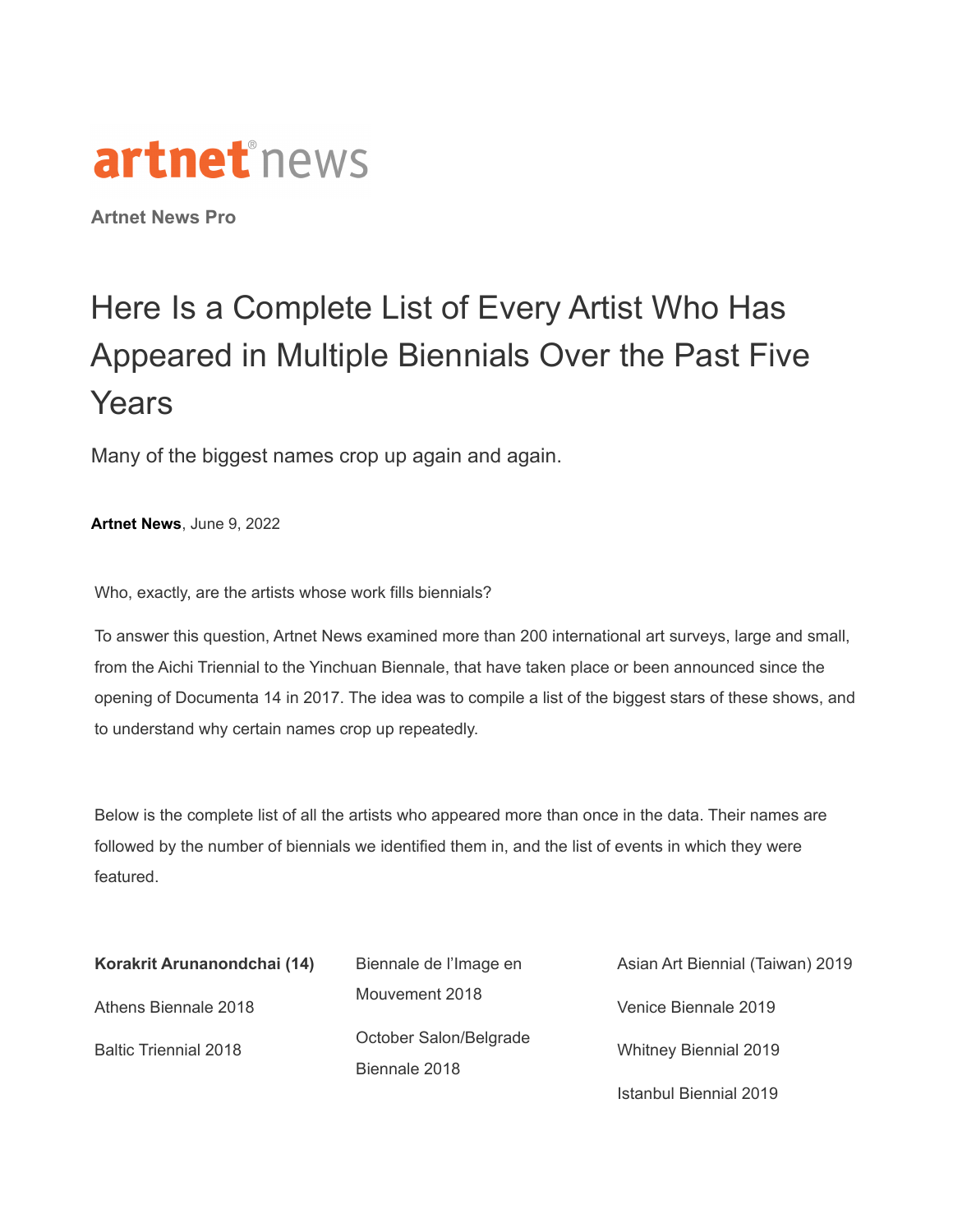Performa 2019 Singapore Biennale 2019 Yokohama Triennale 2020 Biennale Gherdëina 2020 Gwangju Biennale 2021 Kathmandu Triennale 2022 **Uriel Orlow (14)** Manifesta 2018 Moscow Biennale 2018 Yinchuan Biennale 2018 Coventry Biennial 2019 Lubumbashi Biennale 2019 Taipei Biennial 2020 Bienal de Arte Paiz 2021 Momentum Biennial 2021 Thailand Biennale 2021 Vienna Biennale for Change 2021 Berlin Biennale 2022 British Art Show 2022 Kathmandu Triennale 2022 Mardin Biennial 2022 **Lawrence Abu Hamdan (13)** Asian Art Biennial (Taiwan) 2017 Biennale de l'Image en Mouvement 2018 Art Encounters Biennial (Romania) 2019 Bienalsur 2019 Coventry Biennial 2019 Ljubljana Biennial of Graphic Arts 2019 Sharjah Biennial 2019 Venice Biennale 2019 Sydney Biennale 2020 Havana Biennial 2021 São Paulo Biennial 2021 Berlin Biennale 2022 Toronto Biennial 2022 **Superflex (11)** ARoS Triennial 2017 Gwangju Biennale 2018 Qalandiya International 2018 Desert X 2019 Thessaloniki Biennale 2019 Vienna Biennale for Change 2019 Desert X AlUla 2020

Thailand Biennale 2021 Vienna Biennale for Change 2021 North Atlantic Triennial 2022 Riga Biennial 2022 **Chiharu Shiota (11)** Jakarta Biennale 2017 Oku-Noto Triennale 2017 OpenArt (Sweden) 2017 Socle du Monde Biennale 2017 October Salon/Belgrade Biennale 2018 Shenzhen Biennale 2018 Honolulu Biennial 2019 Manifesta 2022 Setouchi Triennale 2019 Bangkok Biennale 2022 Oku-Noto Triennale 2020 **Naeem Mohaiemen (10)** Bucharest Biennale 2018 Front Triennial 2018 Industrial Art Biennial (Croatia) 2018 Lahore Biennial 2018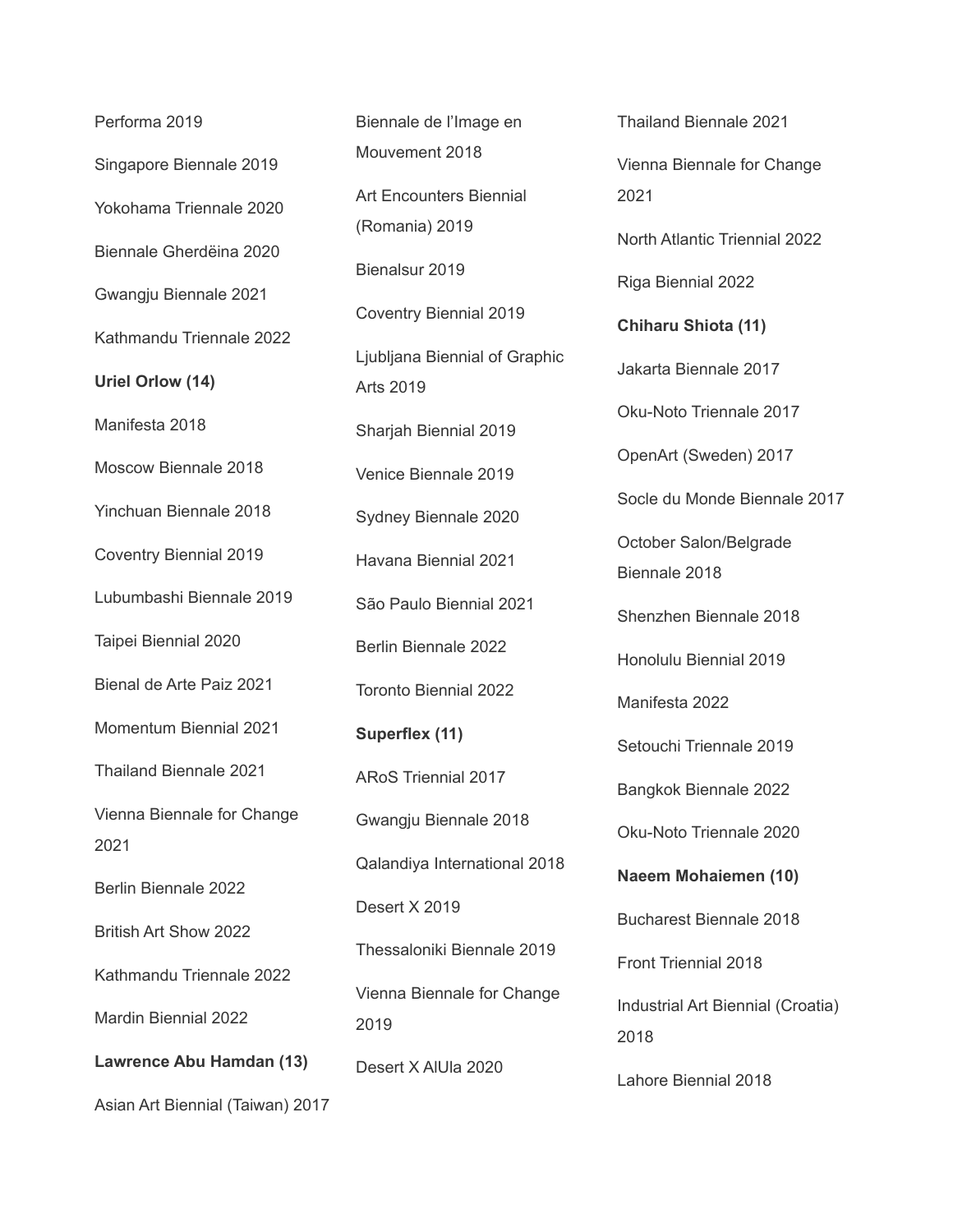Liverpool Biennial 2018 Art Encounters Biennial (Romania) 2019 Yokohama Triennale 2020 Kyiv Biennial 2021 OFF Biennale (Hungary) 2021 Front Triennial 2022 **Taus Makhacheva (10)** Ural Industrial Biennial 2017 Liverpool Biennial 2018 Manifesta 2018 Riga Biennial 2018 Yinchuan Biennale 2018 Art Encounters Biennial (Romania) 2019 Lyon Biennale 2019 Bangkok Biennale 2020 Lahore Biennial 2020 Yokohama Triennale 2020 **Zheng Bo (10)** Manifesta 2018 Taipei Biennial 2018 Thailand Biennale 2018 Yinchuan Biennale 2018

Yokohama Triennale 2020 Guangzhou Image Triennial 2021 Liverpool Biennial 2021 Hawai'i Triennial 2022 Venice Biennale 2022 Sydney Biennale 2022 **Forensic Architecture (9)** Ural Industrial Biennial 2017 Manifesta 2018 Moscow Biennale 2018 Shanghai Biennale 2018 Art Encounters Biennial (Romania) 2019 Whitney Biennial 2019 Bienal de Arte Paiz 2021 Berlin Biennale 2022 Biennale Warszawa 2022 **Hito Steyerl (9)** Skulptur Projekte Münster 2017 Bienalsur 2017 Jakarta Biennale 2017 Busan Biennale 2018 Ghost Festival 2018

Kyiv Biennial 2019 OpenArt (Sweden) 2019 Venice Biennale 2019 Art Encounters Biennial (Romania) 2021 **Marwa Arsanios (9)** Gwangju Biennale 2018 Luleå Biennial 2018 Qalandiya International 2018 Biennale Warszawa 2019 Sharjah Biennial 2019 Berlin Biennale 2020 Lahore Biennial 2020 Documenta 2022 Mardin Biennial 2022 **Monira Al Qadiri (9)** Asia Pacific Triennial 2018 Athens Biennale 2018 Luleå Biennial 2018 Aichi Triennale 2019 Seoul Mediacity Biennale 2021 Venice Biennale 2022 Sharjah Biennial 2023 Asian Art Biennial (Taiwan) 2021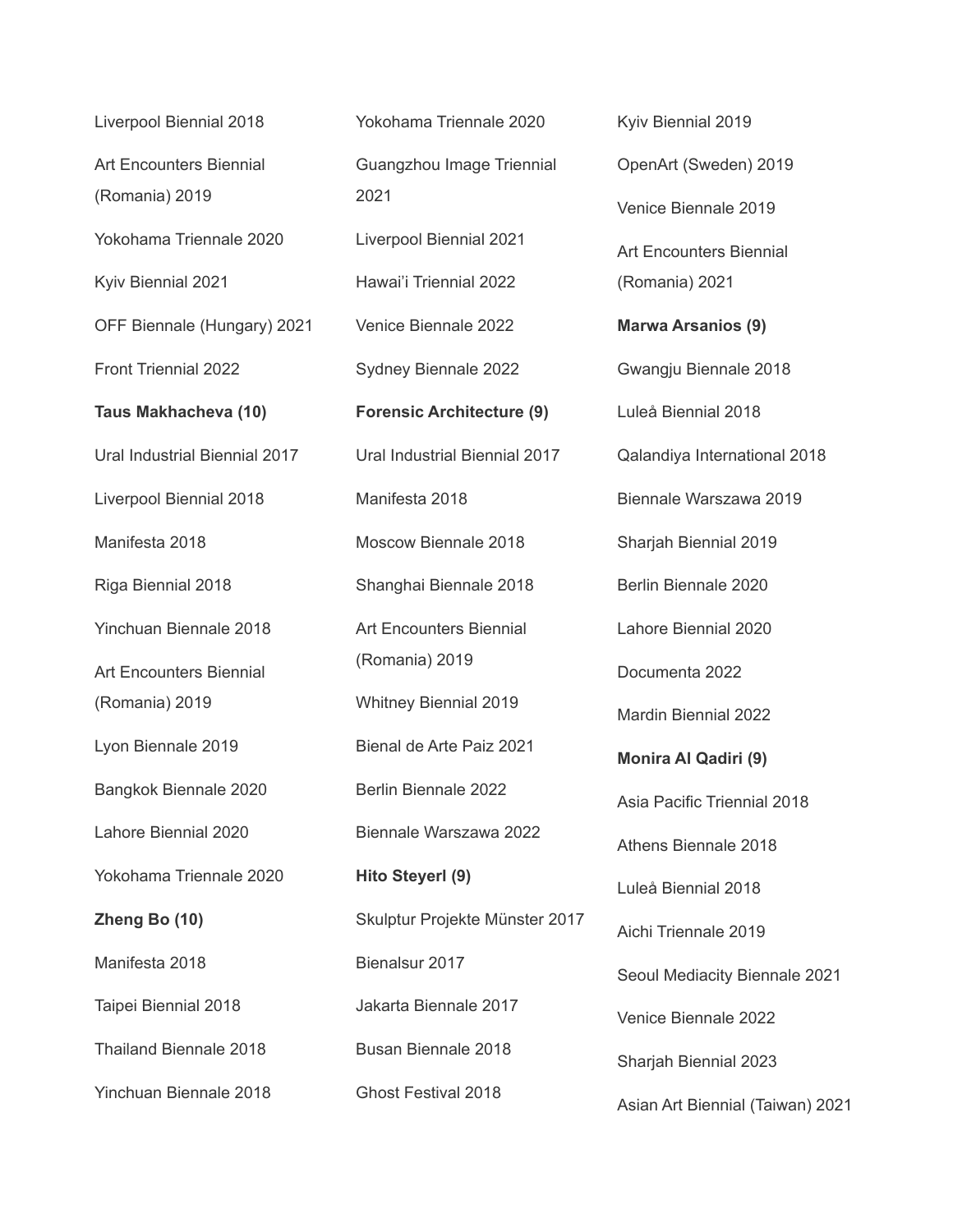Guangzhou Image Triennial 2021

**Shezad Dawood (9)** Gwangju Biennale 2018 Lahore Biennial 2018 Sharjah Biennial 2019 Toronto Biennial 2019 Dhaka Art Summit 2020 Lahore Biennial 2020 Folkestone Triennial 2021 Toronto Biennial 2022 Desert X AlUla 2022 **Tabita Rezaire (9)** Performa 2017 Athens Biennale 2018 Guangzhou Triennial 2018 Kochi-Muziris Biennale 2018 Moscow International Biennale for Young Art 2018 Göteborg Biennial 2021 Shanghai Biennale 2021 Biennale Gherdëina 2022 Sydney Biennale 2022 **Alicja Kwade (8)**

ARoS Triennial 2017 Biennale Gherdëina 2018 Thailand Biennale 2018 Desert X AlUla 2020 Helsinki Biennial 2020 Desert X 2021 Riga Biennial 2022 Setouchi Triennale 2022 **Cian Dayrit (8)** Berlin Biennale 2020 Göteborg Biennial 2019 New Museum Triennial 2018 Momentum Biennial 2021 Gwangju Biennale 2021 Sydney Biennale 2022 Dhaka Art Summit 2018 Kathmandu Triennale 2022 **Halil Altindere (8)** Thessaloniki Biennale 2017 Gwangju Biennale 2018 Lahore Biennial 2018 Art Encounters Biennial (Romania) 2019

Bienalsur 2019

Venice Biennale 2019 Lahore Biennial 2020 Riga Biennial 2022 **Ian Cheng (8)** Bienalsur 2017 Yokohama Triennale 2017 Biennale de l'Image en Mouvement 2018 Ghost Festival 2018 October Salon/Belgrade Biennale 2018 Sharjah Biennial 2019 Venice Biennale 2019 October Salon/Belgrade Biennale 2021 **James Bridle (8)** Thessaloniki Biennale 2017 Manifesta 2018 Aichi Triennale 2019 Coventry Biennial 2019 Vienna Biennale for Change 2019 Guangzhou Image Triennial 2021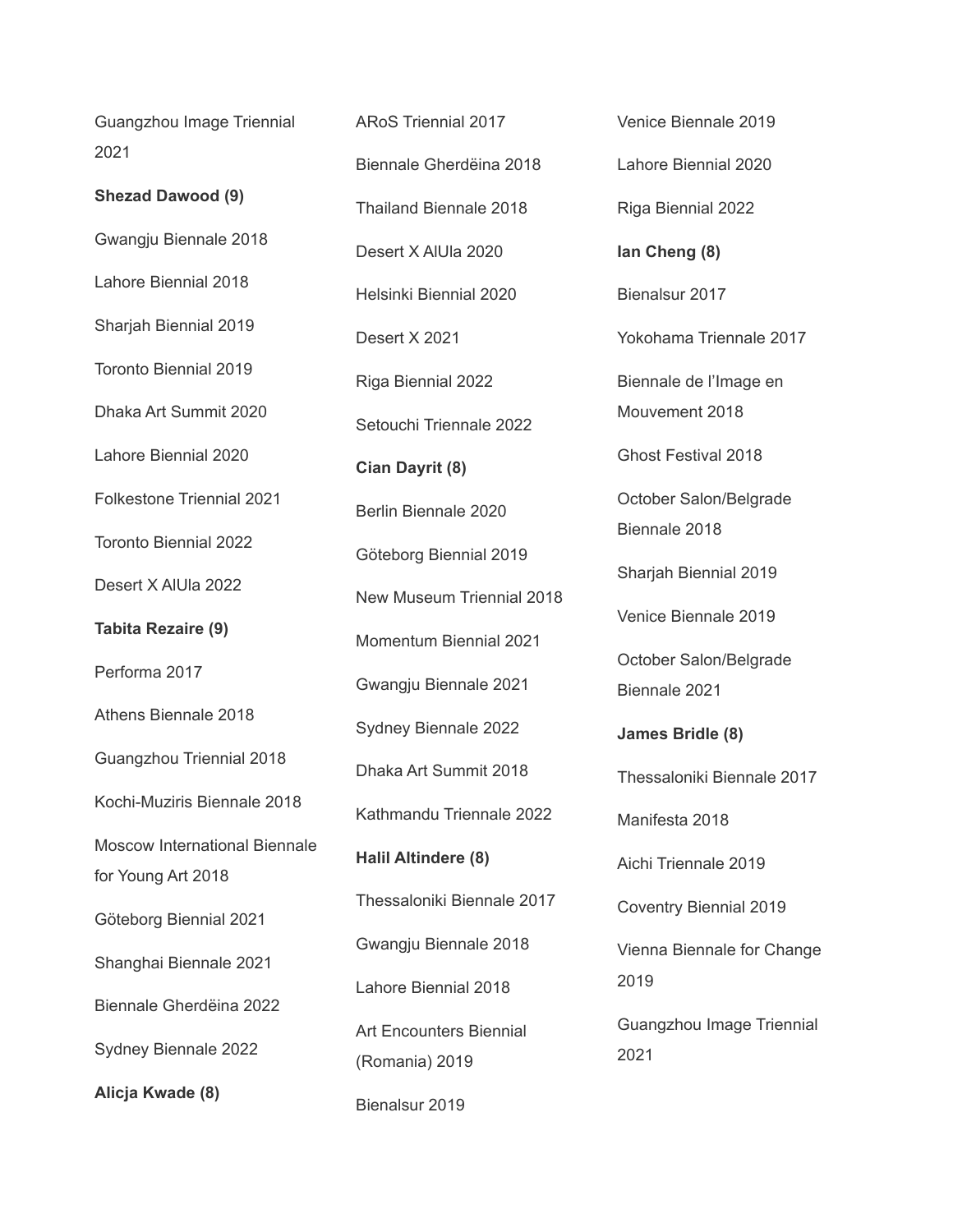| October Salon/Belgrade            | October Salon/Belgrade            |
|-----------------------------------|-----------------------------------|
| Biennale 2021                     | Biennale 2018                     |
| British Art Show 2022             | <b>Istanbul Biennial 2019</b>     |
| Kader Attia (8)                   | Riga Biennial 2020                |
| Gwangju Biennale 2018             | October Salon/Belgrade            |
| Manifesta 2018                    | Biennale 2021                     |
| Prospect New Orleans 2018         | Sydney Biennale 2022              |
| Shanghai Biennale 2018            | British Art Show 2022             |
| Lahore Biennial 2020              | <b>Toronto Biennial 2022</b>      |
| Bienalsur 2021                    | Venice Biennale 2022              |
| Aichi Triennale 2022              | <b>Munem Wasif (8)</b>            |
| Sharjah Biennial 2023             | Asia Pacific Triennial 2018       |
| <b>Laure Prouvost (8)</b>         | Dhaka Art Summit 2018             |
| Industrial Art Biennial (Croatia) | Gwangju Biennale 2018             |
| 2018                              | Sharjah Biennial 2019             |
| <b>Baltic Triennial 2018</b>      | Industrial Art Biennial (Croatia) |
| Moscow Biennale 2018              | 2020                              |
| Sydney Biennale 2020              | Lahore Biennial 2020              |
| <b>Art Encounters Biennial</b>    | Taipei Biennial 2020              |
| (Romania) 2021                    | Lyon Biennale 2022                |
| Bienalsur 2021                    | Thao Nguyen Phan (8)              |
| Sonsbeek 2021                     | Dhaka Art Summit 2018             |
| <b>Busan Biennale 2022</b>        | <b>Yinchuan Biennale 2018</b>     |
| <b>Marguerite Humeau (8)</b>      |                                   |

Art Encounters Biennial (Romania) 2019 Lyon Biennale 2019 Kochi-Muziris Biennale 2020 New Museum Triennial 2021 Kathmandu Triennale 2022 Venice Biennale 2022 **Agnieszka Polska (7)** Athens Biennale 2018 Biennale Gherdëina 2018 Luleå Biennial 2018 October Salon/Belgrade Biennale 2018 Art Encounters Biennial (Romania) 2019 Industrial Art Biennial (Croatia) 2020 Baltic Triennial 2021 **Ali Cherri (7)** Ural Industrial Biennial 2019 Kochi-Muziris Biennale 2020 Manifesta 2020 Guangzhou Image Triennial 2021 Gwangju Biennale 2021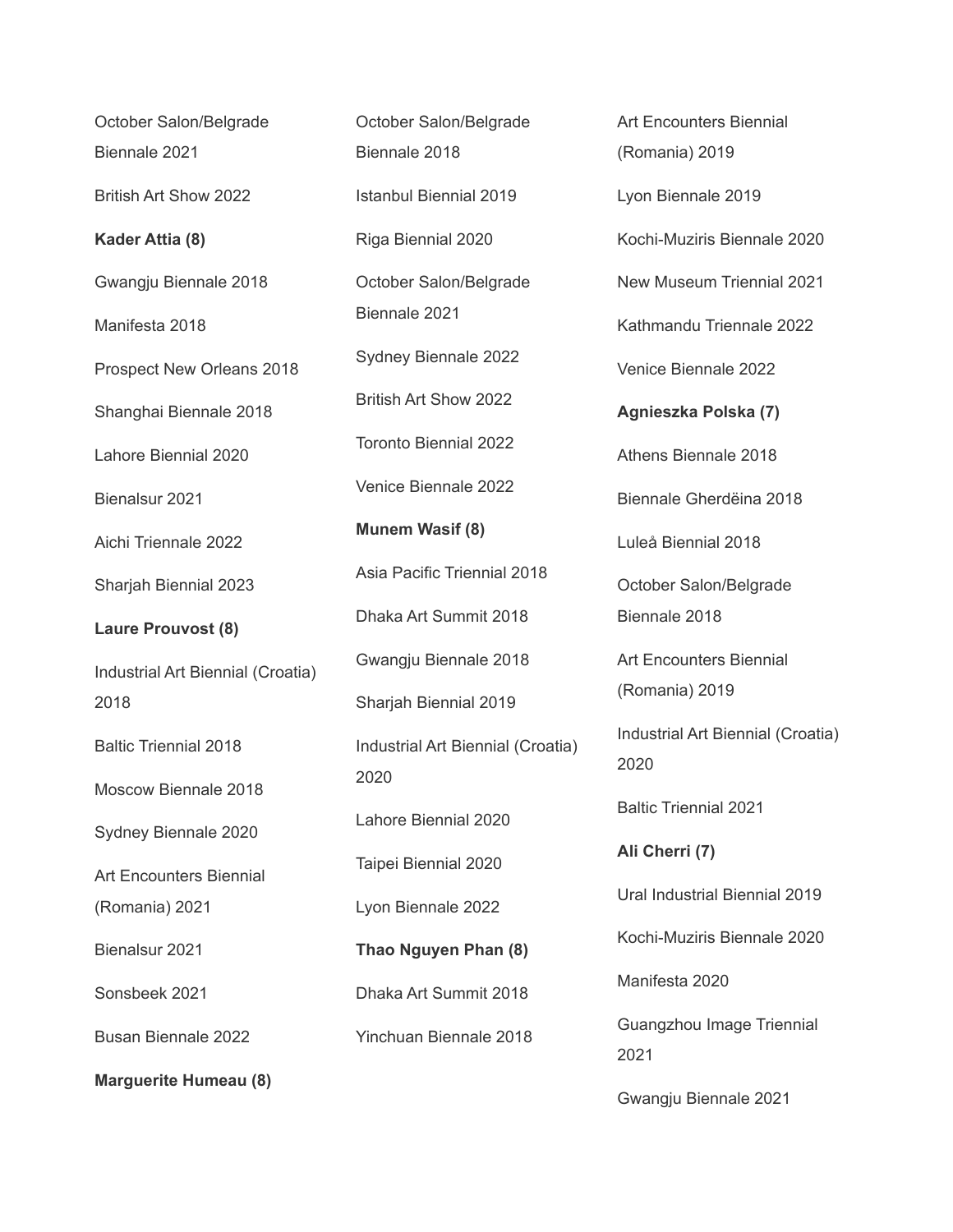Venice Biennale 2022 Sharjah Biennial 2023 **Alia Farid (7)** Gwangju Biennale 2018 Ghetto Biennial 2019 Sharjah Biennial 2019 Lahore Biennial 2020 Yokohama Triennale 2020 Asia Pacific Triennial 2022 Whitney Biennial 2022 **Ana Mendieta (7)** Berlin Biennale 2018 Mardin Biennial 2018 Bienalsur 2019 Shanghai Biennale 2021 Vienna Biennale for Change 2021 Athens Biennale 2021 Kathmandu Triennale 2022 **Apichatpong Weerasethakul (7)** Lubumbashi Biennale 2017 Lyon Biennale 2017 Dhaka Art Summit 2018

Ghost Festival 2018 Gwangju Biennale 2018 Venice Biennale 2019 Guangzhou Image Triennial 2021 **Augustas Serapinas (7)** Baltic Triennial 2018 Glasgow International 2018 Riga Biennial 2018 Venice Biennale 2019 Riga Biennial 2020 October Salon/Belgrade Biennale 2021 Toronto Biennial 2022 **Cao Fei (7)** Guangzhou Image Triennial 2017 Athens Biennale 2018 Asia Pacific Triennial 2018 October Salon/Belgrade Biennale 2018 October Salon/Belgrade Biennale 2021 Aichi Triennale 2022 Sharjah Biennial 2023

**Cecilia Vicuña (7)** Berlin Biennale 2020 Kochi-Muziris Biennale 2020 Mercosul Biennial 2020 Bienalsur 2021 Gwangju Biennale 2021 Shanghai Biennale 2021 Venice Biennale 2022 **Dora Budor (7)** Art Encounters Biennial (Romania) 2017 Vienna Biennale 2017 Baltic Triennial 2018 Istanbul Biennial 2019 Riga Biennial 2020 October Salon/Belgrade Biennale 2021 Venice Biennale 2022 **Hannah Black (7)** Vienna Biennale 2017 Baltic Triennial 2018 Göteborg Biennial 2019 Sharjah Biennial 2019 Manifesta 2020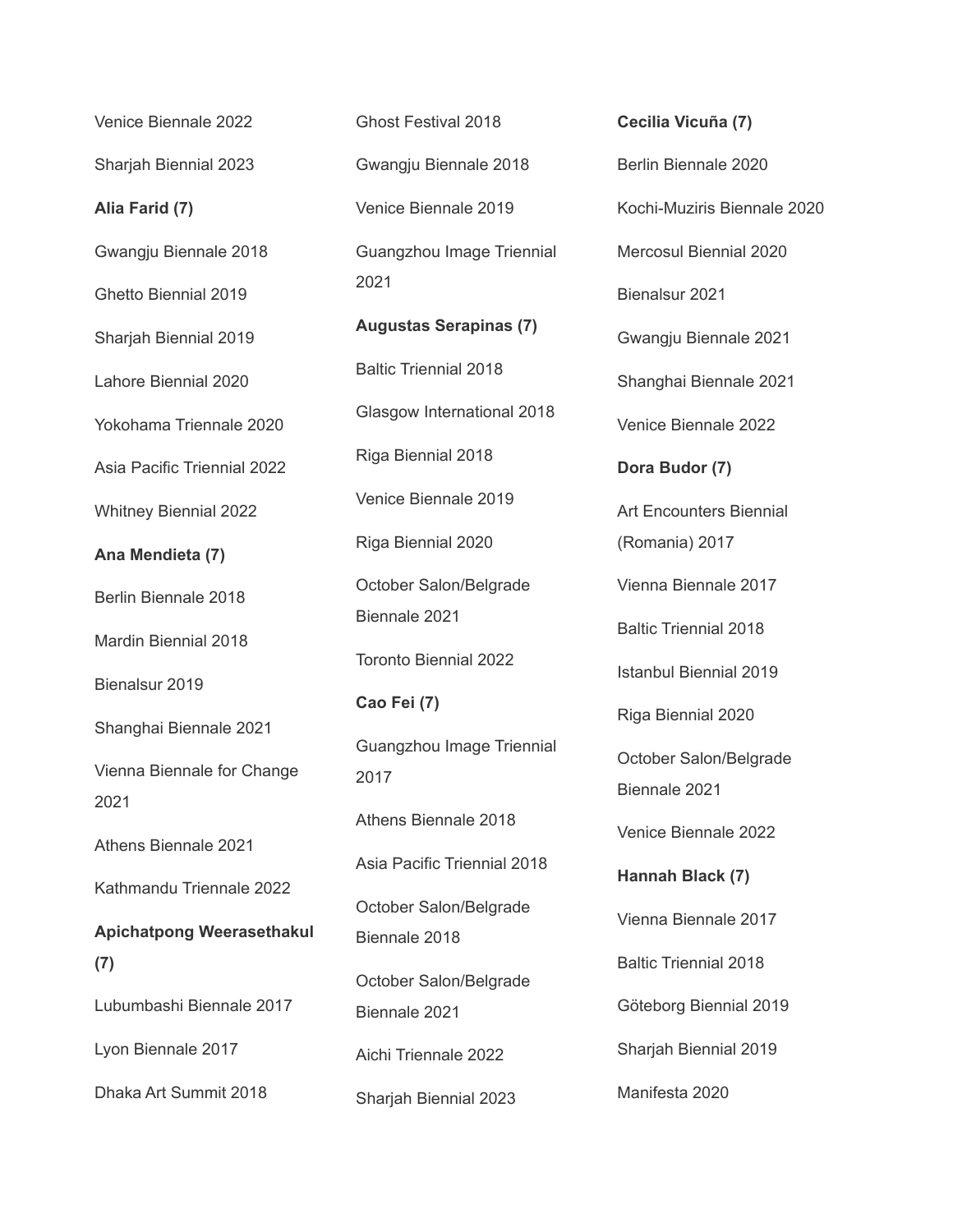Busan Biennale 2020 Biennale de l'Image en Mouvement 2021 **Ho Tzu Nyen (7)** Lofoten International Art Festival 2017 Bangkok Biennale 2018 Dhaka Art Summit 2018 Gwangju Biennale 2018 Art Encounters Biennial (Romania) 2019 Aichi Triennale 2019 Sharjah Biennial 2019 **Ho Rui An (7)** Jakarta Biennale 2017 Gwangju Biennale 2018 Moscow International Biennale for Young Art 2018 Yinchuan Biennale 2018 Asian Art Biennial (Taiwan) 2019 Bangkok Biennale 2020 Guangzhou Image Triennial 2021 **Jenna Sutela (7)** Momentum Biennial 2017

Athens Biennale 2018 Liverpool Biennial 2021 October Salon/Belgrade Biennale 2021 Shanghai Biennale 2021 Sydney Biennale 2022 Biennale Warszawa 2022 **John Gerrard (7)** EVA International 2018 Manifesta 2018 Mardin Biennial 2018 Desert X 2019 Guangzhou Image Triennial 2021 Gwangju Biennale 2021 Thailand Biennale 2021 **Kiluanji Kia Henda (7)** Busan Biennale 2018 Gwangju Biennale 2018 Prospect New Orleans 2018 Yinchuan Biennale 2018 Lagos Biennial 2021 Yerevan Biennial 2021 Sharjah Biennial 2023

**Mark Dion (7)** ARoS Triennial 2017 Istanbul Biennial 2017 Prospect New Orleans 2018 Mercosul Biennial 2018 Riga Biennial 2018 São Paulo Biennial 2018 Vienna Biennale for Change 2021 **Olafur Eliasson (7)** ARoS Triennial 2017 Yokohama Triennale 2017 Moscow Biennale 2018 October Salon/Belgrade Biennale 2018 Momentum Biennial 2019 Thailand Biennale 2021 Setouchi Triennale 2022 **Pedro Neves Marques (7)** Ural Industrial Biennial 2017 New Museum Triennial 2018 Yinchuan Biennale 2018 Gwangju Biennale 2021 Liverpool Biennial 2021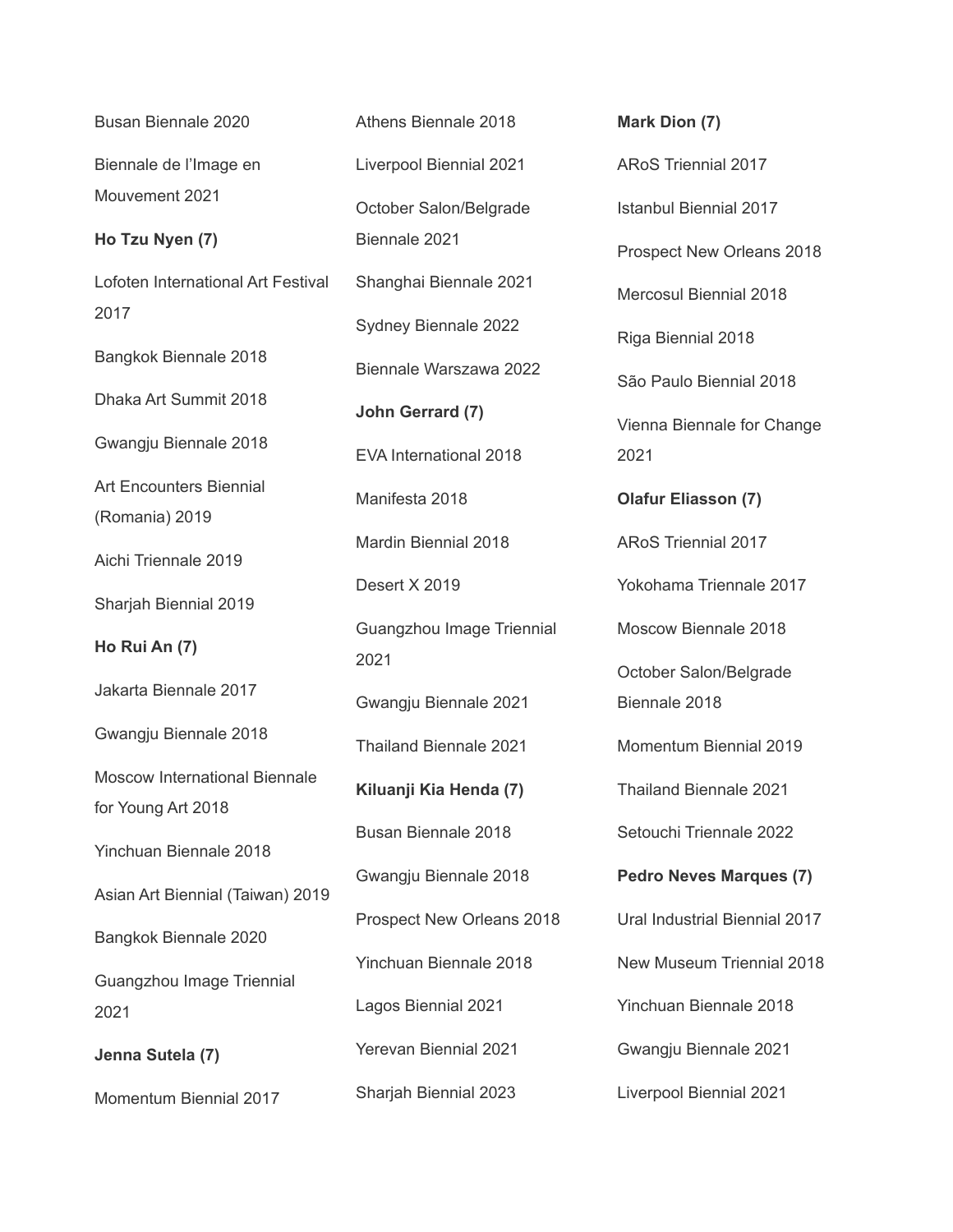Göteborg Biennial 2021 Guangzhou Image Triennial 2021

**Pierre Huyghe (7)**

Skulptur Projekte Münster 2017 Baltic Triennial 2018

Guangzhou Triennial 2018

Moscow Biennale 2018

Taipei Biennial 2020

Riga Biennial 2020

October Salon/Belgrade Biennale 2021

**Robert Zhao Renhui (7)**

Jakarta Biennale 2017

Asia Pacific Triennial 2018

Moscow Biennale 2018

Taipei Biennial 2018

Yinchuan Biennale 2018

Singapore Biennale 2019

Busan Biennale 2020

**Sawangwongse Yawnghwe (7)**

Dhaka Art Summit 2018

Gwangju Biennale 2018

Yinchuan Biennale 2018

Asian Art Biennial (Taiwan) 2019 Kathmandu Triennale 2022 Asia Pacific Triennial 2022 Dhaka Art Summit 2020 **Shilpa Gupta (7)** Asia Pacific Triennial 2018 Gwangju Biennale 2018 Kochi-Muziris Biennale 2018 Asian Art Biennial (Taiwan) 2019 Venice Biennale 2019 Thailand Biennale 2021 Bienalsur 2021 **Simon Denny (7)** Guangzhou Triennial 2018 Gwangju Biennale 2018 Vienna Biennale for Change 2019 Athens Biennale 2021 Ljubljana Biennial of Graphic Arts 2021 October Salon/Belgrade Biennale 2021 Ural Industrial Biennial 2021 **The Otolith Group (7)**

Carnegie International 2018 Dhaka Art Summit 2018 Kochi-Muziris Biennale 2018 Art Encounters Biennial (Romania) 2019 Dhaka Art Summit 2020 Lahore Biennial 2020 Coventry Biennial 2021 **Tomás Saraceno (7)** ARoS Triennial 2017 Bienalsur 2017 Lyon Biennale 2017 Socle du Monde Biennale 2017 Guangzhou Triennial 2018 Venice Biennale 2019 Riga Biennial 2020 **Yuko Mohri (7)** Lyon Biennale 2017 Asia Pacific Triennial 2018 Ural Industrial Biennial 2019 Asian Art Biennial (Taiwan) 2021 Glasgow International 2021 São Paulo Biennial 2021 Sydney Biennale 2022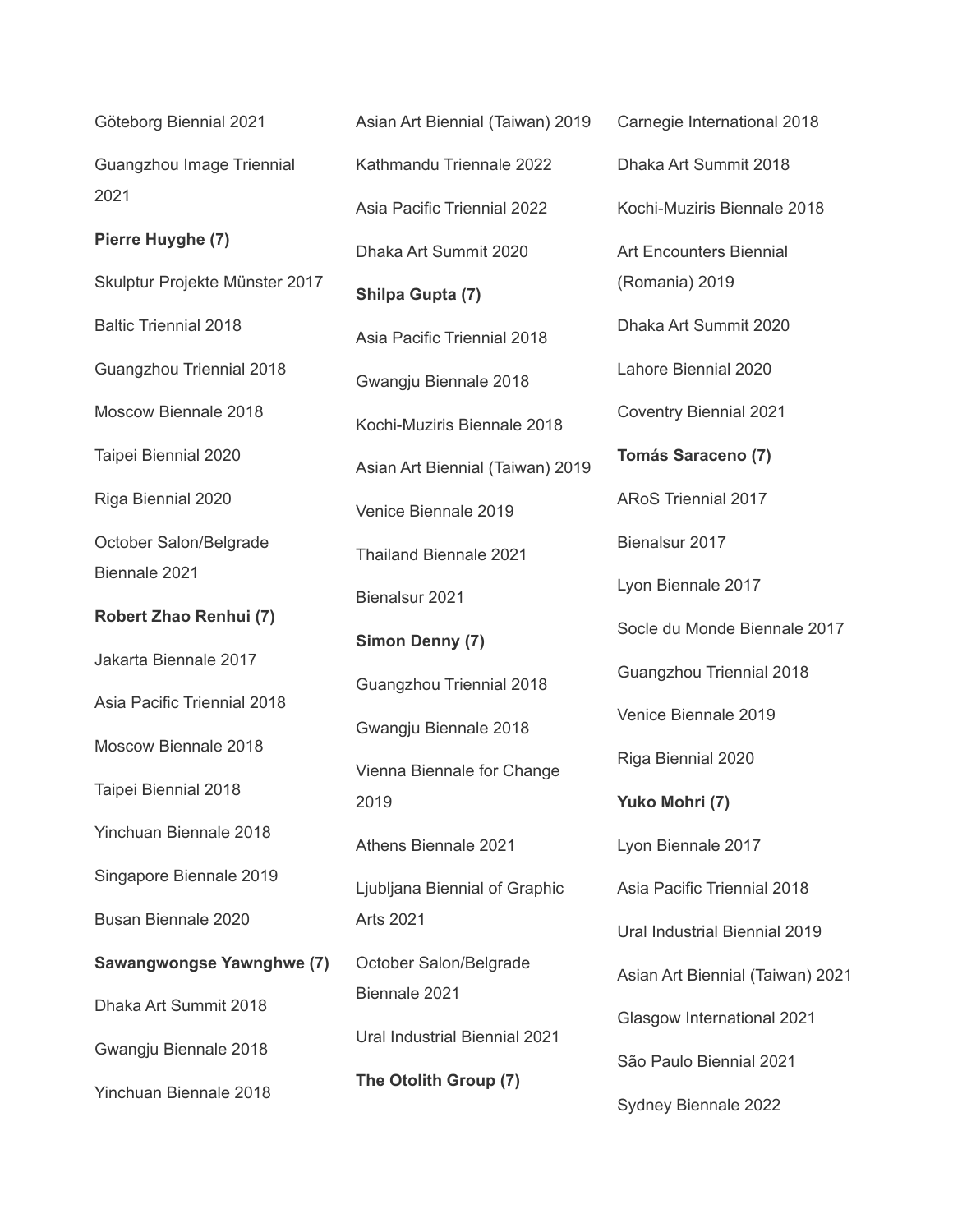**Basel Abbas & Ruanne Abou-Rahme (6)** Ural Industrial Biennial 2017 Busan Biennale 2018 Moscow International Biennale for Young Art 2018 Qalandiya International 2018 Berlin Biennale 2022 Sharjah Biennial 2023 **Candice Lin (6)** Athens Biennale 2018 Made in L.A. 2018 Taipei Biennial 2018 Gwangju Biennale 2021 Prospect New Orleans 2021 Venice Biennale 2022 **Carolina Caycedo (6)** Made in L.A. 2018 La Trienal 2021 Bienalsur 2021 Cuenca Biennial 2021 Sydney Biennale 2022 Sharjah Biennial 2023

**Cecilia Bengolea (6)**

Dhaka Art Summit 2018 Performa 2019 Desert X 2019 Gwangju Biennale 2021 October Salon/Belgrade Biennale 2021 Yerevan Biennial 2021 **Cooking Sections (6)** Manifesta 2018 Taipei Biennial 2020 Prospect New Orleans 2021 Shanghai Biennale 2021 British Art Show 2022 Front Triennial 2022 **Cyprien Gaillard (6)** ARoS Triennial 2017 Front Triennial 2018 Ural Industrial Biennial 2019 Venice Biennale 2019 Riga Biennial 2020 October Salon/Belgrade Biennale 2021 **Daniela Ortiz (6)**

Industrial Art Biennial (Croatia) 2018 New Museum Triennial 2018 Contour Biennale 2019 Mercosul Biennial 2020 Bienalsur 2021 Göteborg Biennial 2021 **Dineo Seshee Bopape (6)** Jakarta Biennale 2017 Berlin Biennale 2018 October Salon/Belgrade Biennale 2018 Busan Biennale 2020 Prospect New Orleans 2021 Sydney Biennale 2022 **Erkan Özgen (6)** Istanbul Biennial 2017 Manifesta 2018 Busan Biennale 2020 Sydney Biennale 2020 Ural Industrial Biennial 2021 Sharjah Biennial 2023 **Francis Alÿs (6)**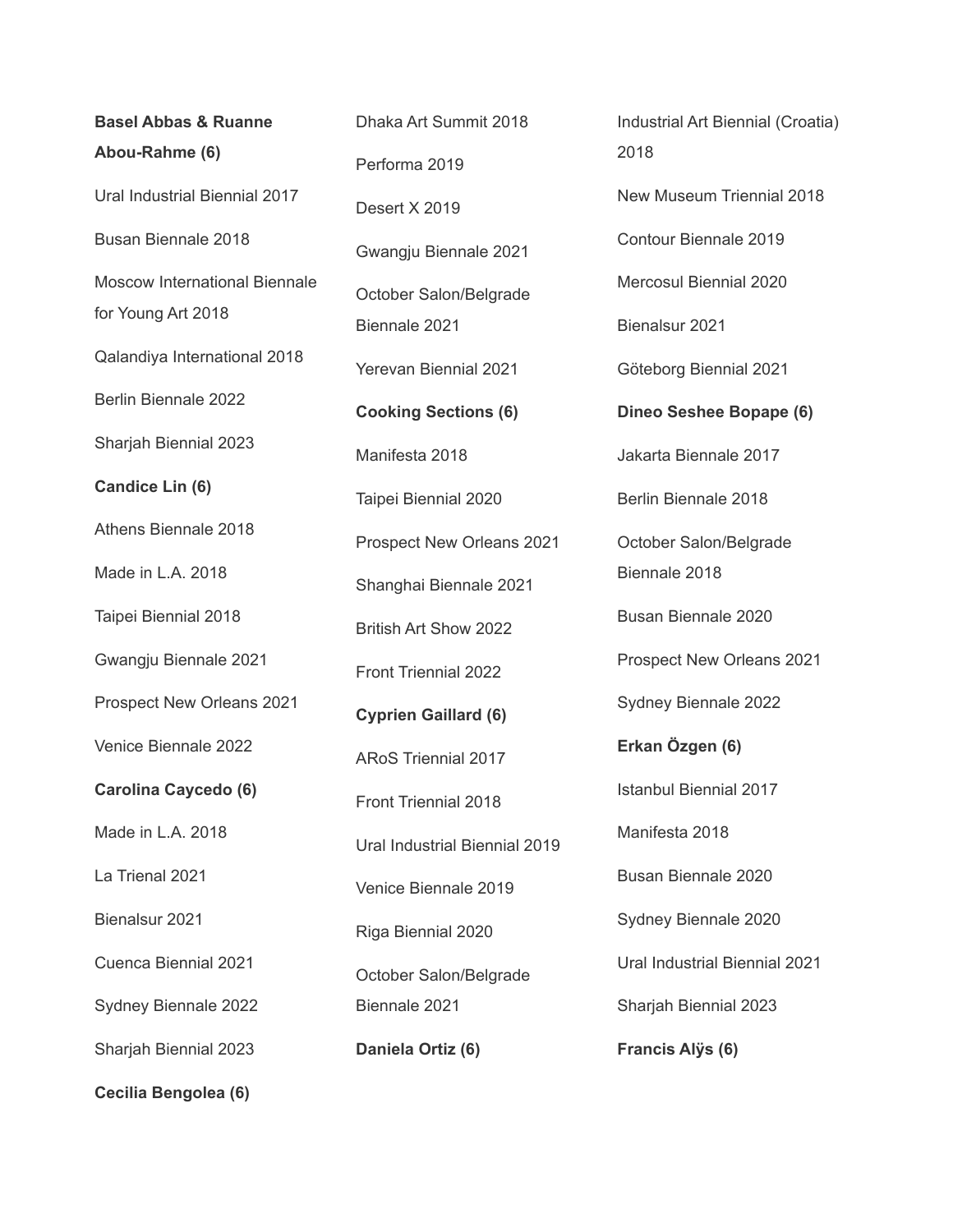Art Encounters Biennial (Romania) 2017 Gwangju Biennale 2018 Liverpool Biennial 2018 Luleå Biennial 2018 Shanghai Biennale 2018 Bienalsur 2021 **Harun Farocki (6)** Ural Industrial Biennial 2017 Guangzhou Triennial 2018 Bienalsur 2019 Thessaloniki Biennale 2019 Baltic Triennial 2021 Kyiv Biennial 2021 **Hera Büyüktaşcıyan (6)** Dhaka Art Summit 2018 Singapore Biennale 2019 Toronto Biennial 2019 Lahore Biennial 2020 New Museum Triennial 2021 Sydney Biennale 2022 **Hsu Chia-Wei (6)** Busan Biennale 2018 Shanghai Biennale 2018

Sydney Biennale 2018 Ural Industrial Biennial 2019 Guangzhou Image Triennial 2021 Aichi Triennale 2022 **Ines Doujak (6)** Bienalsur 2017 Dhaka Art Summit 2018 Kochi-Muziris Biennale 2018 Jakarta Biennale 2021 Liverpool Biennial 2021 Vienna Biennale for Change 2021 **Joan Jonas (6)** ARoS Triennial 2017 Carnegie International 2018 Kochi-Muziris Biennale 2020 São Paulo Biennial 2021 Shanghai Biennale 2021 North Atlantic Triennial 2022 **John Akomfrah (6)** Prospect New Orleans 2018 Bangkok Biennale 2020 Lahore Biennial 2020

Ljubljana Biennial of Graphic Arts 2021 Yerevan Biennial 2021 Sharjah Biennial 2023 **Jon Rafman (6)** Athens Biennale 2018 Ghost Festival 2018 Sharjah Biennial 2019 Venice Biennale 2019 Ljubljana Biennial of Graphic Arts 2021 October Salon/Belgrade Biennale 2021 **Jumana Manna (6)** Santa Fe 2018 Taipei Biennial 2018 Toronto Biennial 2019 Front Triennial 2022 Jakarta Biennale 2021 Toronto Biennial 2022 **Kapwani Kiwanga (6)** Momentum Biennial 2017 Glasgow International 2018 Toronto Biennial 2019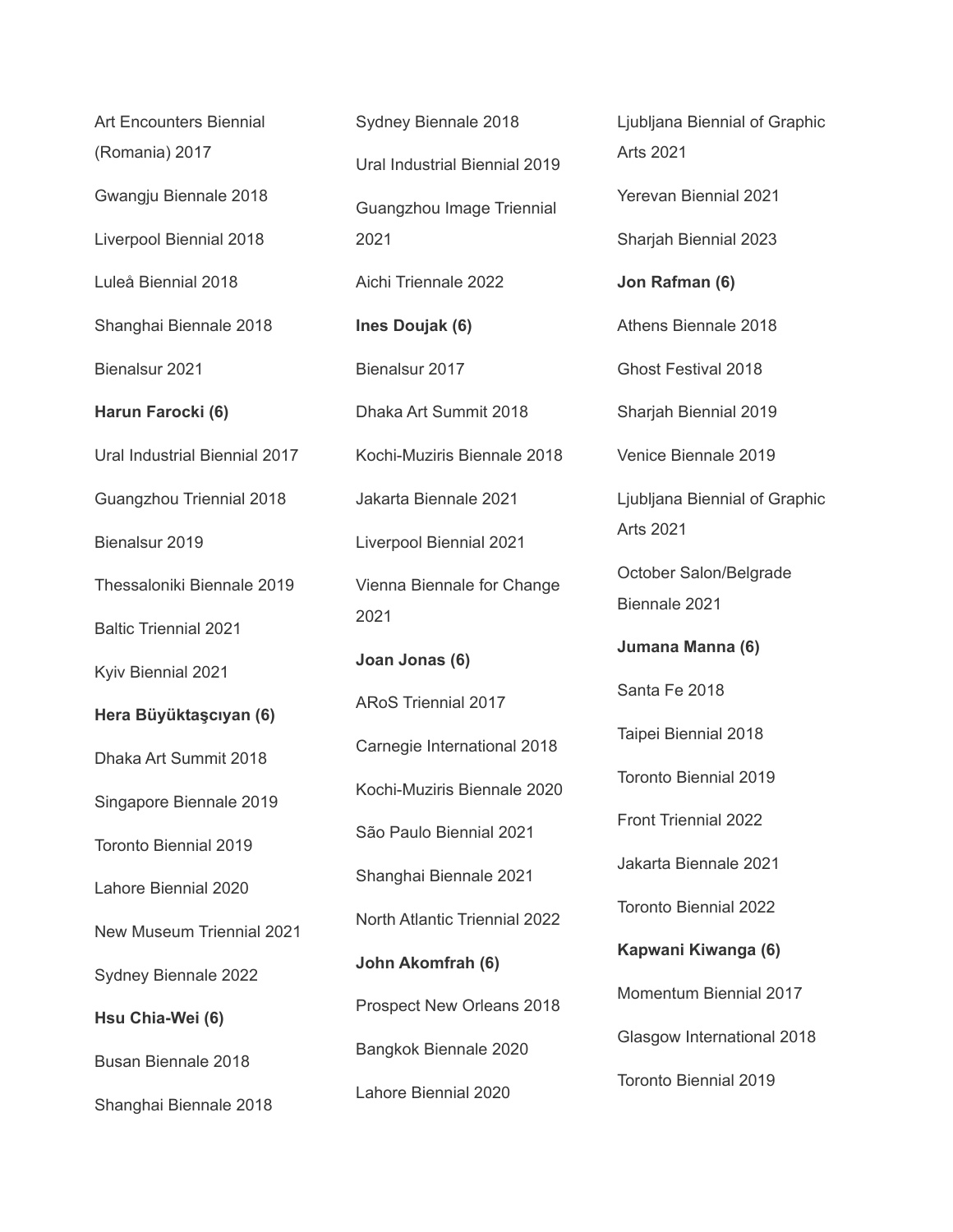| Bienalsur 2019                       | Venice Biennale 2022          |
|--------------------------------------|-------------------------------|
| Luleå Biennial 2020                  | <b>Marinella Senatore (6)</b> |
| Venice Biennale 2022                 | Manifesta 2018                |
| <b>Karrabing Film Collective (6)</b> | Bangkok Biennale 2020         |
| Jakarta Biennale 2017                | Biennale Gherdëina 2020       |
| Asia Pacific Triennial 2018          | <b>Momentum Biennial 2021</b> |
| Gwangju Biennale 2021                | São Paulo Biennial 2021       |
| Shanghai Biennale 2021               | Sonsbeek 2021                 |
| Biennale Gherdëina 2022              | <b>Michael Rakowitz (6)</b>   |
| Hawai'i Triennial 2022               | <b>Front Triennial 2018</b>   |
| Kimsooja (6)                         | Shanghai Biennale 2018        |
| Socle du Monde Biennale 2017         | Sharjah Biennial 2019         |
| Open Spaces Kansas City 2018         | Lahore Biennial 2020          |
| <b>Yinchuan Biennale 2018</b>        | <b>Mardin Biennial 2022</b>   |
| Bienalsur 2021                       | Sharjah Biennial 2023         |
| Socle du Monde Biennale 2021         | <b>Mohamed Bourouissa (6)</b> |
| Bangkok Biennale 2022                | Liverpool Biennial 2018       |
| Lynn Hershman Leeson (6)             | Cairo Biennale 2019           |
| Guangzhou Triennial 2018             | Sharjah Biennial 2019         |
| Glasgow International 2018           | Manifesta 2020                |
| Riga Biennial 2018                   | Sydney Biennale 2020          |
| Vienna Biennale for Change           | Kathmandu Triennale 2022      |
| 2019                                 | <b>Oliver Laric (6)</b>       |
| Gwangju Biennale 2021                |                               |

Guangzhou Triennial 2018 Thailand Biennale 2018 October Salon/Belgrade Biennale 2021 Seoul Mediacity Biennale 2021 Yerevan Biennial 2021 **Oscar Murillo (6)** Berlin Biennale 2018 Industrial Art Biennial (Croatia) 2018 Bienalsur 2021 Desert X 2021 Sonsbeek 2021 British Art Show 2022 **Rayyane Tabet (6)** Istanbul Biennial 2017 Manifesta 2018 Sydney Biennale 2018 Desert X AlUla 2020 Yokohama Triennale 2020 Whitney Biennial 2022 **Rirkrit Tiravanija (6)** ARoS Triennial 2017

Busan Biennale 2018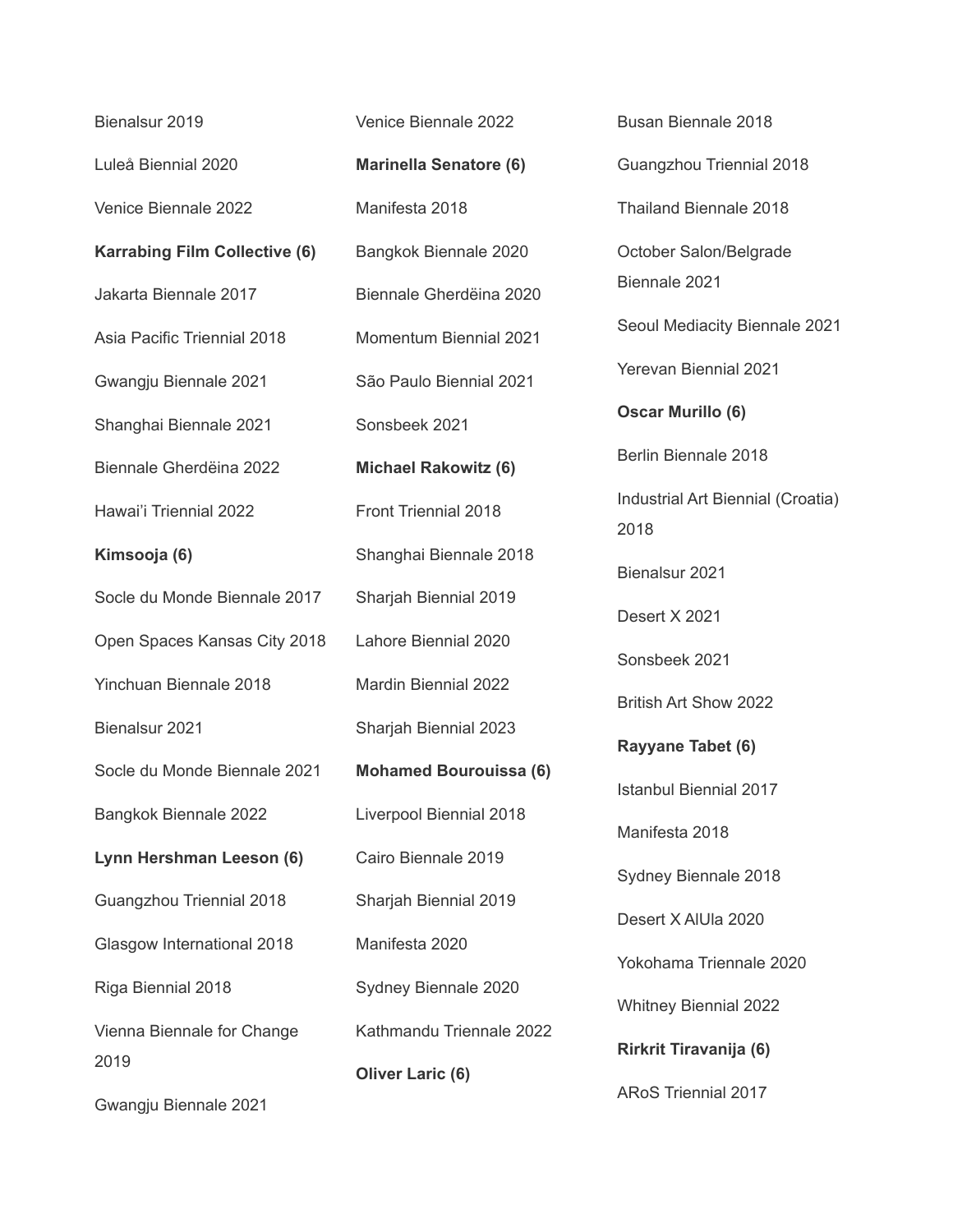| Socle du Monde Biennale 2017  | Kyiv Biennial 2019                 | Aichi Triennale 2022         |
|-------------------------------|------------------------------------|------------------------------|
| Land Art Mongolia 2018        | Berlin Biennale 2022               | Berlin Biennale 2022         |
| Bangkok Biennale 2020         | <b>Toronto Biennial 2022</b>       | Manifesta 2022               |
| Helsinki Biennial 2020        | Tania Bruguera (6)                 | Abel Rodriguez (5)           |
| Bienalsur 2021                | Bienal de Arte Paiz 2018           | Carnegie International 2018  |
| Sammy Baloji (6)              | Kochi-Muziris Biennale 2018        | <b>Toronto Biennial 2019</b> |
| Lubumbashi Biennale 2017      | Manifesta 2018                     | São Paulo Biennial 2021      |
| Yinchuan Biennale 2018        | Aichi Triennale 2019               | Sydney Biennale 2022         |
| Sydney Biennale 2020          | Sydney Biennale 2020               | <b>Toronto Biennial 2022</b> |
| Lagos Biennial 2021           | Bienalsur 2021                     | Adrián Villar Rojas (5)      |
| Berlin Biennale 2022          | Trevor Paglen (6)                  | Gwangju Biennale 2018        |
| Sharjah Biennial 2023         | Gwangju Biennale 2018              | Riga Biennial 2018           |
| <b>Slavs And Tatars (6)</b>   | Manifesta 2018                     | Dhaka Art Summit 2020        |
| OFF Biennale (Hungary) 2017   | Riga Biennial 2018                 | Lahore Biennial 2020         |
| Ural Industrial Biennial 2017 | <b>Art Encounters Biennial</b>     | Bienalsur 2021               |
| Venice Biennale 2019          | (Romania) 2019                     | Ai Weiwei (5)                |
| Kochi-Muziris Biennale 2020   | Vienna Biennale for Change<br>2019 | Yokohama Triennale 2017      |
| Lahore Biennial 2020          | Guangzhou Image Triennial          | Sydney Biennale 2018         |
| Bienalsur 2021                | 2021                               | Vancouver Biennial 2018      |
| Susan Schuppli (6)            | <b>Tuan Andrew Nguyen (6)</b>      | Bangkok Biennale 2020        |
| Ural Industrial Biennial 2017 | Yokohama Triennale 2017            | Hawai'i Triennial 2022       |
| Moscow Biennale 2018          | Sharjah Biennial 2019              | Alberta Whittle (5)          |
| Toronto Biennial 2019         | Manifesta 2020                     | Havana Biennial 2019         |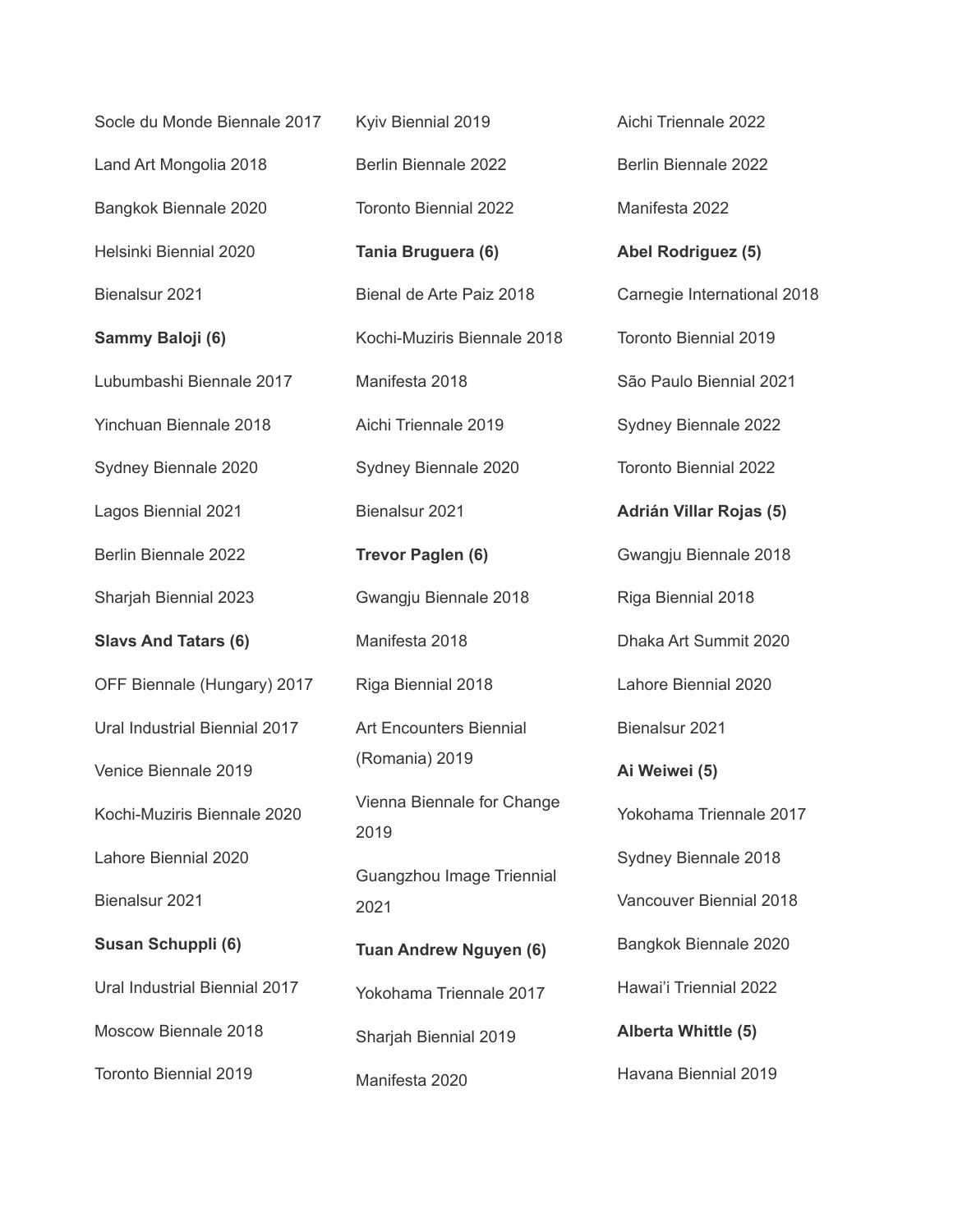Göteborg Biennial 2021 Glasgow International 2021 Liverpool Biennial 2021 British Art Show 2022 **Arin Rungjang (5)** Jakarta Biennale 2017 Shanghai Biennale 2018 Toronto Biennial 2019 Bangkok Biennale 2022 Setouchi Triennale 2022 **Ayse Erkmen (5)** Skulptur Projekte Münster 2017 Thailand Biennale 2018 Aichi Triennale 2019 Riga Biennial 2022 Setouchi Triennale 2022 **Bani Abidi (5)** Karachi Biennial 2017 Busan Biennale 2018 Lahore Biennial 2018 Seoul Mediacity Biennale 2021 Asia Pacific Triennial 2022 **Beatriz Santiago Muñoz (5)**

Prospect New Orleans 2018 Ghetto Biennial 2019 Prospect New Orleans 2021 São Paulo Biennial 2021 Hawai'i Triennial 2022 **Camille Henrot (5)** Art Encounters Biennial (Romania) 2017 Busan Biennale 2020 Biennale de l'Image en Mouvement 2021 Liverpool Biennial 2021 October Salon/Belgrade Biennale 2021 **Cécile B. Evans (5)** Ural Industrial Biennial 2017 Vienna Biennale 2017 Glasgow International 2018 Moscow Biennale 2018 October Salon/Belgrade Biennale 2021 **Christian Nyampeta (5)** Dak'Art 2018 Contour Biennale 2019

Ural Industrial Biennial 2019 Luleå Biennial 2020 Manifesta 2022 **Claudia Martinez Garay (5)** New Museum Triennial 2018 Shanghai Biennale 2018 Aichi Triennale 2019 Istanbul Biennial 2019 Ural Industrial Biennial 2019 **Cristina Lucas (5)** Manifesta 2018 Shanghai Biennale 2018 Ural Industrial Biennial 2019 Cuenca Biennial 2021 Guangzhou Image Triennial 2021 **Dan Perjovschi (5)** Art Encounters Biennial (Romania) 2017 Industrial Art Biennial (Croatia) 2018 Bienalsur 2021 Documenta 2022 Riga Biennial 2022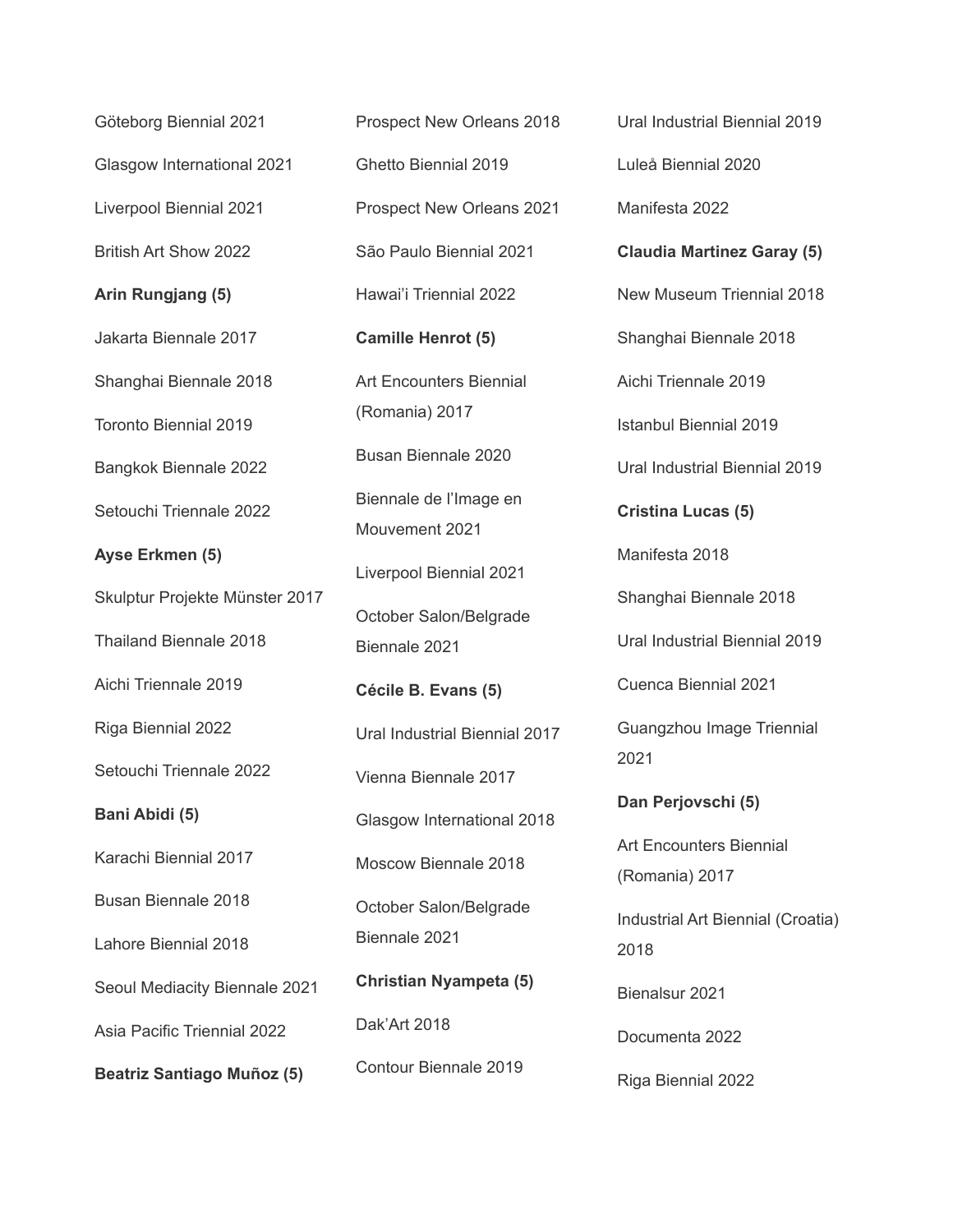**Dana Awartani (5)** Jakarta Biennale 2017 Front Triennial 2018 Desert X AlUla 2022 Lyon Biennale 2022 Sharjah Biennial 2023 **Dominique Gonzalez Foerster (5)** EVA International 2018 Front Triennial 2018 Bienalsur 2019 Venice Biennale 2019 Kathmandu Triennale 2022 **Erick Beltrán (5)** Cuenca Biennial 2018 Yinchuan Biennale 2018 Bucharest Biennale 2020 Liverpool Biennial 2021 Documenta 2022 **Femke Herregraven (5)** Guangzhou Triennial 2018 Riga Biennial 2018 Taipei Biennial 2020

Art Encounters Biennial (Romania) 2021 Gwangju Biennale 2021 **Flaka Haliti (5)** Art Encounters Biennial (Romania) 2017 Busan Biennale 2018 Ljubljana Biennial of Graphic Arts 2019 Manifesta 2022 Baltic Triennial 2021 **Gauri Gill (5)** Bangkok Biennale 2018 Dhaka Art Summit 2018 Moscow Biennale 2018 Prospect New Orleans 2018 Venice Biennale 2019 **Geumhyung Jeong (5)** Athens Biennale 2018 Asia Pacific Triennial 2018 Ural Industrial Biennial 2019 Seoul Mediacity Biennale 2021 Venice Biennale 2022 **Glenda León (5)**

Cuenca Biennial 2021 Bienalsur 2021 Guangzhou Image Triennial 2021 Aichi Triennale 2022 **Hanna Tuulikki (5)** Moscow Biennale 2018 Helsinki Biennial 2020 Glasgow International 2021 British Art Show 2022 Sydney Biennale 2022 **Haroon Mirza (5)** Dhaka Art Summit 2018 Dhaka Art Summit 2020 Lahore Biennial 2020 Liverpool Biennial 2021 Thailand Biennale 2021 **Henrike Naumann (5)** Ghetto Biennial 2017 Busan Biennale 2018 Riga Biennial 2018 Seoul Mediacity Biennale 2021 Ural Industrial Biennial 2021

Dak'Art 2018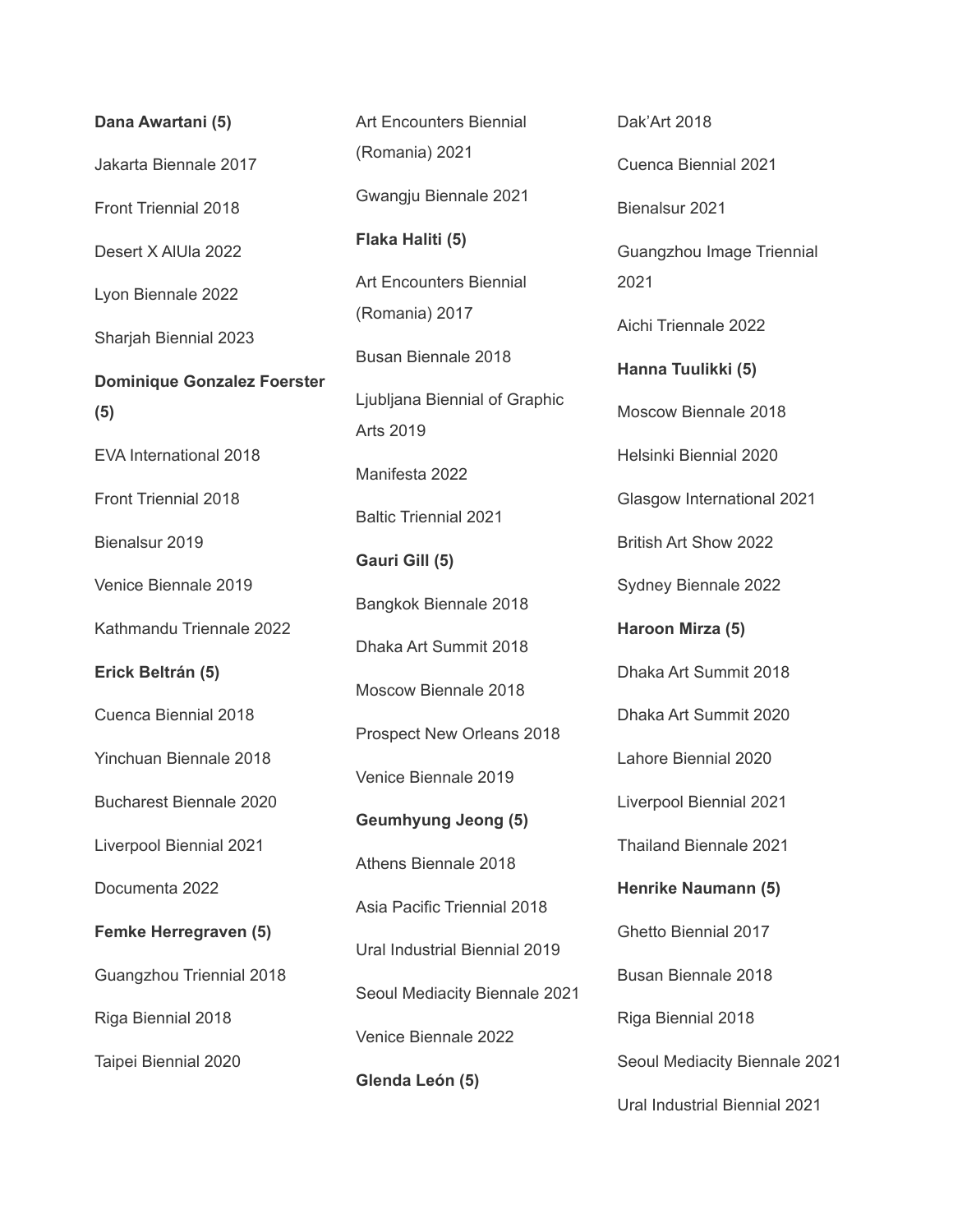**Hicham Berrada (5)** Lubumbashi Biennale 2017 Riga Biennial 2020 Taipei Biennial 2020 Yokohama Triennale 2020 Thailand Biennale 2021 **Ibrahim Mahama (5)** Sydney Biennale 2020 Göteborg Biennial 2021 Sonsbeek 2021 Vienna Biennale for Change 2021 Sharjah Biennial 2023 **Jill Magid (5)** Lyon Biennale 2017 Qalandiya International 2018 Shanghai Biennale 2018 Ural Industrial Biennial 2019 Busan Biennale 2020 **Jimmy Robert (5)** Performa 2017 Cuenca Biennial 2018 Glasgow International 2021 Ural Industrial Biennial 2021

Aichi Triennale 2022 **Jonathas De Andrade (5)** Istanbul Biennial 2019 Thessaloniki Biennale 2019 Bienal de Arte Paiz 2021 Bienalsur 2021 Guangzhou Image Triennial 2021 **Judy Chicago (5)** Toronto Biennial 2019 Mercosul Biennial 2020 Athens Biennale 2021 Liverpool Biennial 2021 Toronto Biennial 2022 **Julian Charrière (5)** Riga Biennial 2018 Taipei Biennial 2018 Guangzhou Image Triennial 2021 Vienna Biennale for Change 2021 Lyon Biennale 2022 **Haegue Yang (5)** California-Pacific Triennial 2017 Liverpool Biennial 2018 Sydney Biennale 2018 Art Encounters Biennial (Romania) 2019 Istanbul Biennial 2019 **Kahlil Joseph (5)** Athens Biennale 2018 Biennale de l'Image en Mouvement 2018 Prospect New Orleans 2018 Venice Biennale 2019 Made in L.A. 2020 **Kemang Wa Lehulere (5)** Istanbul Biennial 2017 Performa 2017 Mercosul Biennial 2018 Sharjah Biennial 2019 Venice Biennale 2019 **Khalil Rabah (5)** OFF Biennale (Hungary) 2017 Manifesta 2018 Qalandiya International 2018 Lahore Biennial 2020 Desert X AlUla 2022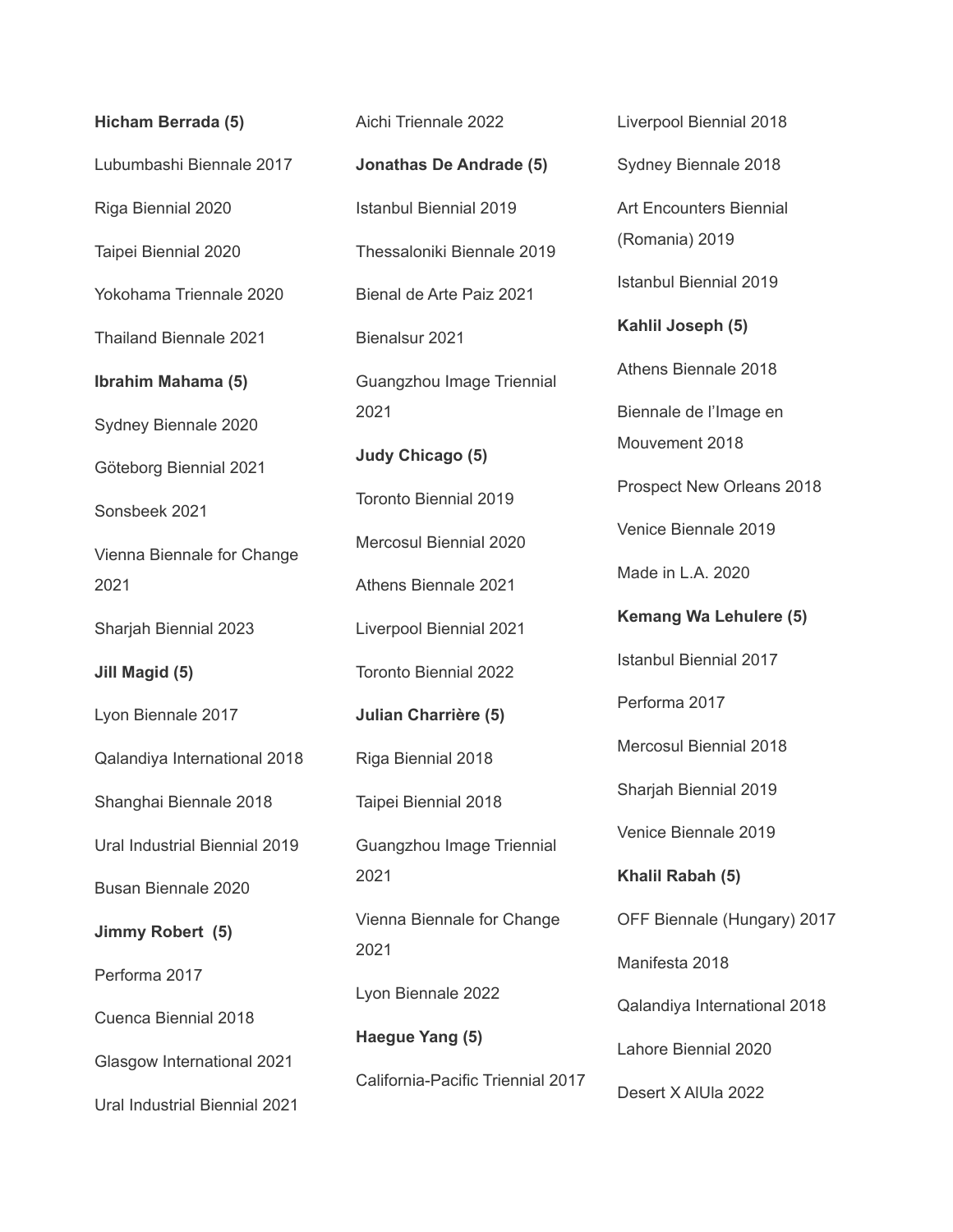**Kirill Savchenkov (5)** Ural Industrial Biennial 2017 Gwangju Biennale 2018 Kyiv Biennial 2019 Ural Industrial Biennial 2019 Baltic Triennial 2021 **Lawrence Lek (5)** Guangzhou Triennial 2018 Singapore Biennale 2019 Ljubljana Biennial of Graphic Arts 2021 Yerevan Biennial 2021 British Art Show 2022 **Liu Chuang (5)** Ural Industrial Biennial 2019 Asian Art Biennial (Taiwan) 2019 Taipei Biennial 2020 Guangzhou Image Triennial 2021 Seoul Mediacity Biennale 2021 **Louis Henderson (5)** Ghetto Biennial 2017 Luleå Biennial 2018

Art Encounters Biennial (Romania) 2019 Ghetto Biennial 2019 Sonsbeek 2021 **Lubaina Himid (5)** Folkestone Triennial 2017 Berlin Biennale 2018 Glasgow International 2018 Sharjah Biennial 2019 Sharjah Biennial 2023 **Maria Thereza Alves (5)** Manifesta 2018 Toronto Biennial 2019 Sydney Biennale 2020 Cuenca Biennial 2021 Ural Industrial Biennial 2021 **Marina Abramović (5)** Bangkok Biennale 2018 Jerusalem Biennale 2019 Bangkok Biennale 2020 Guangzhou Image Triennial 2021 Bangkok Biennale 2022 **Martine Syms (5)**

Front Triennial 2018 Gwangju Biennale 2018 Whitney Biennial 2019 Liverpool Biennial 2021 Glasgow International 2021 **Meiro Koizumi (5)** Asian Art Biennial (Taiwan) 2017 Shanghai Biennale 2018 Honolulu Biennial 2019 Sharjah Biennial 2019 Asia Pacific Triennial 2022 **Mika Rottenberg (5)** Skulptur Projekte Münster 2017 Ural Industrial Biennial 2017 Istanbul Biennial 2019 Taipei Biennial 2020 Busan Biennale 2022 **Miriam Cahn (5)** Baltic Triennial 2018 Sydney Biennale 2018 Aichi Triennale 2019 Riga Biennial 2022 Venice Biennale 2022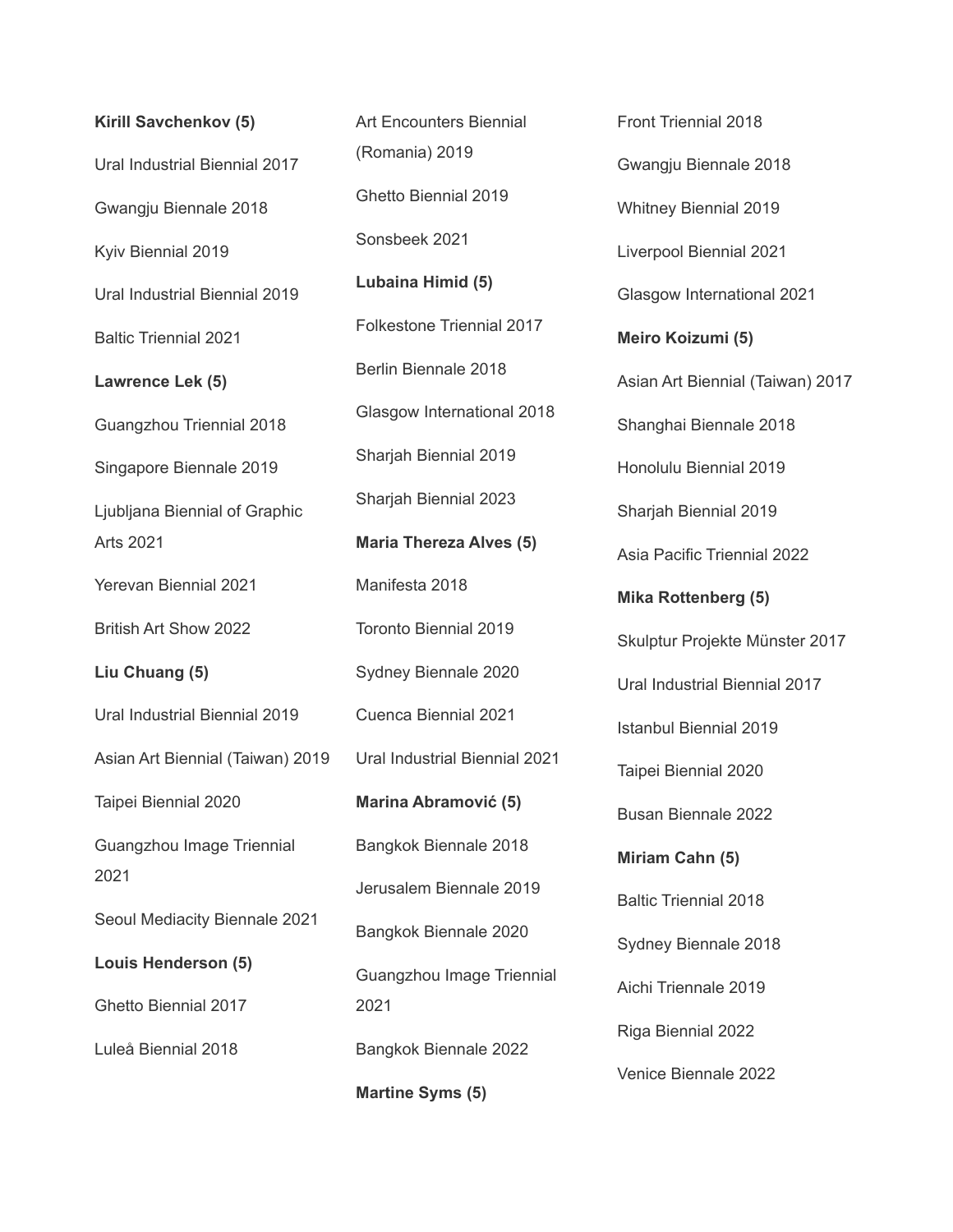**Naiza Khan (5)** Lahore Biennial 2018 Bangkok Biennale 2020 Lahore Biennial 2020 Asia Pacific Triennial 2022 Sharjah Biennial 2023 **Naufus Ramírez Figueroa (5)** Bienal de Arte Paiz 2018 Site Santa Fe 2018 Toronto Biennial 2019 Bienal de Arte Paiz 2021 Kathmandu Triennale 2022 **Nicholas Galanin (5)** Honolulu Biennial 2019 Whitney Biennial 2019 Sydney Biennale 2020 Bienalsur 2021 Desert X 2021 **Pangrok Sulap (5)** Asian Art Biennial (Taiwan) 2017 Asia Pacific Triennial 2018 Kochi-Muziris Biennale 2018 Aichi Triennale 2019

Dhaka Art Summit 2020 **Paul Pfeiffer (5)** Dhaka Art Summit 2018 Honolulu Biennial 2019 Performa 2019 Seoul Mediacity Biennale 2021 Toronto Biennial 2022 **Prabhakar Pachpute (5)** Dhaka Art Summit 2018 Kochi-Muziris Biennale 2018 Yinchuan Biennale 2018 Industrial Art Biennial (Croatia) 2020 Venice Biennale 2022 **Samson Young (5)** Ghost Festival 2018 Shanghai Biennale 2018 Sydney Biennale 2018 Performa 2019 Kochi-Muziris Biennale 2020 **Sheroanawe Hakihiiwe (5)** Shanghai Biennale 2018 Berlin Biennale 2020 Kathmandu Triennale 2022

Sydney Biennale 2022 **Simone Fattal (5)** Lahore Biennial 2020 Vienna Biennale for Change 2021 Berlin Biennale 2022 Biennale Gherdëina 2022 Venice Biennale 2022 **Suzanne Treister (6)** Busan Biennale 2018 Istanbul Biennial 2019 Athens Biennale 2021 Ljubljana Biennial of Graphic Arts 2021 Yerevan Biennial 2021 **Tala Madani (5)** Istanbul Biennial 2019 Ljubljana Biennial of Graphic Arts 2019 Ural Industrial Biennial 2019 OCAT Biennale 2021 Seoul Mediacity Biennale 2021 **Tania Candiani (5)**

Venice Biennale 2022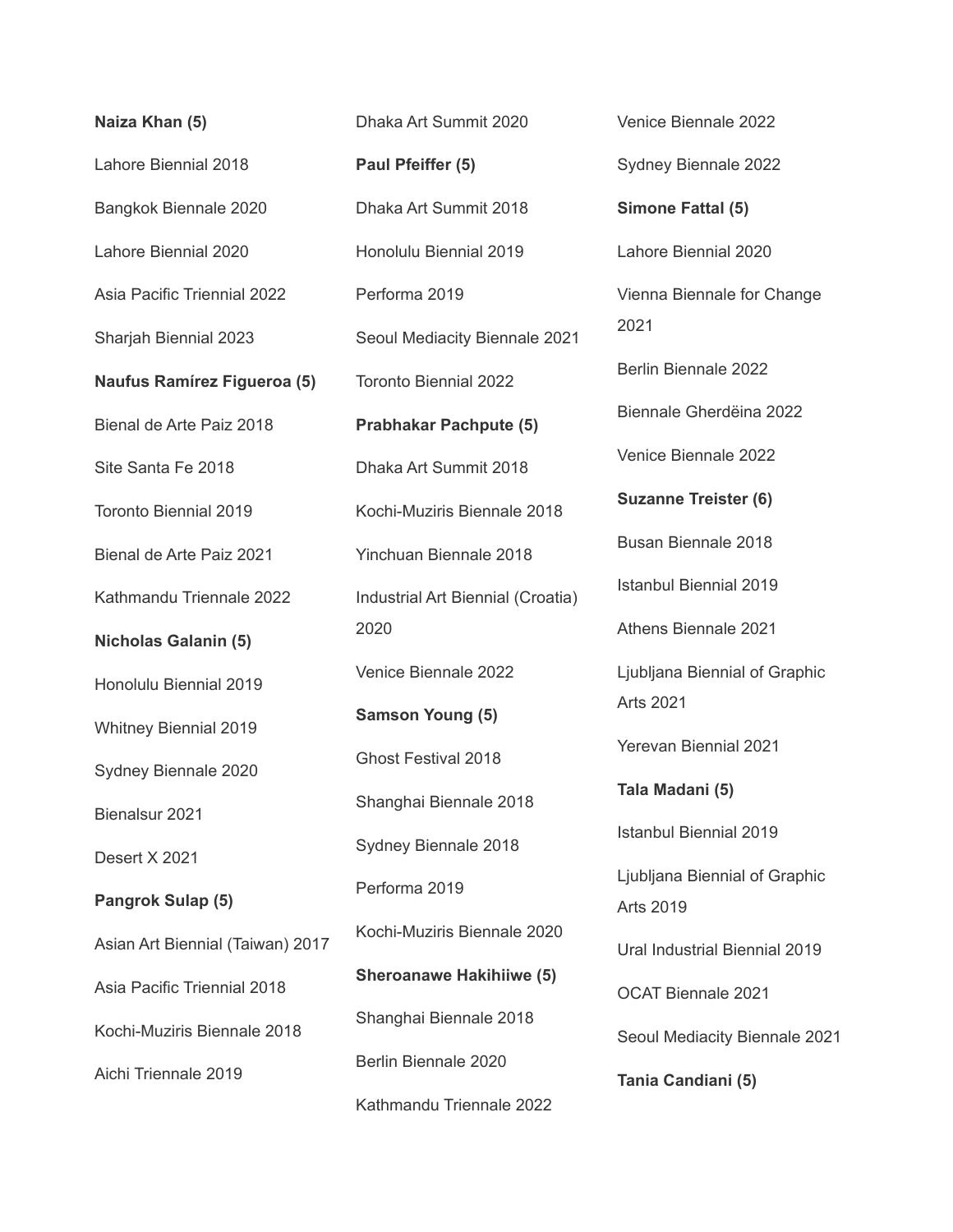Kochi-Muziris Biennale 2018 Havana Biennial 2019 Bienalsur 2021 Cuenca Biennial 2021 Sydney Biennale 2022 **Theaster Gates (5)** Moscow Biennale 2018 Aichi Triennale 2022 Front Triennial 2022 Hawai'i Triennial 2022 Sharjah Biennial 2023 **Tom Bogaert (5)** Ghetto Biennial 2017 Qalandiya International 2018 Ghetto Biennial 2019 Lagos Biennial 2019 Ghetto Biennial 2022 **Tony Cokes (5)** Berlin Biennale 2018 São Paulo Biennial 2021 Carnegie International 2022 Front Triennial 2022 Whitney Biennial 2022

**Ursula Biemann (5)** Dhaka Art Summit 2018 Taipei Biennial 2018 Shanghai Biennale 2018 Karachi Biennial 2019 Cuenca Biennial 2021 **Wael Shawky (5)** Momentum Biennial 2017 Yokohama Triennale 2017 Sharjah Biennial 2019 Desert X AlUla 2020 Lahore Biennial 2020 **Wu Tsang (5)** Sharjah Biennial 2019 Singapore Biennale 2019 Athens Biennale 2021 Whitney Biennial 2022 Venice Biennale 2022 **Zanele Muholi (5)** Performa 2017 Kochi-Muziris Biennale 2018 Mercosul Biennial 2018 Venice Biennale 2019

Athens Biennale 2021 **Abraham Cruzvillegas (4)** Front Triennial 2018 Sydney Biennale 2018 Honolulu Biennial 2019 Guangzhou Image Triennial 2021 **Aleksandra Domanović (4)** Vienna Biennale 2017 October Salon/Belgrade Biennale 2018 Baltic Triennial 2021 October Salon/Belgrade Biennale 2021 **Alex Da Corte (4)** Carnegie International 2018 Venice Biennale 2019 October Salon/Belgrade Biennale 2021 Whitney Biennial 2022 **Alexander Apóstol (4)** Bienalsur 2017 EVA International 2018 Gwangju Biennale 2018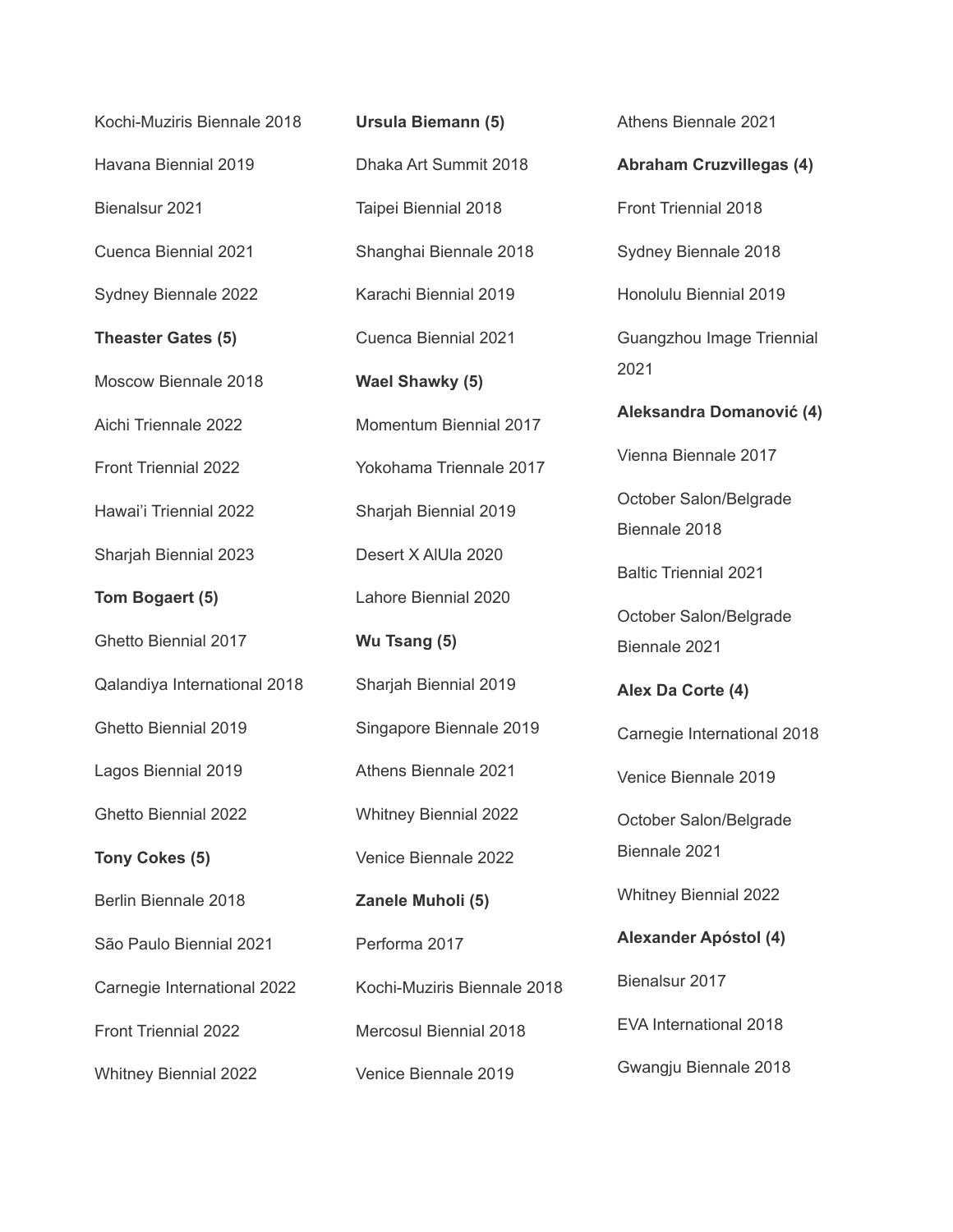Shanghai Biennale 2018 **Alfredo Jaar (4)** Prospect New Orleans 2018 Sharjah Biennial 2019 São Paulo Biennial 2021 Whitney Biennial 2022 **Ali Kazim (4)** Karachi Biennial 2017 Karachi Biennial 2019 Lahore Biennial 2020 Asia Pacific Triennial 2022 **Allora & Calzadilla (4)** Oku-Noto Triennale 2017 Shanghai Biennale 2018 Sharjah Biennial 2019 Guangzhou Image Triennial 2021 **Amar Kanwar (4)** Busan Biennale 2018 Lahore Biennial 2018 Lahore Biennial 2020 Sharjah Biennial 2023 **Amy Lien & Enzo Camacho (4)** EVA International 2020

Manifesta 2020 New Museum Triennial 2021 Asia Pacific Triennial 2022 **Ana Prvacki (4)** Socle du Monde Biennale 2017 Bangkok Biennale 2020 Art Encounters Biennial (Romania) 2021 Gwangju Biennale 2021 **Anton Vidokle (4)** Art Encounters Biennial (Romania) 2019 Ural Industrial Biennial 2019 Riga Biennial 2020 Yokohama Triennale 2020 **Anri Sala (4)** Art Encounters Biennial (Romania) 2017 Bienalsur 2017 OpenArt (Sweden) 2019 October Salon/Belgrade Biennale 2021 **Aram Bartholl (4)** Skulptur Projekte Münster 2017

Thailand Biennale 2018 Coventry Biennial 2019 Ural Industrial Biennial 2019 **Araya Rasdjarmrearnsook (4)** Kochi-Muziris Biennale 2018 Ural Industrial Biennial 2019 Bangkok Biennale 2020 Busan Biennale 2020 **Arseny Zhilyaev (4)** Thessaloniki Biennale 2017 Ural Industrial Biennial 2019 Manifesta 2020 Riga Biennial 2020 **Art Labor (4)** Asian Art Biennial (Taiwan) 2017 Bangkok Biennale 2018 Carnegie International 2018 Dhaka Art Summit 2020 **Asunción Molinos (4)** Gordo Havana Biennial 2019 Cuenca Biennial 2021 Lagos Biennial 2021 Mardin Biennial 2022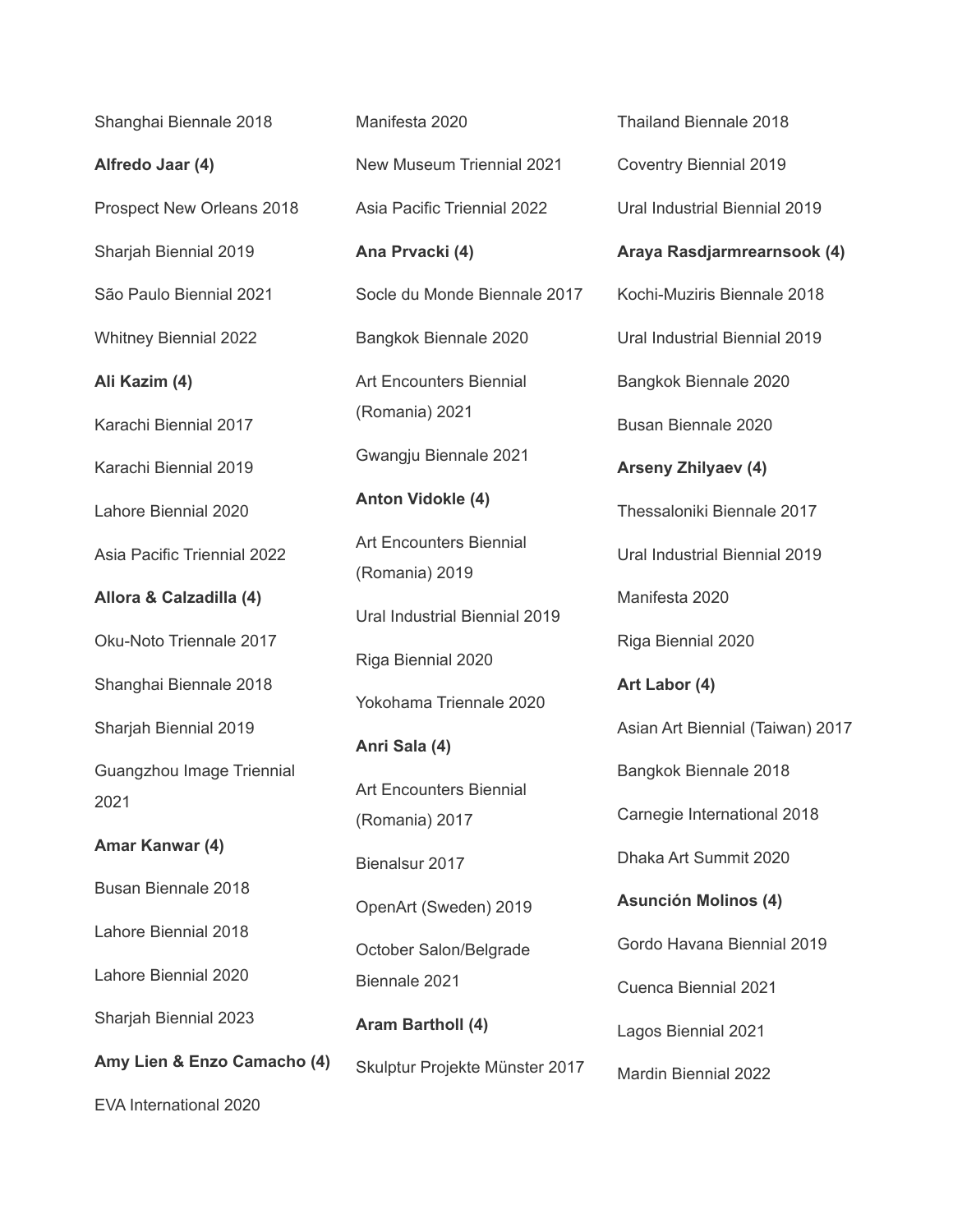**Ayesha Sultana (4)** Asia Pacific Triennial 2018 Lahore Biennial 2018 Dhaka Art Summit 2018 Dhaka Art Summit 2020 **Bárbara Wagner & Benjamin De Burca (4)** Skulptur Projekte Münster 2017 Front Triennial 2018 Toronto Biennial 2019 Manifesta 2020 **Barthélémy Toguo (4)** Kochi-Muziris Biennale 2018 Aichi Triennale 2019 Busan Biennale 2020 Sydney Biennale 2022 *Belkis Ayón (4) Berlin Biennale 2018 Bienalsur 2021 São Paulo Biennial 2021 Venice Biennale 2022* **Bianca Bondi (4)** Casablanca Biennale 2018 Lyon Biennale 2019

Busan Biennale 2020 Thailand Biennale 2021 **Bouchra Khalili (4)** Asian Art Biennial (Taiwan) 2017 Bienalsur 2019 Lahore Biennial 2020 Sharjah Biennial 2023 **Britta Marakatt-Labba (4)** Luleå Biennial 2018 Biennale Gherdëina 2022 Kathmandu Triennale 2022 Venice Biennale 2022 **Bronwyn Katz (4)** Lyon Biennale 2019 Sydney Biennale 2020 New Museum Triennial 2021 Venice Biennale 2022 **Brook Andrew (4)** Kochi-Muziris Biennale 2018 Sydney Biennale 2018 Honolulu Biennial 2019 Sharjah Biennial 2023 **Carlos Martiel (4)**

Cuenca Biennial 2018 Bienalsur 2019 Sharjah Biennial 2019 La Trienal 2021 **Chto Delat (4)** Shanghai Biennale 2018 Art Encounters Biennial (Romania) 2019 Luleå Biennial 2020 Momentum Biennial 2021 **Clément Cogitore (4)** Bienalsur 2021 Ural Industrial Biennial 2021 Berlin Biennale 2022 Lyon Biennale 2022 **Daniel Steegmann Mangrané (4)** Lyon Biennale 2017 Taipei Biennial 2020 Liverpool Biennial 2021 October Salon/Belgrade Biennale 2021 **E.B. Itso (4)** ARoS Triennial 2017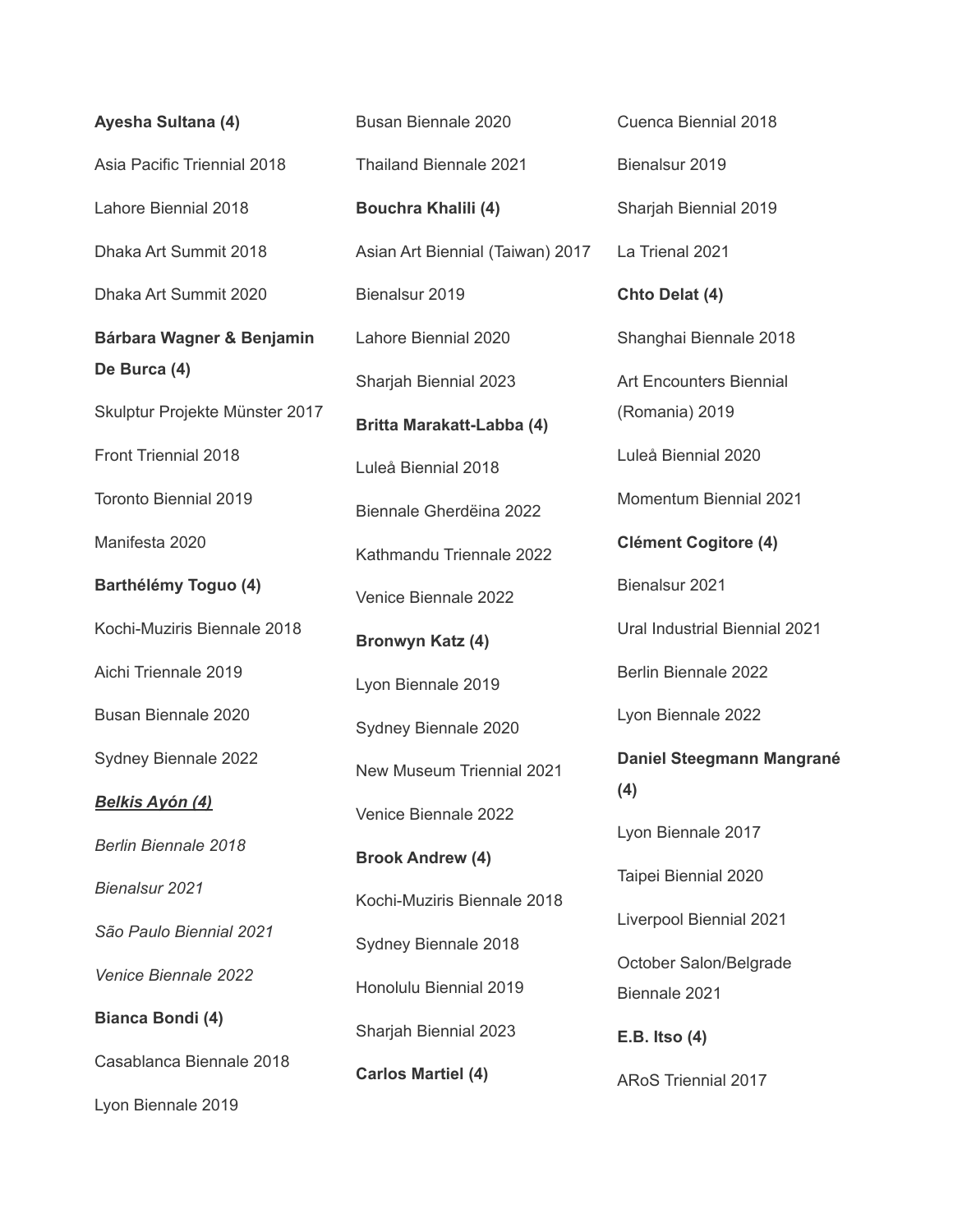| Kochi-Muziris Biennale 2018        | Filipa César (4)                     |
|------------------------------------|--------------------------------------|
| São Paulo Biennial 2021            | Luleå Biennial 2018                  |
| <b>Mardin Biennial 2022</b>        | <b>Yinchuan Biennale 2018</b>        |
| Eglė Budvytytė (4)                 | <b>Art Encounters Biennial</b>       |
| Lofoten International Art Festival | (Romania) 2019                       |
| 2017                               | Kyiv Biennial 2021                   |
| <b>Baltic Triennial 2018</b>       | Frida Orupabo (4)                    |
| Riga Biennial 2020                 | Venice Biennale 2019                 |
| Venice Biennale 2022               | Momentum Biennial 2021               |
| Emeka Ogboh (4)                    | São Paulo Biennial 2021              |
| Skulptur Projekte Münster 2017     | <b>North Atlantic Triennial 2022</b> |
| Lubumbashi Biennale 2019           | <b>Gabriel Chaile (4)</b>            |
| Sharjah Biennial 2019              | Bienalsur 2019                       |
| Busan Biennale 2020                | <b>New Museum Triennial 2021</b>     |
| Emo De Medeiros (4)                | Biennale Gherdeina 2022              |
| Casablanca Biennale 2018           | Venice Biennale 2022                 |
| Dak'Art 2018                       | Gaëlle Choisne (4)                   |
| Bienal de Arte Paiz 2021           | Lyon Biennale 2019                   |
| Gwangju Biennale 2021              | Göteborg Biennial 2021               |
| Fernando Palma Rodriguez (4)       | <b>New Museum Triennial 2021</b>     |
| Lyon Biennale 2019                 | Bienalsur 2021                       |
| <b>Toronto Biennial 2019</b>       | Gala Porras-Kim (4)                  |
| Taipei Biennial 2020               | <b>Whitney Biennial 2019</b>         |
| Gwangju Biennale 2021              | Ural Industrial Biennial 2019        |

Gwangju Biennale 2021 São Paulo Biennial 2021 **Guan Xiao (4)** Guangzhou Triennial 2018 Honolulu Biennial 2019 São Paulo Biennial 2021 October Salon/Belgrade Biennale 2021 **Hana Miletić (4)** EVA International 2020 Industrial Art Biennial (Croatia) 2020 October Salon/Belgrade Biennale 2021 Manifesta 2022 **Heather Phillipson (4)** Athens Biennale 2018 Sharjah Biennial 2019 Shanghai Biennale 2021 British Art Show 2022 **Hira Nabi (4)** Lahore Biennial 2018 Göteborg Biennial 2021 Sonsbeek 2021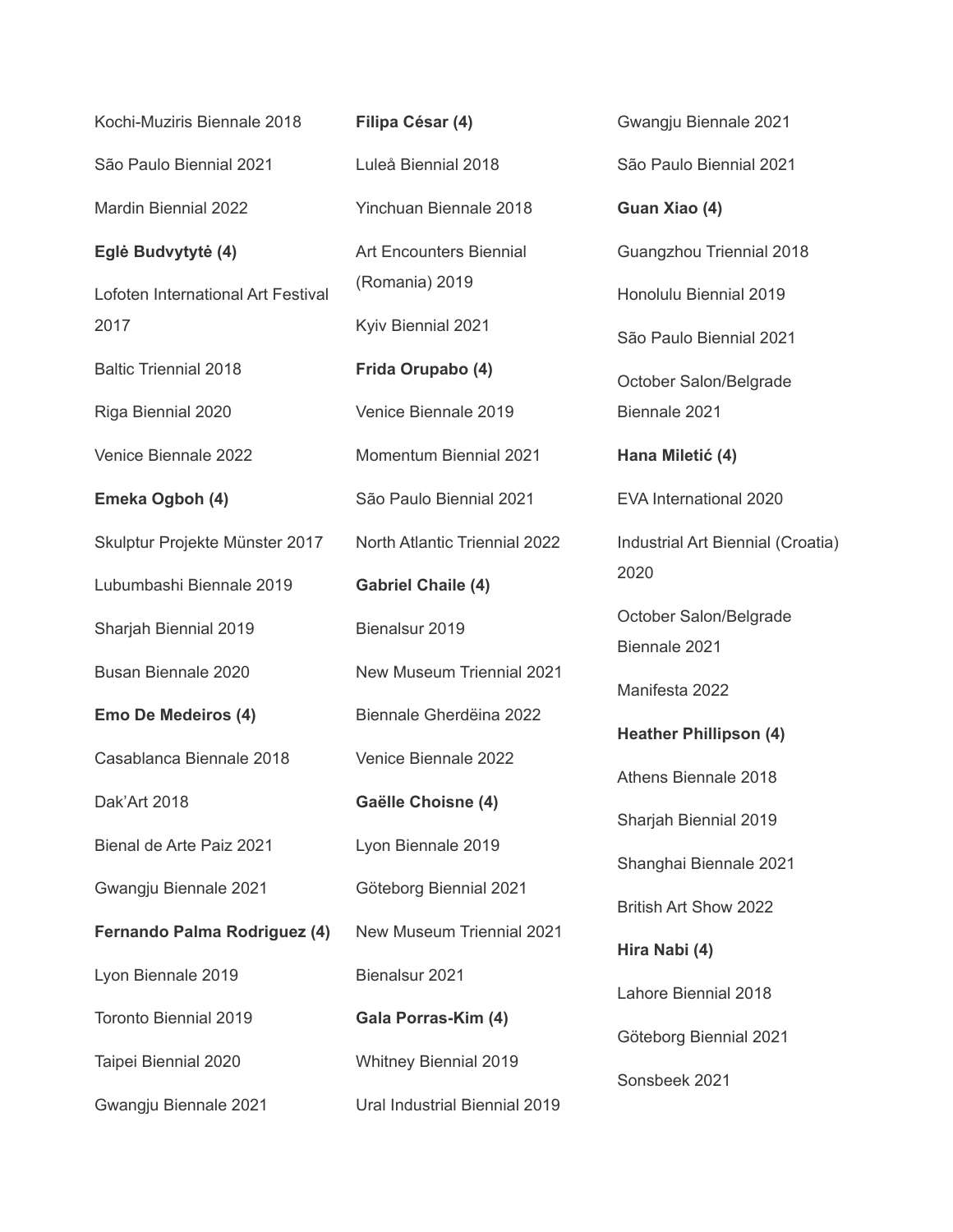Busan Biennale 2022 **Hrair Sarkissian (4)** Asian Art Biennial (Taiwan) 2017 Sharjah Biennial 2019 Lahore Biennial 2020 British Art Show 2022 **Hsu Che-Yu (4)** Asian Art Biennial (Taiwan) 2017 Shanghai Biennale 2018 São Paulo Biennial 2021 Seoul Mediacity Biennale 2021 **Jean Katambayi Mukendi (4)** Lubumbashi Biennale 2017 Lubumbashi Biennale 2019 Busan Biennale 2020 Taipei Biennial 2020 **Jeremy Deller (4)** Skulptur Projekte Münster 2017 Carnegie International 2018 Coventry Biennial 2021 October Salon/Belgrade Biennale 2021 **Jes Fan (4)** Sydney Biennale 2020

Liverpool Biennial 2021 New Museum Triennial 2021 Venice Biennale 2022 **Jesse Darling (4)** Baltic Triennial 2018 Glasgow International 2018 Venice Biennale 2019 Yokohama Triennale 2020 **Joana Hadjithomas & Khalil Joreige (4)** Busan Biennale 2018 Taipei Biennial 2020 Yerevan Biennial 2021 Sharjah Biennial 2023 **Joanna Piotrowska (4)** Berlin Biennale 2018 British Art Show 2022 Lyon Biennale 2022 Venice Biennale 2022 **Joël Andrianomearisoa (4)** Bienalsur 2017 Dhaka Art Summit 2018 Sydney Biennale 2020 Socle du Monde Biennale 2021 **Joey Holder (4)** Moscow Biennale 2018 Ljubljana Biennial of Graphic Arts 2021 British Art Show 2022 Sydney Biennale 2022 **Jonas Staal (4)** Thessaloniki Biennale 2019 Taipei Biennial 2020 Bienal de Arte Paiz 2021 Mardin Biennial 2022 **Julie Mehretu (4)** Performa 2017 Venice Biennale 2019 Bienalsur 2021 Front Triennial 2022 **Jumana Emil Abboud (4)** Bienalsur 2017 OFF Biennale (Hungary) 2017 Qalandiya International 2018 Documenta 2022 **Kameelah Janan Rasheed (4)** Athens Biennale 2021 Glasgow International 2021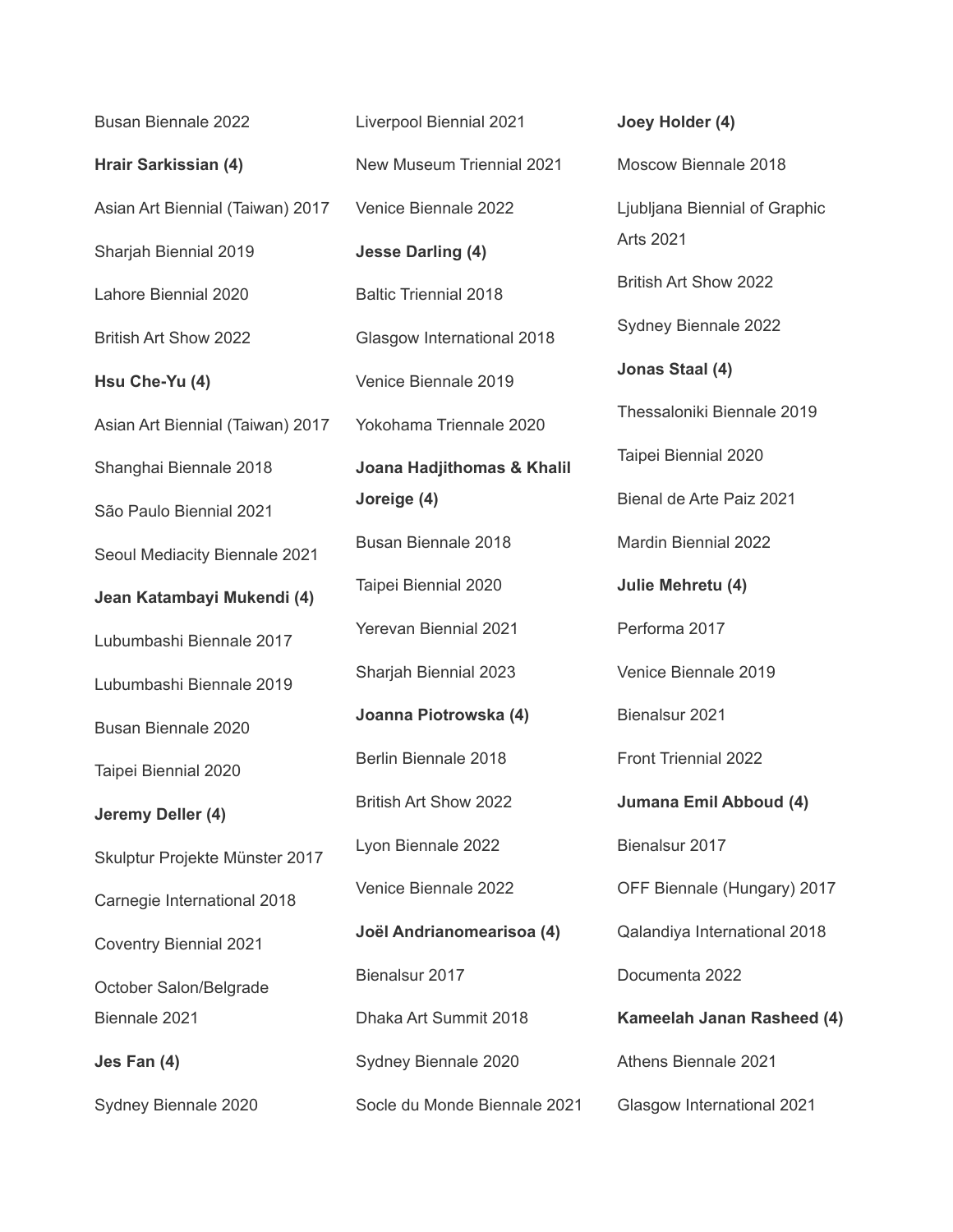Prospect New Orleans 2021 Front Triennial 2022 **Karan Shrestha (4)** Yinchuan Biennale 2018 Asia Pacific Triennial 2022 Kathmandu Triennale 2022 Mardin Biennial 2022 **Katarina Zdjelar (4)** October Salon/Belgrade Biennale 2018 Yinchuan Biennale 2018 Aichi Triennale 2019 Berlin Biennale 2020 **Khvay Samnang (4)** Taipei Biennial 2018 Bangkok Biennale 2020 Helsinki Biennial 2020 OCAT Biennale 2021 **Kiri Dalena (4)** Jakarta Biennale 2017 Shanghai Biennale 2018 Berlin Biennale 2020 Documenta 2022 **Klára Hosnedlová (4)**

Athens Biennale 2021 October Salon/Belgrade Biennale 2021 Baltic Triennial 2021 Lyon Biennale 2022 **Kris Lemsalu (4)** Performa 2017 Baltic Triennial 2018 Biennale Gherdëina 2020 Athens Biennale 2021 **Laurent Grasso (4)** EVA International 2018 Sydney Biennale 2018 Bienalsur 2019 Toronto Biennial 2019 **Lee Bul** (4) Bangkok Biennale 2018 EVA International 2018 Venice Biennale 2019 Manifesta 2022 **Ligia Lewis (4)** Biennale de l'Image en Mouvement 2018 Performa 2019

Liverpool Biennial 2021 **Lina Lapelytė (4)** Baltic Triennial 2018 Industrial Art Biennial (Croatia) 2020 Riga Biennial 2020 Biennale Gherdëina 2022 **Lisa Reihana (4)** Asia Pacific Triennial 2018 Toronto Biennial 2019 Sharjah Biennial 2019 Sydney Biennale 2020 **Lu Yang (4)** Athens Biennale 2018 Shanghai Biennale 2018 Bangkok Biennale 2020 Venice Biennale 2022 **Lydia Ouhramane (4)** Istanbul Biennial 2017 New Museum Triennial 2018 Manifesta 2018 São Paulo Biennial 2021 **Manthia Diawara (4)**

Made in L.A. 2020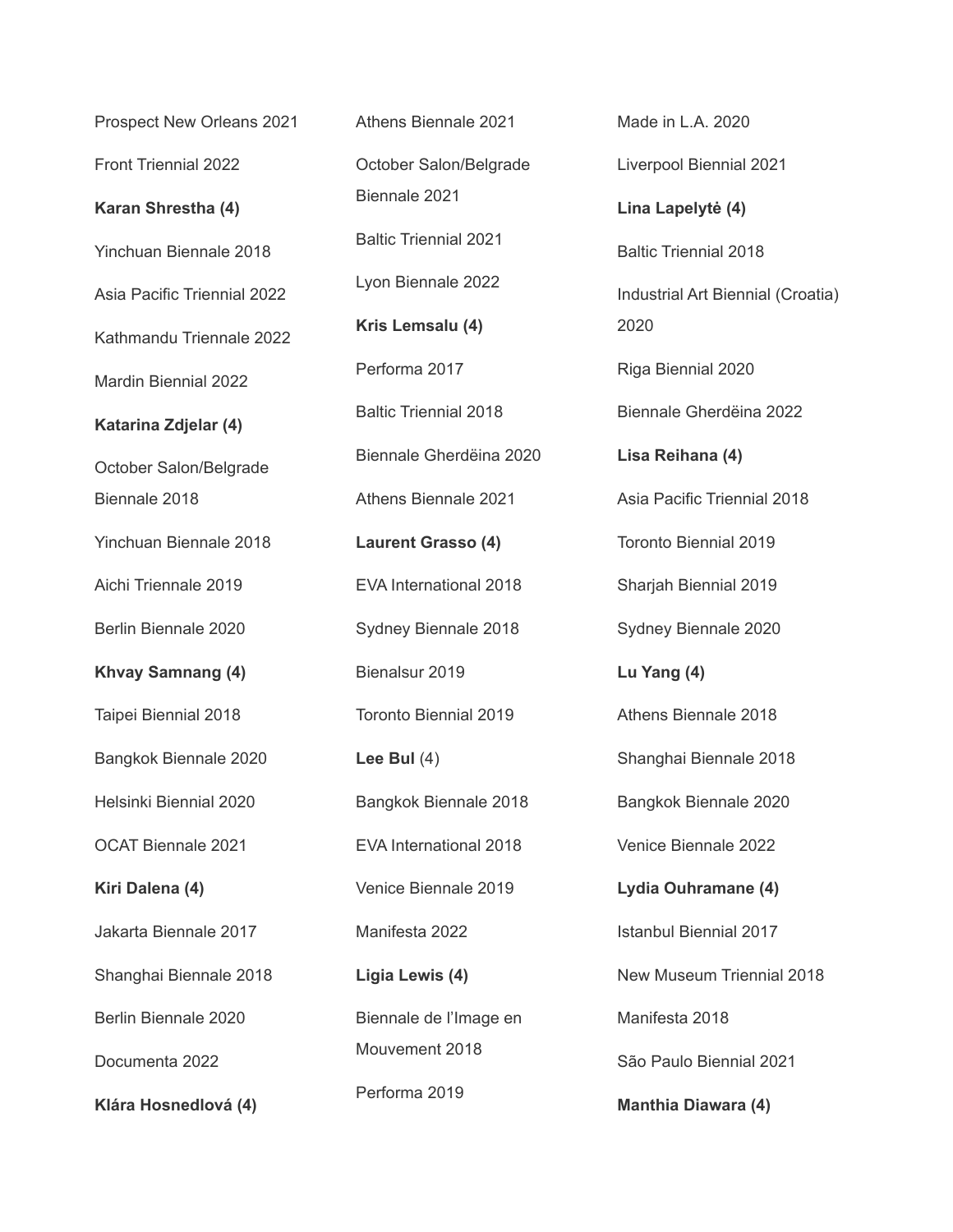OFF Biennale (Hungary) 2021 Kyiv Biennial 2021 São Paulo Biennial 2021 Sharjah Biennial 2023 **Marianna Simnett (4)** Athens Biennale 2018 October Salon/Belgrade Biennale 2021 British Art Show 2022 Venice Biennale 2022 **Mark Salvatus (4)** Thessaloniki Biennale 2017 Sharjah Biennial 2019 Lahore Biennial 2020 Asian Art Biennial (Taiwan) 2021 **Mata Aho Collective (4)** Honolulu Biennial 2019 Dhaka Art Summit 2020 Sydney Biennale 2022 Toronto Biennial 2022 **Max Hooper Schneider (4)** ARoS Triennial 2017 Baltic Triennial 2018 Istanbul Biennial 2019

October Salon/Belgrade Biennale 2021 **Melik Ohanian (4)** Lyon Biennale 2017 Busan Biennale 2018 OpenArt (Sweden) 2019 Bienalsur 2021 **Metahaven (4)** Athens Biennale 2018 Busan Biennale 2018 Ghost Festival 2018 Art Encounters Biennial (Romania) 2019 **Michael Armitage (4)** Prospect New Orleans 2018 Venice Biennale 2019 Taipei Biennial 2020 British Art Show 2022 **Ming Wong (4)** Busan Biennale 2018 Dhaka Art Summit 2018 Asian Art Biennial (Taiwan) 2019 Hawai'i Triennial 2022 **Nalini Malani (4)**

Sharjah Biennial 2019 Lahore Biennial 2020 São Paulo Biennial 2021 **Ndidi Dike (4)** Dak'Art 2018 Lagos Biennial 2019 Glasgow International 2021 Sonsbeek 2021 **Nicole Eisenman (4)** Skulptur Projekte Münster 2017 Venice Biennale 2019 Whitney Biennial 2019 Front Triennial 2022 **Noor Abuarafeh (4)** OFF Biennale (Hungary) 2017 Qalandiya International 2018 Berlin Biennale 2020 Venice Biennale 2022 **Nora Turato (4)** Manifesta 2018 Glasgow International 2021 October Salon/Belgrade Biennale 2021

Shanghai Biennale 2018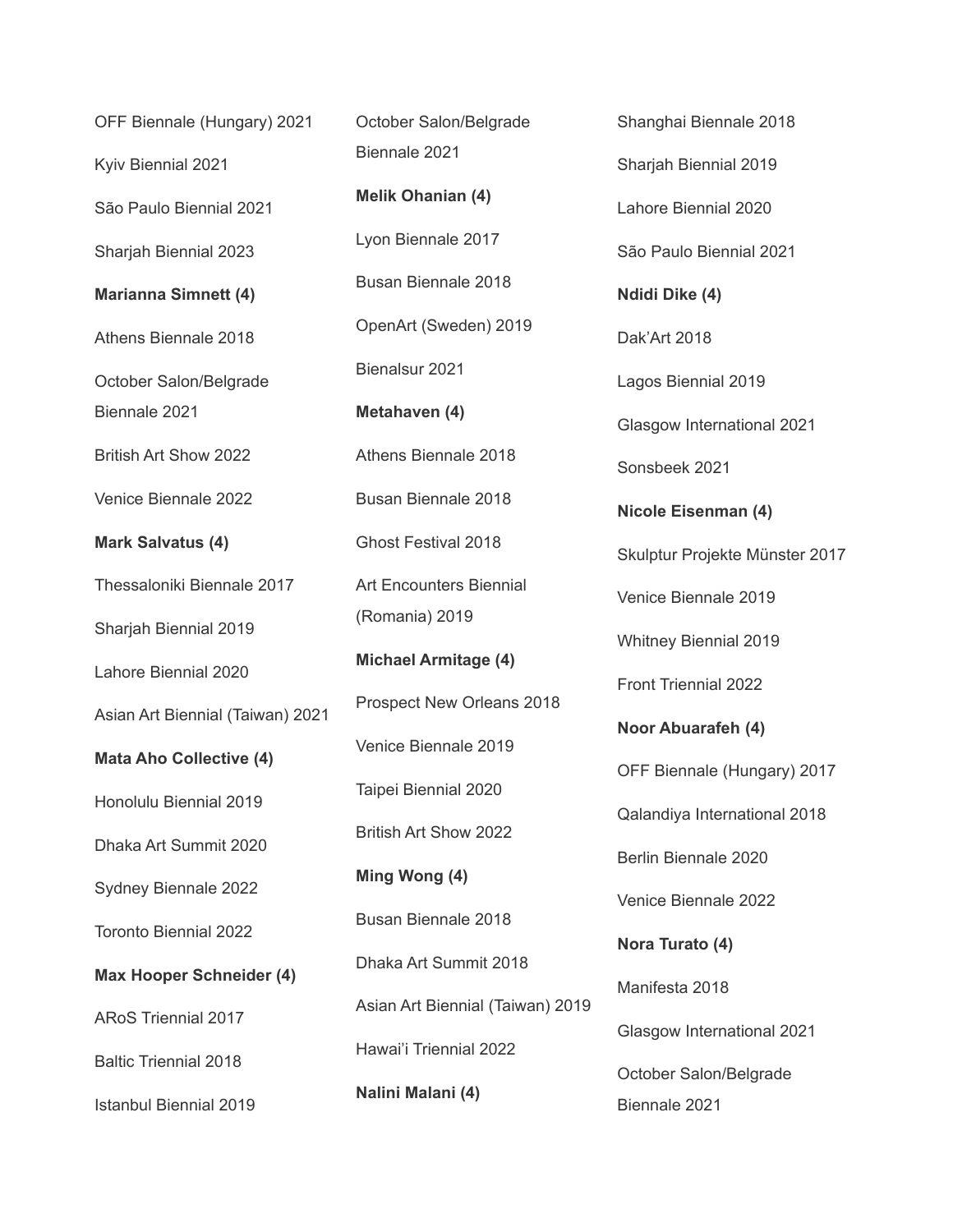Front Triennial 2022 **Oliver Beer (4)** Socle du Monde Biennale 2017 Sydney Biennale 2018 Riga Biennial 2020 British Art Show 2022 **Otobong Nkanga (4)** Sharjah Biennial 2019 Venice Biennale 2019 Dhaka Art Summit 2020 Busan Biennale 2022 **Özlem Altın (4)** Berlin Biennale 2018 Mardin Biennial 2018 Istanbul Biennial 2019 Venice Biennale 2022 **Pamela Rosenkranz (4)** ARoS Triennial 2017 Sharjah Biennial 2019 October Salon/Belgrade Biennale 2018 Lyon Biennale 2019 **Pia Arke (4)**

Lofoten International Art Festival 2017 Istanbul Biennial 2019 Momentum Biennial 2021 São Paulo Biennial 2021 **Praneet Soi (4)** Asian Art Biennial (Taiwan) 2017 Dhaka Art Summit 2018 Jakarta Biennale 2021 Berlin Biennale 2022 **Rachel Rose (4)** Bienalsur 2017 Baltic Triennial 2018 Carnegie International 2018 Ghost Festival 2018 **Rahima Gambo (4)** Lagos Biennial 2017 Lagos Biennial 2019 Mercosul Biennial 2020 Yokohama Triennale 2020 **Raqs Media Collective (4)** Luleå Biennial 2018 Ghost Festival 2018 Kyiv Biennial 2019

**René Francisco Rodríguez (4)** Bienalsur 2017 Bienal de Arte Paiz 2018 Havana Biennial 2019 Havana Biennial 2022 **Richard Bell (4)** Kochi-Muziris Biennale 2020 Seoul Mediacity Biennale 2021 Documenta 2022 Hawai'i Triennial 2022 **Rina Banerjee (4)** Kansas City Open Spaces 2018 Kochi-Muziris Biennale 2018 Prospect New Orleans 2018 Cairo Biennale 2019 **Romuald Hazoumè (4)** Bienalsur 2017 Socle du Monde Biennale 2017 October Salon/Belgrade Biennale 2018 Riga Biennial 2022 **Ryan Gander (4)** Bienalsur 2017

Havana Biennial 2022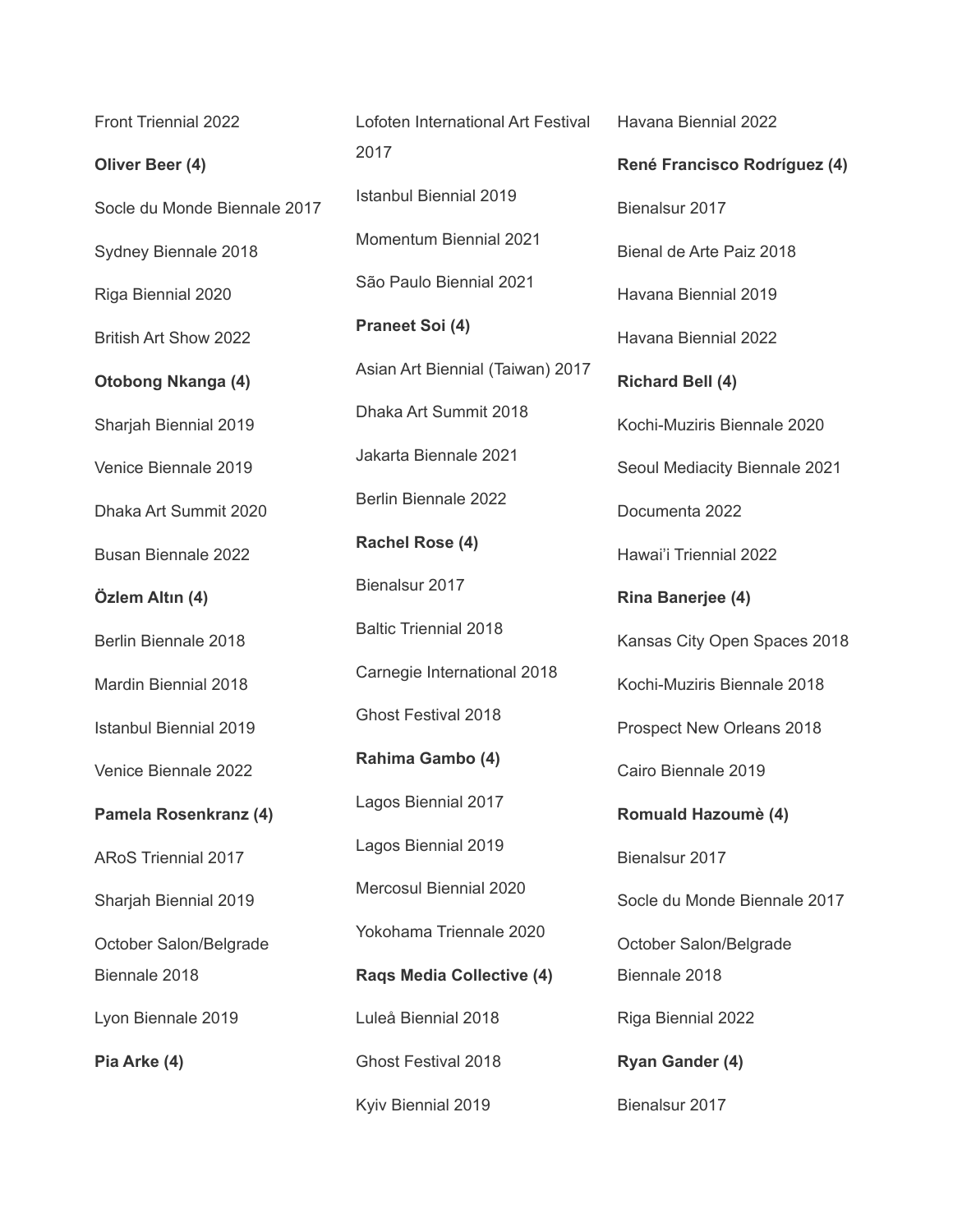| Liverpool Biennial 2018        | <b>Sissel Tolaas (4)</b>       | Karachi Biennial 2019             |
|--------------------------------|--------------------------------|-----------------------------------|
| Sydney Biennale 2018           | Moscow Biennale 2018           | Berlin Biennale 2022              |
| <b>Yerevan Biennial 2021</b>   | Riga Biennial 2018             | <b>Tracey Rose (4)</b>            |
| Saodat Ismailova (4)           | Momentum Biennial 2019         | Lubumbashi Biennale 2017          |
| Yinchuan Biennale 2018         | Gwangju Biennale 2021          | Performa 2017                     |
| Documenta 2022                 | Sonia Gomes (4)                | Sharjah Biennial 2019             |
| Venice Biennale 2022           | Mercosul Biennial 2018         | Singapore Biennale 2019           |
| Sharjah Biennial 2023          | Gwangju Biennale 2021          | <b>Trevor Yeung (4)</b>           |
| Sebastián Calfuqueo Aliste (4) | Liverpool Biennial 2021        | Lyon Biennale 2019                |
| Mercosul Biennial 2020         | Front Triennial 2022           | Dhaka Art Summit 2018             |
| Bienal de Arte Paiz 2021       | <b>Suki Seokyeong Kang (4)</b> | EVA International 2018            |
| São Paulo Biennial 2021        | Gwangju Biennale 2018          | Kathmandu Triennale 2022          |
| Vienna Biennale for Change     | Liverpool Biennial 2018        | Wang Wei (4)                      |
| 2021                           |                                | California-Pacific Triennial 2017 |
|                                | Shanghai Biennale 2018         |                                   |
| Shiraz Ali Bayjoo (4)          | Venice Biennale 2019           | <b>Thailand Biennale 2018</b>     |
| Casablanca Biennale 2018       | <b>Susanne Kriemann (4)</b>    | Yinchuan Biennale 2018            |
| Dak'Art 2018                   | Göteborg Biennial 2019         | <b>OCAT Biennale 2021</b>         |
| Sharjah Biennial 2019          | Karachi Biennial 2019          | Wangechi Mutu (4)                 |
| Sharjah Biennial 2023          | Göteborg Biennial 2021         | Performa 2017                     |
| Simone Leigh (4)               | Kyiv Biennial 2021             | <b>Whitney Biennial 2019</b>      |
| Berlin Biennale 2018           | Sven Johne (4)                 | Prospect New Orleans 2021         |
| <b>Whitney Biennial 2019</b>   | OFF Biennale (Hungary) 2017    | Sharjah Biennial 2023             |
| Prospect New Orleans 2021      | Riga Biennial 2018             | Wong Ping (4)                     |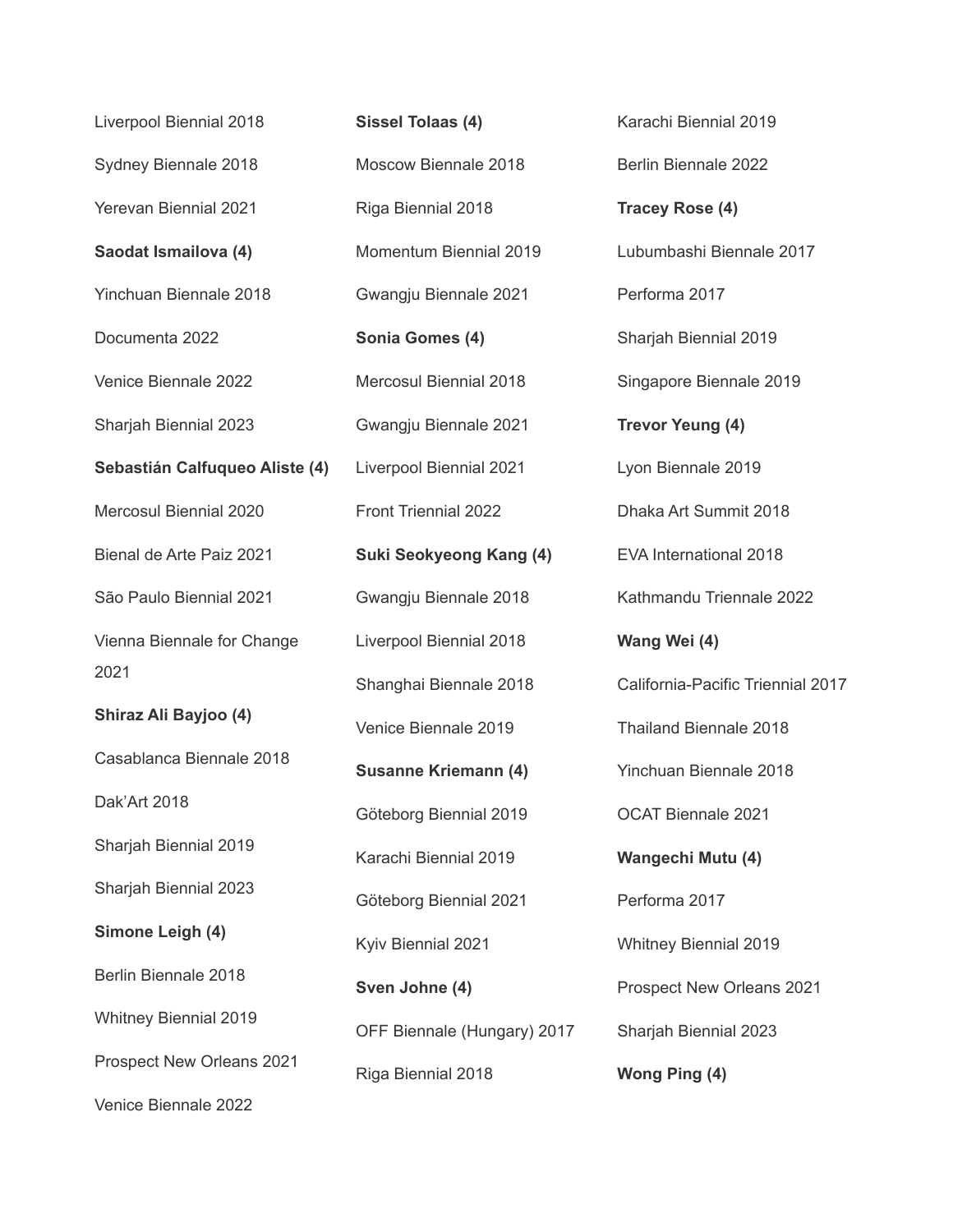Athens Biennale 2018 New Museum Triennial 2018 Ural Industrial Biennial 2019 October Salon/Belgrade Biennale 2021 **Xu Zhen (4)** Bienal de Arte Paiz 2018 Sharjah Biennial 2019 October Salon/Belgrade Biennale 2018 Bangkok Biennale 2022 **Yang Fudong (4)** Shanghai Biennale 2018 Guangzhou Image Triennial 2021 OCAT Biennale 2021 Thailand Biennale 2021 **Yayoi Kusama (4)** Socle du Monde Biennale 2017 Bangkok Biennale 2018 Socle du Monde Biennale 2021 Setouchi Triennale 2022 **Yoan Capote (4)** Gwangju Biennale 2018

Bienalsur 2021 Setouchi Triennale 2022 Sydney Biennale 2022 **Yoko Ono (4)** Bienalsur 2017 Prospect New Orleans 2018 October Salon/Belgrade Biennale 2018 Bangkok Biennale 2020 **Young-Hae Chang Heavy Industries (4)** Asia Pacific Triennial 2018 Honolulu Biennial 2019 Seoul Mediacity Biennale 2021 Yerevan Biennial 2021 **Yto Barrada (4)** Performa 2017 Gwangju Biennale 2018 Lahore Biennial 2020 Whitney Biennial 2022 **Yu Ji (4)** Venice Biennale 2019 New Museum Triennial 2021 OCAT Biennale 2021

Asia Pacific Triennial 2022 **Zach Blas (4)** Guangzhou Triennial 2018 Gwangju Biennale 2018 Berlin Biennale 2022 British Art Show 2022 **Zai Tang (4)** Yinchuan Biennale 2018 Singapore Biennale 2019 Busan Biennale 2020 Thailand Biennale 2021 **Zhou Tao (4)** Asian Art Biennial (Taiwan) 2017 Front Triennial 2018 Luleå Biennial 2018 Art Encounters Biennial (Romania) 2019 **Aaajiao (3)** Bienalsur 2017 Cairo Biennale 2019 OCAT Biennale 2021 **Abbas Akhavan (3)** Liverpool Biennial 2018 Prospect New Orleans 2018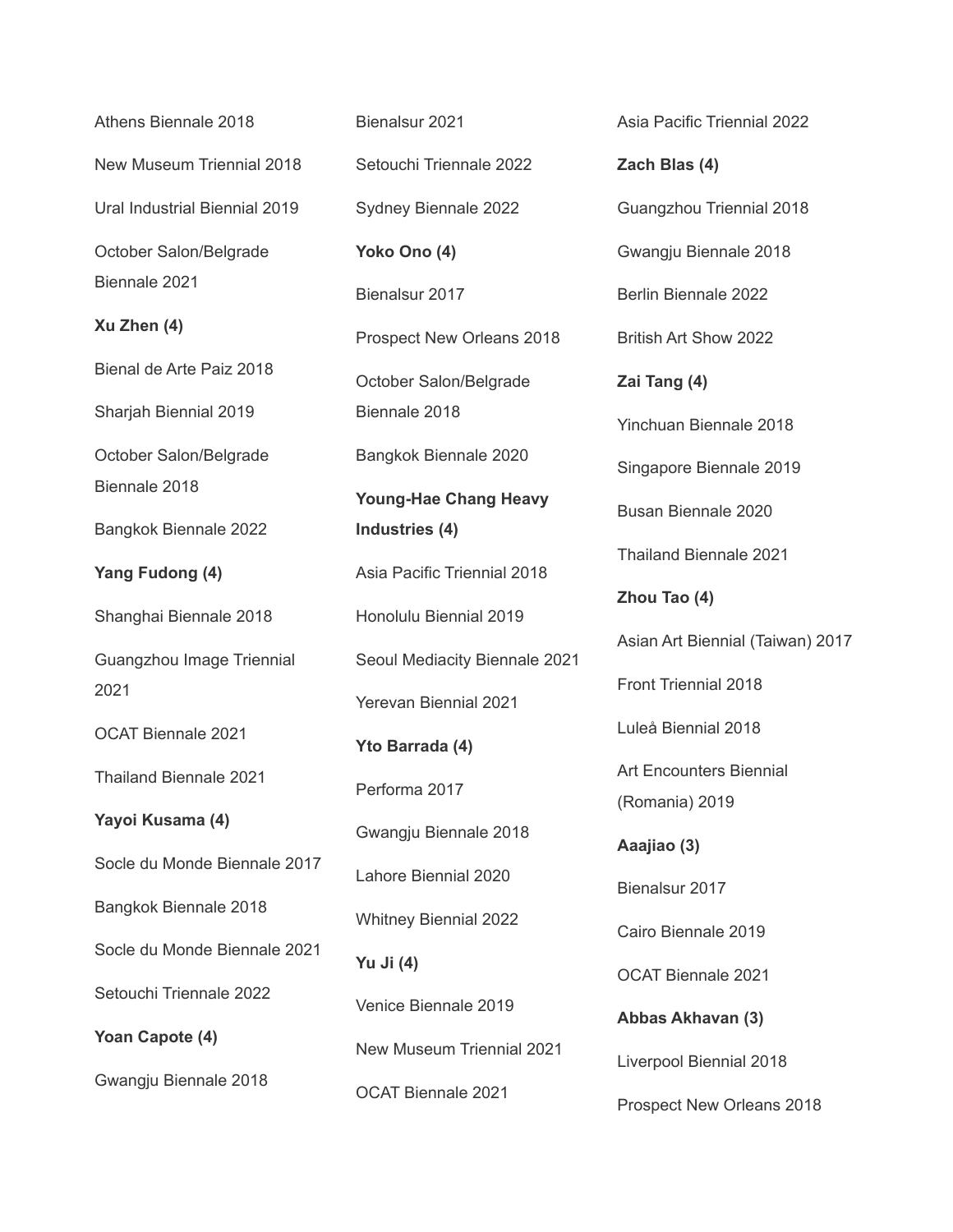Toronto Biennial 2019 **Adel Abdessemed (3)** Istanbul Biennial 2017 Oku-Noto Triennale 2017 Setouchi Triennale 2022 **Adrián Balseca (3)** São Paulo Biennial 2021 Oslo Biennale 2019 Cuenca Biennial 2018 **Aki Sasamoto (3)** Ural Industrial Biennial 2019 Aichi Triennale 2022 Venice Biennale 2022 **Alicja Rogalska (3)** OFF Biennale (Hungary) 2021 Biennale Warszawa 2019 Manifesta 2022 **Almagul Menlibayeva (3)** Cairo Biennale 2019 Mardin Biennial 2022 Sharjah Biennial 2023 **Amie Siegel (3)** Dhaka Art Summit 2018

Gwangju Biennale 2018 São Paulo Biennial 2021 **Amina Zoubir (3)** Lagos Biennial 2017 Dak'Art 2018 Cairo Biennale 2019 **Ana Gallardo (3)** Bienalsur 2017 Havana Biennial 2019 Mercosul Biennial 2020 **Anawana Haloba (3)** Lyon Biennale 2017 Sharjah Biennial 2019 Bucharest Biennale 2020 **Anders Sunna (3)** OpenArt (Sweden) 2019 Sydney Biennale 2020 North Atlantic Triennial 2022 **Andra Ursuţa (3)** Istanbul Biennial 2017 Venice Biennale 2019 Venice Biennale 2022 **Andrea Fraser (3)**

Shanghai Biennale 2018 Site Santa Fe 2018 São Paulo Biennial 2021 **Angelo Plessas (3)** Gwangju Biennale 2021 Yerevan Biennial 2021 Biennale Gherdëina 2022 **Anne Sassoon (3)** Jerusalem Biennale 2017 Jerusalem Biennale 2019 Jerusalem Biennale 2021 **Andy Holden (3)** Coventry Biennial 2017 OFF Biennale (Hungary) 2017 British Art Show 2022 **Antonio Pichillá (3)** Berlin Biennale 2020 Bienal de Arte Paiz 2021 Kathmandu Triennale 2022 **Antony Gormley (3)** Folkestone Triennial 2017 Socle du Monde Biennale 2017 Socle du Monde Biennale 2021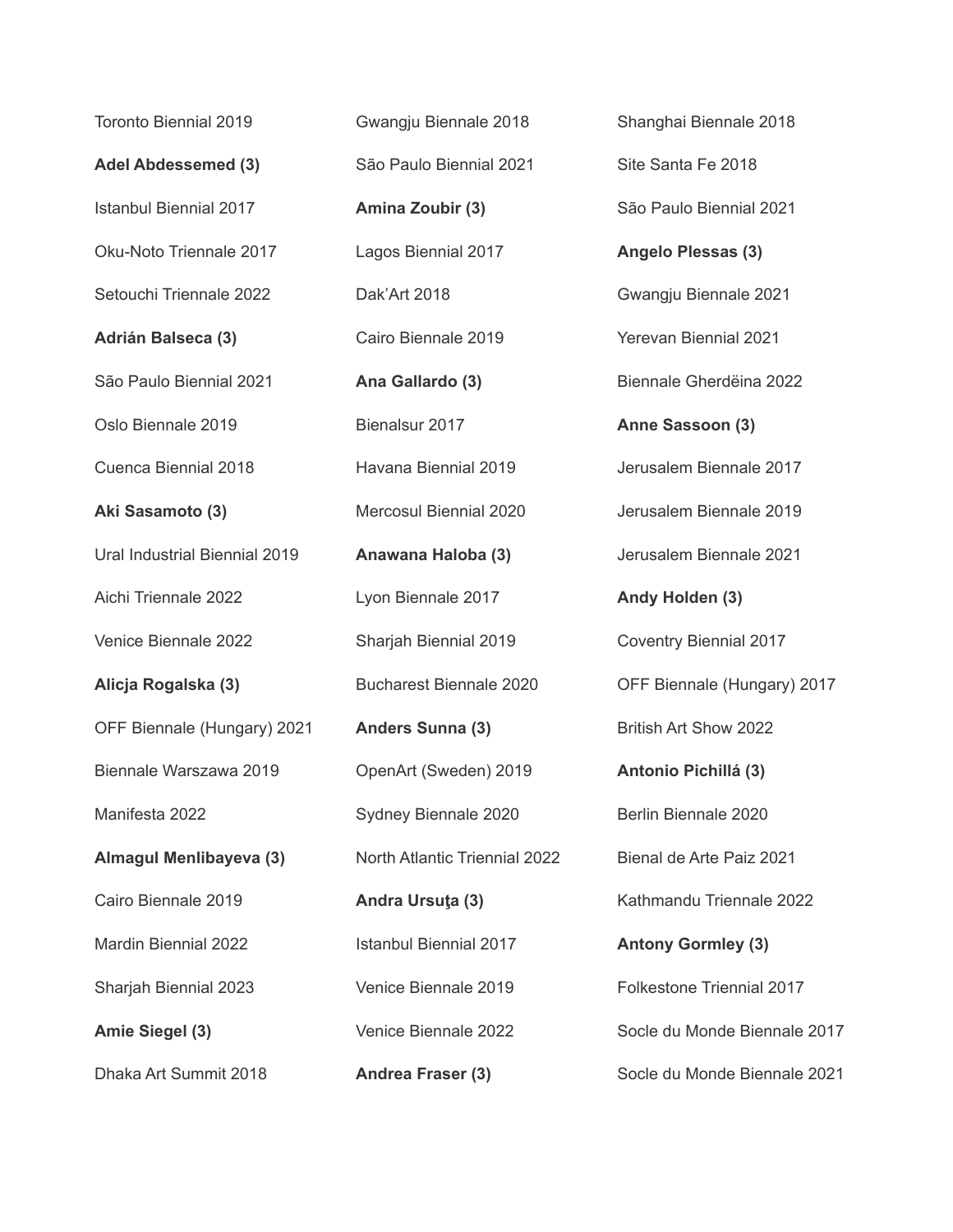| Anu Põder (3)                              | Busan Biennale 2020               | <b>Bruce Conner (3)</b>                    |
|--------------------------------------------|-----------------------------------|--------------------------------------------|
| <b>Baltic Triennial 2018</b>               | Sydney Biennale 2020              | Lyon Biennale 2017                         |
| Liverpool Biennial 2021                    | Kathmandu Triennale 2022          | EVA International 2018                     |
| Venice Biennale 2022                       | <b>Bahar Behbahani (3)</b>        | Ural Industrial Biennial 2019              |
| <b>Artree Nepal (3)</b>                    | Moscow Biennale 2018              | <b>Buck Ellison (3)</b>                    |
| Dhaka Art Summit 2020                      | Lahore Biennial 2020              | Made in L.A. 2020                          |
| Sydney Biennale 2020                       | Sharjah Biennial 2023             | Lyon Biennale 2022                         |
| Kathmandu Triennale 2022                   | <b>Basir Mahmood (3)</b>          | <b>Whitney Biennial 2022</b>               |
| <b>Aslan Gaisumov (3)</b>                  | Berlin Biennale 2018              | <b>Candice Breitz (3)</b>                  |
| Liverpool Biennial 2018                    | Karachi Biennial 2019             | <b>Front Triennial 2018</b>                |
| Riga Biennial 2018                         | Lahore Biennial 2020              | Aichi Triennale 2019                       |
| <b>Art Encounters Biennial</b>             | Benji Boyadgian (3)               | Sharjah Biennial 2019                      |
| (Romania) 2019                             | Qalandiya International 2018      | <b>Carolyn Lazard (3)</b>                  |
| <b>Astrida Neimanis (3)</b>                | EVA International 2020            | <b>Whitney Biennial 2019</b>               |
| Lofoten International Art Festival<br>2019 | <b>Yerevan Biennial 2021</b>      | Greater New York 2021                      |
| Shanghai Biennale 2021                     | <b>Black Quantum Futurism (3)</b> | Venice Biennale 2022                       |
| Vienna Biennale for Change                 | Göteborg Biennial 2019            | Carsten Höller (3)                         |
| 2021                                       | Manifesta 2020                    | Lubumbashi Biennale 2017                   |
| Ayesha Hameed (3)                          | Documenta 2022                    | Yokohama Triennale 2017                    |
| Göteborg Biennial 2019                     | Boedi Widjaja (3)                 | Athens Biennale 2018                       |
| Göteborg Biennial 2021                     | Jerusalem Biennale 2017           | Cevdet Erek (3)                            |
| Liverpool Biennial 2021                    | Singapore Biennale 2019           | Shanghai Biennale 2018                     |
| Aziz Hazara (3)                            | Asia Pacific Triennial 2022       | Ljubljana Biennial of Graphic<br>Arts 2019 |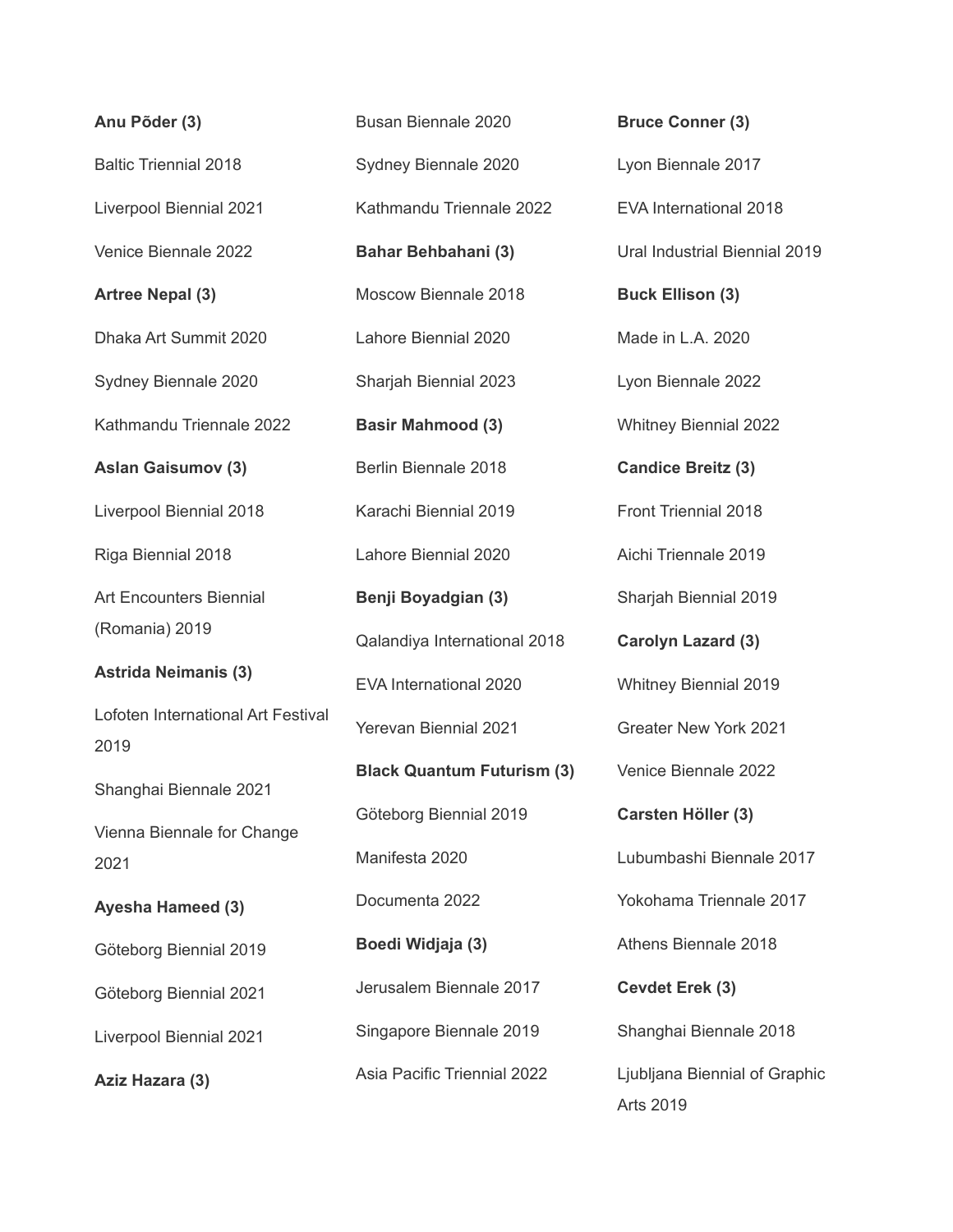Manifesta 2022 **Chang En Man (3)** Singapore Biennale 2019 Documenta 2022 Kathmandu Triennale 2022 **Chen Zhe (3)** Asia Pacific Triennial 2018 Guangzhou Image Triennial 2017 Yokohama Triennale 2020 **Chia-Wei Hsu (3)** Gwangju Biennale 2018 Singapore Biennale 2019 Asia Pacific Triennial 2022 **Chimurenga (3)** Manifesta 2018 Dhaka Art Summit 2020 Documenta 2022 **Chitra Ganesh (3)** Kochi-Muziris Biennale 2018 Dhaka Art Summit 2020 Hawai'i Triennial 2022 **Christina Quarles (3)**

Made in L.A. 2018

Lyon Biennale 2022 Venice Biennale 2022 **Christodoulos Panayiotou (3)** Lyon Biennale 2017 Momentum Biennial 2019 Lahore Biennial 2020 **Christopher Cozier (3)** Sharjah Biennial 2019 Industrial Art Biennial (Croatia) 2020 Liverpool Biennial 2021 **Cildo Meireles (3)** Lyon Biennale 2017 Bienal de Arte Paiz 2018 Bienalsur 2019 **Cinthia Marcelle (3)** Lubumbashi Biennale 2017 Berlin Biennale 2018 Desert X 2019 **Claudia Comte (3)** Biennale Gherdëina 2018 October Salon/Belgrade Biennale 2021 Desert X AlUla 2022

**Clemens Von Wedemeyer (3)** Vienna Biennale 2017 Riga Biennial 2018 Ural Industrial Biennial 2021 **Cui Jie (3)** Front Triennial 2018 October Salon/Belgrade Biennale 2018| Taipei Biennial 2020 **Dadamaino (3)** Lyon Biennale 2017 Socle du Monde Biennale 2017 Venice Biennale 2022 **Daiga Grantina (3)** Vienna Biennale 2017 Baltic Triennial 2018 Busan Biennale 2020 **Daisuke Kosugi (3)** Lofoten International Art Festival 2017 Momentum Biennial 2021 Aichi Triennale 2022 **Damián Ortega (3)** ARoS Triennial 2017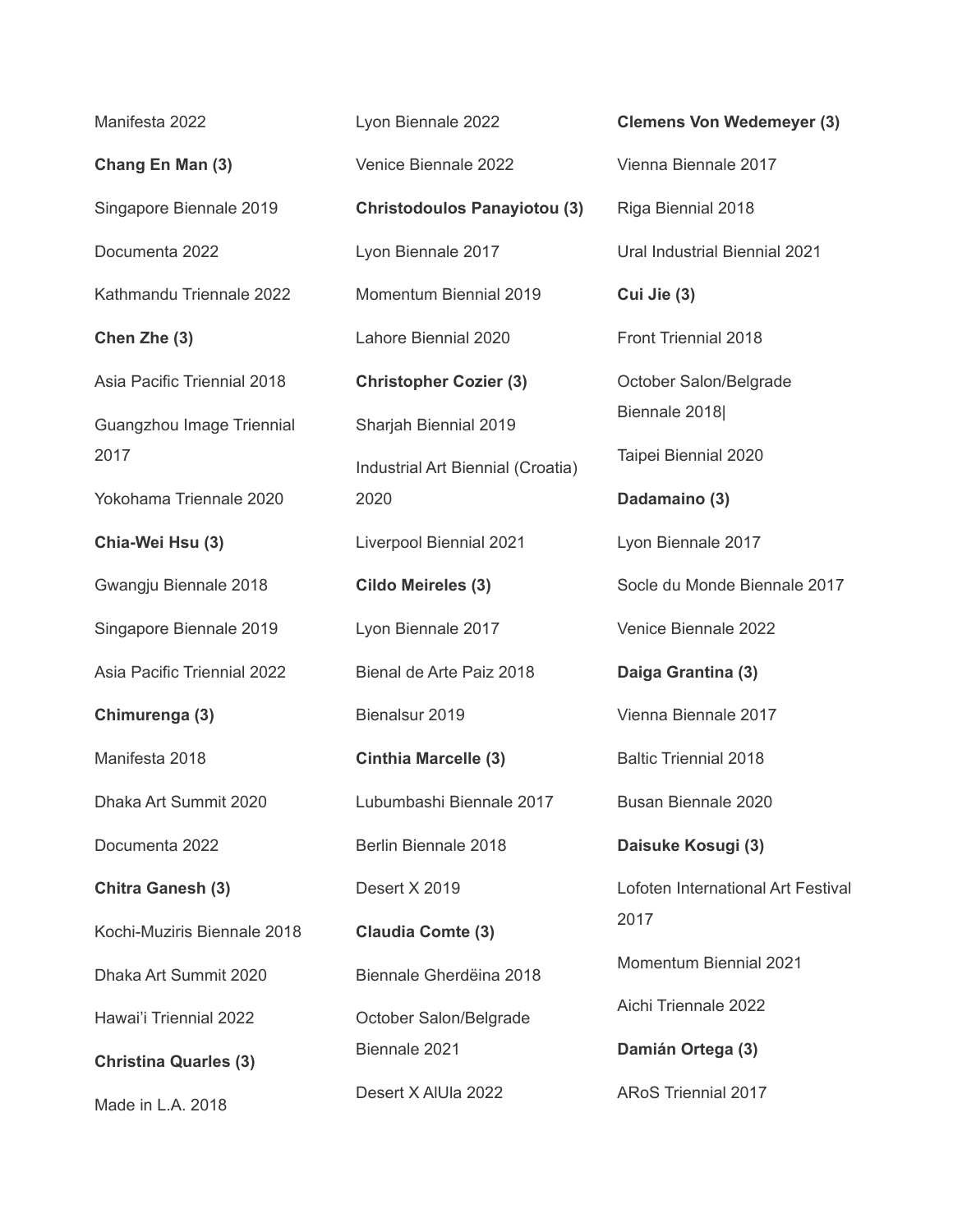Lyon Biennale 2017 Gwangju Biennale 2018 **Danielle Dean (3)** Athens Biennale 2018 Performa 2021 Whitney Biennial 2022 **Dawoud Bey (3)** Front Triennial 2018 Bienalsur 2021 Prospect New Orleans 2021 **Delaine Le Bas (3)** Athens Biennale 2018 Casablanca Biennale 2018 Berlin Biennale 2020 **Demian Dinéyazhi (3)** Counterpublic 2019 Honolulu Biennial 2019 Sydney Biennale 2020 **Denise Ferreira Da Silva & Arjuna Neuman (3)** Glasgow International 2021 Ural Industrial Biennial 2021 Vienna Biennale for Change 2021

**Diana Thater (3)** ARoS Triennial 2017 Lyon Biennale 2017 Ural Industrial Biennial 2019 **Diedrick Brackens (3)** Made in L.A. 2018 Aichi Triennale 2022 Sharjah Biennial 2023 **Dis (3)** Biennale de l'Image en Mouvement 2021 October Salon/Belgrade Biennale 2021 Seoul Mediacity Biennale 2021 **Dorota Gawęda & Eglė Kulbokaitė (3)** Athens Biennale 2018 Baltic Triennial 2018 Moscow International Biennale for Young Art 2018 **Ebony G. Patterson (3)** Open Spaces Kansas City 2018 Athens Biennale 2021 Liverpool Biennial 2021

Liverpool Biennial 2018 Taipei Biennial 2018 Whitney Biennial 2022 **Edith Dekyndt (3)** Bienalsur 2019 Oslo Biennale 2019 Riga Biennial 2020 **Eduardo Navarro (3)** Site Santa Fe 2018 Biennale Gherdëina 2022 Toronto Biennial 2022 **Ei Arakawa (3)** Skulptur Projekte Münster 2017 Liverpool Biennial 2018 Honolulu Biennial 2019 **Eisa Jocson (3)** Bangkok Biennale 2018 Sharjah Biennial 2019 Seoul Mediacity Biennale 2021 **EJ Hill (3)** Made in L.A. 2018 Prospect New Orleans 2021

**Duane Linklater (3)**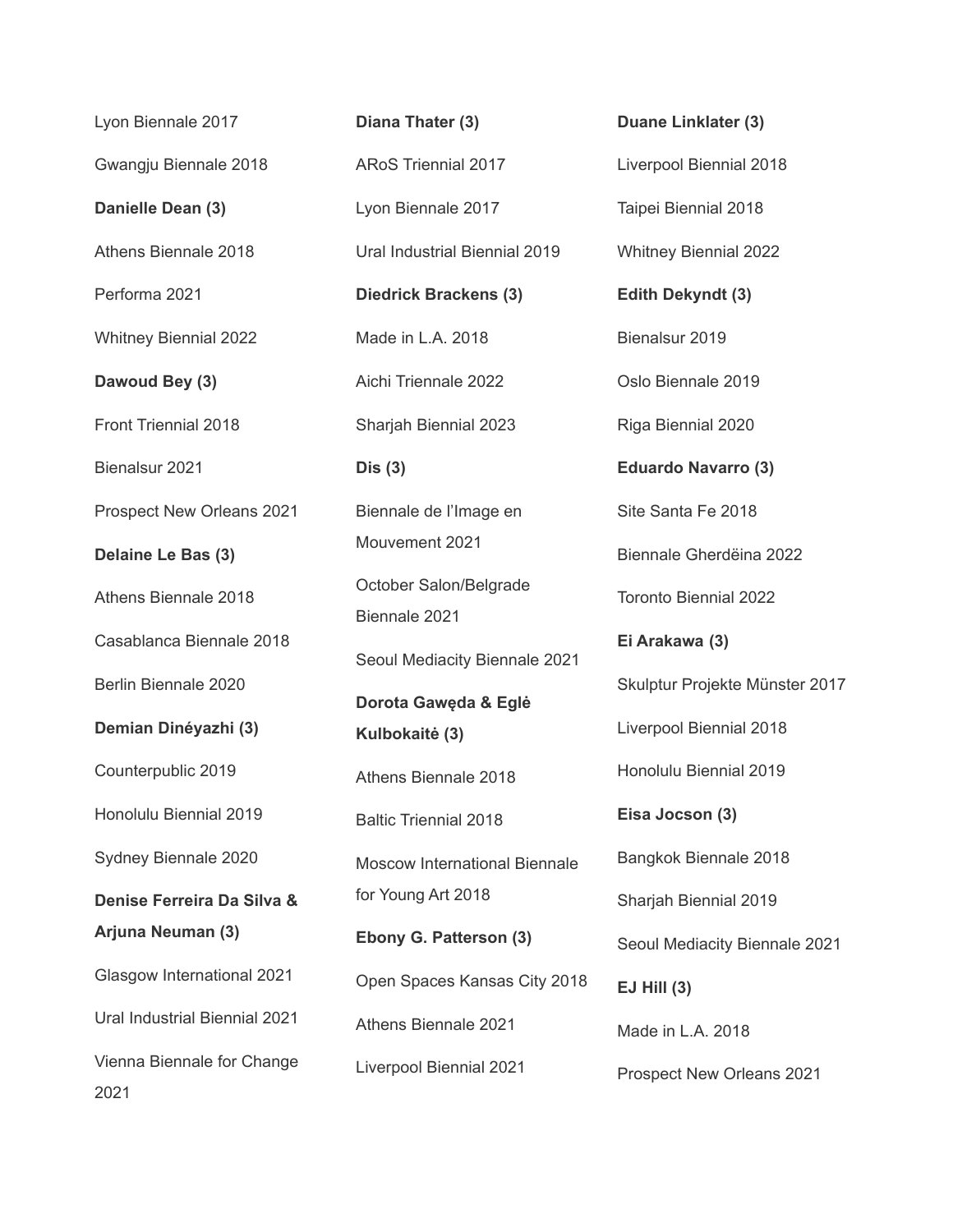Whitney Biennial 2022 **Elia Nurvista (3)** Asia Pacific Triennial 2018 Karachi Biennial 2019 Sharjah Biennial 2023 **Elias Sime (3)** Yokohama Triennale 2020 Thailand Biennale 2021 Venice Biennale 2022 **Ellen Gallagher (3)** Dhaka Art Summit 2020 Sonsbeek 2021 Whitney Biennial 2022 **Emilija Škarnulytė (3)** Riga Biennial 2018 Moscow International Biennale for Young Art 2020 Guangzhou Image Triennial 2021 **Emmanuel Tussore (3)** Cairo Biennale 2019 Havana Biennial 2019 Dak'Art 2022 **Eric Baudelaire (3)**

Ural Industrial Biennial 2017 Front Triennial 2018 São Paulo Biennial 2021 **Eric-Paul Riege (3)** Site Santa Fe 2018 Prospect New Orleans 2021 Toronto Biennial 2022 **Esther Ferrer (3)** Glasgow International 2018 Mercosul Biennial 2020 Bienalsur 2021 **Eszter Szakács (3)** OFF Biennale (Hungary) 2017 OFF Biennale (Hungary) 2021 Kyiv Biennial 2021 **Evan Ifekoya (3)** Prospect New Orleans 2018 Lagos Biennial 2021 Yerevan Biennial 2021 **Evgeny Antufiev (3)** Baltic Triennial 2018 Ural Industrial Biennial 2019 New Museum Triennial 2021

**Evita Vasiljeva (3)** Baltic Triennial 2021 Lyon Biennale 2022 Riga Biennial 2022 **Farah Al Qasimi (3)** Lahore Biennial 2020 Yokohama Triennale 2020 Sharjah Biennial 2023 **Feliciano Centurión (3)** São Paulo Biennial 2018 Bienalsur 2019 Shanghai Biennale 2021 **Felipe Baeza (3)** Desert X 2021 Prospect New Orleans 2021 Venice Biennale 2022 **Firelei Báez (3)** Berlin Biennale 2018 Front Triennial 2022 Venice Biennale 2022 **Francesc Ruiz Abad (3)** Bienalsur 2019 Momentum Biennial 2019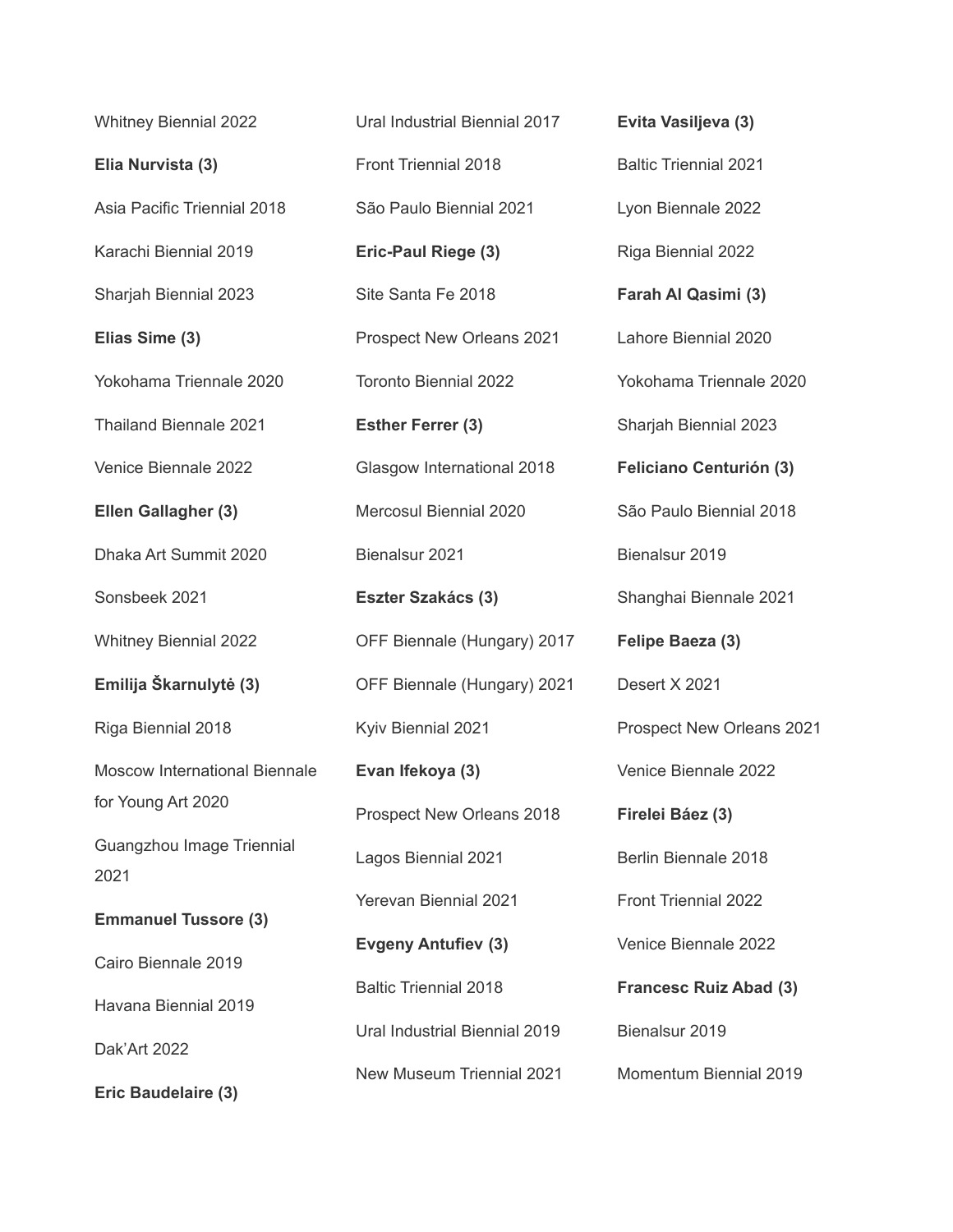Busan Biennale 2020 **Gabriel Lester (3)** Busan Biennale 2018 Momentum Biennial 2019 Ural Industrial Biennial 2019 **Gabriela Golder (3)** Bienalsur 2017 Jakarta Biennale 2017 Sharjah Biennial 2023 **Gerard Byrne (3)** Skulptur Projekte Münster 2017 Front Triennial 2018 Busan Biennale 2020 **Giuseppe Penone (3)** Biennale Gherdëina 2018 Thailand Biennale 2018 Socle du Monde Biennale 2021 **Guerilla Girls (3)** Kochi-Muziris Biennale 2018 OpenArt (Sweden) 2019 Mercosul Biennial 2020 **Gustavo Von Ha (3)** Bienalsur 2017

Mercosul Biennial 2018 Yerevan Biennial 2021 **Haig Aivazian (3)** Yokohama Triennale 2020 New Museum Triennial 2021 Berlin Biennale 2022 **Hajra Waheed (3)** Toronto Biennial 2019 Lahore Biennial 2020 Sharjah Biennial 2023 **Hamra Abbas (3)** Karachi Biennial 2017 Lahore Biennial 2018 Karachi Biennial 2019 **Hank Willis Thomas (3)** Prospect New Orleans 2018 Athens Biennale 2021 Sharjah Biennial 2023 **Hannah Levy (3)** October Salon/Belgrade Biennale 2021 Lyon Biennale 2022 Venice Biennale 2022 **Hanni Kamaly (3)**

Luleå Biennial 2018 São Paulo Biennial 2021 Sharjah Biennial 2023 **Hans Haacke (3)** Lyon Biennale 2017 Socle du Monde Biennale 2017 Qalandiya International 2018 **Hans Rosenstrøm (3)** ARoS Triennial 2017 Riga Biennial 2018 North Atlantic Triennial 2022 **Hao Jingban (3)** Lyon Biennale 2017 Seoul Mediacity Biennale 2021 Asia Pacific Triennial 2022 **Haris Epaminonda (3)** Venice Biennale 2019 Lahore Biennial 2020 São Paulo Biennial 2021 **Heather Dewey-Hagborg (3)** Aichi Triennale 2019 Vienna Biennale for Change 2019 Guangzhou Triennial 2018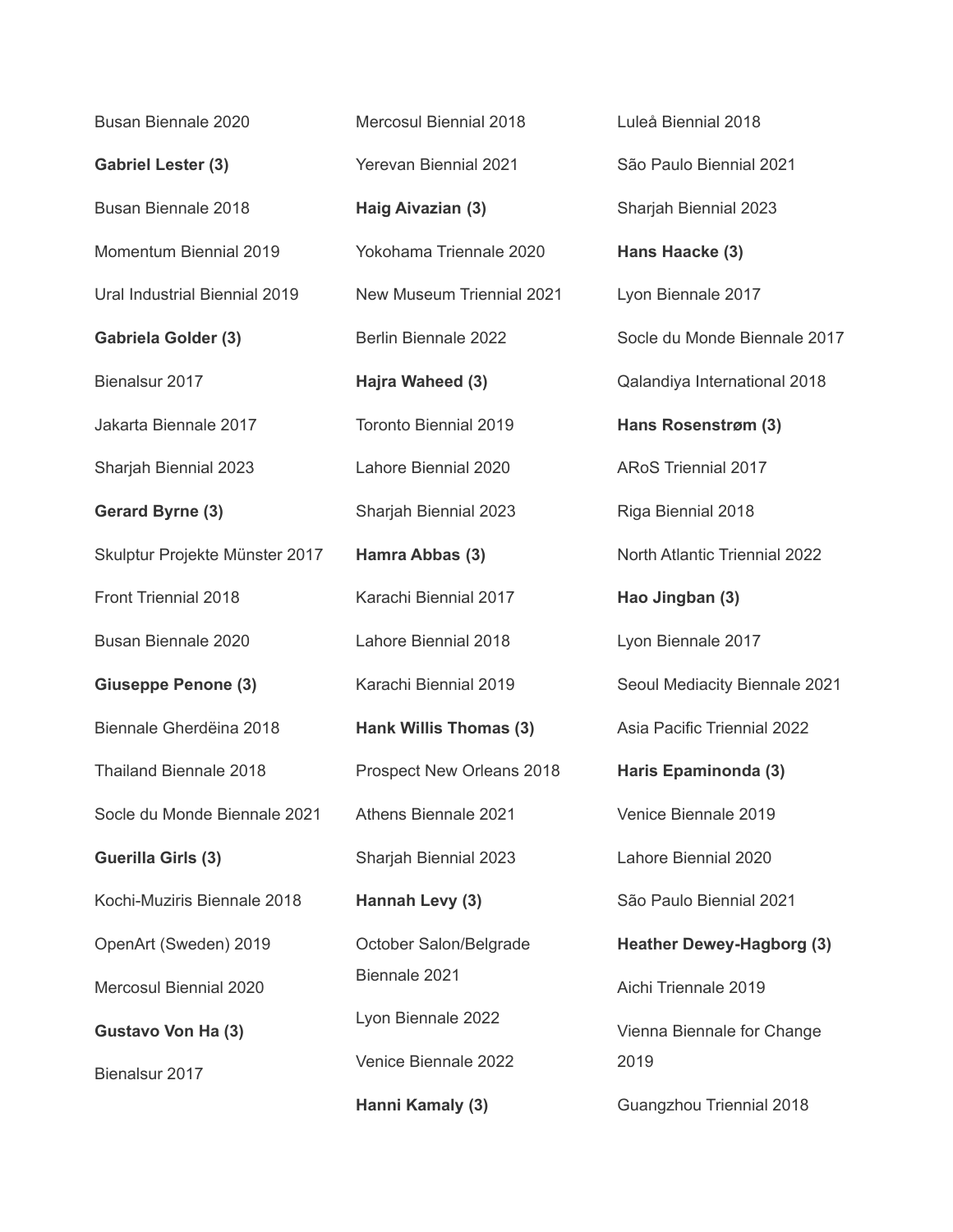| Heba Y. Amin (3)                 | S)             |
|----------------------------------|----------------|
| <b>Istanbul Biennial 2017</b>    | lb             |
| Berlin Biennale 2018             | C              |
| Bienal de Arte Paiz 2021         | Di             |
| Heji Shin (3)                    | H              |
| Athens Biennale 2018             | In             |
| OpenArt (Sweden) 2019            | D              |
| <b>Whitney Biennial 2019</b>     | W              |
| <b>Henrik Andersson (3)</b>      | K <sup></sup>  |
| Luleå Biennial 2018              | In             |
| Göteborg Biennial 2019           | Jε             |
| Göteborg Biennial 2021           | B              |
| Heri Dono (3)                    | S <sub>1</sub> |
| Bangkok Biennale 2018            | In             |
| Kochi-Muziris Biennale 2018      | M              |
| Sharjah Biennial 2023            | Li             |
| Hiwa $K(3)$                      | O              |
| Luleå Biennial 2018              | Bi             |
| Yinchuan Biennale 2018           | Ja             |
| Asian Art Biennial (Taiwan) 2019 | D              |
| Huma Bhabha (3)                  | H              |
| <b>Baltic Triennial 2018</b>     | Ai             |
| Carnegie International 2018      | Ja             |
|                                  | Al             |

ydney Biennale 2020 **Ibrahim Ahmed (3)** Casablanca Biennale 2018 ak'Art 2018 avana Biennial 2019 **Iman Issa (3)** esert X 2019 hitney Biennial 2019 Kochi-Muziris Biennale 2020 **Imhathai Suwatthanasilp (3)** akarta Biennale 2017 Bangkok Biennale 2018 ydney Biennale 2022 **Invernomuto (3)** anifesta 2018 Liverpool Biennial 2021 ctober Salon/Belgrade Biennale 2021 **Jackie Karuti (3)** ak'Art 2018 avana Biennial 2019 chi Triennale 2022 **Jacolby Satterwhite (3)** thens Biennale 2021

Gwangju Biennale 2021 Front Triennial 2022 **Jacqueline Donachie (3)** Coventry Biennial 2019 Folkestone Triennial 2021 Glasgow International 2021 **Jakkai Siributr (3)** Bangkok Biennale 2018 Dhaka Art Summit 2018 Asia Pacific Triennial 2022 **James Webb (3)** Dak'Art 2018 Prospect New Orleans 2018 Lyon Biennale 2022 **Jasmina Cibic (3)** October Salon/Belgrade Biennale 2018 EVA International 2020 Industrial Art Biennial (Croatia) 2020 **Javier Téllez (3)** Binealsur 2017 Busan Biennale 2018 Aichi Triennale 2019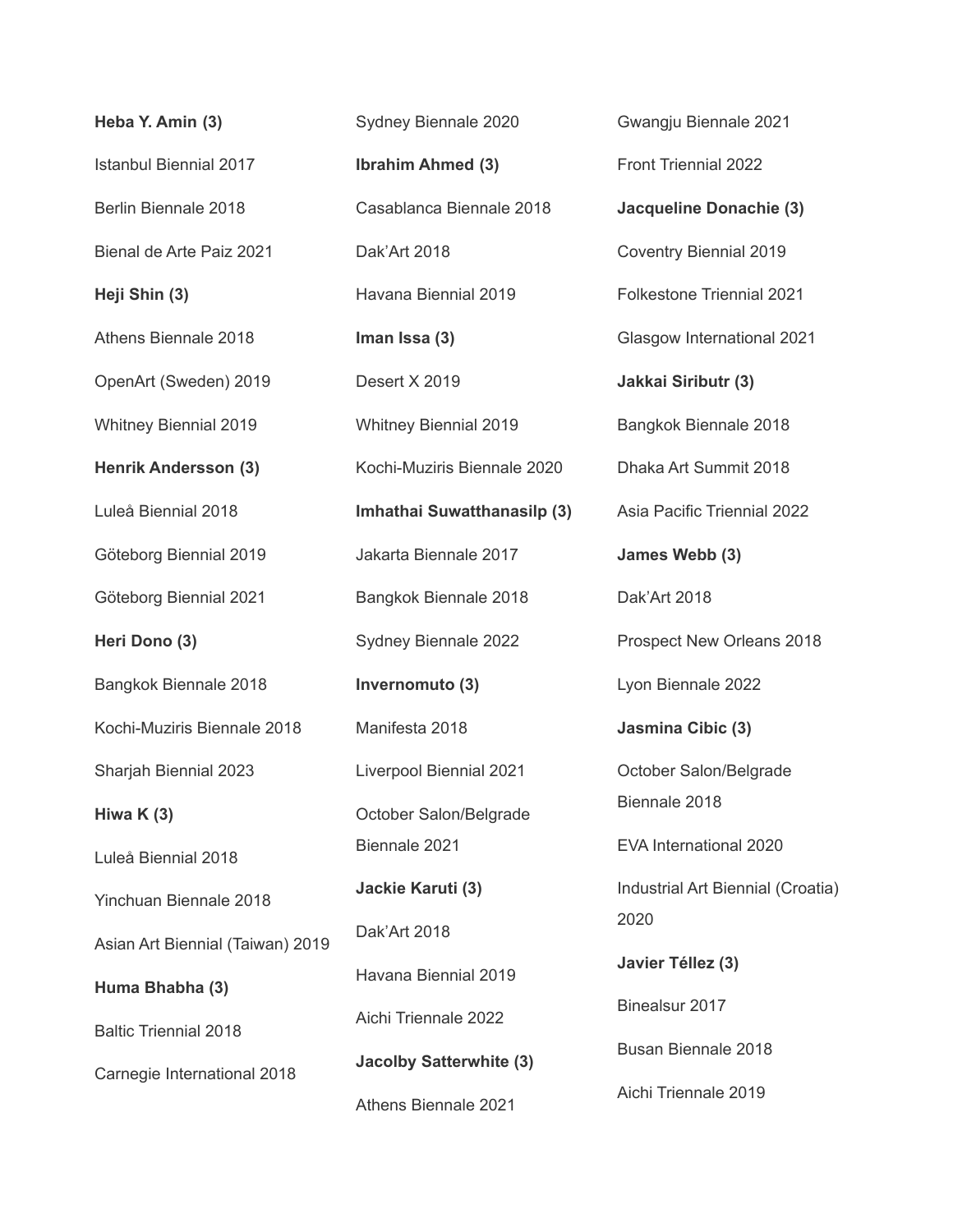| <b>Jean Robert Alexis (3)</b> |
|-------------------------------|
| <b>Ghetto Biennial 2017</b>   |
| Ghetto Biennial 2019          |
| <b>Ghetto Biennial 2022</b>   |
| Jean-Claude Saintilus (3)     |
| <b>Ghetto Biennial 2017</b>   |
| Ghetto Biennial 2019          |
| <b>Ghetto Biennial 2022</b>   |
| <b>Jean-Marie Appriou (3)</b> |
| Vienna Biennale 2017          |
| Lyon Biennale 2019            |
| October Salon/Belgrade        |
| Biennale 2021                 |
| Jeffrey Gibson (3)            |
| <b>Whitney Biennial 2019</b>  |
| Bienalsur 2021                |
| <b>Toronto Biennial 2022</b>  |
| Jennifer Tee (3)              |
| São Paulo Biennial 2018       |
| Istanbul 2019                 |
| Sonsbeek 2021                 |
| Jenny Holzer (3)              |
| Yokohama Triennale 2017       |
| Ural Industrial Biennial 2017 |
|                               |

Desert X 2019 **Jerry Reginald Chery a.k.a Twoket (3)** Ghetto Biennial 2017 Ghetto Biennial 2019 Ghetto Biennial 2022 **Jessica Kairé (3)** Site Santa Fe 2018 Mercosul Biennial 2020 Bienal de Arte Paiz 2021 **Jimmie Durham (3)** Venice Biennale 2019 Biennale Gherdëina 2022 Documenta 2022 **Johanna Billing (3)** OFF Biennale (Hungary) 2017 Momentum Biennial 2019 SeoulMediacity 2021 **Joiri Minaya (3)** Mercosul Biennial 2020 Havana Biennial 2021 Sharjah Biennial 2023 **Josh Kline (3)** Ghost Festival 2018 Whitney Biennial 2019 October Salon/Belgrade Biennale 2021 **Jota Mombaça (3)** Mercosul Biennial 2020 Sydney Biennale 2020

**Joyce Ho (3)** Yokohama Triennale 2020 Asian Art Biennial (Taiwan) 2021 Asia Pacific Triennial 2022 **Juan Pablo Echeverri (3)** EVA International 2018 Karachi Biennial 2019 Bienalsur 2021 **Judith Scott (3)** Manifesta 2020 Glasgow International 2021 Front Triennial 2022 **Julia Phillips (3)** Berlin Biennale 2018 New Museum Triennial 2018 Venice Biennale 2022 **Juliana Vidal (3)** Cuenca Biennial 2018 Mercosul Biennial 2020 Bienalsur 2021 **Hoda Afshar (3)** Lahore Biennial 2020 Aichi Triennale 2022 Sharjah Biennial 2023 **Kaari Upson (3)** OFF Biennale (Hungary) 2017Istanbul Biennial 2017

São Paulo Biennial 2021

Venice Biennale 2019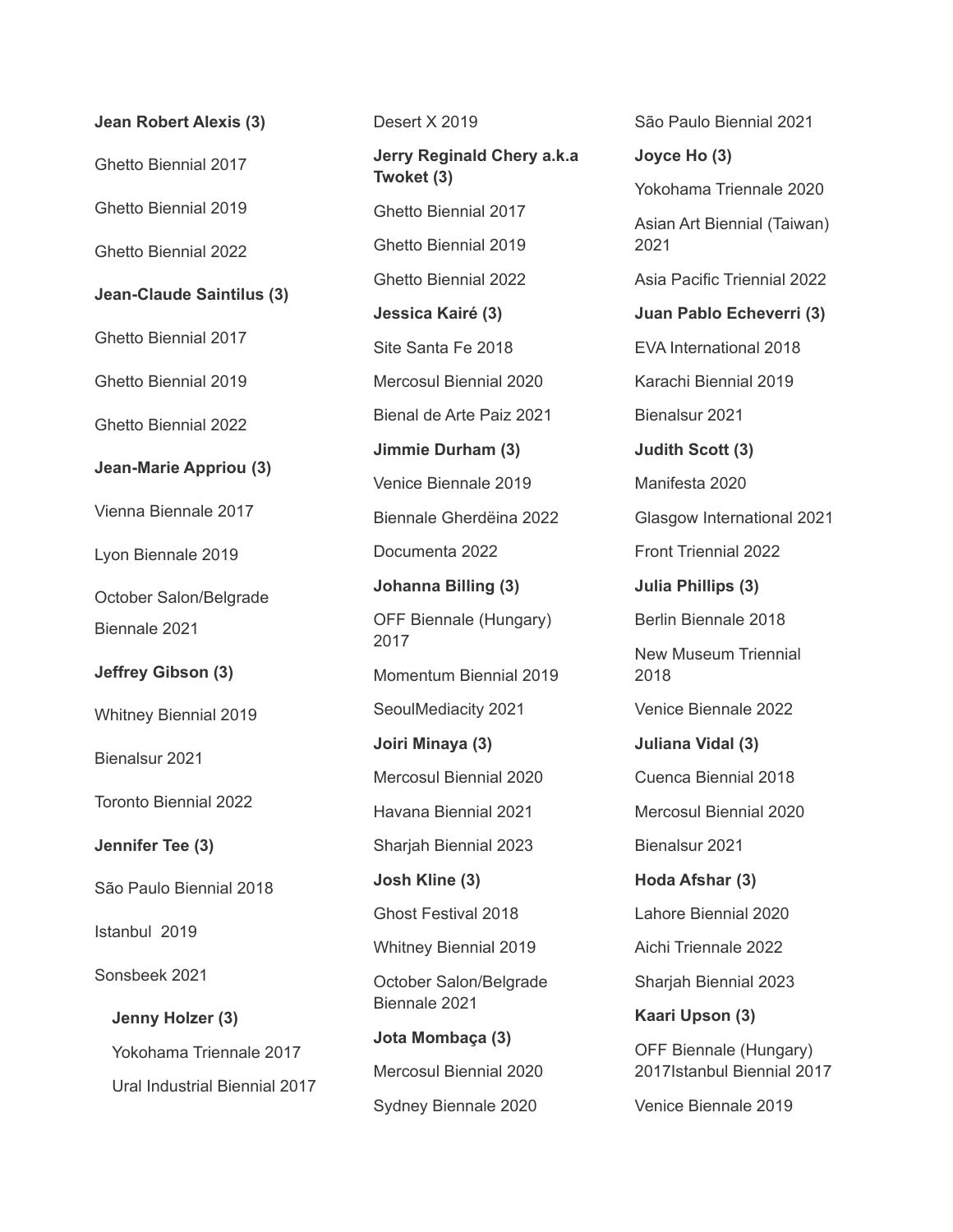Venice Biennale 2022

**Kahlil Robert Irving (3)**

Counterpublic 2019

Singapore Biennale 2019

New Museum Triennial 2021

**Kandis Williams (3)**

Counterpublic 2019

Made in L.A. 2020

Whitney Biennial 2022

**Kara Walker (3)**

Dak'Art 2018

Prospect New Orleans 2018

Bienalsur 2021

**Katelyn Alexis (3)**

Ghetto Biennial 2017

Ghetto Biennial 2019

Ghetto Biennial 2022

**Katja Novitskova (3)**

Baltic Triennial 2018

Ljubljana Biennial of Graphic Arts 2021

October Salon/Belgrade Biennale 2021

**Katrin Winkler (3)**

Lagos Biennial 2019

OFF Biennale (Hungary) 2021

Kyiv Biennial 2021

**Katsuhiko Hibino (3)**

Bienalsur 2019

Havana Biennial 2019 Setouchi Triennale 2022 **Kay Walkowiak (3)** Vienna Biennale for Change 2017 Lahore Biennial 2018 Vienna Biennale for Change 2021 **Ken Goldman (3)** Jerusalem Biennale 2017 Jerusalem Biennale 2019 Jerusalem Biennale 2021 **Kevin Beasley (3)** Liverpool Biennial 2018 Performa 2021 Prospect New Orleans 2021 **Khadim Ali (3)** Dhaka Art Summit 2018 Sharjah Biennial 2019 Lahore Biennial 2020 **Kiki Smith (3)** Vienna Biennale for Change 2017 Prospect New Orleans 2021 Sydney Biennale 2022 **Kim Heecheon (3)** Istanbul Biennial 2017 Cairo Biennale 2019 Busan Biennale 2020 **Koki Tanaka (3)**

Skulptur Projekte Münster 2017 Singapore Biennale 2019 São Paulo Biennial 2021 **Kray Chen (3)** Bangkok Biennale 2018 Art Encounters Biennial (Romania) 2019 Singapore Biennale 2019 **Lantian Xie (3)** Dhaka Art Summit 2018 Sharjah Biennial 2019 Yokohama Triennale 2020 **Lara Almarcegui (3)** Lyon Biennale 2017 Cuenca Biennial 2018 Bienalsur 2019 **Larry Achiampong (3)** Prospect New Orleans 2018 Singapore Biennale 2019 Liverpool Biennial 2021 **Las Nietas De Nonó (3)** Berlin Biennale 2018 Whitney Biennial 2019 Greater New York 2021 **Laura Heyman (3)** Ghetto Biennial 2017 Ghetto Biennial 2019 Ghetto Biennial 2022

**Laura Huertas Millán (3)**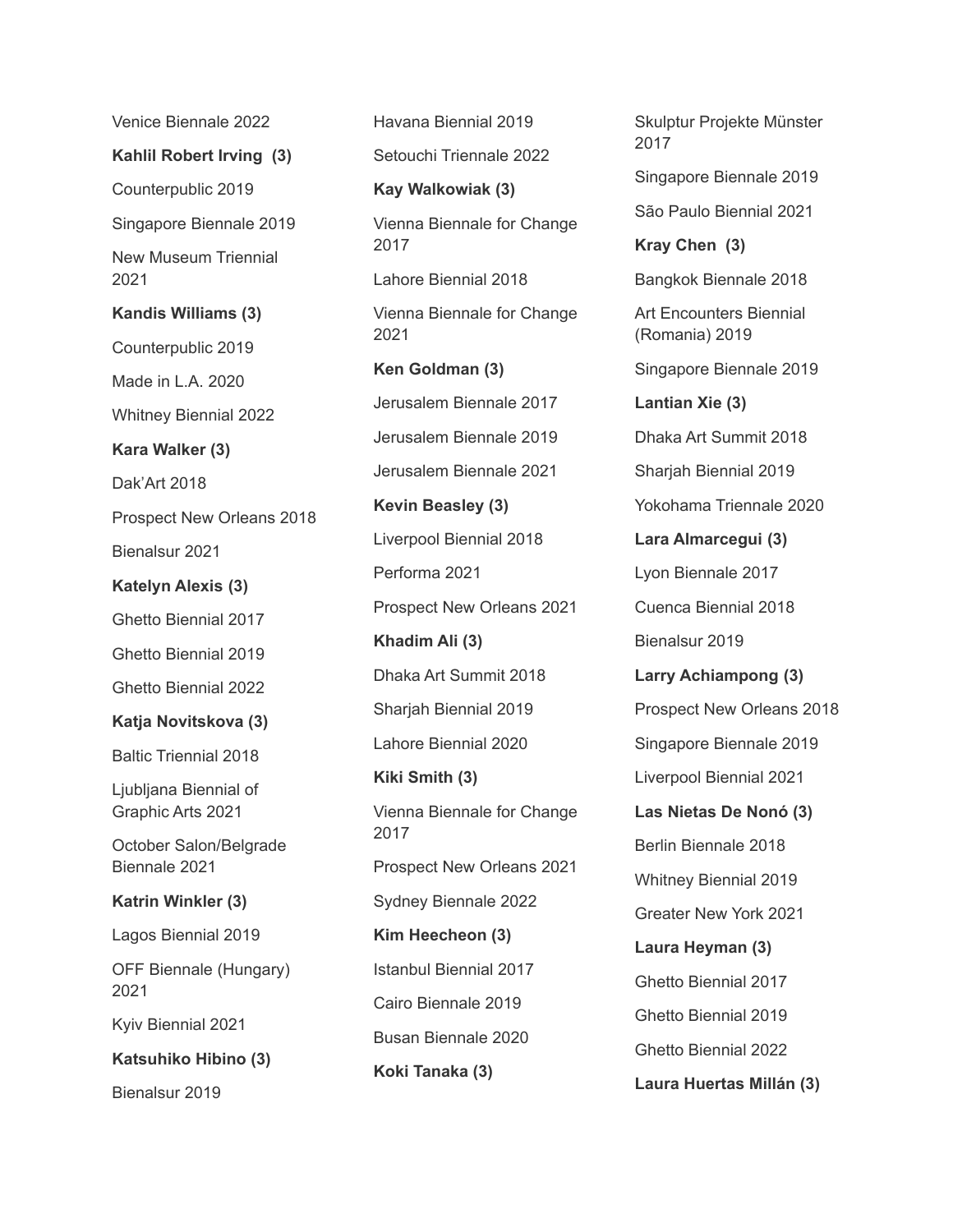Front Triennial 2018 Liverpool Biennial 2021 Sharjah Biennial 2023 **Laurie Anderson (3)** Lyon Biennale 2017 Singapore Biennale 2019 Aichi Triennale 2022 **Leandro Erlich (3)** Bienalsur 2019 Bangkok Biennale 2020 Setouchi Triennale 2022 **Lee Lee (3)** Ghetto Biennial 2017 Ghetto Biennial 2019 Ghetto Biennial 2022 **Lenore Mizrachi-Cohen (3)** Jerusalem Biennale 2017 Jerusalem Biennale 2019 Jerusalem Biennale 2021 **Léuli Eshrãghi (3)** Dhaka Art Summit 2018 Sharjah Biennial 2019 Sydney Biennale 2020 **Leyla Cardenas (3)** California-Pacific Triennial 2017 Cuenca Biennial 2018 Lyon Biennale 2022 **Lim Sokchanlina (3)** Bangkok Biennale 2018

Singapore Biennale 2019 Asian Art Biennial (Taiwan) 2021 **Liu Xiaodong (3)** Dhaka Art Summit 2018 EVA International 2018 Hawai'i Triennial 2022 **Lothar Baumgarten (3)** Cuenca Biennial 2018 São Paulo Biennial 2021 Aichi Triennale 2022 **Louis Kervans (3)** Ghetto Biennial 2017 Ghetto Biennial 2019 Ghetto Biennial 2022 **Luis Camnitzer (3)** Bienalsur 2017 Mercosul Biennial 2018 Guangzhou Image Triennial 2021 **Lungiswa Gqunta (3)** Istanbul Biennial 2017 Manifesta 2018 Mercosul Biennial 2020 **Mae-Ling Lokko (3)** Liverpool Biennial 2018 Sonsbeek 2021 Vienna Biennale for Change 2021 **Malala Andrialavidrazana (3)**

EVA International 2018 Dhaka Art Summit 2018 Sharjah Biennial 2023 **Map Office (3)** Guangzhou Image Triennial 2017 Yokohama Triennale 2017 Thailand Biennale 2018 **Marcelle Tehila Bitton (3)** Jerusalem Biennale 2017 Jerusalem Biennale 2019 Jerusalem Biennale 2021 **Marcela Magno (3)** Guangzhou Image Triennial 2017 Bienalsur 2021 Havana Biennial 2022 **Marcos Serafim (3)** Ghetto Biennial 2017 Ghetto Biennial 2019 Ghetto Biennial 2022 **Maria Taniguchi (3)** Gwangju Biennale 2018 Sydney Biennale 2018 Ural Industrial Biennial 2019 **Marianne Fahmy (3)** Dak'Art 2018 Havana Biennial 2019 Yokohama Triennale 2020 **Marjetica Potrč (3)**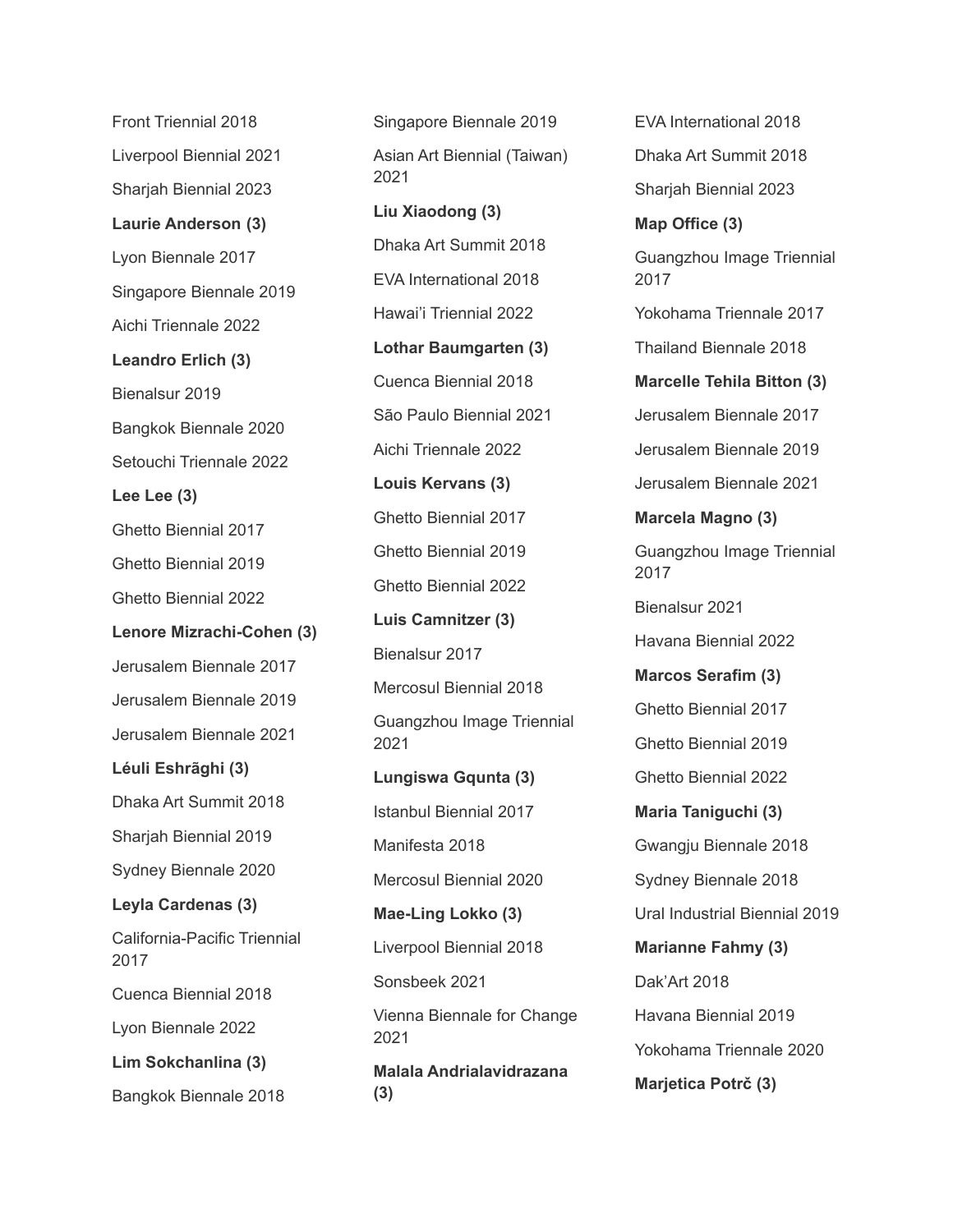Yinchuan Biennale 2018 Cuenca Biennial 2021 Sydney Biennale 2022 **Martha Atienza (3)** Taipei Biennial 2018 Bangkok Biennale 2020 Asia Pacific Triennial 2022 **Martha Rosler (3)** Thessaloniki Biennale 2017 Kochi-Muziris Biennale 2018 Bienalsur 2019 **Mary Sibande (3)** Dak'Art 2018 Havana Biennial 2019 Sharjah Biennial 2023 **Maryam Jafri (3)** Athens Biennale 2018 Front Triennial 2018 Riga Biennial 2018 **Massimo Bartolini (3)** Yinchuan Biennale 2018 Bangkok Biennale 2020 Setouchi Triennale 2022 **Max De Esteban (3)** Cairo Biennale 2019 Havana Biennial 2019 Yokohama Triennale 2020 **Maya Saravia (3)** Bienal de Arte Paiz 2021

Bienalsur 2021 Ural Industrial Biennial 2021 **Maya Watanabe (3)** Asian Art Biennial (Taiwan) 2019 Bienalsur 2019 Havana Biennial 2019 **Mehdi-Georges Lahlou (3)** Casablanca Biennale 2018 Dak'Art 2018 Havana Biennial 2019 **Mehryl Levisse (3)** Casablanca Biennale 2018 Bienalsur 2021 Ghetto Biennial 2022 **Melanie Bonajo (3)** Guangzhou Triennial 2018 Manifesta 2018 Riga Biennial 2018 **Melvin Moti (3)** Ural Industrial Biennial 2017 Istanbul Biennial 2019 São Paulo Biennial 2021 **Michael E. Smith (3)** Baltic Triennial 2018 Venice Biennale 2019 Whitney Biennial 2022 **Michel Lafleur (3)** Ghetto Biennial 2017 Ghetto Biennial 2019

Ghetto Biennial 2022 **Minia Biabiany (3)** Berlin Biennale 2018 Manifesta 2020 Bienalsur 2021 **Minouk Lim (3)** Busan Biennale 2018 Lyon Biennale 2019 Asia Pacific Triennial 2022 **Mire Lee (3)** Lyon Biennale 2019 Busan Biennale 2022 Venice Biennale 2022 **Mithu Sen (3)** Sonsbeek 2021 Asia Pacific Triennial 2022 Sharjah Biennial 2023 **Mona Hatoum (3)** OFF Biennale (Hungary) 2017 Coventry Biennial 2019 Sharjah Biennial 2023 **Mona Vatamanu & Florin Tudor (3)** Thessaloniki Biennale 2017 Baltic Triennial 2021 Kathmandu Triennale 2022 **Mónica De Miranda (3)** Bienalsur 2021 Kyiv Biennial 2021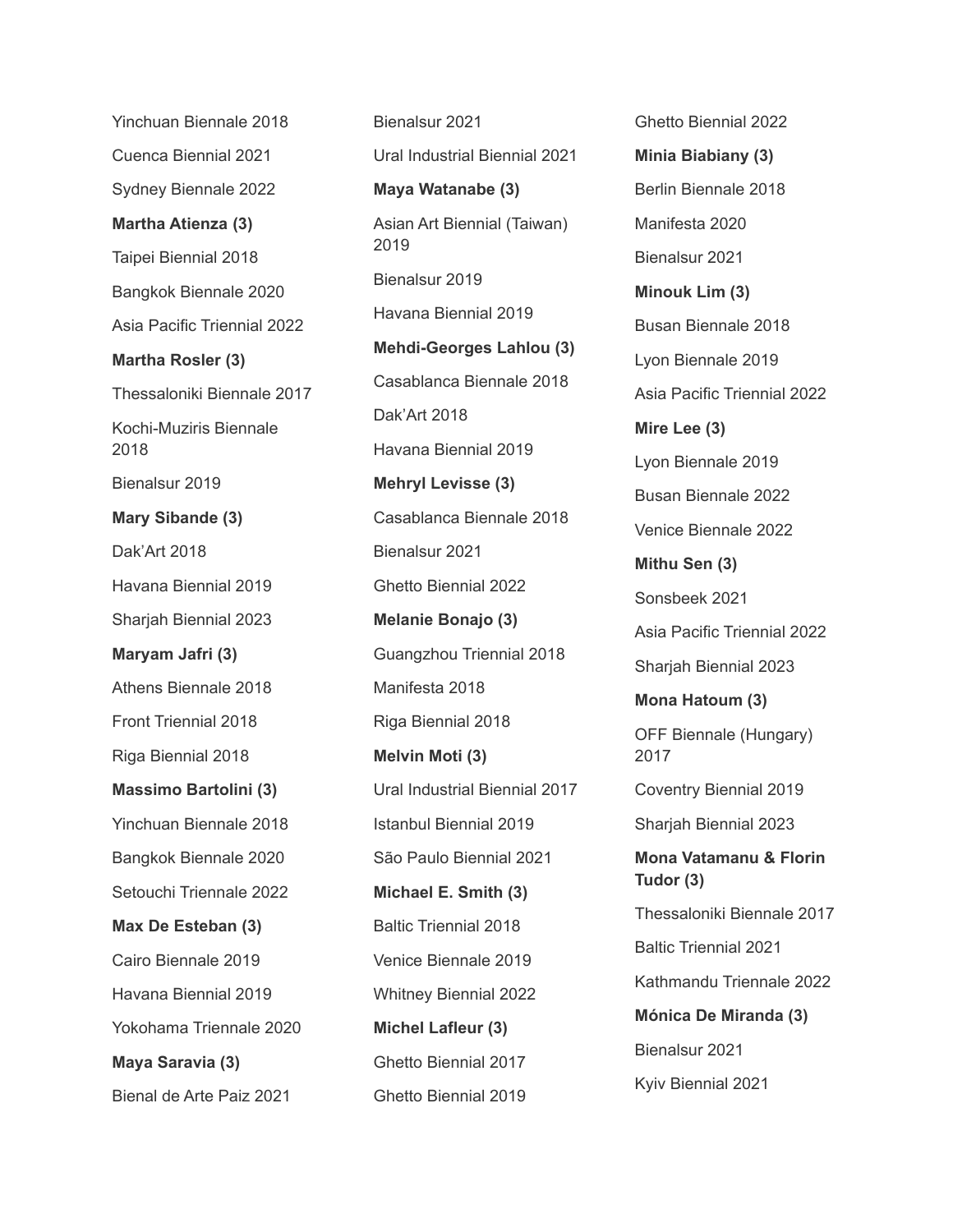Berlin Biennale 2022

**Mónica Mayer (3)**

Kochi-Muziris Biennale 2018

Aichi Triennale 2019

Mercosul Biennial 2020

**Mrinalini Mukherjee (3)**

Dhaka Art Summit 2018

Kochi-Muziris Biennale 2018

Venice Biennale 2022

**Muhannad Shono (3)**

Desert X AlUla 2020

Bienalsur 2021

Lyon Biennale 2022

**Nairy Baghramian (3)**

Skulptur Projekte Münster 2017

Performa 2019

Venice Biennale 2019

#### **Naomi Rincón Gallardo (3)**

Berlin Biennale 2020

Bienal de Arte Paiz 2021

São Paulo Biennial 2021

**Nari Ward (3)**

Open Spaces Kansas City 2018

Prospect New Orleans 2021

Sharjah Biennial 2023

**Nastio Mosquito (3)**

Busan Biennale 2018

Bienalsur 2021 Sonsbeek 2021 **Nechama Golan (3)** Jerusalem Biennale 2017 Jerusalem Biennale 2019 Jerusalem Biennale 2021 **Neïl Beloufa (3)** Venice Biennale 2019 Busan Biennale 2020 Yerevan Biennial 2021 **Neo Muyanga (3)** Sharjah Biennial 2019 Liverpool Biennial 2021 São Paulo Biennial 2021 **New-Territories (3)** Bangkok Biennale 2020 Vienna Biennale for Change 2021 Sydney Biennale 2022 **Nguyen Trinh Thi (3)** Dhaka Art Summit 2018 Asia Pacific Triennial 2022 Documenta 2022 **Nick Cave (3)** Open Spaces Kansas City 2018 Yokohama Triennale 2020 Bienalsur 2021 **Nico Vascellari (3)** Biennale Gherdëina 2018

Lyon Biennale 2019 October Salon/Belgrade Biennale 2021 **Nicolas Consuegra (3)** Bienalsur 2017 Havana Biennial 2019 SACO Biennale 2021 **Nile Koetting (3)** Moscow Biennale 2018 Glasgow International 2021 Thailand Biennale 2021 **Nilima Sheikh (3)** Dhaka Art Summit 2018 Kochi-Muziris Biennale 2018 Sharjah Biennial 2023 **Nina Beier (3)** Baltic Triennial 2018 Riga Biennial 2020 Lyon Biennale 2022 **Njideka Akunyili Crosby (3)** Istanbul Biennial 2017 Prospect New Orleans 2018 Venice Biennale 2019 **Nomeda & Gediminas Urbonas (3)** Folkestone Triennial 2017 Busan Biennale 2018 Taipei Biennial 2020

**Núria Güell (3)**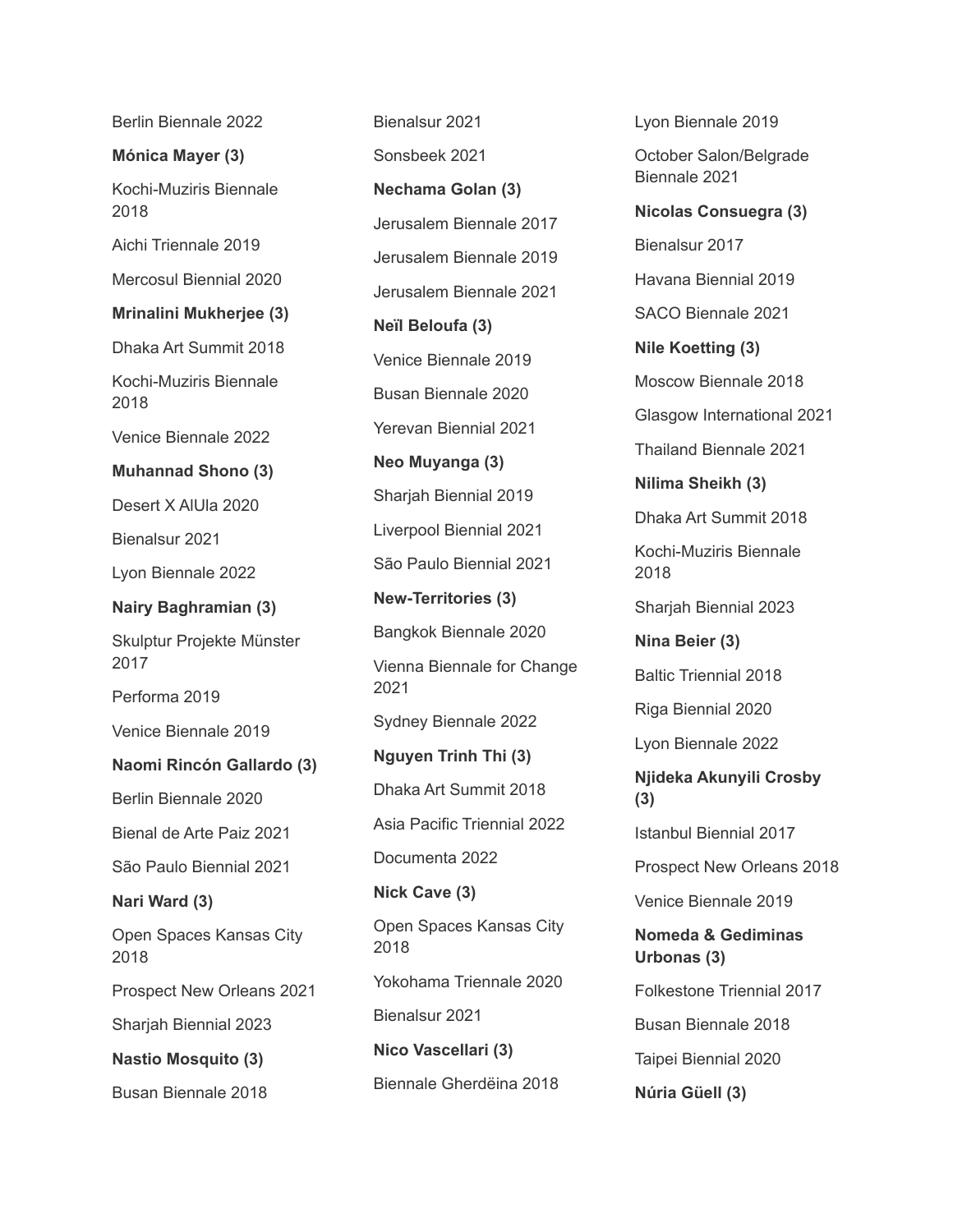Bienalsur 2021 Momentum Biennial 2021 Manifesta 2022 **Olga Chernysheva (3)** Ural Industrial Biennial 2021 Kathmandu Triennale 2022 Riga Biennial 2022 **Olivier Marboeuf (3)** Ghetto Biennial 2017 Ghetto Biennial 2019 Berlin Biennale 2022 **Olya Kroytor (3)** Ural Industrial Biennial 2017 October Salon/Belgrade Biennale 2018 Ural Industrial Biennial 2021 **Omer Wasim (3)** Dhaka Art Summit 2018 Sonsbeek 2021 Yokohama Triennale 2020 **Omsk Social Club (3)** Athens Biennale 2018 Athens Biennale 2021 Ljubljana Biennial of Graphic Arts 2021 **Oscar Muñoz (3)** Bienalsur 2017 OpenArt (Sweden) 2017 SACO Biennale 2021 **Pablo Helguera (3)**

Cuenca Biennial 2018 Qalandiya International 2018 Bienalsur 2021 **Pacita Abad (3)** Berlin Biennale 2020 Gwangju Biennale 2021 Kathmandu Triennale 2022 **Pakui Hardware (Ugnius Gelguda & Neringa Černiauskaitė) (3)** Baltic Triennial 2018 Istanbul Biennial 2019 Biennale Gherdëina 2020 **Peles Empire (3)** Art Encounters Biennial (Romania) 2019 Skulptur Projekte Münster 2017 Ural Industrial Biennial 2021 **Pamela Cevallos (3)** Cuenca Biennial 2018 Bienalsur 2019 Cuenca Biennial 2021 **Pannapan Yodmanee (3)** Bangkok Biennale 2018 Lyon Biennale 2019

Asia Pacific Triennial 2022

Asian Art Biennial (Taiwan)

**Park Chan-Kyong (3)**

Aichi Triennale 2019

2019

**Paul Maheke (3)** Baltic Triennial 2018 Performa 2019 British Art Show 2022 **Paul Mpagi Sepuya (3)** Whitney Biennial 2019 Athens Biennale 2021 Momentum Biennial 2021 **Paulo Nazareth (3)** Prospect New Orleans 2018 Sydney Biennale 2020 São Paulo Biennial 2021 **Paweł Althamer (3)** Jakarta Biennale 2017 Helsinki Biennial 2020 Riga Biennial 2020 **Paz Errazuriz (3)** Site Santa Fe 2018 Mercosul Biennial 2020 Bienal de Arte Paiz 2021 **Pélagie Gbaguidi (3)** Dak'Art 2018 Lubumbashi Biennale 2019 Berlin Biennale 2020 **Peter Fend (3)** Yinchuan Biennale 2018 Manifesta 2020 Bienalsur 2021 **Petrit Halilaj (3)**

Yokohama Triennale 2020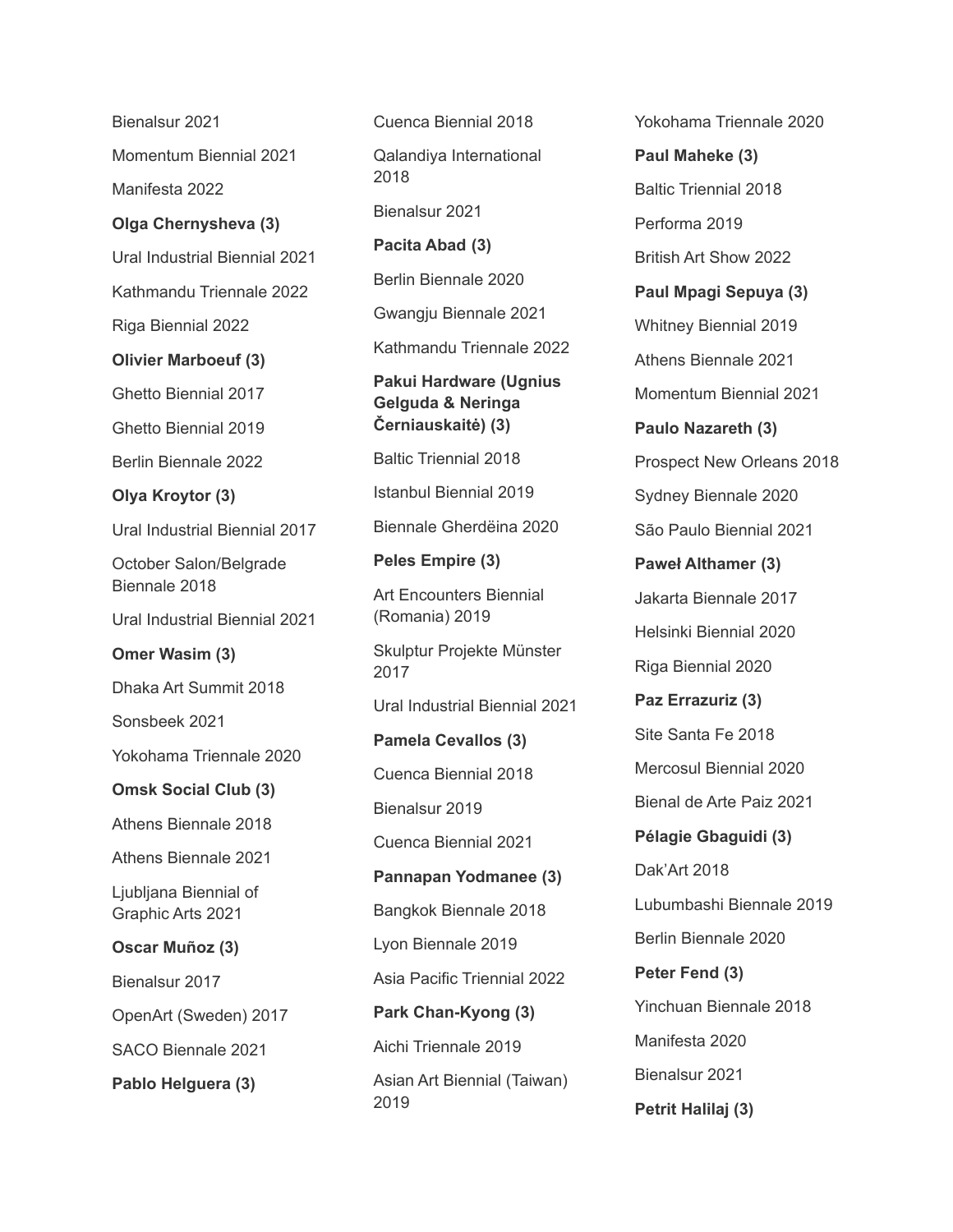Lyon Biennale 2019 Biennale Gherdëina 2020 Manifesta 2022 **Petros Moris (3)** Singapore Biennale 2019 Thessaloniki Biennale 2019 Athens Biennale 2021 **Phoebe Boswell (3)** Lagos Biennial 2017 Prospect New Orleans 2021 Lyon Biennale 2022 **Pia Camil (3)** Aichi Triennale 2019 Desert X 2019 Performa 2019 **Pınar Öğrenci (3)** Gwangju Biennale 2018 Art Encounters Biennial (Romania) 2019 Documenta 2022 **Pinaree Sanpitak (3)** Jakarta Biennale 2017 Bangkok Biennale 2022 Venice Biennale 2022 **Pio Abad (3)** Gwangju Biennale 2018 Honolulu Biennial 2019 Kochi-Muziris Biennale 2020 **Piyarat Piyapongwiwat (3)** Asian Art Biennial (Taiwan) 2017 Gwangju Biennale 2018 Bienalsur 2021 **Postcommodity (3)** Carnegie International 2018 Desert X 2019 Honolulu Biennial 2019 **Ramin Haerizadeh, Rokni Haerizadeh & Hesam Rahmanian (3)** Busan Biennale 2018 Toronto Biennial 2019 Sydney Biennale 2020 **Randa Maroufi (3)** Dak'Art 2018 Mercosul Biennial 2018 Lyon Biennale 2022 **Raphaël Grisey (3)** Yinchuan Biennale 2018 Contour Biennale 2019 Mardin Biennial 2022 **Rasheed Araeen (3)** Dhaka Art Summit 2018 Lahore Biennial 2020 Asia Pacific Triennial 2022 **Rashid Johnson (3)** Prospect New Orleans 2018 Istanbul Biennial 2019 Liverpool Biennial 2021 **Rebecca Belmore (3)**

Prospect New Orleans 2018 Istanbul Biennial 2019 Whitney Biennial 2022 **Reena Saini Kallat (3)** Havana Biennial 2019 Bangkok Biennale 2020 Sharjah Biennial 2023 **Regina José Galindo (3)** Bienalsur 2017 Aichi Triennale 2019 Cuenca Biennial 2021 **Regina Silveira (3)** Bienalsur 2017 São Paulo Biennial 2021 Setouchi Triennale 2022 **Reginald Senatus (3)** Ghetto Biennial 2017 Ghetto Biennial 2019 Ghetto Biennial 2022 **Rehana Zaman (3)** Kochi-Muziris Biennale 2018 Liverpool Biennial 2018 British Art Show 2022 **Renée Green (3)** Momentum Biennial 2021 Front Triennial 2022 Whitney Biennial 2022 **Revital Cohen & Tuur Van Balen (3)**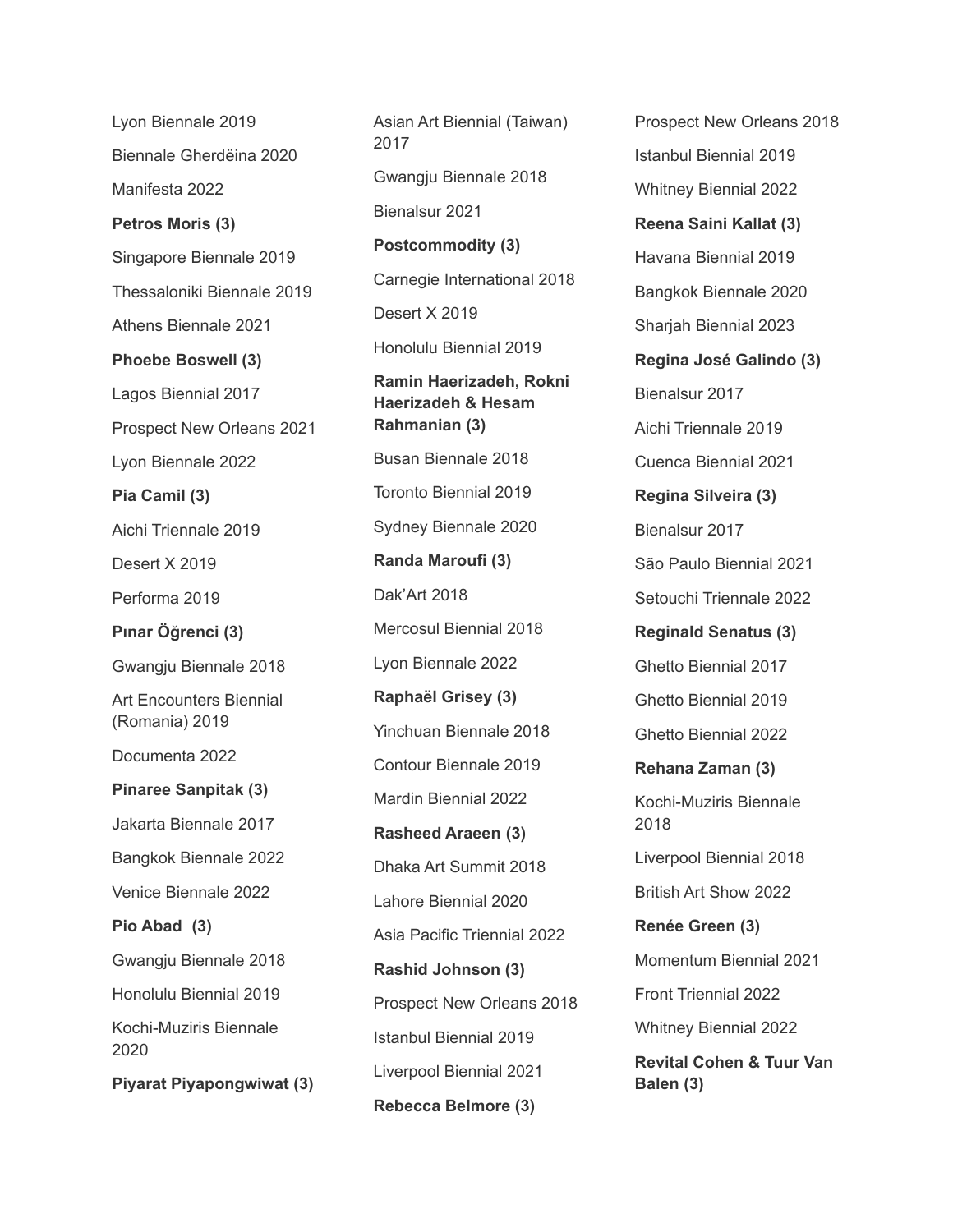Moscow Biennale 2018 Shanghai Biennale 2021 Biennale Gherdëina 2022 **Reynier Leyva Novo (3)** Shanghai Biennale 2018 Aichi Triennale 2019 Ghetto Biennial 2019 **Rivane Neuenschwander (3)** Bienalsur 2017 Lyon Biennale 2017 Prospect New Orleans 2018 **Rodney Mcmillian (3)** Athens Biennale 2021 Prospect New Orleans 2021 Whitney Biennial 2022 **Roman Ondak (3)** Art Encounters Biennial (Romania) 2017 Bienalsur 2017 Aichi Triennale 2022 **Ronaldo Duborgne (3)** Ghetto Biennial 2017 Ghetto Biennial 2019 Ghetto Biennial 2022 **Rosana Paulino (3)** Mercosul Biennial 2020 Sydney Biennale 2020 Venice Biennale 2022 **Rosemarie Trockel (3)**

Venice Biennale 2019 Bienalsur 2021 Venice Biennale 2022 **Ruangsak Anuwatwimon (3)** Taipei Biennial 2018 Singapore Biennale 2019 Bangkok Biennale 2020 **Rula Halawani (3)** Kochi-Muziris Biennale 2018 Venice Biennale 2019 Guangzhou Image Triennial 2021 **Rushdi Anwar (3)** Gwangju Biennale 2018 Bangkok Biennale 2020 Sharjah Biennial 2023 **Ruth Schreiber (3)** Jerusalem Biennale 2017 Jerusalem Biennale 2019 Jerusalem Biennale 2021 **Sable Elyse Smith (3)** Site Santa Fe 2018 Whitney Biennial 2022 Venice Biennale 2022 **Sam Keogh (3)** EVA International 2018 Glasgow International 2018 Lyon Biennale 2019 **Seher Shah (3)**

Dhaka Art Summit 2018 Kochi-Muziris Biennale 2020 Lyon Biennale 2022 **Sejla Kameric (3)** Ural Industrial Biennial 2021 Manifesta 2022 Riga Biennial 2022 **Serge Attukwei Clottey (3)** Karachi Biennial 2019 Desert X 2021 Desert X AlUla 2022 **Shai Azoulay (3)** Jerusalem Biennale 2017 Jerusalem Biennale 2019 Jerusalem Biennale 2021 **Shinro Ohtake (3)** Asia Pacific Triennial 2022 Hawai'i Triennial 2022 Setouchi Triennale 2022 **Shu Lea Cheang (3)** Gwangju Biennale 2018 Performa 2019 Asian Art Biennial (Taiwan) 2021 **Sim Chi Yin (3)** Istanbul Biennial 2017 Guangzhou Image Triennial 2021 Thailand Biennale 2021 **Simon Fujiwara (3)**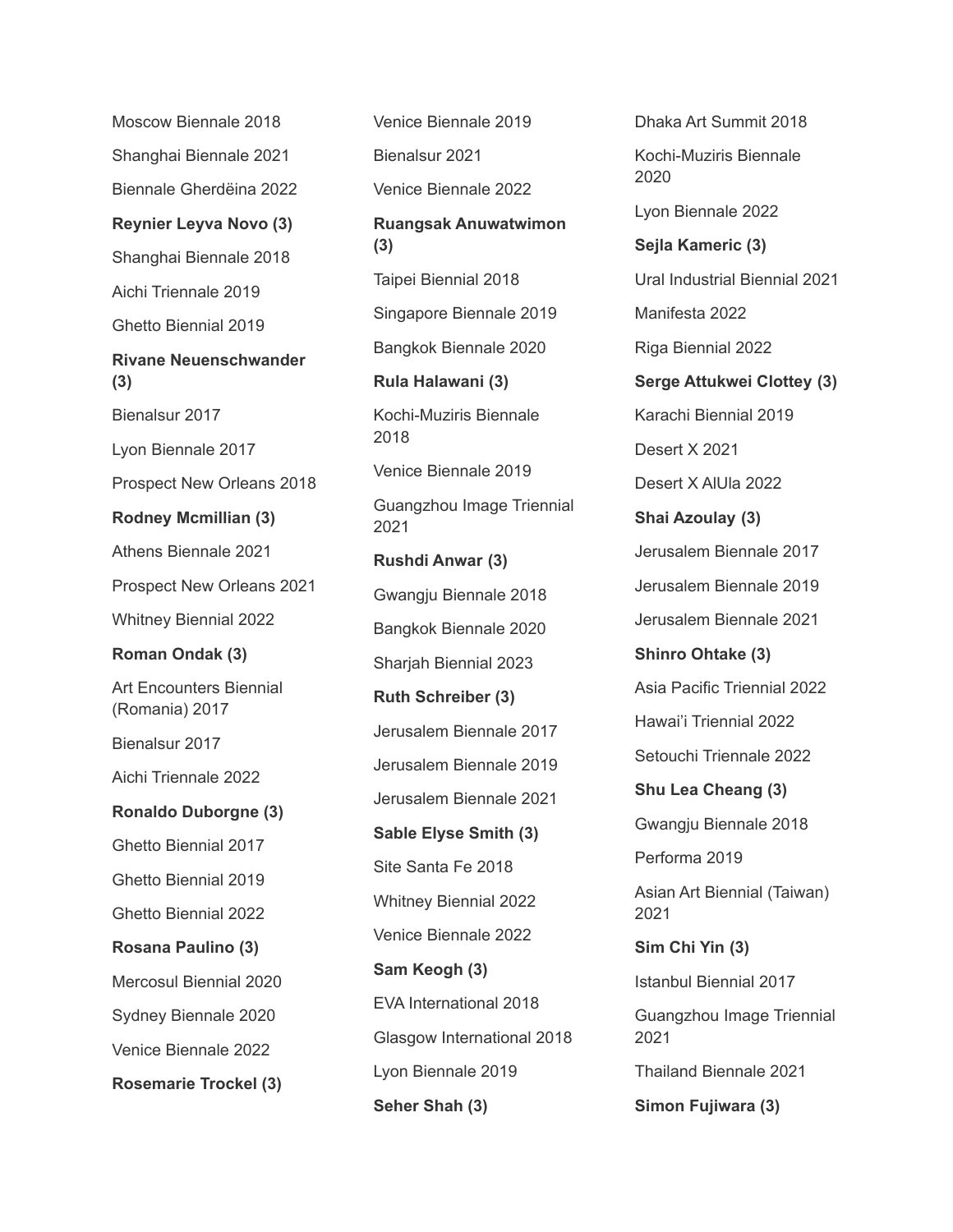Front Triennial 2018 Istanbul Biennial 2019 Biennale de l'Image en Mouvement 2021 **Simon Starling (3)** ARoS Triennial 2017 Shanghai Biennale 2018 Istanbul Biennial 2019 **Sky Hopinka (3)** Counterpublic 2019 Whitney Biennial 2019 Prospect New Orleans 2021 **Sondra Perry (3)** Lofoten International Art Festival 2017 Berlin Biennale 2018 Venice Biennale 2022 **Stan Douglas (3)** Sharjah Biennial 2019 Venice Biennale 2019 Busan Biennale 2020 **Steevens Simeon (3)** Ghetto Biennial 2017 Ghetto Biennial 2019 Ghetto Biennial 2022 **Steffani Jemison (3)** Bienalsur 2017 Whitney Biennial 2019 Greater New York 2021 **Stine Marie Jacobsen (3)**

Riga Biennial 2018 Momentum Biennial 2019 Manifesta 2020 **Sutthirat Supaparinya (3)** EVA International 2018 Gwangju Biennale 2018 Cairo Biennale 2019 **Svay Sareth (3)** Gwangju Biennale 2018 Sydney Biennale 2018 Asia Pacific Triennial 2022 **Tacita Dean (3)** Carnegie International 2018 Thessaloniki Biennale 2019 Front Triennial 2022 **Tai Shani (3)** Athens Biennale 2018 Glasgow International 2018 British Art Show 2022 **Taloi Havini (3)** Dhaka Art Summit 2018 Honolulu Biennial 2019 Berlin Biennale 2022 **Tamara Henderson (3)** Biennale de l'Image en Mouvement 2018 Göteborg Biennial 2019 São Paulo Biennial 2021 **Tamura Yuichiro** (3) Busan Biennale 2018

Yokohama Triennale 2020 Aichi Triennale 2022 **Tanya Goel** (3) Gwangju Biennale 2018 Sydney Biennale 2018 Dhaka Art Summit 2020 **Tanya Lukin Linklater** (3) New Museum Triennial 2021 Aichi Triennale 2022 Toronto Biennial 2022 **Tarik Kiswanson** (3) Performa 2019 Ural Industrial Biennial 2019 Lyon Biennale 2022 **Tatiana Trouvé** (3) Bienalsur 2017 Istanbul Biennial 2017 Yokohama Triennale 2017 **Tcheu Siong** (3) Asian Art Biennial (Taiwan) 2019 Gwangju Biennale 2021 Asia Pacific Triennial 2022 **Teresa Margolles** (3) Bienalsur 2019 Venice Biennale 2019 Sydney Biennale 2020 **Teresa Solar** (3) Moscow International Biennale for Young Art 2020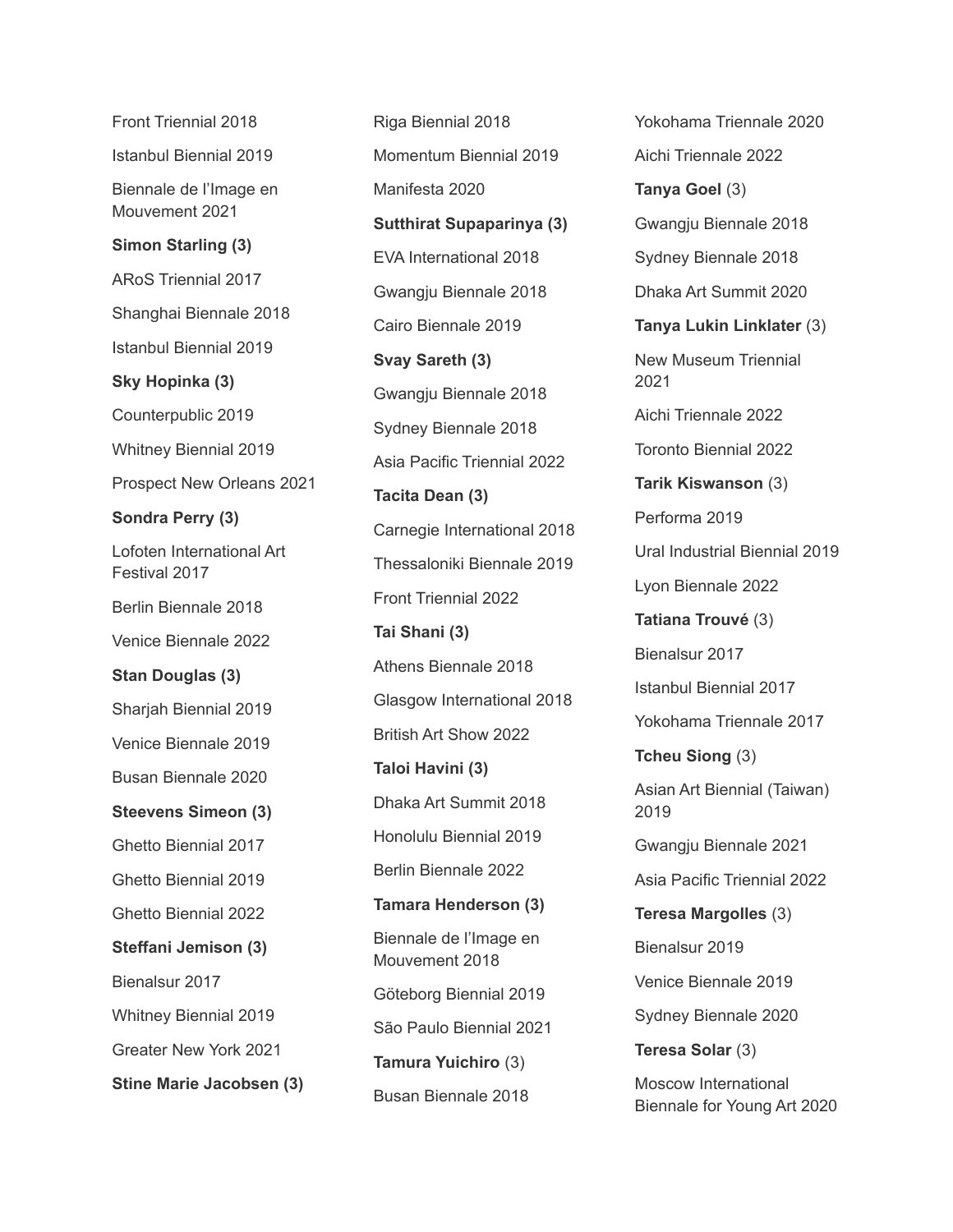Liverpool Biennial 2021

Venice Biennale 2022

**Thomas Hirschhorn** (3)

Ural Industrial Biennial 2017

Kochi-Muziris Biennale 2018

OpenArt (Sweden) 2019

**Tiffany Chung** (3)

Gwangju Biennale 2018

Sydney Biennale 2018

Bangkok Biennale 2022

**Timur Si Qin** (3)

Asian Art Biennial (Taiwan) 2019

Ural Industrial Biennial 2019

Riga Biennial 2020

**Toni Schmale (3)**

Vienna Biennale for Change 2017

Industrial Art Biennial (Croatia) 2020

Riga Biennial 2022

**Tori Wrånes** (3)

Lagos Biennial 2017

Athens Biennale 2018

Thailand Biennale 2018

**Torkwase Dyson** (3)

Performa 2019

Sharjah Biennial 2019

Shanghai Biennale 2021

**Trinh T. Minh-Ha** (3)

Manifesta 2020 Momentum Biennial 2021 Whitney Biennial 2022 **Tuguldur Yondonjamts (3)** Dhaka Art Summit 2018 Asian Art Biennial (Taiwan) 2021 Gwangju Biennale 2021 **Ugo Rondinone (3)** Aichi Triennale 2019 Riga Biennial 2020 Manifesta 2022 **Vandy Rattana (3)** Art Encounters Biennial (Romania) 2019 Singapore Biennale 2019 Busan Biennale 2020 **Vasco Araújo (3)** Mercosul Biennial 2018 Bienalsur 2019 Cuenca Biennial 2021 **Veronica Ryan (3)** Bienalsur 2021 Whitney Biennial 2022 Sharjah Biennial 2023 **Vivian Caccuri (3)** Kochi-Muziris Biennale 2018 Mercosul Biennial 2018 Yerevan Biennial 2021 **Walid Raad (3)**

Kochi-Muziris Biennale 2018

Qalandiya International 2018

Art Encounters Biennial (Romania) 2019

**Wang Si-Shun** (3)

Thailand Biennale 2018

Yinchuan Biennale 2018

Asian Art Biennial (Taiwan) 2019

**Wesner Basile** (3)

Ghetto Biennial 2017

Ghetto Biennial 2019

Ghetto Biennial 2022

*Xaviera Simmons (3) Prospect New Orleans 2018*

*Desert X 2021*

*Liverpool Biennial 2021*

**Xu Bing** (3)

Yinchuan Biennale 2018

Guangzhou Image Triennial 2021

Hawai'i Triennial 2022

**Yael Bartana** (3) Busan Biennale 2018

Bienalsur 2019

Ural Industrial Biennial 2021

**Yee I-Lann** (3)

Asian Art Biennial (Taiwan) 2019

Aichi Triennale 2022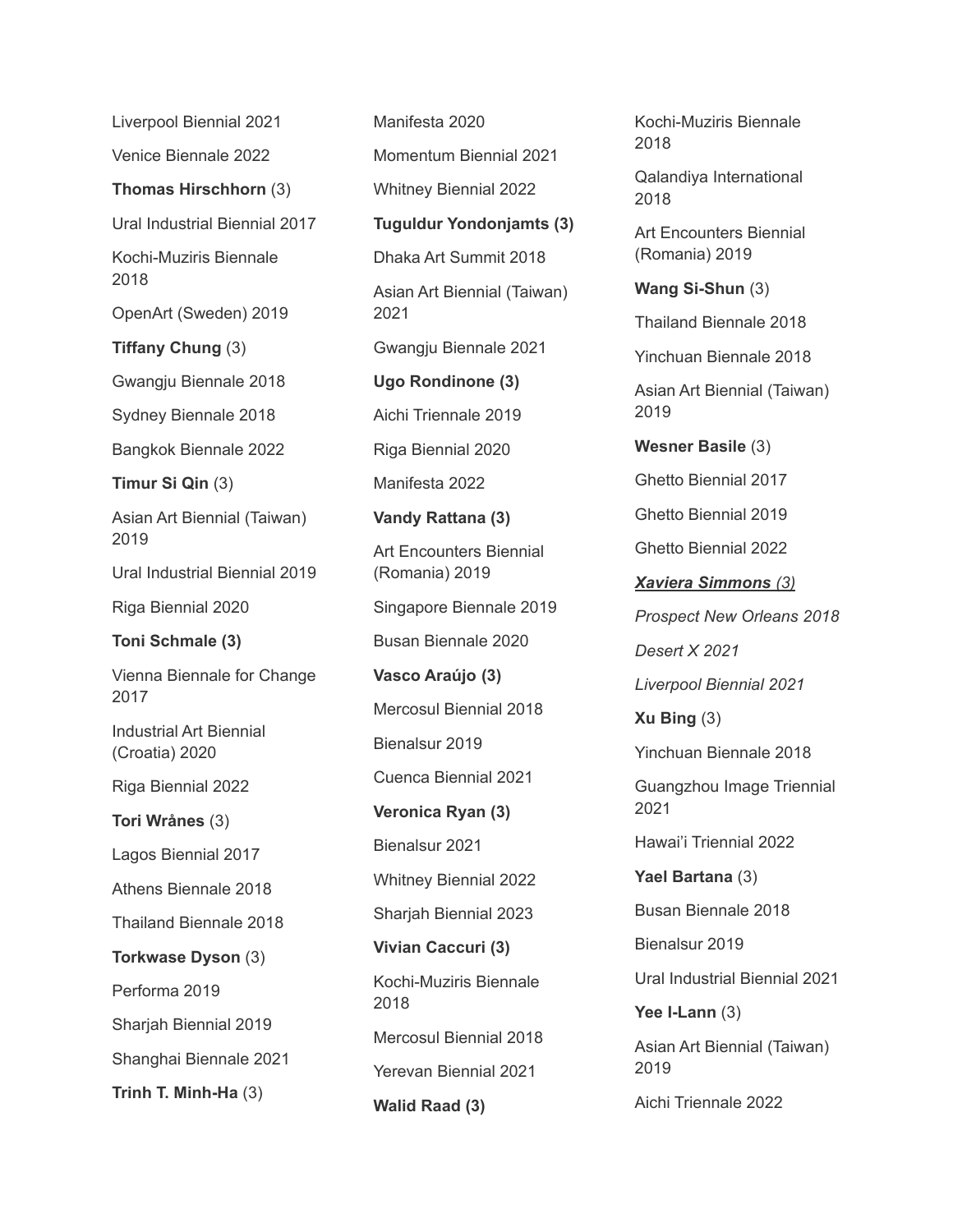Asia Pacific Triennial 2022 **Yehudis Barmatz** (3) Jerusalem Biennale 2017 Jerusalem Biennale 2019 Jerusalem Biennale 2021 **Yinka Shonibare** (3) Front Triennial 2018 Kochi-Muziris Biennale 2020 Sharjah Biennial 2023 **Yoshitaka Nanjo** (3) Oku-Noto Triennale 2017 Oku-Noto Triennale 2020 Setouchi Triennale 2022 **Yoshitomo Nara** (3) Bangkok Biennale 2018 Gwangju Biennale 2018 Front Triennial 2022 **Young-Jun Tak** (3) Istanbul Biennial 2017 Berlin Biennale 2020 Lyon Biennale 2022 **Yuji Agematsu** (3) Carnegie International 2018 Istanbul Biennial 2019 Greater New York 2021 **Yuken Teruya** (3) Moscow Biennale 2018 Shanghai Biennale 2018 Bangkok Biennale 2020

**Yuree Kensaku** (3) Thailand Biennale 2018 Bangkok Biennale 2020 Hawai'i Triennial 2022 **Zhang Peili** (3) Guangzhou Image Triennial 2017 Busan Biennale 2018 Thailand Biennale 2018 **Zina Saro-Wiwa** (3) Prospect New Orleans 2018 Kochi-Muziris Biennale 2020 São Paulo Biennial 2021 **Zineb Sedira (3)** Prospect New Orleans 2018 Bienalsur 2019 Liverpool Biennial 2021 **Zsófia Keresztes (3)** Art Encounters Biennial (Romania) 2021 Baltic Triennial 2021 Ljubljana Biennial of Graphic Arts 2021 **Zuleikha Chaudhari (3)** Berlin Biennale 2018 Dhaka Art Summit 2018 Asian Art Biennial (Taiwan) 2019 **Aage Gaup (2)** Luleå Biennial 2020

Venice Biennale 2022 **Abdoulaye Konaté (2)** Havana Biennial 2019 Aichi Triennale 2022 **Abdullah Al Othman (2)** Desert X AlUla 2022 Lyon Biennale 2022 **Abdullah M.I. Syed (2)** Karachi Biennial 2017 Karachi Biennial 2019 **Abigail Deville (2)** Momentum Biennial 2017 Front Triennial 2022 **Abraham Avila (2)** Transborder Biennial 2018 MexiCali Biennial 2018-2020 **Ackroyd & Harvey (2)** ARoS Triennial 2017 Sydney Biennale 2022 **Ad Minoliti (2)** Venice Biennale 2019 Gwangju Biennale 2021 **Adam Christensen (2)** Baltic Triennial 2018 Glasgow International 2021

**Adeola Olagunju (2)** Lagos Biennial 2017 Lagos Biennial 2021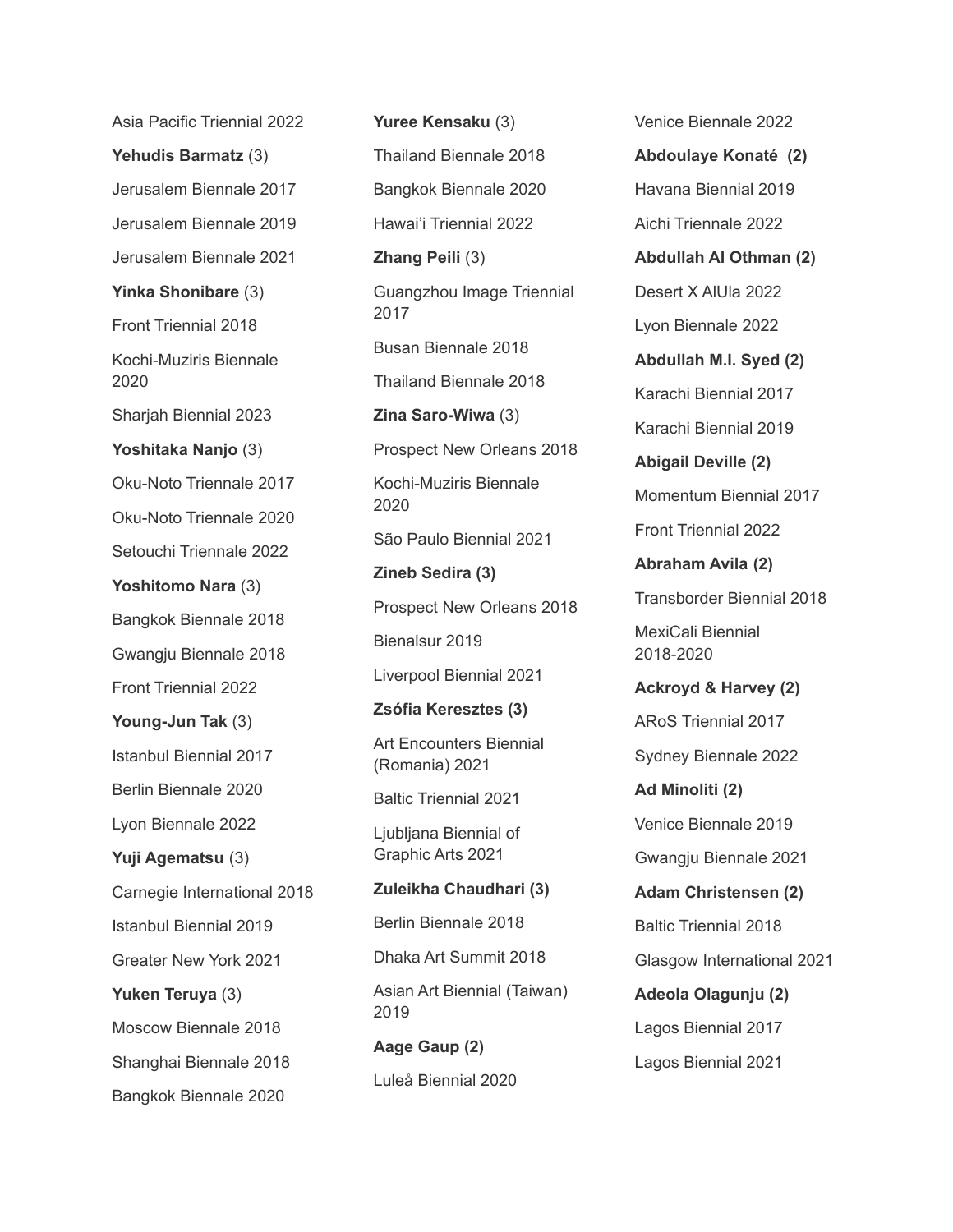**Admire Kamudzengerere (2)** Dak'Art 2018 Cairo Biennale 2019 **Adrian Paci (2)** Bienalsur 2019 Manifesta 2022 **Adrian Piper (2)** Busan Biennale 2018 Ural Industrial Biennial 2019 **Adrian Stimson (2)** Toronto Biennial 2019 Sydney Biennale 2020 **Adrien Missika (2)** Yinchuan Biennale 2018 Vienna Biennale for Change 2021 **Aernout Mik (2)** Gwangju Biennale 2018 Kochi-Muziris Biennale 2018 **Agnes Denes (2)** Vienna Biennale for Change 2021 Venice Biennale 2022 **Agnès Varda (2)** Liverpool Biennial 2018 Bienalsur 2019 **Agnieszka Brzeżańska (2)** Berlin Biennale 2018 Biennale Gherdëina 2020

**Agustina Woodgate (2)** Whitney Biennial 2019 Bienalsur 2021 **Aharon Kritzer (2)** Jerusalem Biennale 2017 Jerusalem Biennale 2019 **Aiko Miyanaga (2)** OpenArt (Sweden) 2017 Setouchi Triennale 2022 **Akaliko Dhaka (2)** Art Summit 2018 Dhaka Art Summit 2020 **Aki Inomata (2)** Thailand Biennale 2018 Aichi Triennale 2022 **Akim Jerusalem (2)** Biennale Art Workshop Jerusalem Biennale 2017 Jerusalem Biennale 2019 **Akram Zaatari (2)** Kochi-Muziris Biennale 2018 Sharjah Biennial 2019 **Ala Younis (2)** Ural Industrial Biennial 2017 Gwangju Biennale 2018 **Alberto Baraya (2)** Manifesta 2018 Shanghai Biennale 2021 **Aleksei Taruts (2)**

Kyiv Biennial 2019 Kyiv Biennial 2021 **Alex Cecchetti (2)** Dhaka Art Summit 2018 Biennale Gherdëina 2022 **Alex Hartley (2)** Folkestone Triennial 2017 Yokohama Triennale 2017 **Alexander Obrazumov (2)** Ural Industrial Biennial 2017 Garage Triennale 2020 **Alexandra Noel (2)** Made in L.A. 2020 Front Triennial 2022 **Alexandra Paperno (2)** Ural Industrial Biennial 2017 Riga Biennial 2022 **Alexandra Pirici (2)** Skulptur Projekte Münster 2017 Venice Biennale 2022 **Alexandre Arrechea (2)** Gwangju Biennale 2018 Kansas City Open Spaces 2018 **Alexey Buldakov (2)** Gwangju Biennale 2018 Taipei Biennial 2018 **Alexia Miranda (2)** Bienal de Arte Paiz 2018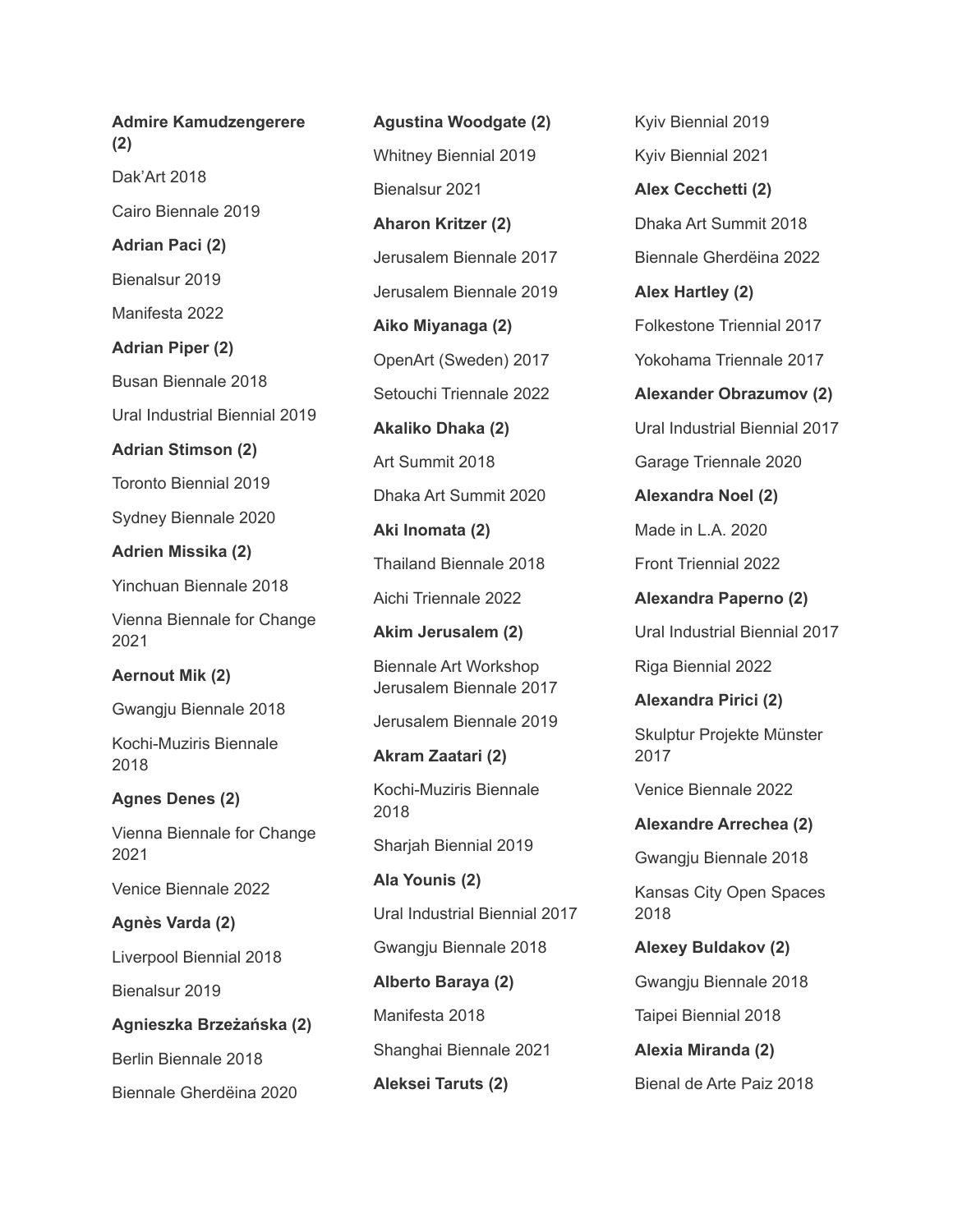**Alfredo Ceibal (2)** Bienal de Arte Paiz 2018 Ural Industrial Biennial 2021 **Ali Kazma (2)** Bienalsur 2017 Moscow Biennale 2018 **Alighiero Boetti (2)** Yinchuan Biennale 2018 Socle du Monde Biennale 2021 **Aline Baiana (2)** Sharjah Biennial 2019 Berlin Biennale 2020 **Aline Motta (2)** Mercosul Biennial 2020 Sharjah Biennial 2023 **Allan Sekula (2)** Bienalsur 2017 Taipei Biennial 2018 **Althea Thauberger (2)** Karachi Biennial 2017 Toronto Biennial 2019 **Aluaiy Pulidan (2)** Yokohama Triennale 2020 Asia Pacific Triennial 2022 **Amalia Pica (2)** Folkestone Triennial 2017

Havana Biennial 2019

Shanghai Biennale 2018

**Amalie Smith (2)**

Busan Biennale 2020 New Museum Triennial 2021 **Ambera Wellmann (2)**

Istanbul Biennial 2019 New Museum Triennial 2021

**Amin Taasha (2)** Dhaka Art Summit 2018 Asia Pacific Triennial 2022 **Amol K. Patil (2)** Yokohama Triennale 2020 Documenta 2022 **Ampannee Satoh (2)** Dhaka Art Summit 2018 Sharjah Biennial 2019 **Ana Laura Cantera (2)** Land Art Mongolia 2018 Bienalsur 2021 **Ana Mazzei (2)** Cuenca Biennial 2018 Glasgow International 2021 **Ana Mendes (2)** Lagos Biennial 2019 Bienalsur 2021 **Ana Teresa Barboza (2)** Bienal de Arte Paiz 2021 Cuenca Biennial 2021 **Ana Vaz (2)** Luleå Biennial 2020

Biennale Gherdëina 2022

**Anat Golan (2)** Jerusalem Biennale 2019 Jerusalem Biennale 2021

**Andi Arnovitz (2)** Jerusalem Biennale 2017 Jerusalem Biennale 2021

**Andrea Carlson (2)** Front Triennial 2022 Toronto Biennial 2022 **Andreas Greiner (2)** Yokohama Triennale 2020

Vienna Biennale for Change 2021

**Andreas Lang (2)** Mercosul Biennial 2018 Lagos Biennial 2019

**Andrei Ujica (2)** Bienalsur 2019 Baltic Triennial 2021

**Andrés Pereira (2)** Bienalsur 2017 Paz Berlin Biennale 2020

**Andrew Roberts (2)** Athens Biennale 2021 Whitney Biennial 2022 **Angela Bonadies (2)** Site Santa Fe 2018

Bienalsur 2021

**Angelika Loderer (2)**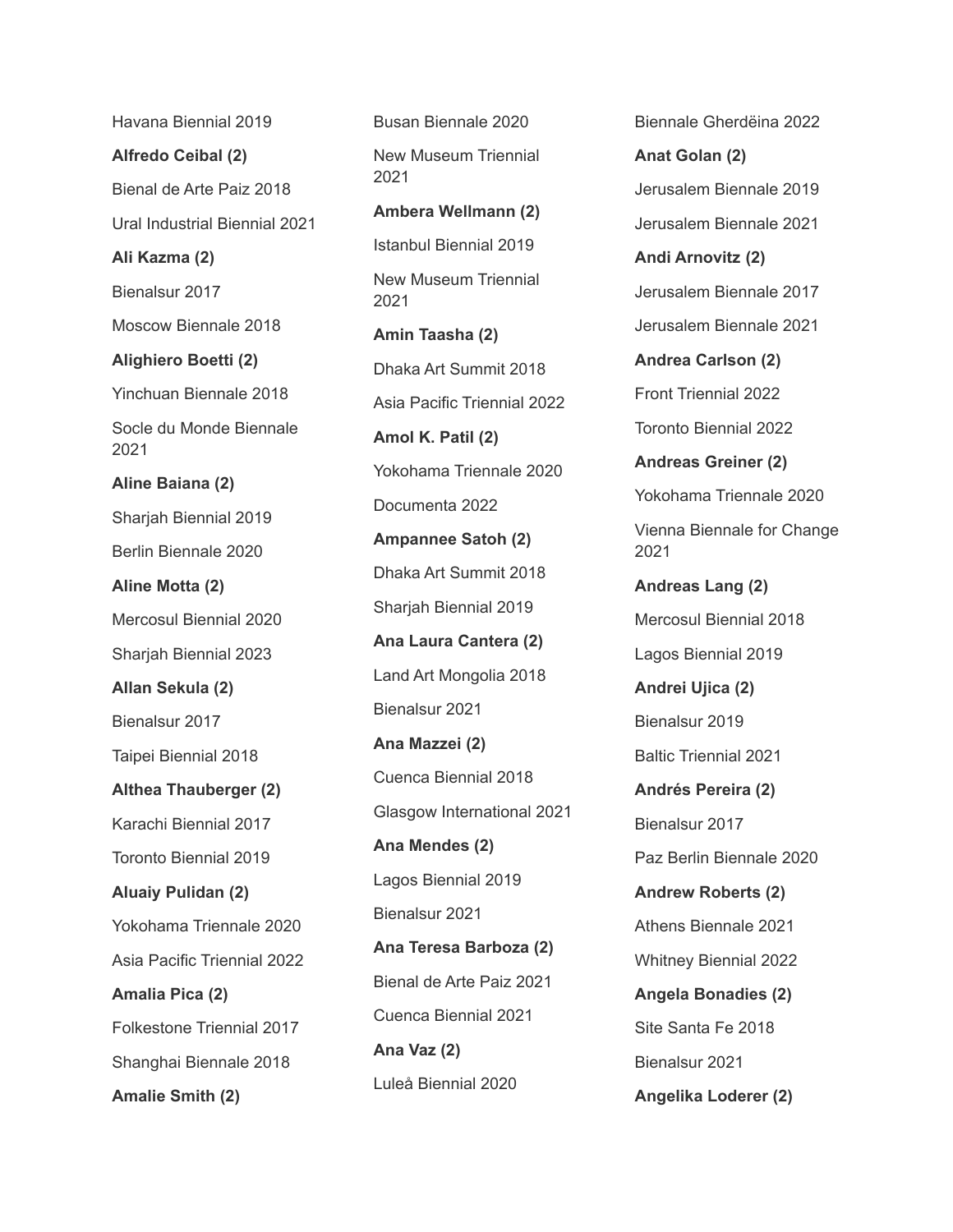New Museum Triennial 2021

Vienna Biennale for Change 2021

#### **Anibal Lopez (2)**

São Paulo Biennial 2018

Bienal de Arte Paiz 2021

**Anicka Yi (2)**

October Salon/Belgrade Biennale 2018

Venice Biennale 2019

#### **Anju Dodiya (2)**

Kochi-Muziris Biennale 2018

Sharjah Biennial 2023

### **Ann Greene Kelly (2)**

Made in L.A. 2020

New Museum Triennial 2021

#### **Ann Lislegaard (2)**

Lofoten International Art Festival 2017

October Salon/Belgrade Biennale 2018

**Anna Boghiguian (2)**

Manifesta 2020

Sydney Biennale 2020

**Anna Daučíková (2)**

Baltic Triennial 2021

Jakarta Biennale 2021

**Anna Ehrenstein (2)**

Lagos Biennial 2021

Ural Industrial Biennial 2021

**Anna Hulačová (2)**

Baltic Triennial 2018

Aichi Triennale 2019

**Anna Uddenberg (2)**

Athens Biennale 2018

Ljubljana Biennial of Graphic Arts 2019

**Anne Duk Hee Jordan (2)** Riga Biennial 2018

Sonsbeek 2021

**Annika Kahrs (2)**

Lyon Biennale 2022

Riga Biennial 2022

**Antoine D'agata (2)** Guangzhou Image Triennial 2017

Bienalsur 2019

**Anton Ginzburg (2)** Ural Industrial Biennial 2021 Yerevan Biennial 2021 **Antoni Muntadas (2)**

Bienalsur 2021

Shanghai Biennale 2021

**Antonio Jose Guzman (2)** Bienal de Arte Paiz 2021 Sonsbeek 2021

**Anu Vahtra (2)** Performa 2017 Riga Biennial 2022 **Apparatus 22** (2) Vienna Biennale 2017 Momentum Biennial 2021 **Ari Benjamin Meyers** (2) Lyon Biennale 2017 Liverpool Biennial 2018 **Aria Dean** (2) Made in L.A. 2020 Whitney Biennial 2022 **Ariella Aïsha Azoulay** (2) Göteborg Biennial 2021 Berlin Biennale 2022 **Arik Weiss** (2) Jerusalem Biennale 2019 Jerusalem Biennale 2021 **Arnont Nongyao** (2) Bangkok Biennale 2018 Singapore Biennale 2019 **Arpana Caur** (2) Jerusalem Biennale 2017 Jerusalem Biennale 2019 **Arpita Singh** (2) Kochi-Muziris Biennale 2020 Gwangju Biennale 2021 **Art & Language** (2) Coventry Biennial 2019 Coventry Biennial 2021 **Arthur Jafa** (2)

Venice Biennale 2019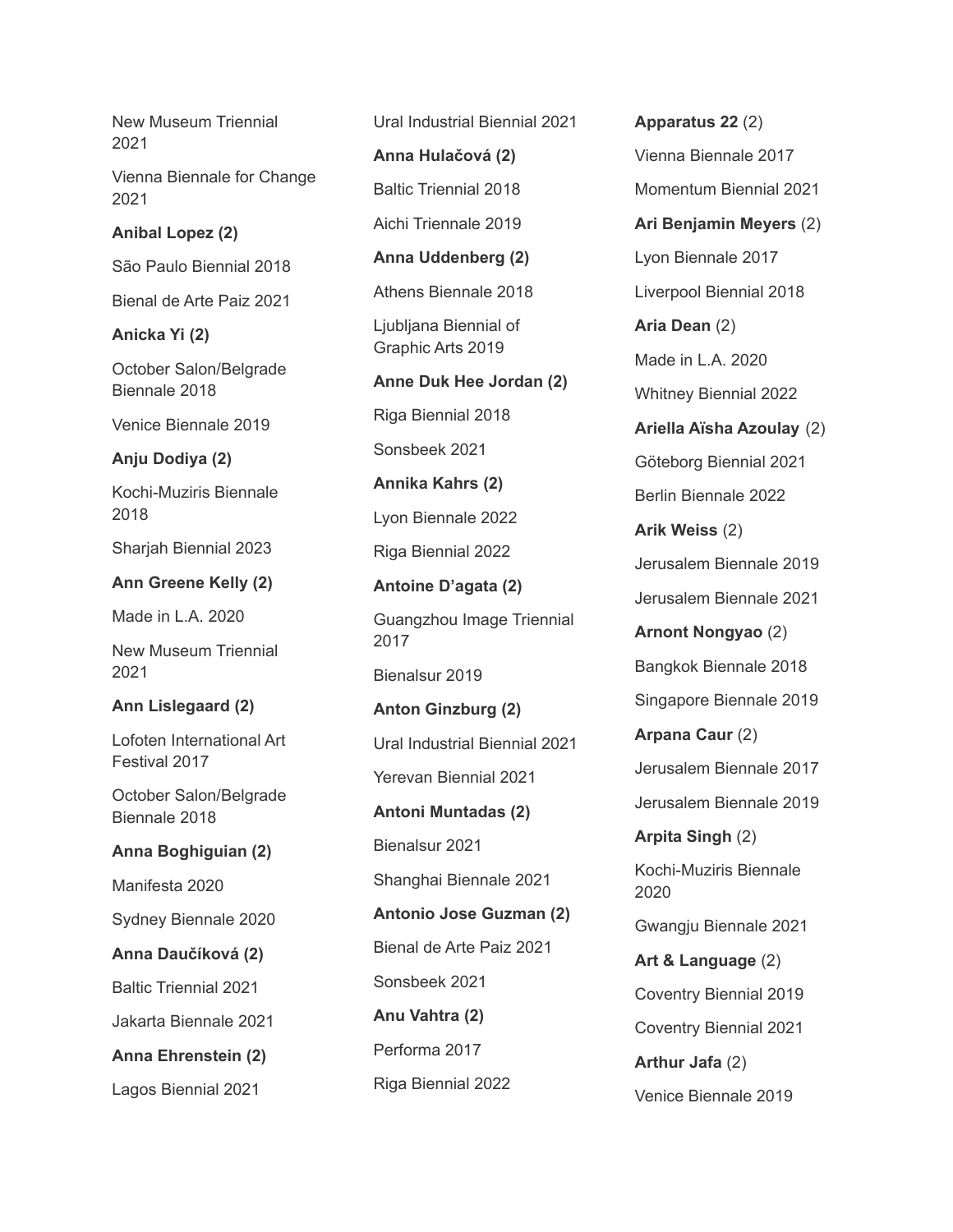Sydney Biennale 2020 **Ashley Hans Scheirl** (2) Lyon Biennale 2019 Riga Biennial 2020 **Astrit Ismaili** (2) Athens Biennale 2021 Manifesta 2022 **Au Sow Yee** (2) Taipei Biennial 2018 Sharjah Biennial 2023 **Augustin Maurs** (2) Busan Biennale 2018 Ljubljana Biennial of Graphic Arts 2019 **Aurelien Moliere** (2) Ghetto Biennial 2019 Ghetto Biennial 2022 **Aurora Sander** (2) Moscow Biennale 2018 OpenArt (Sweden) 2019 **Avelino Sala** (2) Cuenca Biennial 2021 Bienalsur 2021 **Avi Roth** (2) Jerusalem Biennale 2017 Jerusalem Biennale 2019 **Avigail Fried** (2) Jerusalem Biennale 2019 Jerusalem Biennale 2021 **Avner Sher** (2)

Jerusalem Biennale 2017 Jerusalem Biennale 2019 **Ayesha Tan Jones** (2) Athens Biennale 2021 Shanghai Biennale 2021 **Aykan Safoğlu** (2) Berlin Biennale 2020 EVA International 2020 **Ayo Akingbade** (2) Lagos Biennial 2017 Coventry Biennial 2021 **Ayoung Kim** (2) Gwangju Biennale 2018 Sharjah Biennial 2023 **Ayrson Heráclito** (2) Bienalsur 2019 Bienal de Arte Paiz 2021 **Baatarzorig Batjargal (2)** Yinchuan Biennale 2018 Bangkok Biennale 2020 **Bahar Noorizadeh (2)** Yerevan Biennial 2021 Biennale Warszawa 2022 **Barbara Hines (2)** Jerusalem Biennale 2017 Jerusalem Biennale 2019 **Barbara Kasten (2)** Sharjah Biennial 2019 Busan Biennale 2020 **Barbara Kruger (2)**

Performa 2017 Venice Biennale 2022 **Beatrice Gibson** (2) Luleå Biennial 2020 British Art Show 2022 **Beatriz Cortez (2)** California-Pacific Triennial 2017 Made in L.A. 2018 **Beatriz Milhazes** (2) Bienalsur 2019 Setouchi Triennale 2022 **Belu Simion-Farinaru (2)** Socle du Monde Biennale 2017 Jerusalem Biennale 2019 **Ben Rivers** São Paulo Biennial 2018 Coventry Biennial 2021 **Benvenuto Chavajay** (2) Cuenca Biennial 2018 Bienal de Arte Paiz 2021 **Bertho Jean-Pierre** (2) Ghetto Biennial 2019 Ghetto Biennial 2022 **Beverley Jane Stewart** (2) Jerusalem Biennale 2017 Jerusalem Biennale 2019 **Bill Aron** (2) Jerusalem Biennale 2017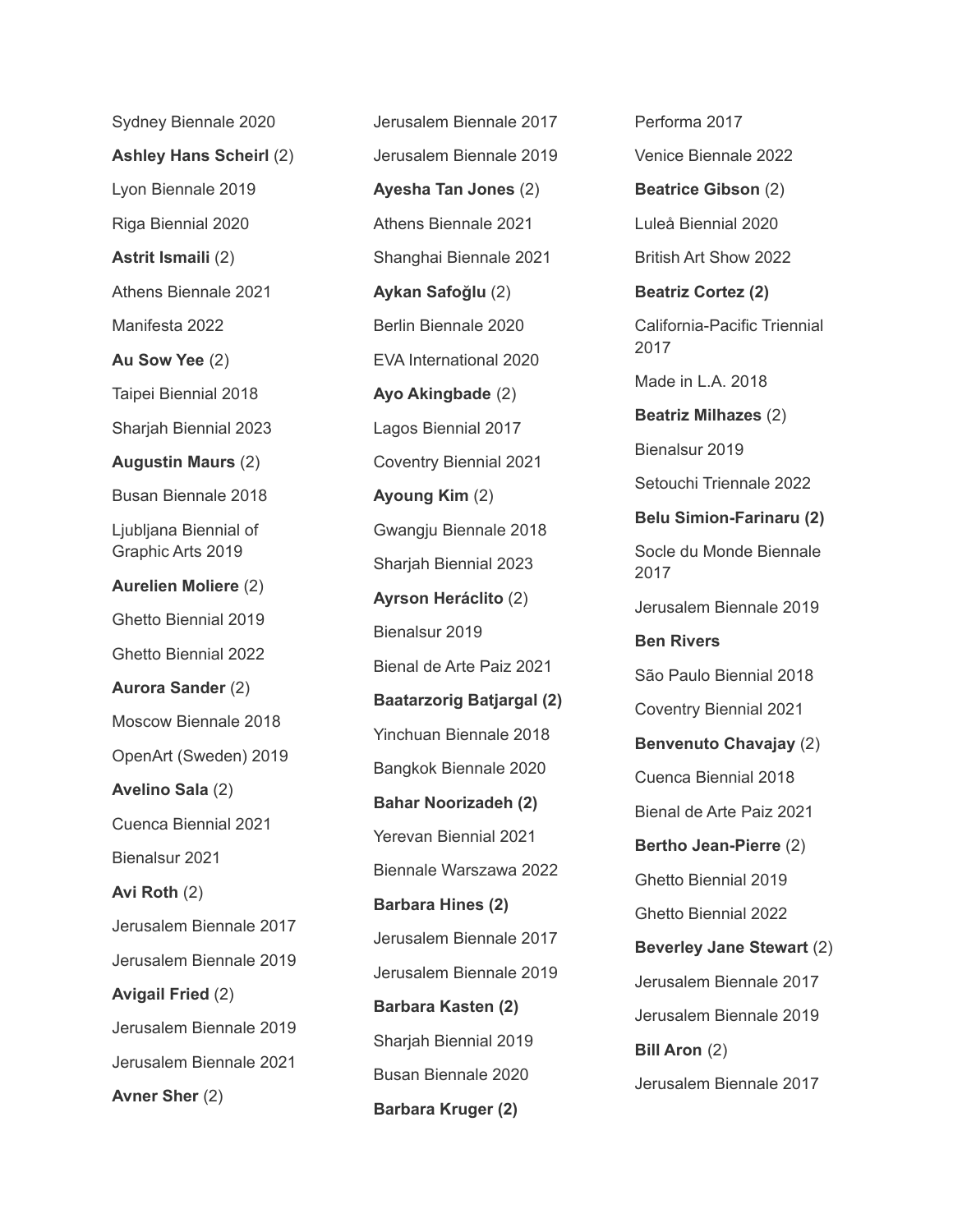Jerusalem Biennale 2019 **Bill Hayden** (2) Istanbul Biennial 2017 Greater New York 2021 **Bill Viola** (2) Bienalsur 2019 Bangkok Biennale 2020 **Bill Woodrow** (2) Folkestone Triennial 2017 Folkestone Triennial 2021 **Birgit Jürgenssen** (2) Vienna Biennale for Change 2017 Venice Biennale 2022 **Bitya Rosenak** (2) Jerusalem Biennale 2017 Jerusalem Biennale 2021 **Boaventura De Sousa Santos** Bienalsur 2019 Riga Biennial 2020 **Bob And Roberta Smith** (2) Folkestone Triennial 2017 Folkestone Triennial 2021 **Bouba Touré** (2) Contour Biennale 2019 Mardin Biennial 2022 **Brad Kahlhamer** (2) Open Spaces Kansas City 2018

Prospect New Orleans 2018 **Brenda Fajardo** (2) Berlin Biennale 2020 Sharjah Biennial 2023 **Brian Belott** (2) Performa 2017 Whitney Biennial 2019 **Brian Fuata** (2) Sydney Biennale 2020 Asia Pacific Triennial 2022 **Brian Jungen** (2) Liverpool Biennial 2018 Toronto Biennial 2022 **Brigitte Kowanz** (2) Cairo Biennale 2019 Vienna Biennale for Change 2021 **Bryony Roberts (2)** California-Pacific Triennial 2017 Performa 2017 **Buhlebezwe Siwani** (2) Sonsbeek 2021 Toronto Biennial 2022 **Byron Kim (2)** Gwangju Biennale 2018 Aichi Triennale 2022 **C&G (2)** Shanghai Biennale 2018 Singapore Biennale 2019

Guangzhou Image Triennial 2017 Sydney Biennale 2022 **Calla Henkel & Max Pitegoff (2)** Manifesta 2020 Front Triennial 2022 **Cameron Rowland (2)** São Paulo Biennial 2018 Manifesta 2020 **Camille Norment (2)** Lyon Biennale 2017 Thailand Biennale 2018 **Canan (2)** Bangkok Biennale 2018 Mardin Biennial 2018 **Cansu Çakar (2)** Berlin Biennale 2020 Ural Industrial Biennial 2021 **Cao Minghao & Chen Jianjun (2)** Shanghai Biennale 2021 Documenta 2022 **Carey Young (2)** Front Triennial 2018 Busan Biennale 2020 **Carlos Amorales (2)**

**Caecilia Tripp (2)**

Sharjah Biennial 2019

Toronto Biennial 2019

**Caio Reisewitz (2)**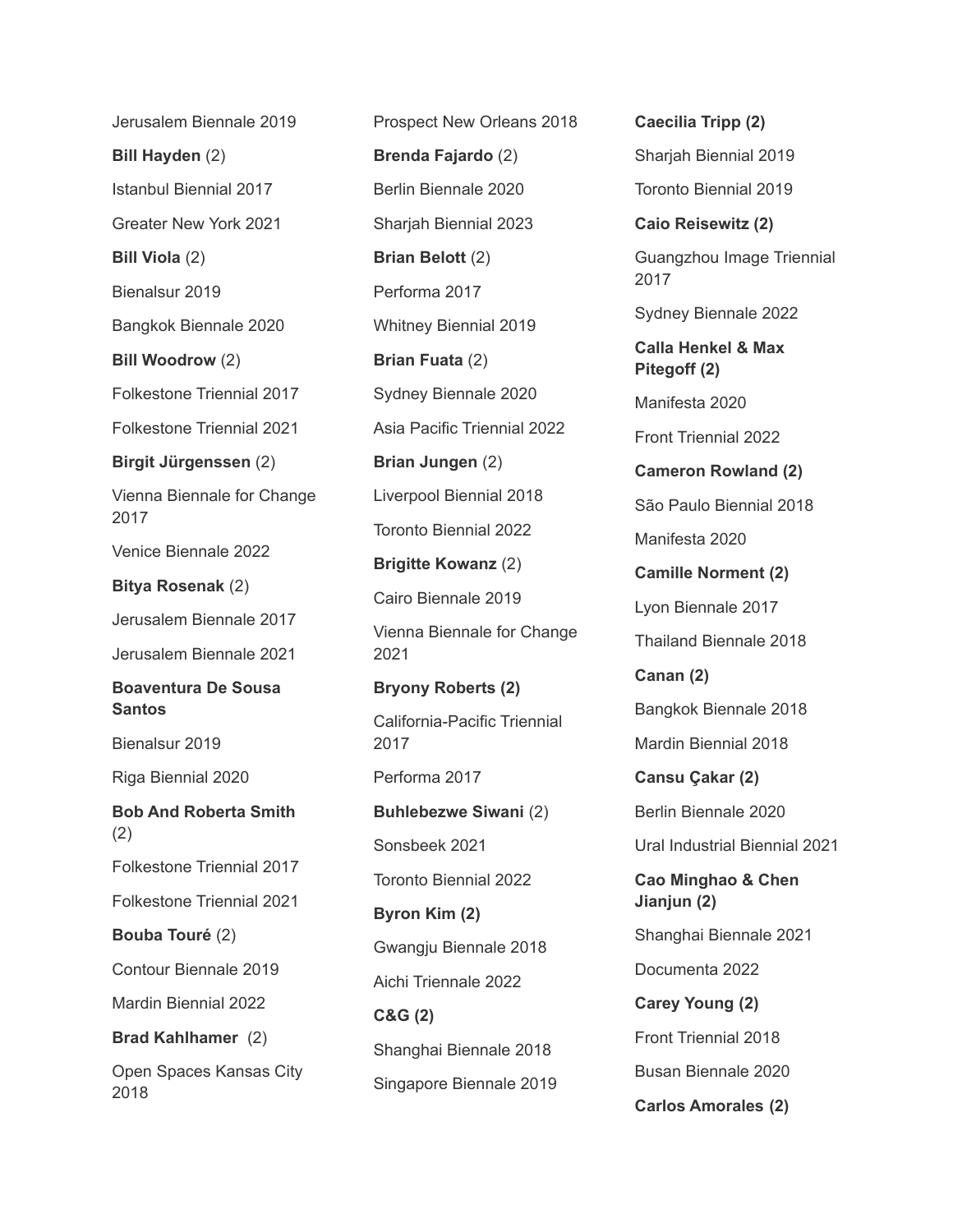Ural Industrial Biennial 2019

Sonsbeek 2021

**Carlos Casas (2)**

Bangkok Biennale 2020

Shanghai Biennale 2021

**Carlos Garaicoa (2)**

Gwangju Biennale 2018

Bienalsur 2021

**Carlos Irijalba (2)**

Guangzhou Image Triennial 2017

Shanghai Biennale 2021

**Carlos Motta (2)**

Berlin Biennale 2020

Yerevan Biennial 2021

**Carlos Villa (2)**

Singapore Biennale 2019

Prospect New Orleans 2021

**Carmela Gross (2)**

Mercosul Biennial 2020

São Paulo Biennial 2021

**Carmen Argote (2)**

California-Pacific Triennial 2017

Made in L.A. 2018

**Caroline Monnet (2)**

Toronto Biennial 2019

Whitney Biennial 2019

**Carrie Mae Weems (2)**

Bienalsur 2021

Sharjah Biennial 2023 **Cathy Weiss (2)** Jerusalem Biennale 2017 Jerusalem Biennale 2019 **Cauleen Smith (2)** Prospect New Orleans 2018 Counterpublic 2019 **Ceal Floyer (2)** Aichi Triennale 2019 Riga Biennial 2022 **Celeste Boursier-Mougenot (2)** Lyon Biennale 2017 Socle du Monde Biennale 2017 **Celeste Dupuy-Spencer (2)** Made in L.A. 2018 Prospect New Orleans 2021 **Cengiz Tekin (2)** Mardin Biennial 2018 Ural Industrial Biennial 2021 **Cerith Wyn Evans (2)** Lyon Biennale 2017 Skulptur Projekte Münster 2017 **Chama Mechtaly (2)** Jerusalem Biennale 2019 Jerusalem Biennale 2021 **Chamutal Bar Cohen (2)**

Jerusalem Biennale 2019

Jerusalem Biennale 2021

**Chana Goldberg (2)** Jerusalem Biennale 2017 Jerusalem Biennale 2021

**Charles Jerry (2)** Ghetto Biennial 2017 Ghetto Biennial 2019

**Charlotte Posenenske (2)** Ural Industrial Biennial 2019 Luleå Biennial 2020

**Cheikh Ndiaye (2)**

Dak'Art 2018

Havana Biennial 2019

**Chen Shaoxiong (2)**

Guangzhou Image Triennial 2017

Sydney Biennale 2018

**Chen Wei (2)**

Guangzhou Image Triennial 2017

Gwangju Biennale 2018

**Chen Wenling (2)** Shenzhen Biennale 2018 Vancouver Biennial 2018

**Chiachio & Giannone (2)**

Mercosul Biennial 2020

Bienalsur 2021

**Chikako Yamashiro (2)**

Seoul Mediacity Biennale 2021

Hawai'i Triennial 2022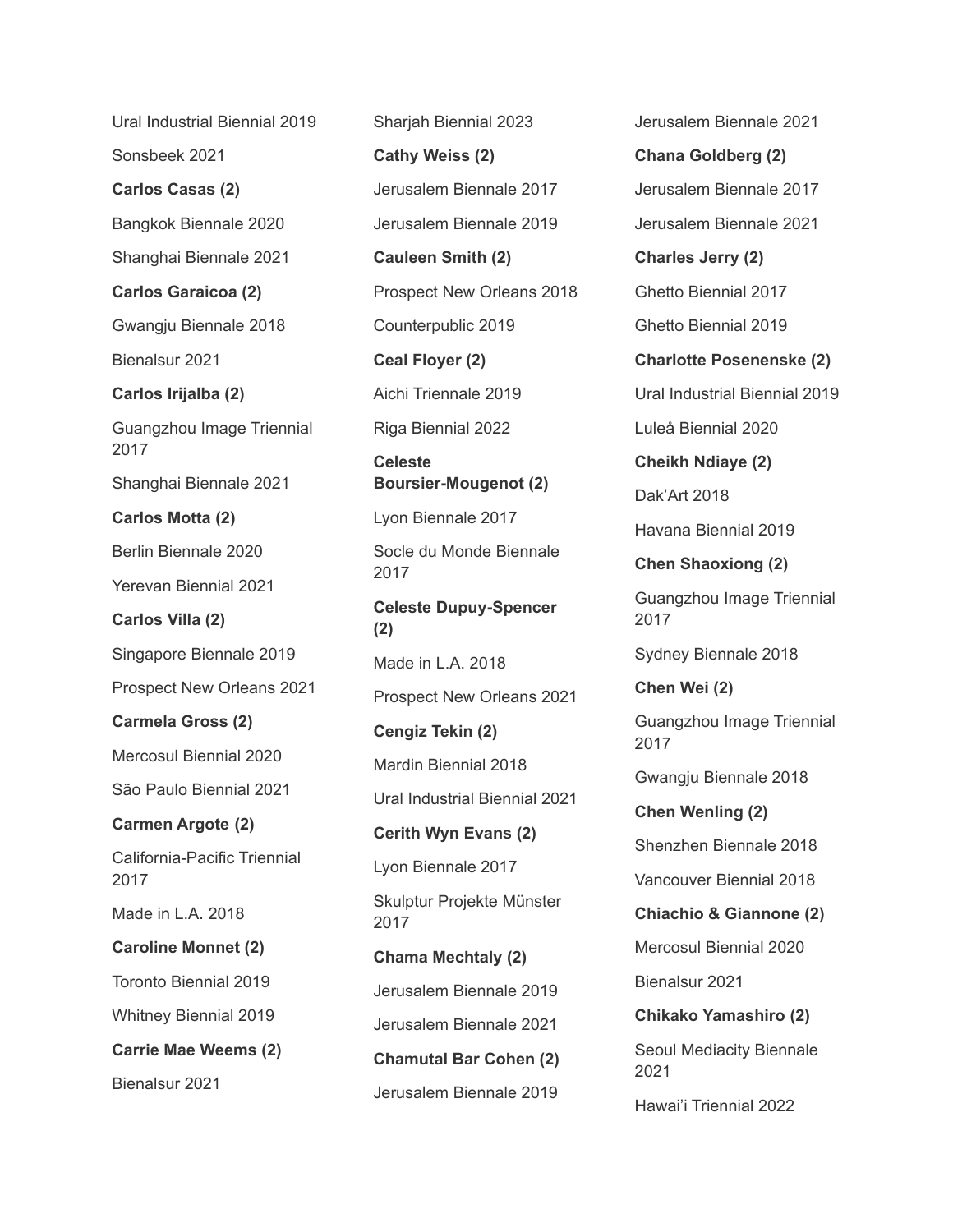**Chim Pom (2)** Asian Art Biennial (Taiwan) 2017 Athens Biennale 2018 **Chin Cheng Te (2)** Busan Biennale 2018 Taipei Biennial 2020 **Choi Jeong Hwa (2)** Bangkok Biennale 2018 Setouchi Triennale 2022 **Choy Ka Fai (2)** Jakarta Biennale 2017 Bangkok Biennale 2020 **Christian Boltanski (2)** Bienalsur 2021 Setouchi Triennale 2022 **Christian Jankowski (2)** Yokohama Triennale 2017 Bangkok Biennale 2020 **Christian Megert (2)** Socle du Monde Biennale 2017 Socle du Monde Biennale 2021 **Christina Pataialii (2)** New Museum Triennial 2021 Asia Pacific Triennial 2022 **Christoph Draeger (2)** Shanghai Biennale 2018 Athens Biennale 2021

**Chulayarnnon Siriphol (2)** Ghost Festival 2018 Asian Art Biennial (Taiwan) 2021 **Ciara Phillips (2)** Glasgow International 2018 Sydney Biennale 2018 **Claire Fontaine (2)** Front Triennial 2018 Shanghai Biennale 2018 **Clara Ianni (2)** New Museum Triennial 2021 São Paulo Biennial 2021 **Clarissa Tossin (2)** Gwangju Biennale 2018 Dhaka Art Summit 2020 **Claude Cahun (2)** São Paulo Biennial 2021 Venice Biennale 2022 **Claudia Andujar (2)** Guangzhou Image Triennial 2017 Bienalsur 2019 **Claudia Del Río (2)** Bienalsur 2021 Aichi Triennale 2022 **Clemencia Echeverri (2)** Shanghai Biennale 2018 Sydney Biennale 2022 **Coco Fusco (2)**

Whitney Biennial 2022

Sharjah Biennial 2023

**Colectivo Ayllu (2)** Kochi-Muziris Biennale

2020

Sydney Biennale 2020

**Cory Arcangel (2)**

Sharjah Biennial 2019

Front Triennial 2022

**Cosima Von Bonin (2)**

Skulptur Projekte Münster 2017

Venice Biennale 2022

**Curtis Talwst Santiago (2)**

Site Santa Fe 2018

Toronto Biennial 2019

**Daar (Decolonizing Architecture Art Residency) (2)**

Kochi-Muziris Biennale 2020

Berlin Biennale 2022

**Dale Harding (2)** Lyon Biennale 2019 Sydney Biennale 2022 **Dalton Paula (2)** Mercosul Biennial 2018

New Museum Triennial 2018

**Dan Groover (2)** Jerusalem Biennale 2017 Jerusalem Biennale 2019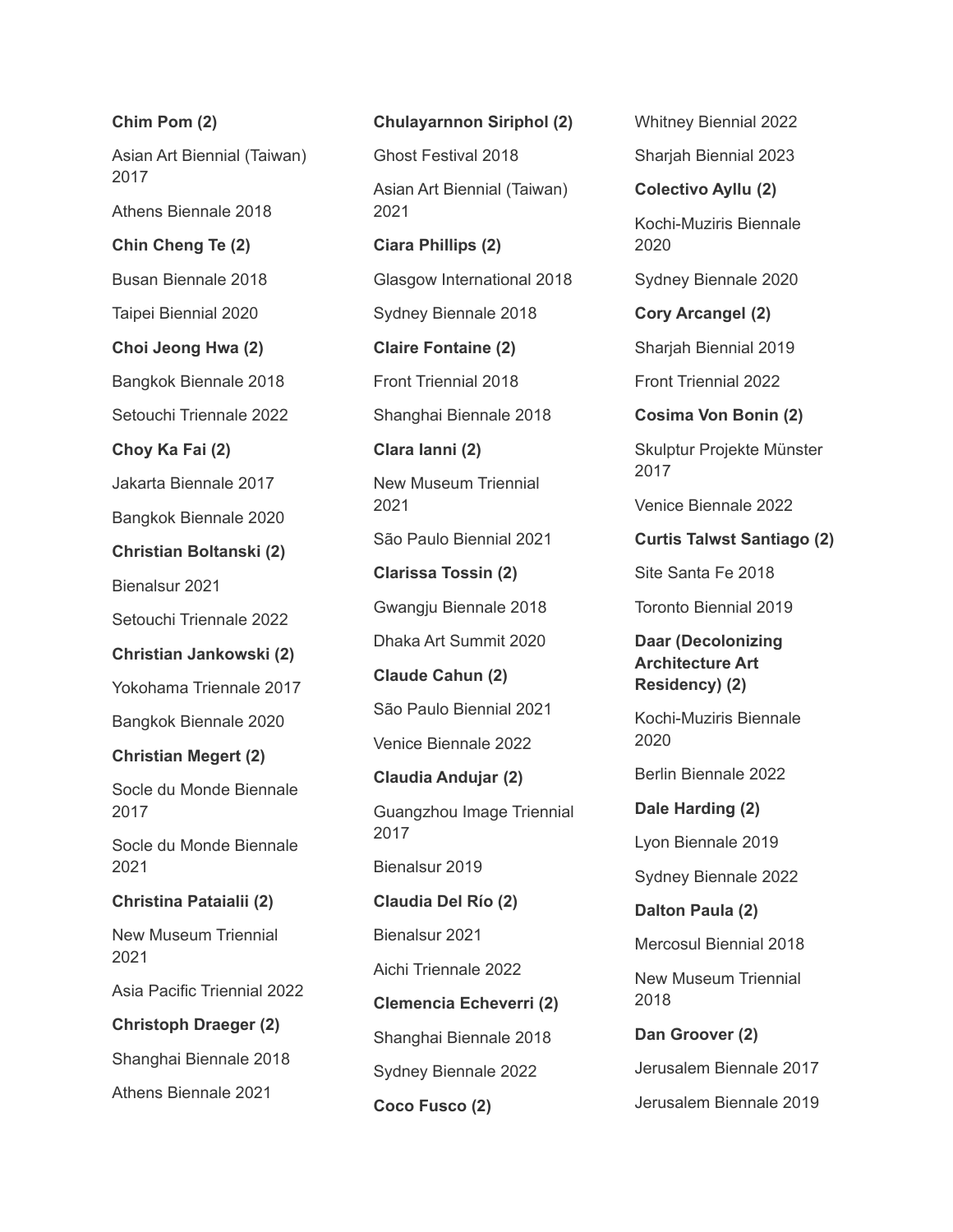**Dana Prieto (2)** Bienalsur 2021 Toronto Biennial 2022 **Dana Whabira (2)** Dak'Art 2018 Mercosul Biennial 2020 **Danh Vo (2)** Bienalsur 2017 Venice Biennale 2019 **Daniel Boyd (2)** Dhaka Art Summit 2018 Kathmandu Triennale 2022 **Daniel De Paula (2)** São Paulo Biennial 2021 Lyon Biennale 2022 **Daniel Joseph Martinez (2)** Made in L.A. 2018 Whitney Biennial 2022 **Daniel Lind-Ramos (2)** Whitney Biennial 2019 Front Triennial 2022 **Danielle Feldhacker (2)** Jerusalem Biennale 2019 Jerusalem Biennale 2021 **Danilo Correale (2)** Vienna Biennale 2017 Ural Industrial Biennial 2019 **Darja Bajagić (2)** Baltic Triennial 2018

October Salon/Belgrade Biennale 2018 **Darren Almond (2)** ARoS Triennial 2017 Bienalsur 2021 **Darryl Georgiou & Rebekah Tolley (2)** Coventry Biennial 2017 Coventry Biennial 2019 **Dave Mckenzie (2)** Prospect New Orleans 2021 Whitney Biennial 2022 **David (Duchi) Cohen (2)** Jerusalem Biennale 2019 Jerusalem Biennale 2021 **David Černý (2)** Shenzhen Biennale 2018 OpenArt (Sweden) 2019 **David Douard (2)** Istanbul Biennial 2019 October Salon/Belgrade Biennale 2021 **David Shrigley (2)** Folkestone Triennial 2017 OpenArt (Sweden) 2022 **Davide Balula (2)** Lyon Biennale 2017 October Salon/Belgrade Biennale 2021 **Dayanita Singh (2)** Istanbul Biennial 2017

Carnegie International 2018 **Debra Sokolow (2)** Jerusalem Biennale 2017 Jerusalem Biennale 2019 **Delcy Morelos (2)** Aichi Triennale 2022 Venice Biennale 2022 **Delio Jasse (2)** Lagos Biennial 2017 Momentum Biennial 2021 **Dennis Tan (2)** Singapore Biennale 2019 Yokohama Triennale 2020 **Denyse Thomasos (2)** Toronto Biennial 2022 Whitney Biennial 2022 **Diamond Stingily (2)** New Museum Triennial 2018 October Salon/Belgrade Biennale 2021 **Diāna Tamane (2)** Riga Biennial 2018 Kyiv Biennial 2021 **Diane Dever (2)** Folkestone Triennial 2017 Folkestone Triennial 2021 **Diane Severin Nguyen (2)** Greater New York 2021 Shanghai Biennale 2021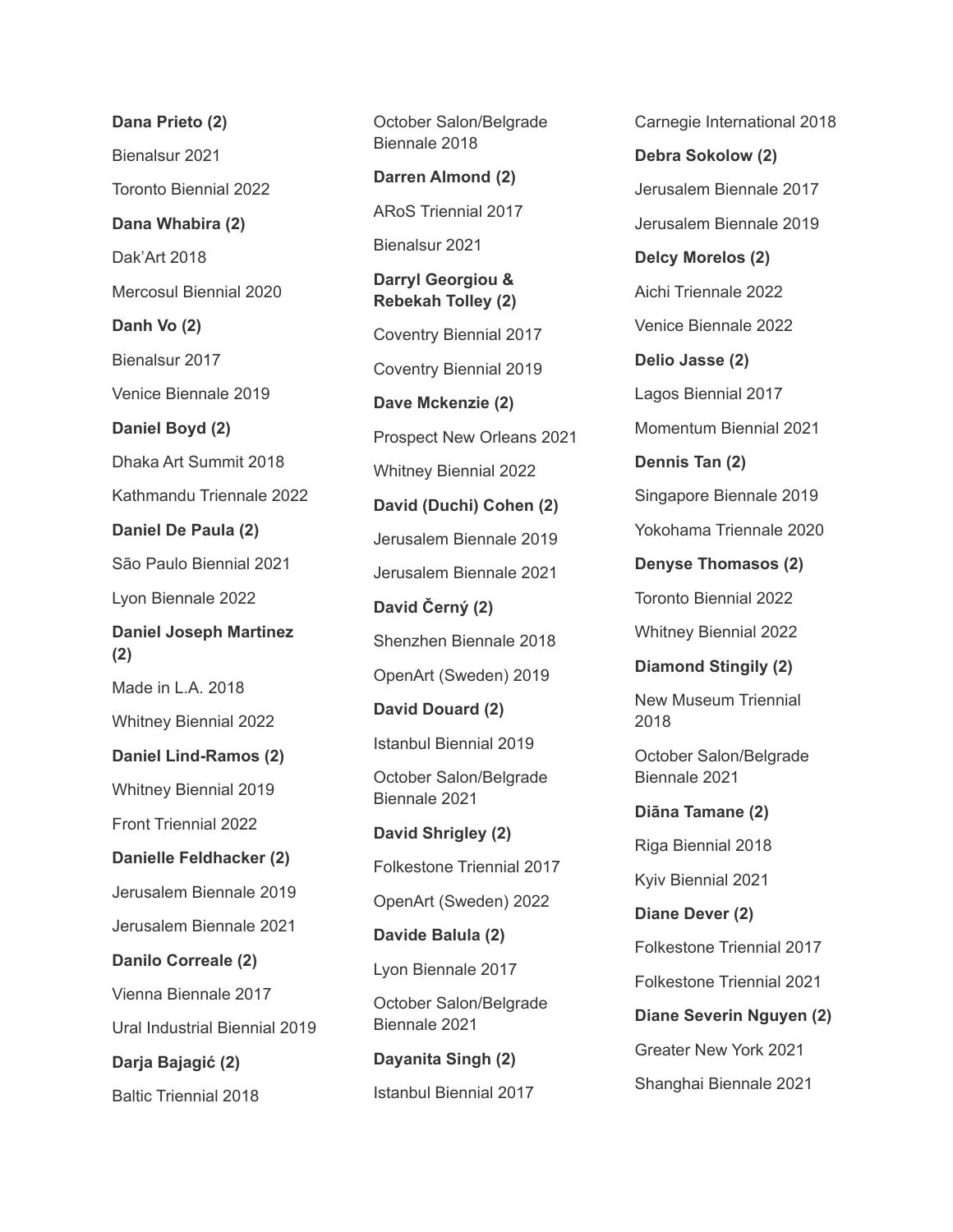**Didem Pekün (2)** Luleå Biennial 2018 Luleå Biennial 2020 **Diego Bianchi (2)** Bienalsur 2019 Liverpool Biennial 2021 **Dieuvela Cherestal (2)** Ghetto Biennial 2017 Ghetto Biennial 2019 **Dinh Q. Lê (2)** Gwangju Biennale 2018 Bangkok Biennale 2020 **Dominika Olszowy (2)** Biennale Warszawa 2019 Riga Biennial 2020 **Donald Rodney** (2) Glasgow International 2021 Yerevan Biennial 2021 **Doni Silver Simons** (2) Jerusalem Biennale 2017 Jerusalem Biennale 2019 **Donna Conlon & Jonathan Harker** (2) Bienalsur 2017 Prospect New Orleans 2018 **Donna Ong** (2) Thailand Biennale 2018 Asia Pacific Triennial 2022 **Dora Longo Bahia** (2) Busan Biennale 2018

Bienalsur 2019 **Doreen Garner** (2) Athens Biennale 2021 Greater New York 2021 **Doug Aitken** (2) ARoS Triennial 2017 Lyon Biennale 2017 **Driant Zeneli** (2) EVA International 2020 Manifesta 2022 **Duke Riley** (2) Performa 2019 Sydney Biennale 2022 **Dusadee Huntrakul** (2) Thailand Biennale 2018 Singapore Biennale 2019 **E'wao Kagoshima (2)** Baltic Triennial 2018 Greater New York 2021 **Ea ten Kate (2)** Göteborg Biennial 2017 OpenArt (Sweden) 2017 **EAT&ART TARO (2)** Oku-Noto Triennale 2017 Setouchi Triennale 2022 **Ed Atkins (2)** Performa 2019 Venice Biennale 2019 **Edgar Calel (2)** Berlin Biennale 2020

Bienal de Arte Paiz 2021 **Edra Soto (2)** State of the Art 2020 La Trienal 2021 **Egill Sæbjörnsson (2)** Biennale Gherdëina 2018 OpenArt (Sweden) 2019 **Eija-Liisa Ahtila (2)** Sydney Biennale 2018 Momentum Biennial 2019 **Einat Arif Galanti (2)** Jerusalem Biennale 2017 Jerusalem Biennale 2019 **Eko Nuguroho (2)** Oku-Noto Triennale 2017 Setouchi Triennale 2019 **Ektor Garcia (2)** La Trienal 2021 Prospect New Orleans 2021 **El Anatsui (2)** Carnegie International 2018 Socle du Monde Biennale 2021 **Elaine Cameron-Weir (2)** October Salon/Belgrade Biennale 2021 Venice Biennale 2022 **Elena Knox (2)** Bangkok Biennale 2020 Yokohama Triennale 2020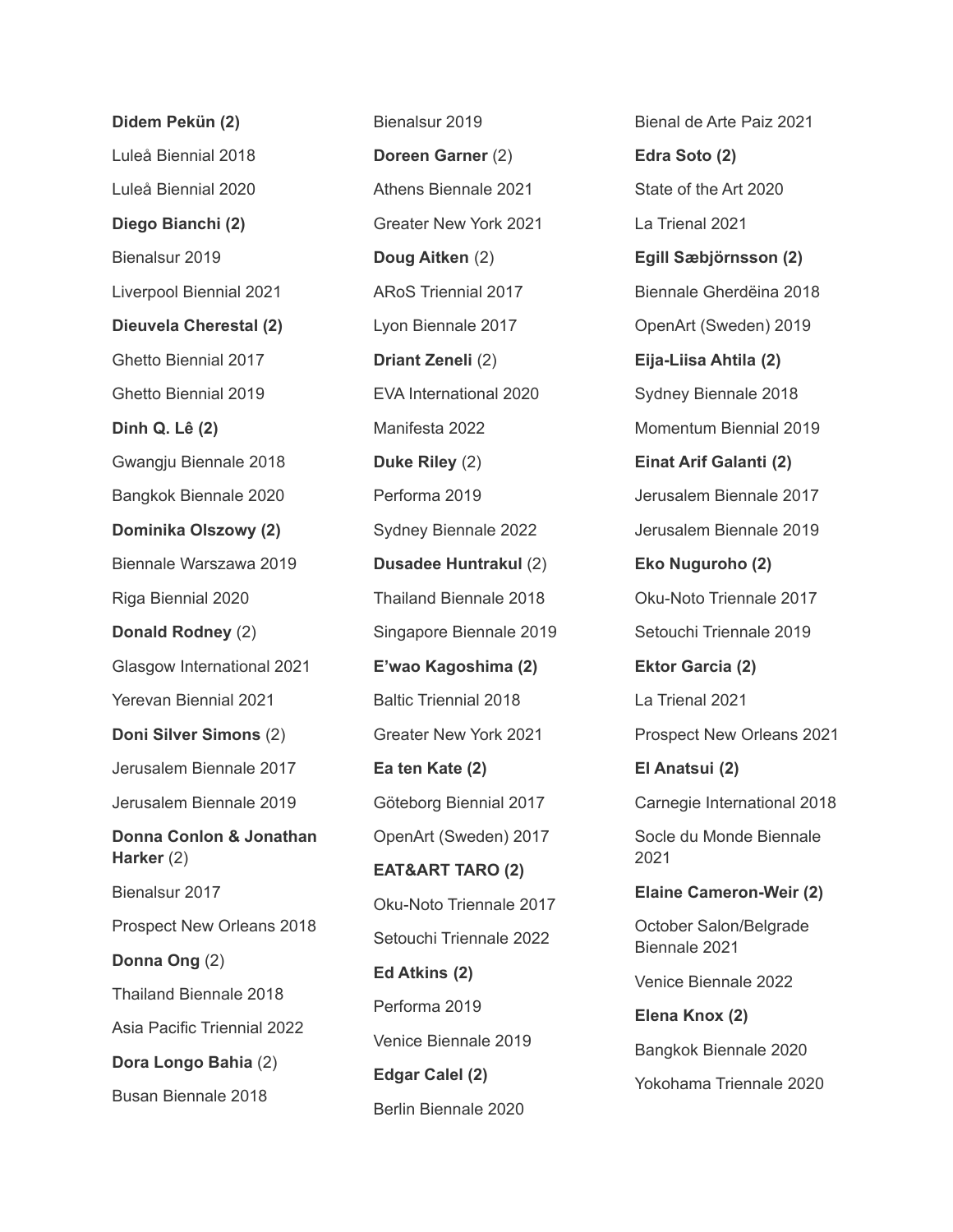**Elena Montesinos (2)** Ghetto Biennial 2017 Ghetto Biennial 2019 **Eliana Otta (2)** Mercosul Biennial 2020 Kyiv Biennial 2021 **Ella Kruglyanskaya (2)** Baltic Triennial 2018 Ljubljana Biennial of Graphic Arts 2019 **Elle Pérez (2)** Whitney Biennial 2019 Venice Biennale 2022 **Ellen Cantor (2)** Jerusalem Biennale 2017 Jerusalem Biennale 2019 **Ellen Lesperance (2)** Honolulu Biennial 2019 Bienalsur 2021 **Elliott Hundley (2)** Moscow Biennale 2018 Prospect New Orleans 2021 **Elmgreen & Dragset (2)** ARoS Triennial 2017 Bangkok Biennale 2018 **Emily Jacir (2)** Bienalsur 2017 Manifesta 2022 **Engel Leonardo (2)** Ghetto Biennial 2017

Ghetto Biennial 2019 **Enkhbold Togmidshiirev (2)** Yinchuan Biennale 2018 Asia Pacific Triennial 2022 **Enrique Ježik (2)** Shanghai Biennale 2018 Bienalsur 2019 **Eric N. Mack (2)** Desert X 2019 Whitney Biennial 2019 **Ernesto Neto (2)** Bienalsur 2017 Lyon Biennale 2017 **Erró (2)** October Salon/Belgrade Biennale 2018 Berlin Biennale 2022 **Estefanía Peñafiel (2)** Cuenca Biennial 2018 Bienalsur 2019 **Estudio Teddy Cruz + Fonna Forman (2)** California-Pacific Triennial 2017 Vienna Biennale for Change 2021 **Etel Adnan (2)** Bienalsur 2017 Biennale Gherdëina 2022 **Eva & Franco Mattes (2)**

Athens Biennale 2018 Yerevan Biennial 2021 **Eva Fabregas (2)** Yokohama Triennale 2020 Lyon Biennale 2022 **Eva Kot'átková (2)** Jakarta Biennale 2017 Istanbul Biennial 2019 **Eva L'hoest (2)** Lyon Biennale 2019 Sydney Biennale 2022 **Eva Steen Christensen (2)** Socle du Monde Biennale 2017 Socle du Monde Biennale 2021 **Evgeny Granilshchikov (2)** Ural Industrial Biennial 2017 Moscow International Biennale for Young Art 2020 **Fabien Clerc (2)** Ghetto Biennial 2017 Ghetto Biennial 2019

**Fátima Rodrigo Gonzales (2)**

Bienalsur 2017

Sydney Biennale 2020

**Fehras Publishing Practices (2)**

Ural Industrial Biennial 2021

Documenta 2022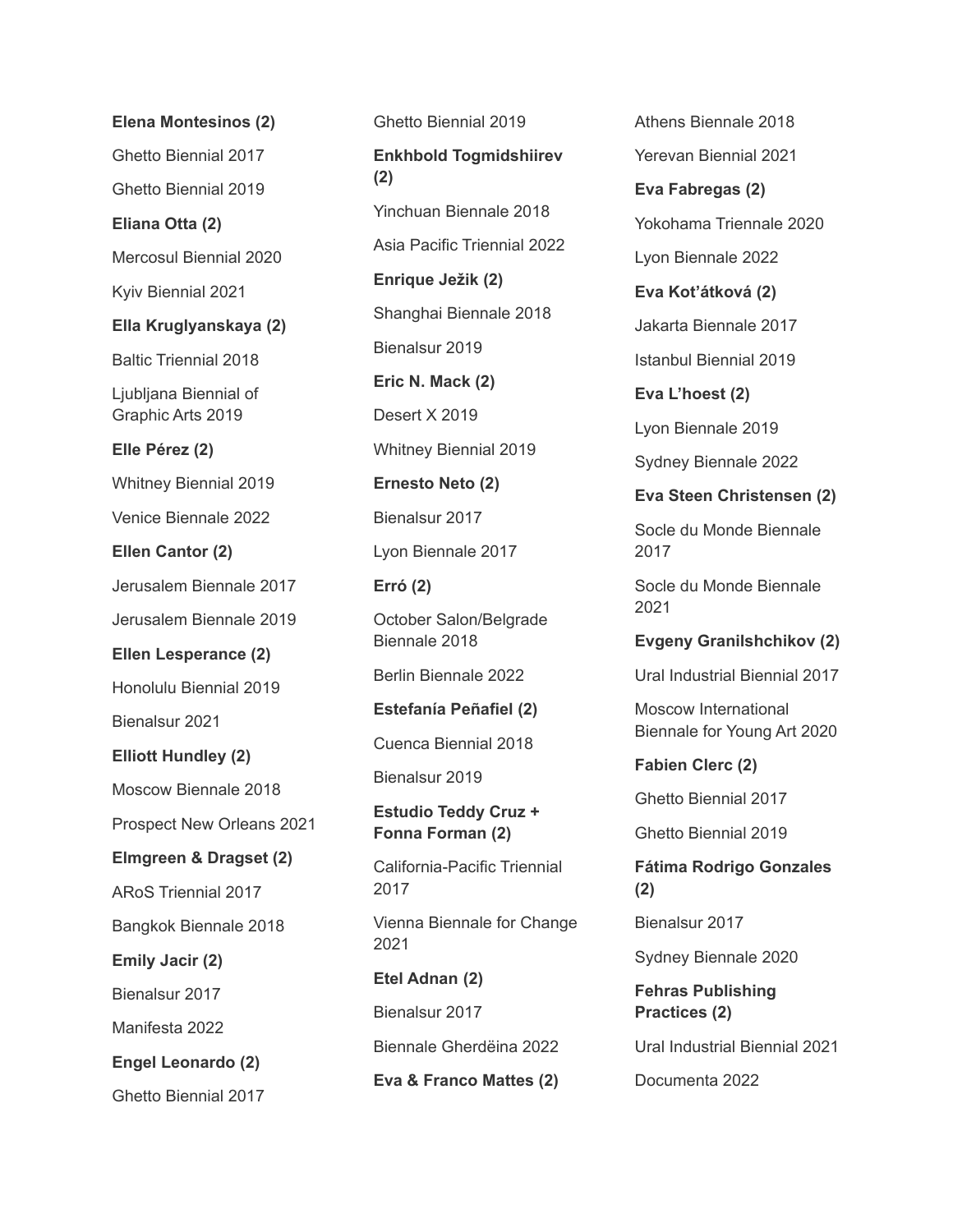**Félix González Torres (2)** Bienalsur 2017 Ural Industrial Biennial 2019 **Feral Atlas (2)** Istanbul Biennial 2019 Vienna Biennale for Change 2021 **Fernanda Laguna (2)** Bienalsur 2017 Site Santa Fe 2018 **Fernando Sánchez Castillo (2)** Riga Biennial 2018 Shanghai Biennale 2018 **Filip Van Dingenen (2)** Ghetto Biennial 2017 Casablanca Biennale 2018 **Filwa Nazer (2)** Bienalsur 2021 Lyon Biennale 2022 **Fito Segerera (2)** Guangzhou Triennial 2018 Bienalsur 2019 **Flo Kasearu (2)** Performa 2017 Baltic Triennial 2021 **Francisco Camacho Herrera (2)** Sydney Biennale 2018 Ural Industrial Biennial 2019

**Futurefarmers (2)**

Taipei Biennial 2018 Lofoten International Art Festival 2019 **Fuyuki Yamakawa (2)** Setouchi Triennale 2019 Setouchi Triennale 2022 **Gabriel Orozco (2)** Guangzhou Image Triennial 2021 Aichi Triennale 2022 **Gabriela Mureb (2)** New Museum Triennial 2021 Mercosul Biennial 2022 **Gabrielle Goliath (2)** Kochi-Muziris Biennale 2020 Sharjah Biennial 2023 **Gaika (2)** Performa 2019 British Art Show 2022 **Ge Yulu (2)** Aichi Triennale 2019 OCAT Biennale 2021 **Genevieve Chua (2)** Asian Art Biennial (Taiwan) 2021 Asia Pacific Triennial 2022 **Geocinema (2)**

Guangzhou Image Triennial 2021

Kyiv Biennial 2021

**George Tobolowsky (2)** Jerusalem Biennale 2017 Jerusalem Biennale 2019 **Getho Jean Baptiste (2)** Ghetto Biennial 2017 Ghetto Biennial 2019 **Ghada Amer (2)** Dak'Art 2018 Desert X 2021 **Gianni Pettena (2)** Biennale Gherdëina 2018 Yinchuan Biennale 2018 **Gilberto Esparza (2)** Bienalsur 2017 Guangzhou Triennial 2018 **Gina Cunningham (2)** Ghetto Biennial 2017 Ghetto Biennial 2019 **Giorgi Gago Gagoshidze (2)** Luleå Biennial 2020 Ljubljana Biennial of Graphic Arts 2021 **Gisela Motta (2)**

Bienalsur 2017

Guangzhou Image Triennial 2017

**Giulia Cenci (2)**

Moscow International Biennale for Young Art 2020

Venice Biennale 2022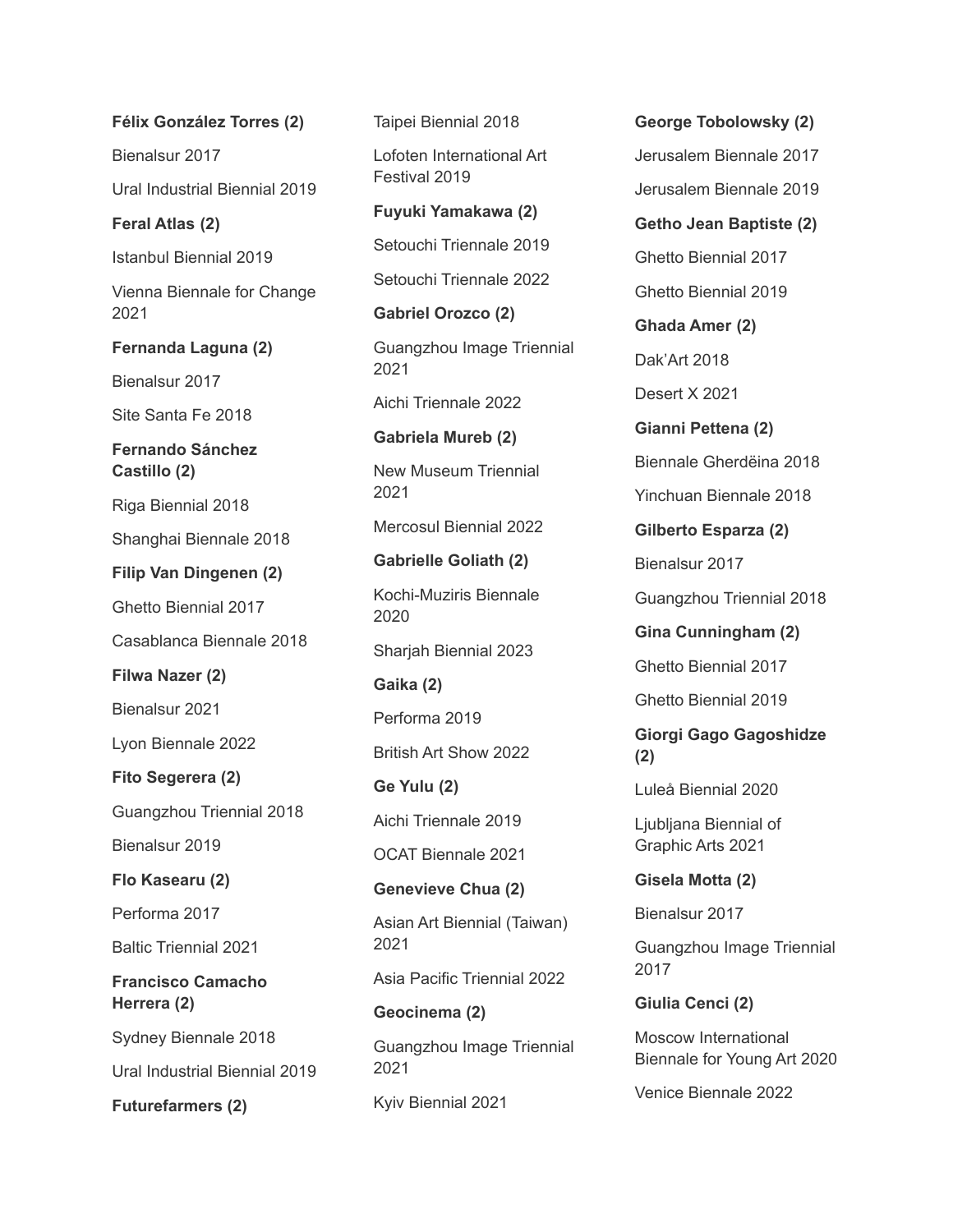**Glenn Ligon (2)**

Istanbul Biennial 2019

Prospect New Orleans 2021

**Goro Murayama (2)**

Setouchi Triennale 2019

Setouchi Triennale 2022

**Goshka Macuga (2)**

Dhaka Art Summit 2018

Kochi-Muziris Biennale 2018

#### **Goutam Ghosh (2)**

Momentum Biennial 2021

New Museum Triennial 2021

**Gözde Ilkin (2)**

Istanbul Biennial 2017

Gwangju Biennale 2021

**Grace Ndiritu (2)**

Coventry Biennial 2021

British Art Show 2022

**Grada Kilomba (2)**

Berlin Biennale 2018

Bienalsur 2018

**Graziela Kunsch (2)**

Oslo Biennale 2019

Documenta 2022

**Gudskul (2)**

Sharjah Biennial 2019

Dhaka Art Summit 2020

**Guillermina De Ferrari (2)**

Ghetto Biennial 2019

Ghetto Biennial 2022

**Guo Fengyi (2)**

Asian Art Biennial (Taiwan) 2019

Shanghai Biennale 2021

**Guto Nóbrega (2)** Bienalsur 2017 Mercosul Biennial 2022 **Hadi Fallahpisheh (2)**

Greater New York 2021

Moscow International Biennale for Young Art 2020

**Hale Tenger (2)** Istanbul Biennial 2019 Ural Industrial Biennial 2021

**Hamja Ahsan (2)**

Ljubljana Biennial of Graphic Arts 2019

Documenta 2022

**Handiwirman Saputra (2)** Venice Biennale 2019 Asia Pacific Triennial 2022

**Hannah Weinberger (2)** October Salon/Belgrade

Biennale 2018

Lyon Biennale 2022

**Hao Liang (2)** Asia Pacific Triennial 2022 Kathmandu Triennale 2022 **Hardeep Pandhal (2)**

New Museum Triennial 2018

British Art Show 2022

**Hassan Khan (2)** Dhaka Art Summit 2018

Kochi-Muziris Biennale 2018

**Hayoun Kwon (2)** Busan Biennale 2018

Helsinki Biennial 2020

**Héctor Zamora (2)**

Lyon Biennale 2017

Mercosul Biennial 2018

**Heddy Abramowitz (2)** Jerusalem Biennale 2019 Jerusalem Biennale 2021

**Heinz Mack (2)** Lyon Biennale 2017 Socle du Monde Biennale 2017

**Hélène Smith (2)** Manifesta 2020 Venice Biennale 2022 **Hélio Oiticica (2)** Bienalsur 2017 São Paulo Biennial 2021 **Hellen Ascoli (2)** Bienal de Arte Paiz 2018 Bienal de Arte Paiz 2021 **Henrik Håkansson (2)**

Taipei Biennial 2018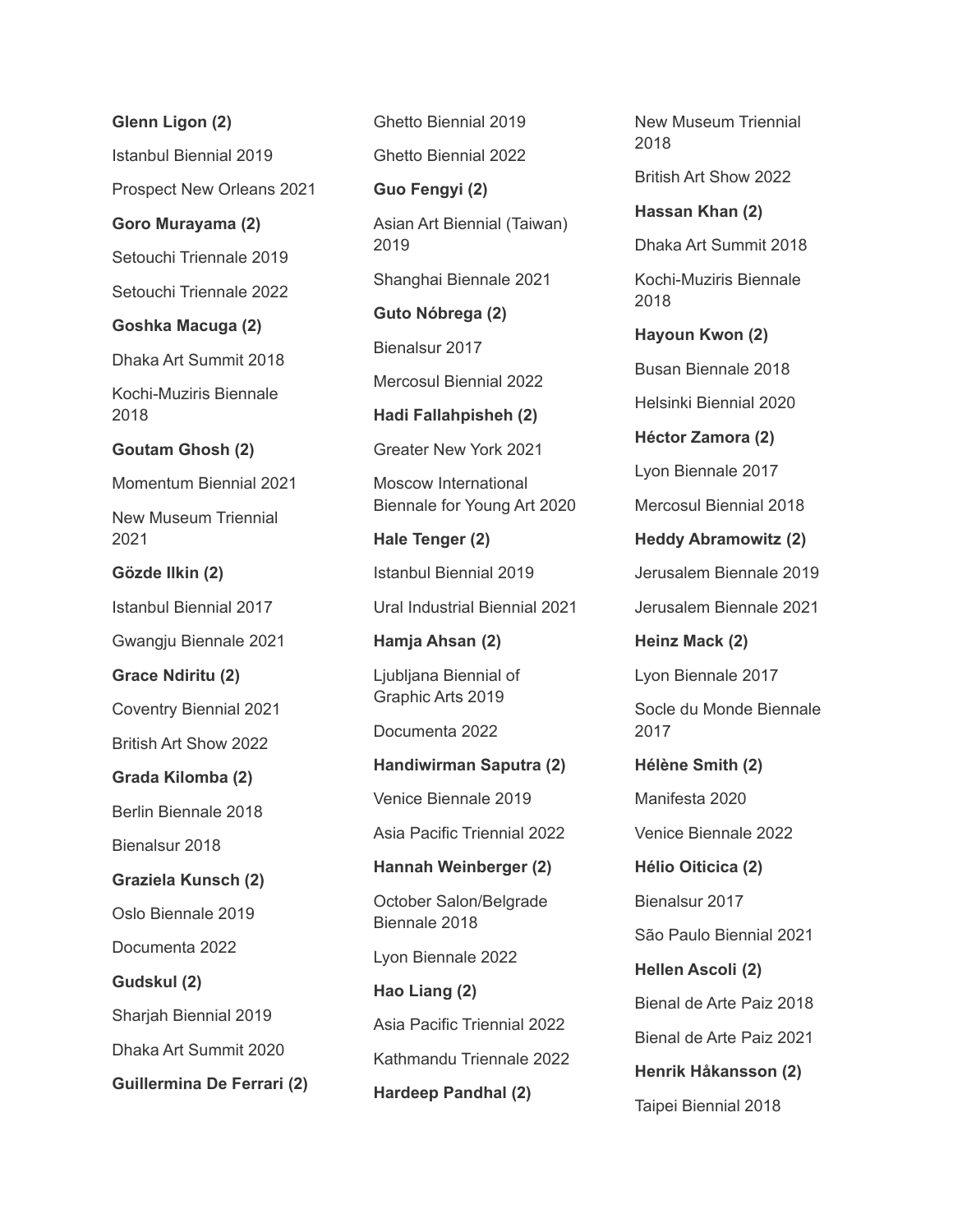Biennale Gherdëina 2020

**Henrik Jonsson (2)**

OpenArt (Sweden) 2017

OpenArt (Sweden) 2022

**Henry Taylor (2)**

Bienalsur 2017

Venice Biennale 2019

**Herold Pierre-Louis (2)**

Ghetto Biennial 2017 Ghetto Biennial 2022

**Herman De Vries (2)**

Socle du Monde Biennale 2017

Socle du Monde Biennale 2021

**Hikaru Fujii (2)**

Contour Biennale 2019

Asia Pacific Triennial 2022

**Hiroshi Sugimoto (2)**

Bienalsur 2019

Setouchi Triennale 2022

**Holly Hendry (2)**

Liverpool Biennial 2018

Lyon Biennale 2019

**Honkasalo Niemi (2)**

Helsinki Biennial 2020

Virtanen Riga Biennial 2020

**Hoycheong Wong (2)**

Folkestone Triennial 2017

Folkestone Triennial 2021

**Htein Lin (2)** Dhaka Art Summit 2018 Asia Pacific Triennial 2022 **Hu Yun (2)** Singapore Biennale 2019 Asia Pacific Triennial 2022 **Huai-Wen Chang And Mas (Micro Architecture Studio) (2)** Taipei Biennial 2018 Taipei Biennial 2020 **Huang Po-Chih (2)** Performa 2019 Busan Biennale 2020 **Huang Yong Ping (2)** Bangkok Biennale 2018 Bienalsur 2019 **Hugo Canoilas (2)** Ural Industrial Biennial 2017 Vienna Biennale for Change 2021 **Humberto Figueroa (2)** Torres Ghetto Biennial 2017 Ghetto Biennial 2019 **Hyacinthe Ouattara (2)** Cairo Biennale 2019 Dak'Art 2022 **Hylozoic/Desires (Himali Singh Soin & David Soin Tappeser) (2)**

Biennale Gherdëina 2022

Shanghai Biennale 2021 **I Made Djirna (2)** Jakarta Biennale 2017 Asia Pacific Triennial 2022 **I-Na Phuyuthanon (2)** Gwangju Biennale 2018 Bangkok Biennale 2020 **Ibon Aranberri (2)** Bienalsur 2017 Göteborg Biennial 2019 **Ic-98 (2)** Riga Biennial 2018 Helsinki Biennial 2020 **Ignas Krunglevicius (2)** Moscow International Biennale for Young Art 2018 Thailand Biennale 2018 **Ilya Fedotov-Fedorov (2)** Moscow Biennale 2018 Ural Industrial Biennial 2019 **Inci Eviner (2)** Gwangju Biennale 2018 Liverpool Biennial 2018 **Indre Šerpytytė (2)** Front Triennial 2018 Riga Biennial 2018 **Inga Hajdarowicz (2)** Biennale Warszawa 2019 Kyiv Biennial 2021 **Ingela Ihrman (2)**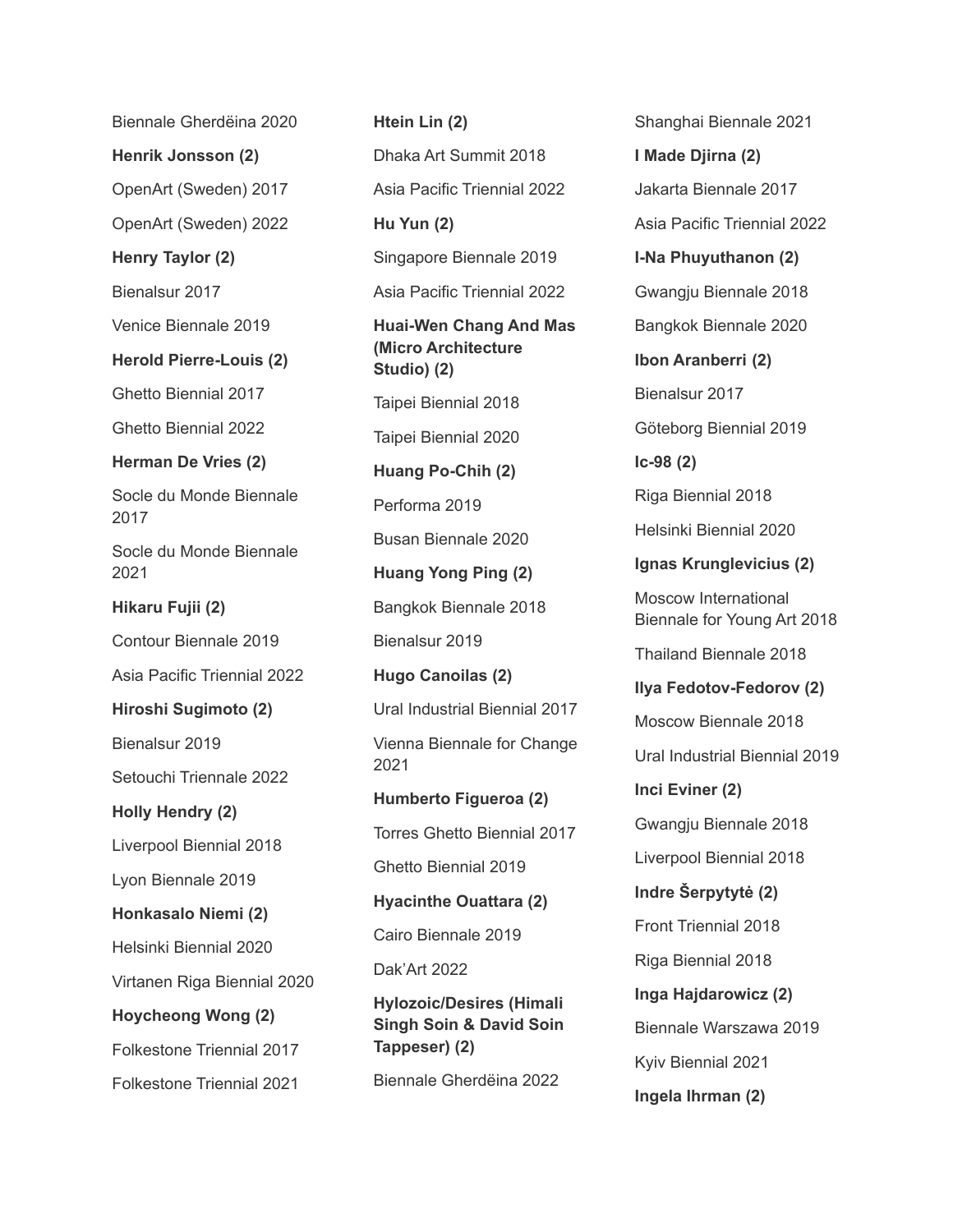Luleå Biennial 2018 Yokohama Triennale 2020 **Ioana Marinescu (2)** Coventry Biennial 2019 Bucharest Biennale 2020 **Iris Touliatou (2)** Athens Biennale 2021 New Museum Triennial 2021 **Isaac Julien (2)** Guangzhou Image Triennial 2021 Sharjah Biennial 2023 **Isabel Lewis (2)** Counterpublic 2019 Sharjah Biennial 2019 **Isabelle Andriessen (2)** Lyon Biennale 2019 Front Triennial 2022 **Ishmael Randall Weeks (2)** Bienalsur 2017 Cuenca Biennial 2018 **Ithell Colquhoun (2)** Liverpool Biennial 2021 Venice Biennale 2022 **Iván Argote (2)** Bienalsur 2019 Desert X 2019 **Iván Cáceres (2)** Bienalsur 2019

Mercosul Biennial 2022 **Ivan Gorshkov (2)** Ural Industrial Biennial 2019 Garage Triennale 2020 **Ivana Bašić (2)** Athens Biennale 2018 October Salon/Belgrade Biennale 2018 **Ivar Veermaë (2)** Bienalsur 2017 Riga Biennial 2018 **Jace Clayton (2)** Sharjah Biennial 2019 Front Triennial 2022 **Jack Jano (2)** Jerusalem Biennale 2019 Jerusalem Biennale 2021 **Jacob Kirkegaard (2)** Riga Biennial 2018 Sydney Biennale 2018 **Jadé Fadojutimi (2)** Liverpool Biennial 2021 Venice Biennale 2022 **Jaider Esbell (2)** São Paulo Biennial 2021 Venice Biennale 2022 **James Benning (2)** Made in L.A. 2018 Manifesta 2020 **James Desiris (2)**

Ghetto Biennial 2017 Ghetto Biennial 2019 **James T. Hong (2)** Ural Industrial Biennial 2019 Taipei Biennial 2020 **Jamie Crewe (2)** Glasgow International 2018 British Art Show 2022 **Jan Sowa (2)** Biennale Warszawa 2019 Kyiv Biennial 2021 **Jana Euler (2)** Manifesta 2020 Venice Biennale 2022 **Jana Winderen (2)** Thailand Biennale 2018 Coventry Biennial 2021 **Janek Simon (2)** Biennale Warszawa 2019 Baltic Triennial 2021 **Jani Ruscica (2)** Riga Biennial 2018 OpenArt (Sweden) 2019 **Janis Rafa (2)** Mardin Biennial 2018 Venice Biennale 2022 **Janiva Ellis (2)** New Museum Triennial 2018 Whitney Biennial 2019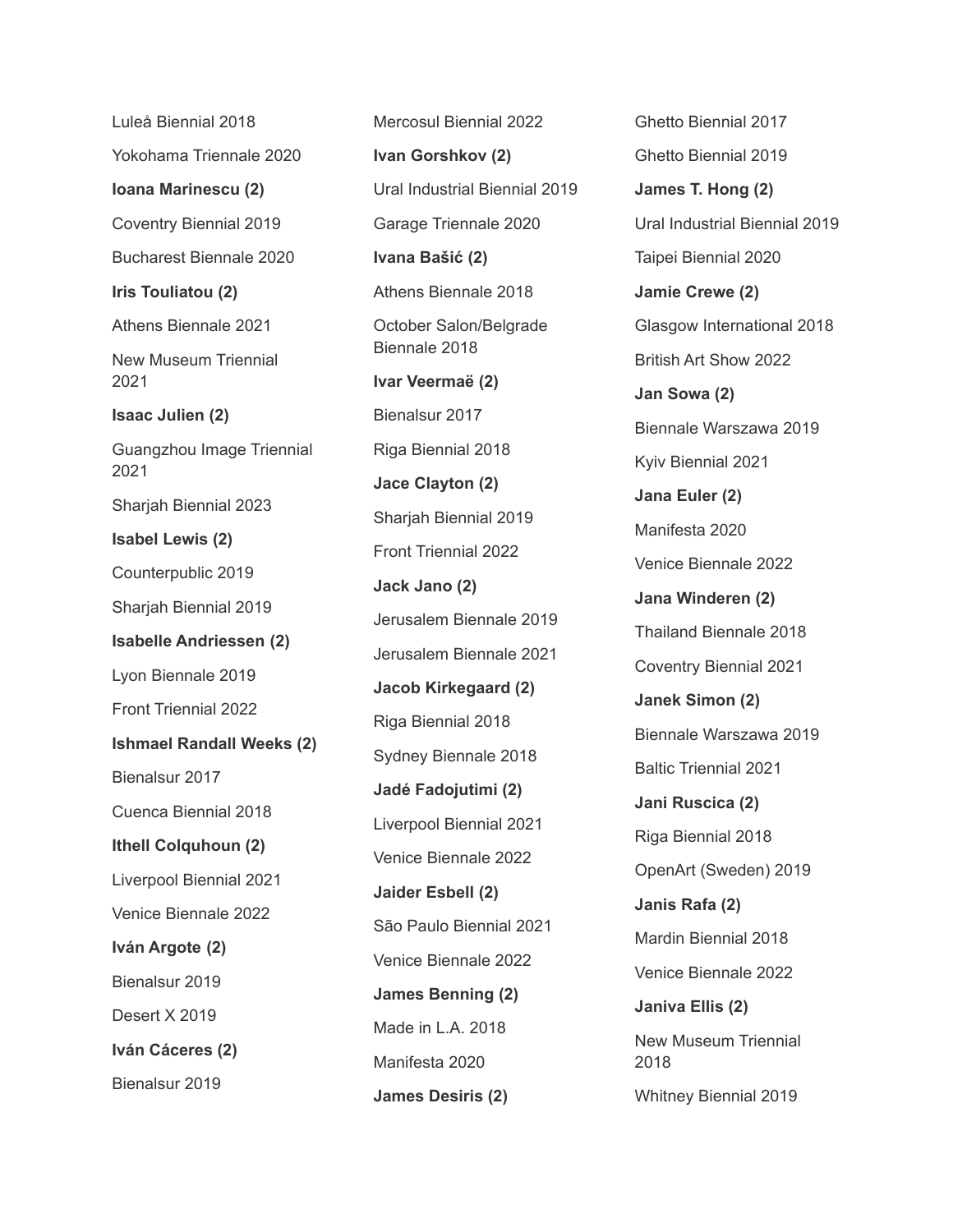## **Jatiwangi Art Factory (2)**

Asian Art Biennial (Taiwan) 2017

Dhaka Art Summit 2020

# **Jaume Plensa (2)**

Socle du Monde Biennale 2021

Setouchi Triennale 2022

**Jean Frederic a.k.a. Wabba Upking (2)**

Ghetto Biennial 2017

Ghetto Biennial 2019

**Jean Muller Milord a.k.a. Soso (2)**

Ghetto Biennial 2017

Ghetto Biennial 2022

**Jean-Jacques Lebel (2)**

October Salon/Belgrade Biennale 2018

Berlin Biennale 2022

**Jean-Luc Blanc (2)**

Busan Biennale 2018

Bienalsur 2021

**Jeffrey Brosk (2)**

Jerusalem Biennale 2017

Jerusalem Biennale 2019

**Jelili Atiku (2)**

Lagos Biennial 2017

Manifesta 2018

**Jeneen Frei Njootli (2)**

New Museum Triennial 2021

Berlin Biennale 2022 **Jennifer Packer (2)** Whitney Biennial 2019 Prospect New Orleans 2021 **Jennifer Steinkamp (2)** Hawai'i Triennial 2022 Open Spaces Kansas City 2022 **Jeppe Hein (2)** OpenArt (Sweden) 2019 Venice Biennale 2019 **Jeremy Shaw (2)** Vienna Biennale for Change 2017 Lyon Biennale 2022 **Jess Atieno (2)** Lagos Biennial 2017 Lagos Biennial 2019 **Jiandyin (2)** Thailand Biennale 2018 Asian Art Biennial (Taiwan) 2019 **Jiang Zhuyun (2)** Guangzhou Image Triennial 2017 Guangzhou Triennial 2018 **Jiha Moon (2)** Atlanta Biennial 2019 State of the Art 2020 **Jill Downen (2)**

Open Spaces Kansas City 2018

State of the Art 2020

**Jill Mulleady (2)** Venice Biennale 2019

Made in L.A. 2020

**Jitish Kallat (2)**

Kochi-Muziris Biennale 2018

Bangkok Biennale 2022

**Joe Namy (2)**

Qalandiya International 2018

Front Triennial 2022

**Johannes Heldén (2)**

Momentum Biennial 2017

Riga Biennial 2018

**John Duncan (2)**

Momentum Biennial 2017

EVA International 2018

**John Pule (2)** Kathmandu Triennale 2022

Gwangju Biennale 2018

**John Riepenhoff (2)** Front Triennial 2018

Counterpublic 2019

**Jon Cazenave (2)** Guangzhou Image Triennial 2017

Bienalsur 2019

**Jonas Mekas (2)**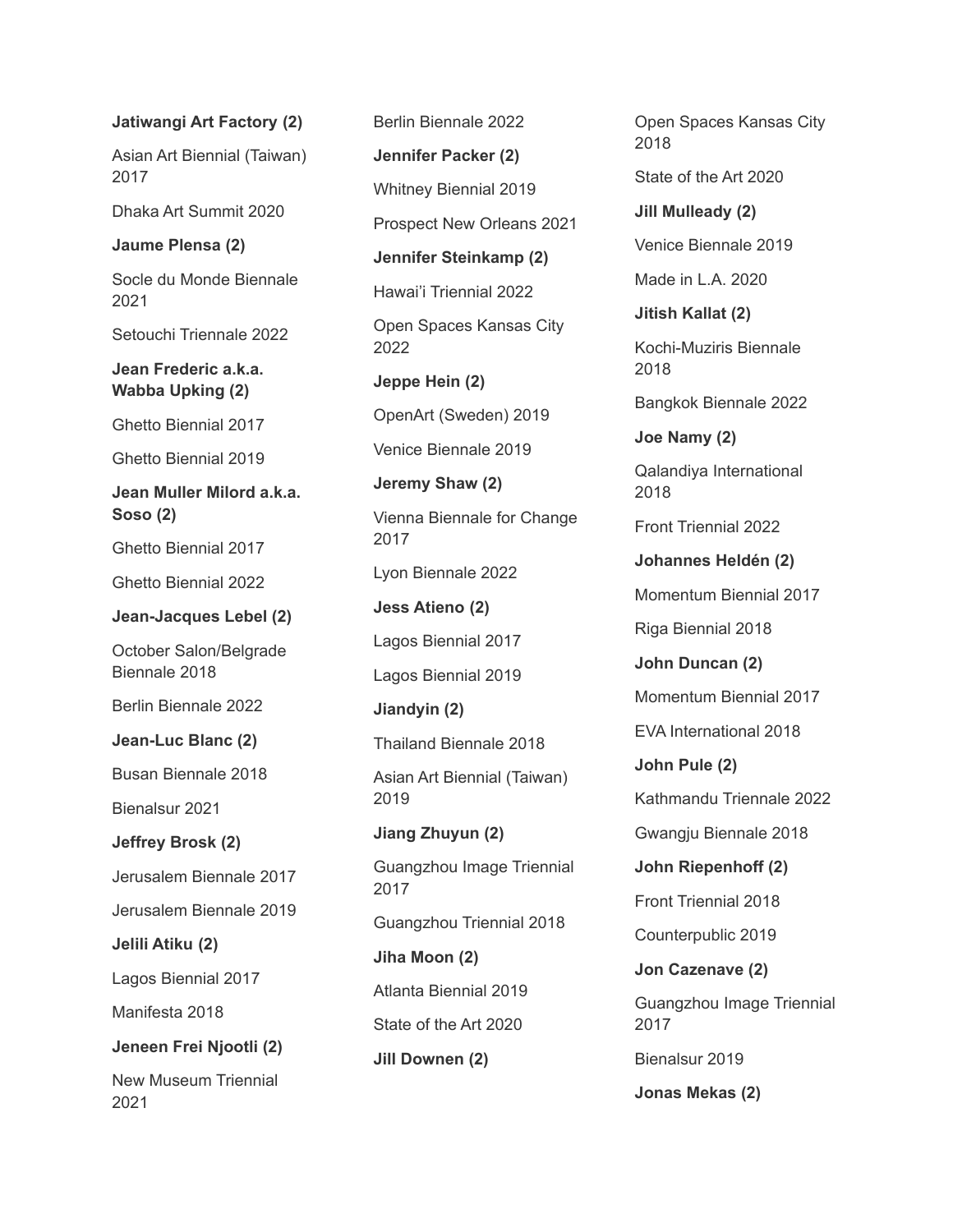Bienalsur 2017

Riga Biennial 2018

**Jordan Wolfson (2)**

Jerusalem Biennale 2021

October Salon/Belgrade Biennale 2021

**Jordi Colomer (2)**

Manifesta 2018

Bienalsur 2021

**Jorinde Voigt (2)**

Lyon Biennale 2017

Vienna Biennale for Change 2019

**Jose Dávila (2)**

Sydney Biennale 2020

Lyon Biennale 2022

**José Villalobos (2)**

Transborder Biennial 2018

Atlanta Biennial 2021

**Joseph Buckley (2)**

Glasgow International 2018

Moscow International Biennale for Young Art 2020

**Juan Zamora (2)**

Lagos Biennial 2019

Cuenca Biennial 2021

**Judy Dekel (2)**

Jerusalem Biennale 2017

Jerusalem Biennale 2019

**Julia Mage'au Gray (2)**

Casablanca Biennale 2018

Kathmandu Triennale 2022

**Julia Schwarz (2)**

Vienna Biennale for Change 2017

Vienna Biennale for Change 2021

**Julian Oliver And Bengt Sjölén (2)**

Vienna Biennale for Change 2019

Biennale Warszawa 2022

**Juliana Góngora Rojas (2)**

Mercosul Biennial 2020

Sydney Biennale 2022

**Juliana Stein (2)**

Mercosul Biennial 2018

Bienalsur 2019

**Julie Gough (2)**

Kochi-Muziris Biennale 2018

Sydney Biennale 2022

**Julien Bismuth (2)**

Cuenca Biennial 2018 Oslo Biennale 2019

**Julien Creuzet (2)**

Lyon Biennale 2017

Manifesta 2020

**Julieta García Vázquez (2)** Lyon Biennale 2019 Bienalsur 2021 **Julieta Hanono (2)**

Bienalsur 2017 Mercosul Biennial 2020 **Jumaadi (2)** Gwangju Biennale 2021 Asia Pacific Triennial 2022 **Jun Yang (2)** Gwangju Biennale 2018 Sydney Biennale 2018 **Jussi Kivi (2)** Momentum Biennial 2017 Helsinki Biennial 2020 **Kalisolaite 'Uhila (2)** Honolulu Biennial 2019 Sydney Biennale 2020 **Kamruzzaman Shahdin (2)** Dhaka Art Summit 2018 Asia Pacific Triennial 2022 **Kan Xuan (2)** Yinchuan Biennale 2018 Mercosul Biennial 2020 **Kang Seung Lee (2)** Gwangju Biennale 2021 New Museum Triennial 2021 **Kapulani Landgraf (2)** Honolulu Biennial 2019 Asia Pacific Triennial 2022 **Karen Frimkess Wolff (2)** Jerusalem Biennale 2017 Jerusalem Biennale 2019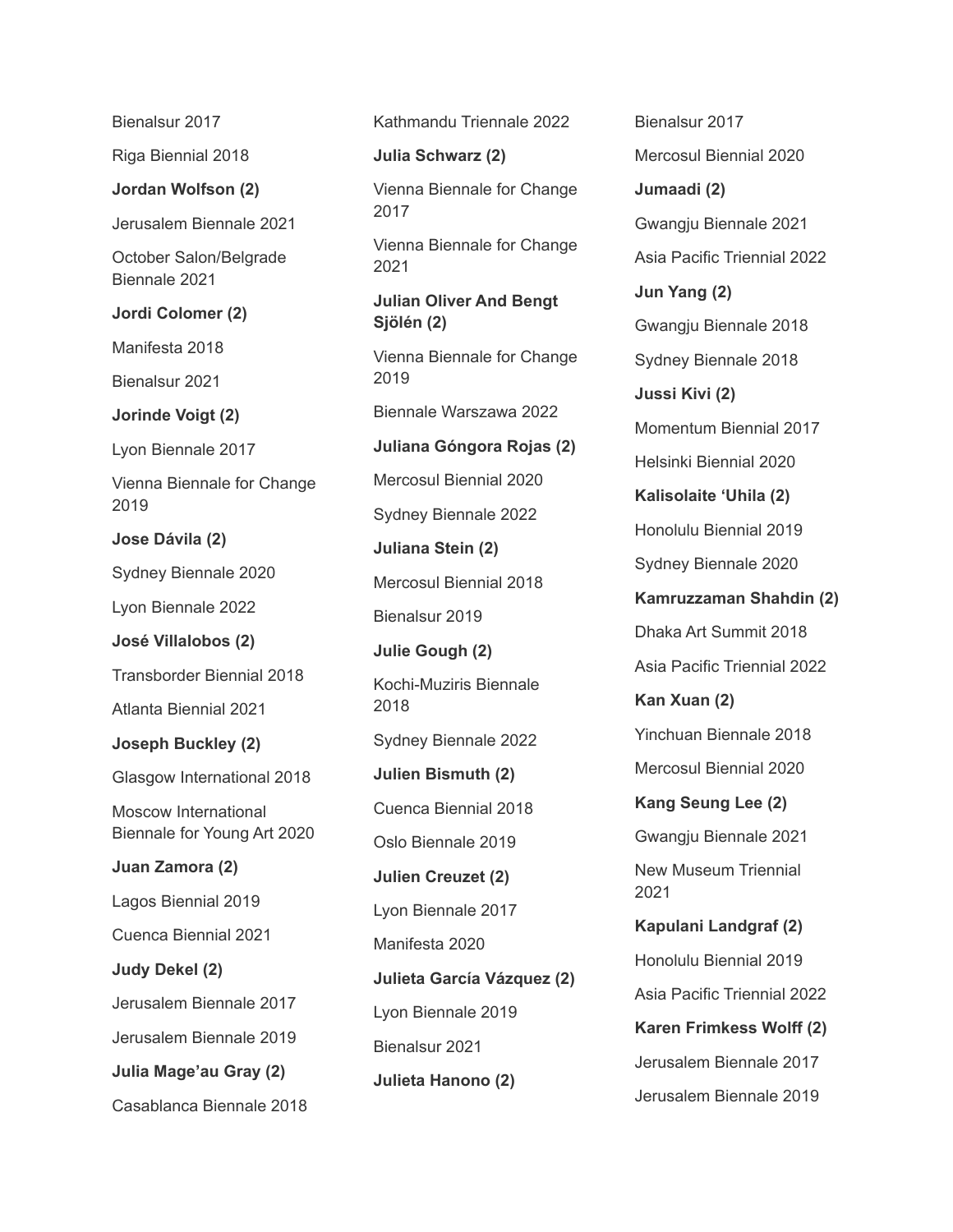**Karol Radziszewski (2)** Baltic Triennial 2021 Momentum Biennial 2021 **Katarina Pirak Sikku (2)** Luleå Biennial 2018 North Atlantic Triennial 2022 **Kate Cooper (2)** New Museum Triennial 2021 Aichi Triennale 2022 **Katharina Grosse (2)** ARoS Triennial 2017 Helsinki Biennial 2020 **Kathleen Ryan (2)** Desert X 2019 Liverpool Biennial 2021 **Kathrin Böhm (2)** Biennale Warszawa 2019 British Art Show 2022 **Katrín Sigurdardóttir (2)** Front Triennial 2018 São Paulo Biennial 2018 **Kawakubo Yoi (2)** Yokohama Triennale 2017 Yokohama Triennale 2020 **Kawayan De Guia (2)** Sharjah Biennial 2019 Asia Pacific Triennial 2022 **Kawita Vatanajyankur (2)** Asian Art Biennial (Taiwan) 2017 Bangkok Biennale 2018 **Kayako Nakashima (2)** Oku-Noto Triennale 2020 Setouchi Triennale 2022 **Kayode Ojo (2)** Athens Biennale 2021 Greater New York 2021 **Kazuko Murao (2)** Oku-Noto Triennale 2017 Setouchi Triennale 2022 **Keiken (2)** Thailand Biennale 2021 Yerevan Biennial 2021 **Keleketla! Library (2)** Berlin Biennale 2018 Documenta 2022 **Kelvin Kyung Kun Park (2)** Asian Art Biennial (Taiwan) 2017 Busan Biennale 2018 **Kendell Geers (2)** Performa 2017 Setouchi Triennale 2022 **Kenichi Obana (2)** Oku-Noto Triennale 2020 Setouchi Triennale 2022 **Kerry James Marshall (2)** Carnegie International 2018

Sharjah Biennial 2023 **Keti Chukhrov (2)** Kyiv Biennial 2019 Kyiv Biennial 2021 **Khaled Barakeh (2)** Busan Biennale 2018 Biennale Warszawa 2019 **Kidlat Tahimik (2)** Sharjah Biennial 2019 Guangzhou Image Triennial 2021 **Kim Ayoung (2)** Busan Biennale 2020 Asian Art Biennial (Taiwan) 2021 **Kim Kyoung-Min (2)** Setouchi Triennale 2019 Setouchi Triennale 2022 **Klara Lidén (2)** Istanbul Biennial 2017 Baltic Triennial 2018 **Knut Åsdam (2)** Momentum Biennial 2019 Oslo Biennale 2019 **Koen Vanmechelen (2)** Socle du Monde Biennale 2017 Jerusalem Biennale 2021 **Koji Ryui (2)** Sydney Biennale 2018 Asia Pacific Triennial 2022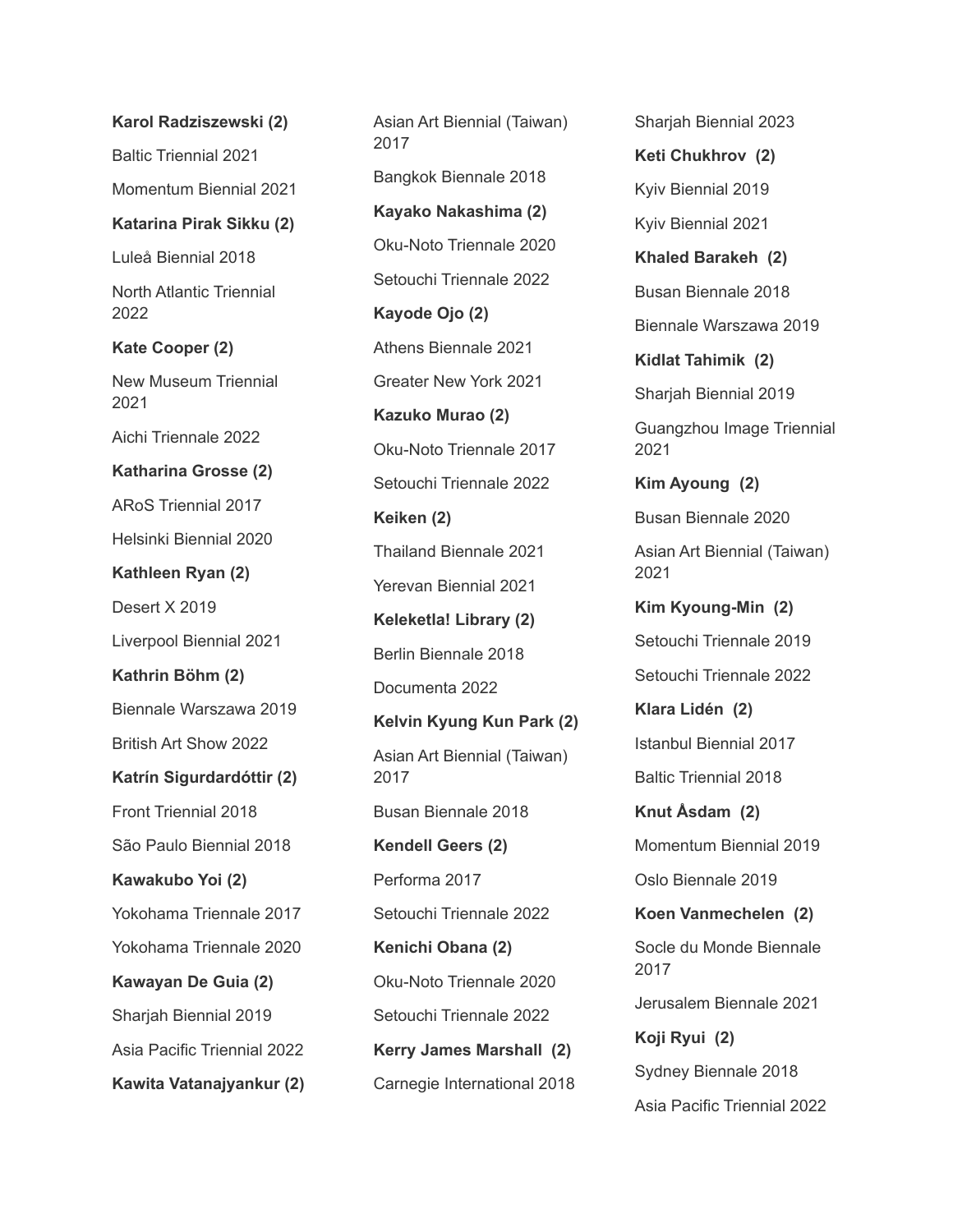**Köken Ergun (2)** Jakarta Biennale 2021 Kathmandu Triennale 2022 **Konantü (2)** Bienalsur 2017 Cairo Biennale 2019 **Krit Ngamsom (2)** Bangkok Biennale 2018 Thailand Biennale 2021 **Kudzanai-Violet Hwami (2)** Sonsbeek 2021 Venice Biennale 2022 **Kyriaki Goni (2)** Shanghai Biennale 2021 Biennale Gherdëina 2022 **Kasimu Harris (2)** State of the Art 2020 Atlanta Biennial 2021 **Laeila Adjovi (2)** Dak'Art 2018 Havana Biennial 2019 **Lais Myrrha (2)** Gwangju Biennale 2018 Havana Biennial 2019 **Lamia Joreige (2)** Liverpool Biennial 2018 Berlin Biennale 2022 **Lamin Fofana (2)** Coventry Biennial 2021

Liverpool Biennial 2021 **Lara Baladi (2)** Asian Art Biennial (Taiwan) 2017 Gwangju Biennale 2018 **Lara Favaretto (2)** Skulptur Projekte Münster 2017 Venice Biennale 2019 **Larissa Sansour (2)** Karachi Biennial 2019 Ural Industrial Biennial 2021 **Latai Taumoepeau (2)** Sydney Biennale 2020 Asia Pacific Triennial 2022 **Laura Lima (2)** Busan Biennale 2018 Sharjah Biennial 2019 **Laura Poitras (2)** Manifesta 2018 Biennale Warszawa 2022 **Lavanya Mani (2)** Dhaka Art Summit 2018 Sharjah Biennial 2023 **Lawrence Weiner (2)** Bienalsur 2017 Vienna Biennale for Change 2021 **Leandro Katz (2)** Shanghai Biennale 2018 Bienalsur 2021

**Leandro Lima (2)** Bienalsur 2017 Guangzhou Image Triennial 2017 **Lee Kai Chung (2)** Shanghai Biennale 2018 Sharjah Biennial 2023 **Lee Kit (2)** Honolulu Biennial 2019 Lyon Biennale 2019 **Lee Ufan (2)** Asian Art Biennial (Taiwan) 2019 Setouchi Triennale 2022 **Leeroy New (2)** Hawai'i Triennial 2022 Sydney Biennale 2022 **Lenka Clayton (2)** Carnegie International 2018 Front Triennial 2022 **Leo Asemota (2)** Sharjah Biennial 2019 Sonsbeek 2021 **León Ferrari (2)** Bienalsur 2019 São Paulo Biennial 2021 **Leone Contini (2)** Manifesta 2018 Lagos Biennial 2021 **Leonor Antunes (2)**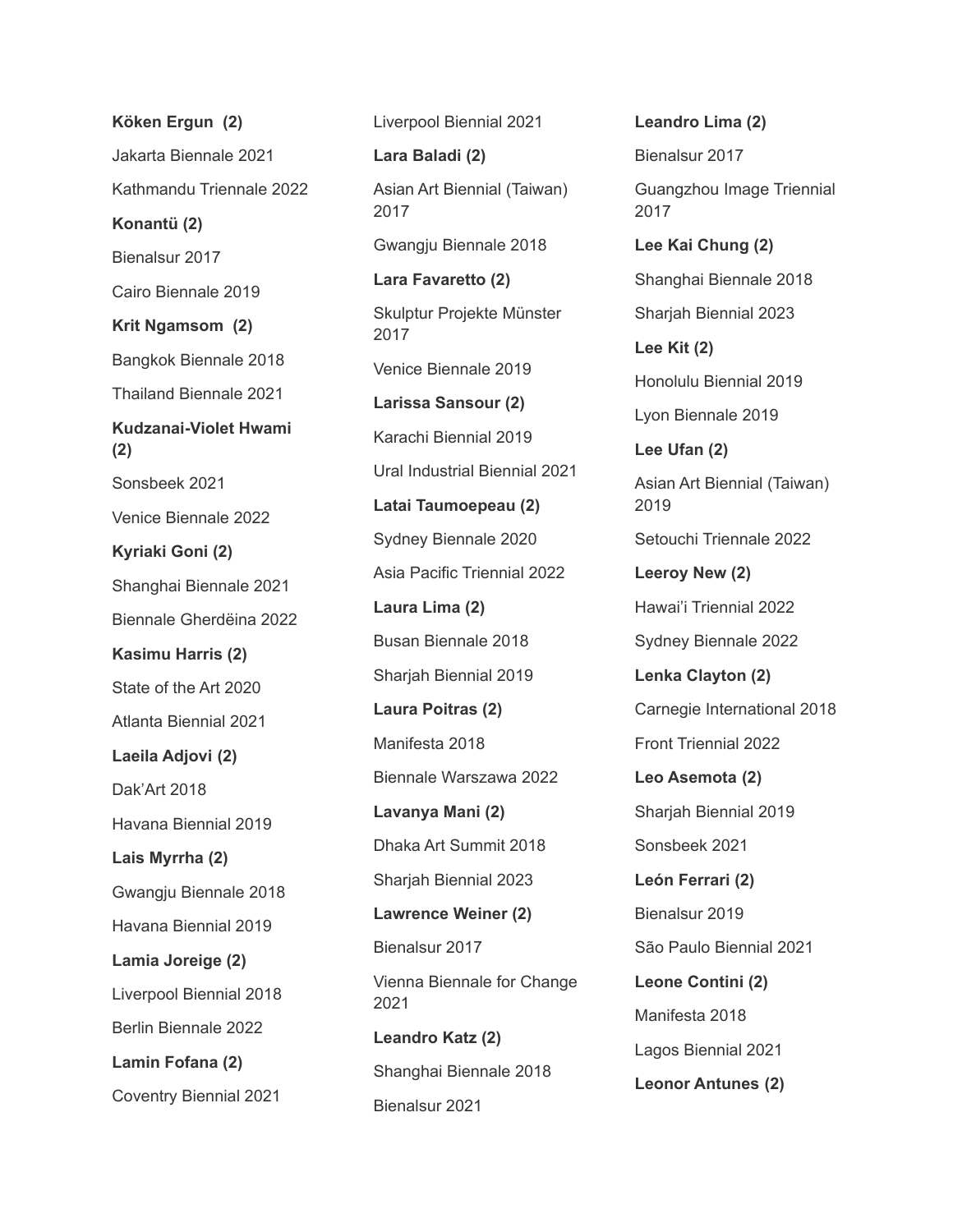Gwangju Biennale 2018 Aichi Triennale 2022 **Leora Wise (2)** Jerusalem Biennale 2017 Jerusalem Biennale 2019 **Leung Chi Wo (2)** Thailand Biennale 2018 Aichi Triennale 2019 **Lewis Hine (2)** Mardin Biennial 2018 Bienalsur 2019 **Lhola Amira (2)** São Paulo Biennial 2018 Sydney Biennale 2020 **Li Bingyuan (2)** Yinchuan Biennale 2018 OCAT Biennale 2021 **Li Liao (2)** OCAT Biennale 2021 Seoul Mediacity Biennale 2021 **Lida Sharet Massad (2)** Jerusalem Biennale 2017 Jerusalem Biennale 2019 **Liliana Maresca (2)** Istanbul Biennial 2017 Bienalsur 2019 **Liliana Porter (2)** Bienalsur 2019 Mercosul Biennial 2020

**Liliane Lijn (2)** Gwangju Biennale 2021 Venice Biennale 2022 **Lin Ke (2)** Guangzhou Image Triennial 2017 Guangzhou Triennial 2018 **Linda Lieff Altabef (2)** Jerusalem Biennale 2019 Jerusalem Biennale 2021 **Lisa Tan (2)** Oslo Biennale 2019 Göteborg Biennial 2021 **Lisa Torell (2)** Bienalsur 2021 Göteborg Biennial 2021 **Liu Ding (2)** Busan Biennale 2018 Yinchuan Biennale 2018 **Liu Kuo Sung (2)** Asian Art Biennial (Taiwan) 2021 Kathmandu Triennale 2022 **Liu Qingyuan (2)** Ural Industrial Biennial 2019 Guangzhou Image Triennial 2021 **Liu Wa (2)** Guangzhou Triennial 2018 Busan Biennale 2020 **Liu Yu (2)**

Asian Art Biennial (Taiwan) 2019 Asian Art Biennial (Taiwan) 2021 **Liv Bugge (2)** Göteborg Biennial 2019 Venice Biennale 2022 **Londel Innocent (2)** Ghetto Biennial 2017 Ghetto Biennial 2019 **Los Carpinteros (2)** BIENALSUR 2017 Gwangju Biennale 2018 **Louise Hervé & Chloé Maillet (2)** Vienna Biennale 2017 Busan Biennale 2020 **Louise Lawler (2)** São Paulo Biennial 2018 Venice Biennale 2022 **Love Leonce (2)** Ghetto Biennial 2017 Ghetto Biennial 2022 **Lu Pingyuan (2)** Guangzhou Triennial 2018 Thailand Biennale 2018 **Lúa Coderch (2)** Bienalsur 2021 Manifesta 2022 **Luc Tuymans (2)** Jakarta Biennale 2017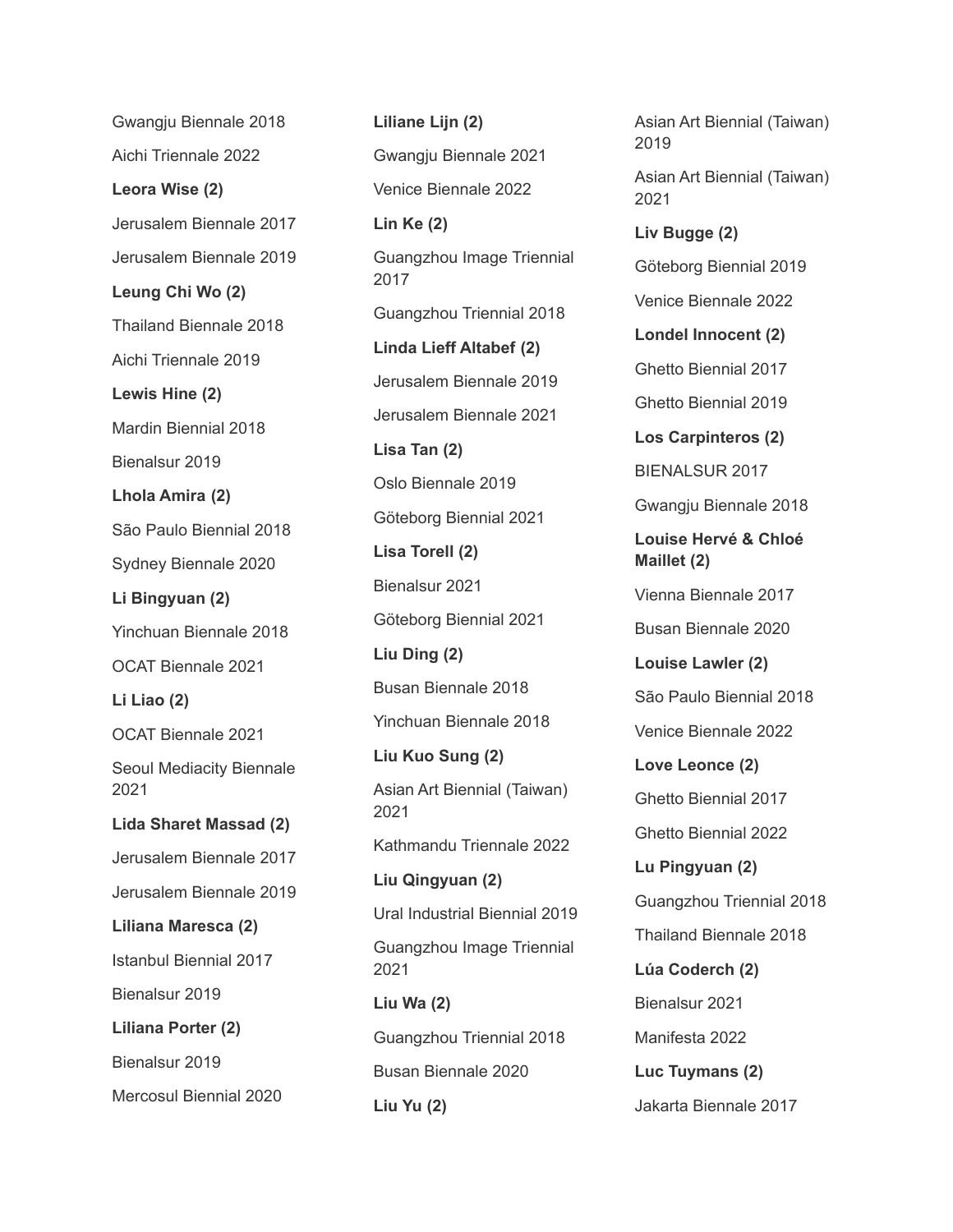Cuenca Biennial 2018 **Luciano Fabro (2)** Sydney Biennale 2018 Socle du Monde Biennale 2021 **Lucio Fontana (2)** Lyon Biennale 2017 Socle du Monde Biennale 2017 **Luisa Ungar (2)** Bienalsur 2017 Liverpool Biennial 2021 **Luke Willis Thompson (2)** Berlin Biennale 2018 Sydney Biennale 2020 **Lygia Pape (2)** Lyon Biennale 2017 São Paulo Biennial 2021 **Lynette Yiadom-Boakye (2)** Berlin Biennale 2018 Carnegie International 2018 **Lynne Avadenka (2)** Jerusalem Biennale 2019 Jerusalem Biennale 2021 **Ma'ayan (2)** Jerusalem Biennale 2017 Jerusalem Biennale 2021 **Maaria Wirkkala (2)** Helsinki Biennial 2020 Riga Biennial 2022

**Mabelle Williams (2)** Ghetto Biennial 2017 Ghetto Biennial 2022 **Madeline Hollander (2)** Whitney Biennial 2019 Performa 2021 **Maharani Mancanagara (2)** Jakarta Biennale 2021 Sharjah Biennial 2023 **Mahmoud Obaidi (2)** Istanbul Biennial 2017 Cairo Biennale 2019 **Mahsa Karimizadeh (2)** Socle du Monde Biennale 2017 Socle du Monde Biennale 2021 **Make Or Break (2)** Yokohama Triennale 2020 Thailand Biennale 2021 **Mame-Diarra Niang (2)** São Paulo Biennial 2018 Sharjah Biennial 2023 **Manal Al Dowayan (2)** Desert X AlUla 2020 Setouchi Triennale 2022 **Mao Chenyu (2)** Yinchuan Biennale 2018 Guangzhou Image Triennial 2021 **Mapa Teatro (2)**

Bienalsur 2017 Berlin Biennale 2020 **Marc Schmitz (2)** Folkestone Triennial 2017 Bangkok Biennale 2018 **Marcel Broodthaers (2)** Lyon Biennale 2017 Aichi Triennale 2022 **Marcel Odenbach (2)** Busan Biennale 2018 Bienalsur 2019 **Marco Montiel-Soto (2)** Mercosul Biennial 2018 Riga Biennial 2018 **Maret Anne Sara (2)** Dhaka Art Summit 2018 North Atlantic Triennial 2022 **Margaret Salmon (2)** Glasgow International 2021 British Art Show 2022 **Margarita Cabrera (2)** Prospect New Orleans 2018 Bienalsur 2021 **Maria Hassabi (2)** Performa 2019 Front Triennial 2022 **Maria Magdalena Campos-Pons (2)**

Prospect New Orleans 2018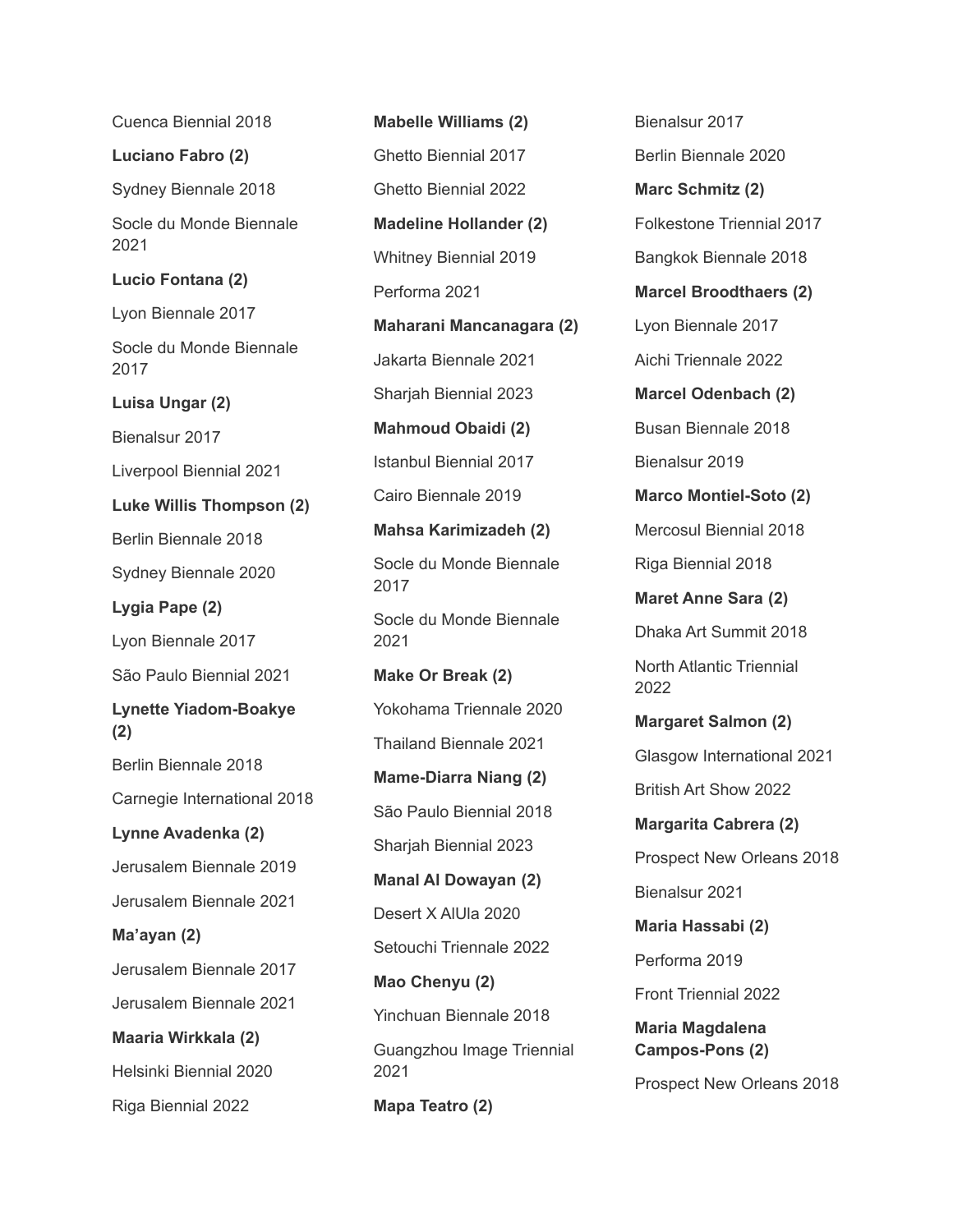Sharjah Biennial 2023

**Maria Papadimitriou (2)** Mardin Biennial 2018

Biennale Gherdëina 2020

**Mariechen Danz (2)**

Vienna Biennale for Change 2017

Istanbul Biennial 2019

**Mariela Scafati (2)**

Bienalsur 2019

Berlin Biennale 2020

**Mariko Hori (2)**

Land Art Mongolia 2018

Folkestone Triennial 2021

**Marilyn Boror Bor (2)**

Bienalsur 2021

Bienal de Arte Paiz 2021

**Marina Camargo (2)**

Guangzhou Image Triennial 2021

Lagos Biennial 2021

**Marina Pinsky (2)**

Moscow International Biennale for Young Art 2018

Riga Biennial 2018

**Mario Pfeifer (2)**

Berlin Biennale 2018

Mercosul Biennial 2018

**Mario Pierre Louis a.k.a. Prela (2)**

Ghetto Biennial 2017

Ghetto Biennial 2022 **Mario Rizzi (2)** EVA International 2020 Helsinki Biennial 2020 **Marisa Mandler (2)** Jerusalem Biennale 2017 Jerusalem Biennale 2019 **Mark Bradford (2)** Bienalsur 2021 Prospect New Orleans 2021 **Mark Justiniani (2)** Yokohama Triennale 2017 Bangkok Biennale 2018 **Mark Leckey (2)** Glasgow International 2018 October Salon/Belgrade Biennale 2021 **Marleene Rubenstein (2)** Jerusalem Biennale 2017 Jerusalem Biennale 2019 **Marta Popivoda (2)** Berlin Biennale 2022 Manifesta 2022

**Martin Walde (2)**

Sydney Biennale 2018

Vienna Biennale for Change 2021

**Martine Gutierrez (2)**

Ljubljana Biennial of Graphic Arts 2019

Venice Biennale 2019

**Mary Dhapalany (2)** Aichi Triennale 2022 Kathmandu Triennale 2022 **Marzia Farhana (2)** Dhaka Art Summit 2018 Kochi-Muziris Biennale 2018 **Masanori Handa (2)** Hawai'i Triennial 2022 Setouchi Triennale 2022 **Matan Ben Tolila (2)** Jerusalem Biennale 2017 Jerusalem Biennale 2019 **Mathias Poledna (2)** Liverpool Biennial 2018 Made in L.A. 2020 **Mathieu Merlet-Briand (2)** Moscow Biennale 2018 Thailand Biennale 2021 **Matías Duville (2)** Bienalsur 2021 Sydney Biennale 2022 **Matilde Marín (2)** Bienalsur 2019 Havana Biennial 2019 **Matt Copson (2)**

Moscow International Biennale for Young Art 2020

October Salon/Belgrade Biennale 2021

**Matteo Pasquinelli (2)**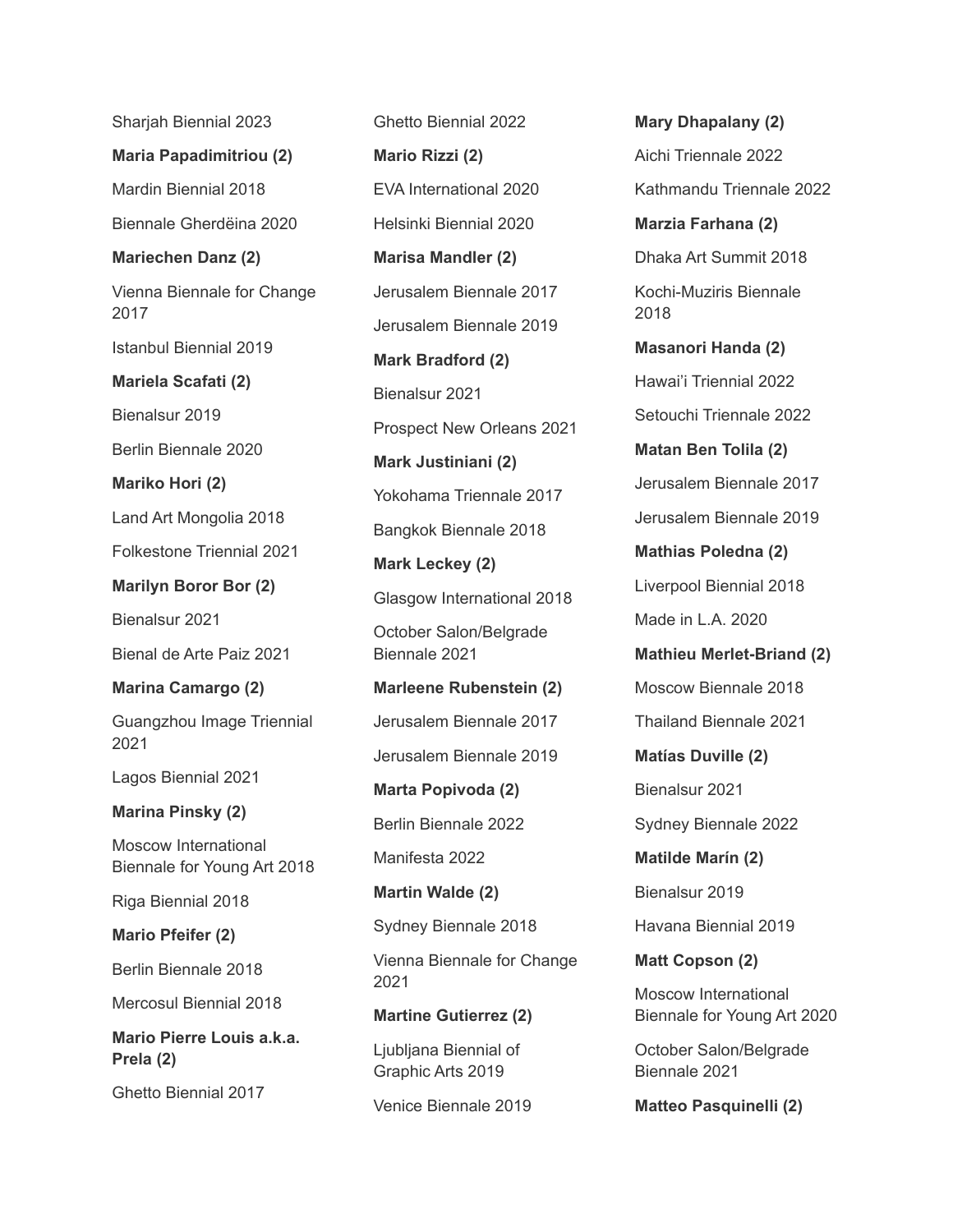Vienna Biennale for Change 2019

Biennale Warszawa 2022

**Matthew Angelo Harrison (2)**

New Museum Triennial 2018

Whitney Biennial 2019

**Maurice Mbikayi (2)**

Lubumbashi Biennale 2017

Havana Biennial 2019

**Mauricio Dias & Walterriedweg (2)**

Bienalsur 2017

Busan Biennale 2018

**Mauro Restiffe (2)**

Gwangju Biennale 2018

São Paulo Biennial 2021

**Max Cegielski (2)**

Biennale Warszawa 2019

Kyiv Biennial 2021

**Mayur Vayeda (2)**

Asia Pacific Triennial 2022 Setouchi Triennale 2022

**Mehtap Baydu (2)**

Ural Industrial Biennial 2021

Riga Biennial 2022

**Meirav El-Eini (2)**

Jerusalem Biennale 2019

Jerusalem Biennale 2021

**Melati Suryodarmo (2)**

Bangkok Biennale 2020 Kochi-Muziris Biennale 2020 **Melinda Smith Altshuler (2)** Jerusalem Biennale 2017 Jerusalem Biennale 2019 **Mella Jaarsma (2)** Thailand Biennale 2018 Setouchi Triennale 2022 **Melvin Edwards (2)** Baltic Triennial 2018 Mercosul Biennial 2018 **Mercedes Azpilicueta (2)** Bienalsur 2019 Busan Biennale 2020 **Meriem Bennani (2)** Biennale de l'Image en Mouvement 2018 Whitney Biennial 2019 **Merike Estna (2)** Performa 2017 Baltic Triennial 2018 **Meschac Gaba (2)** Dak'Art 2018 Sharjah Biennial 2019 **Mette Edvardsen (2)** Oslo Biennale 2019 São Paulo Biennial 2021 **Miao Ying (2)** Gwangju Biennale 2018

Hawai'i Triennial 2022 **Micha Ullman (2)** Jerusalem Biennale 2017 Jerusalem Biennale 2019 **Michael Dean (2)** Skulptur Projekte Münster 2017 Baltic Triennial 2018 **Michael Kovner (2)** Jerusalem Biennale 2019 Jerusalem Biennale 2021 **Michael Najjar (2)** Moscow Biennale 2018 Bienalsur 2019 **Michael Wang (2)** Manifesta 2018 Shanghai Biennale 2021 **Michelangelo Pistoletto (2)** Bienalsur 2019 Socle du Monde Biennale 2021 **Miguel Ángel Rojas (2)** Shanghai Biennale 2018 Bienalsur 2021 **Mikhail Karikis (2)** Riga Biennial 2020 Mardin Biennial 2022 **Miles Greenberg (2)** Bangkok Biennale 2020 Athens Biennale 2021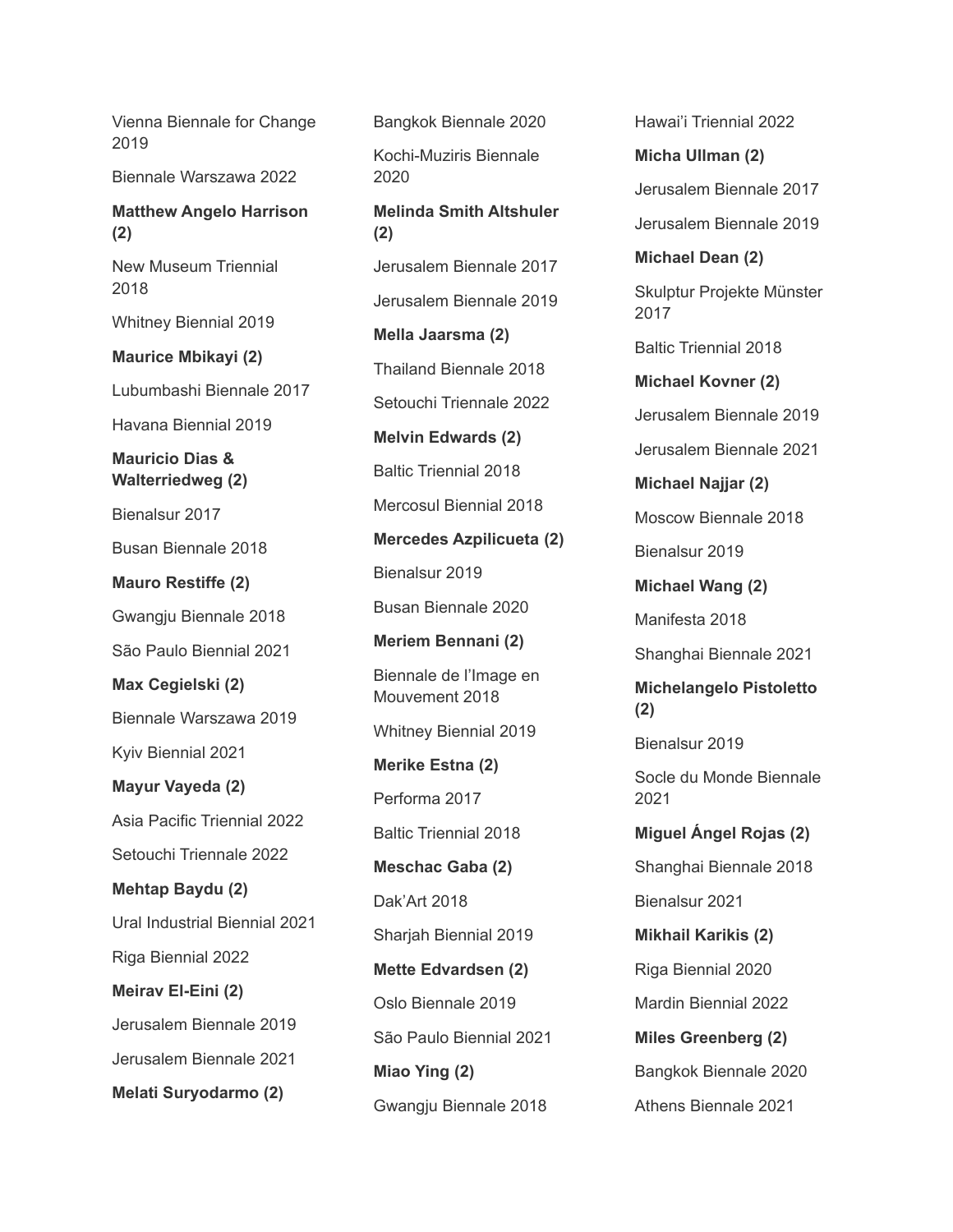**Miljohn Ruperto (2)** Singapore Biennale 2019 Jakarta Biennale 2021 **Milo Rau (2)** Aichi Triennale 2019 Biennale Warszawa 2019 **Mimi Cherono Ng'ok (2)** Berlin Biennale 2018 Berlin Biennale 2018 Carnegie International 2018 **Mira Maylor (2)** Jerusalem Biennale 2017 Jerusalem Biennale 2019 **Mireille Kassar (2)** Bienalsur 2017 Kochi-Muziris Biennale 2018 **Mirta Kupferminc (2)** Jerusalem Biennale 2017 Jerusalem Biennale 2021 **Misheck Masamvu (2)** Sydney Biennale 2020 Aichi Triennale 2022 **Mit Jai Inn (2)** Sydney Biennale 2018 Aichi Triennale 2022 **Moataz Nasr (2)** Yinchuan Biennale 2018 Havana Biennial 2019 **Moelyono (2)**

Bangkok Biennale 2018 Dhaka Art Summit 2018 **Mohamed Arejdal (2)** Bienalsur 2019 Jerusalem Biennale 2019 **Mohau Modisakeng (2)** Performa 2017 Sharjah Biennial 2019 **Mohssin Harraki (2)** Dak'Art 2018 Lagos Biennial 2021 **Moira Williams (2)** Ghetto Biennial 2017 Ghetto Biennial 2019 **Monica Bonvicini (2)** Istanbul Biennial 2017 Busan Biennale 2020 **Montien Boonma (2)** Bangkok Biennale 2018 Thailand Biennale 2021 **Moran Kliger (2)** Jerusalem Biennale 2017 OpenArt (Sweden) 2017 **Morehshin Allahyari (2)** Moscow International Biennale for Young Art 2018 Yokohama Triennale 2020 **Moshekwa Langa (2)** Berlin Biennale 2018 Dak'Art 2018

**Mounir Fatmi (2)** Dak'Art 2018 Setouchi Triennale 2022 **Mounira Al Solh (2)** Asian Art Biennial (Taiwan) 2017 Sharjah Biennial 2023 **Moyra Davey (2)** Toronto Biennial 2019 Front Triennial 2022 **Müge Yilmaz (2)** Istanbul Biennial 2019 Venice Biennale 2022 **Musa Michelle Mattiuzzi (2)** Mercosul Biennial 2020 São Paulo Biennial 2021 **Museum Of Nonhumanity (2)** Momentum Biennial 2017 Taipei Biennial 2018 **Nabil Ahmed (2)** Dhaka Art Summit 2018 Biennale Warszawa 2019 **Nadia Belerique (2)** New Museum Triennial 2021 Toronto Biennial 2022 **Nadim Abbas (2)** Moscow Biennale 2018 Shanghai Biennale 2018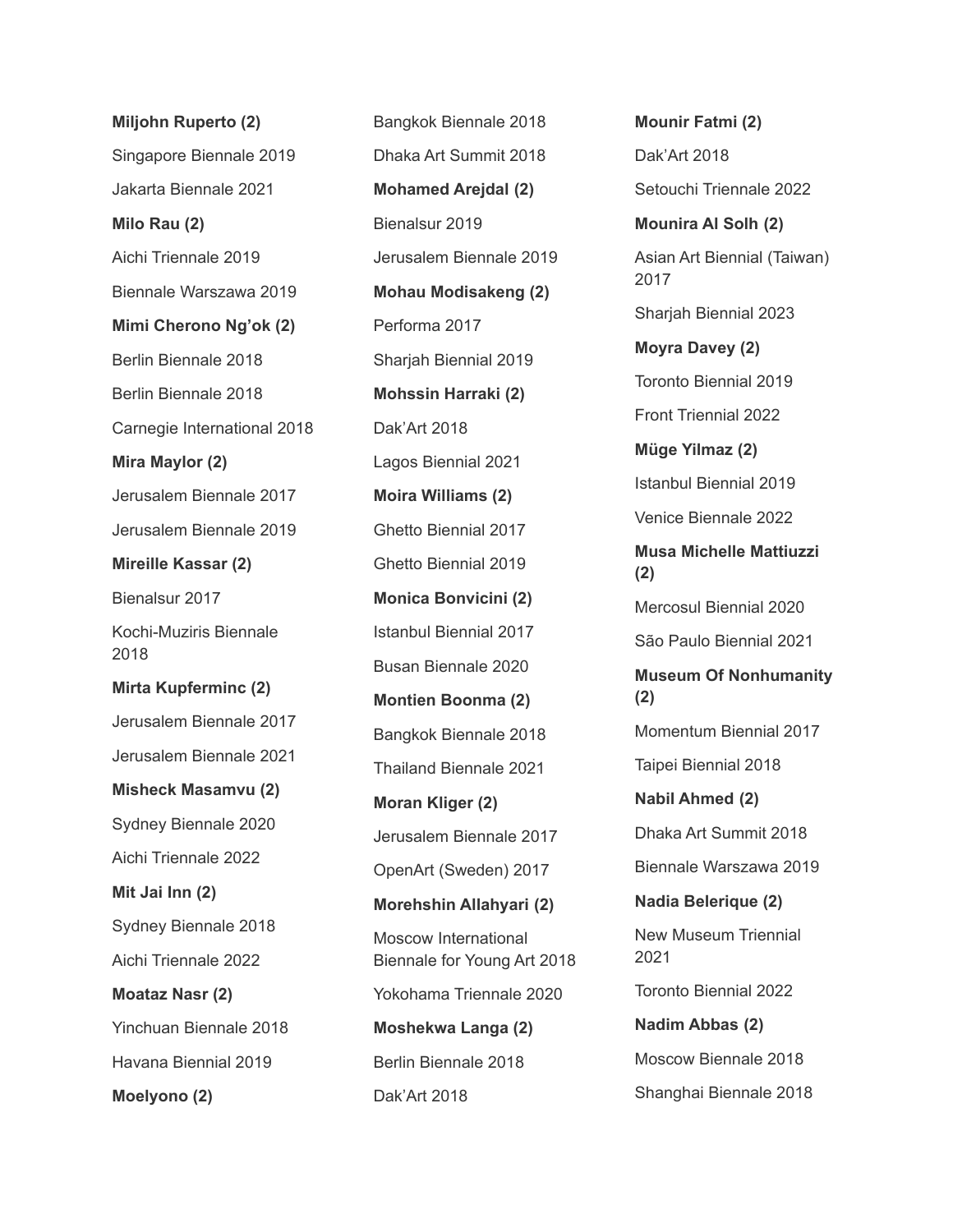**Nan Goldin (2)** Bienalsur 2019 Venice Biennale 2022 **Nancy Goodman Lawrence (2)** Jerusalem Biennale 2017 Jerusalem Biennale 2019 **Nanda Vigo (2)** Socle du Monde Biennale 2017 Venice Biennale 2022 **Naoki Ishikawa (2)** Oku-Noto Triennale 2017 Oku-Noto Triennale 2020 **Narcissister (2)** Performa 2017 Athens Biennale 2018 **Narda Alvarado (2)** Bienalsur 2017 Havana Biennial 2019 **Nasan Tur (2)** Mardin Biennial 2018 Riga Biennial 2022 **Nascent (2)** Athens Biennale 2021 Ljubljana Biennial of Graphic Arts 2021 **Nasser Al-Salem (2)** Front Triennial 2018 Desert X AlUla 2020 **Natalia Bazowska (2)**

Moscow Biennale 2018 Biennale Warszawa 2019 **Navine G. Khan-Dossos (2)** Taipei Biennial 2020 Athens Biennale 2021 **Navjot Altaf (2)** Yinchuan Biennale 2018 Karachi Biennial 2019 **Nazgol Ansarinia (2)** Yinchuan Biennale 2018 Asia Pacific Triennial 2022 **Neda Saeedi (2)** Luleå Biennial 2018 Mardin Biennial 2022 **Neha Choksi (2)** Dhaka Art Summit 2018 Made in L.A. 2018 **Nelson Makengo (2)** Lubumbashi Biennale 2019 Bienal de Arte Paiz 2021 **Neta Elkayam (2)** Jerusalem Biennale 2017 Jerusalem Biennale 2019 **Nevin Aladag (2)** Open Spaces Kansas City 2018 Riga Biennial 2022 **Ngoc Nau (2)** Singapore Biennale 2019

Thailand Biennale 2021 **Nicholas Hlobo (2)** Performa 2017 Liverpool Biennial 2021 **Nicholas Mangan (2)** Sydney Biennale 2018 Taipei Biennial 2018 **Nicole Wermers (2)** Athens Biennale 2018 Ljubljana Biennial of Graphic Arts 2019 **Nikau Hindin (2)** Aichi Triennale 2022 Kathmandu Triennale 2022 **Nikhil Chopra (2)** Jakarta Biennale 2017 Yinchuan Biennale 2018 **Nikita Gale (2)** Made in L.A. 2018 Open Spaces Kansas City 2018 **Nikita Seleznev (2)** Moscow International Biennale for Young Art 2020 Ural Industrial Biennial 2021 **Nikolay Smirnov (2)** Ural Industrial Biennial 2019 Riga Biennial 2020 **Nil Yalter (2)** Berlin Biennale 2022 Sharjah Biennial 2023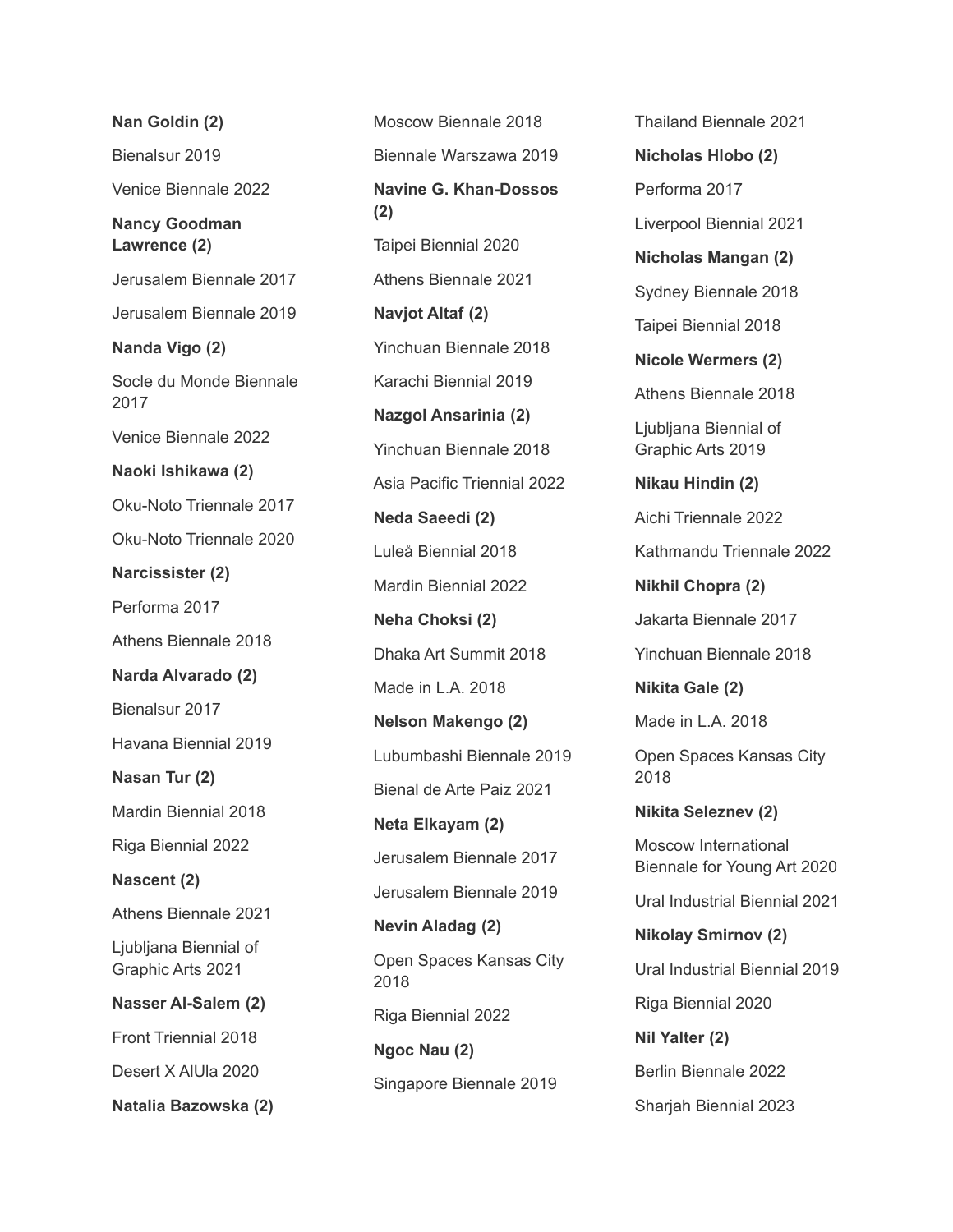**Nilbar Güreş (2)** Vienna Biennale for Change 2017 Yokohama Triennale 2020 **Nina Canell (2)** Cuenca Biennial 2018 Momentum Biennial 2021 **Nina Chanel Abney (2)** Gwangju Biennale 2018 Lyon Biennale 2019 **Nindityo Adipurnomo (2)** Moscow Biennale 2018 Setouchi Triennale 2022 **Nipan Oranniwesna (2)** Gwangju Biennale 2018 Bangkok Biennale 2020 **Noe Aoki (2)** Oku-Noto Triennale 2020 Setouchi Triennale 2022 **Noémie Goudal (2)** Guangzhou Image Triennial 2017 Coventry Biennial 2019 **Nomin Bold (2)** Yinchuan Biennale 2018 Bangkok Biennale 2020 **Nuotama Bodomo (2)** Coventry Biennial 2021 Yerevan Biennial 2021 **Nurit Jacobs Yinon (2)**

Jerusalem Biennale 2017 Jerusalem Biennale 2019 **Okwui Okpokwasili (2)** Berlin Biennale 2018 Sharjah Biennial 2023 **Olaf Metzel (2)** Istanbul Biennial 2017 Riga Biennial 2022 **Oleksiy Radynski (2)** Kyiv Biennial 2019 Biennale Warszawa 2022 **Olga Balema (2)** Whitney Biennial 2019 Baltic Triennial 2021 **Oliver Ressler (2)** Biennale Warszawa 2019 Göteborg Biennial 2019 **Olwitchneider Sainclair (2)** Ghetto Biennial 2017 Ghetto Biennial 2019 **On Kawara (2)** Bienalsur 2021 Aichi Triennale 2022 **Oraib Toukan (2)** Ural Industrial Biennial 2017 Kyiv Biennial 2021 **Oscar Oiwa (2)** Oku-Noto Triennale 2020 Setouchi Triennale 2022 **Óscar Santillán (2)**

Yokohama Triennale 2020 Bienal de Arte Paiz 2021 **Oscar Tuazon (2)** Skulptur Projekte Münster 2017 São Paulo Biennial 2021 **Oswaldo Maciá (2)** Riga Biennial 2018 Bienal de Arte Paiz 2021 **Otto Piene (2)** Lyon Biennale 2017 Socle du Monde Biennale 2017 **Outi Pieski (2)** Helsinki Biennial 2020 Gwangju Biennale 2021 **P. Staff (2)** Shanghai Biennale 2021 Venice Biennale 2022 **Pablo Bartholomew (2)** Dhaka Art Summit 2018 Sharjah Biennial 2023 **Pablo Vargas Lugo (2)** Shanghai Biennale 2018 Bienal de Arte Paiz 2021 **Pamela Phatsimo Sunstrum (2)** Lubumbashi Biennale 2019 Sharjah Biennial 2023 **Pan Daijing (2)**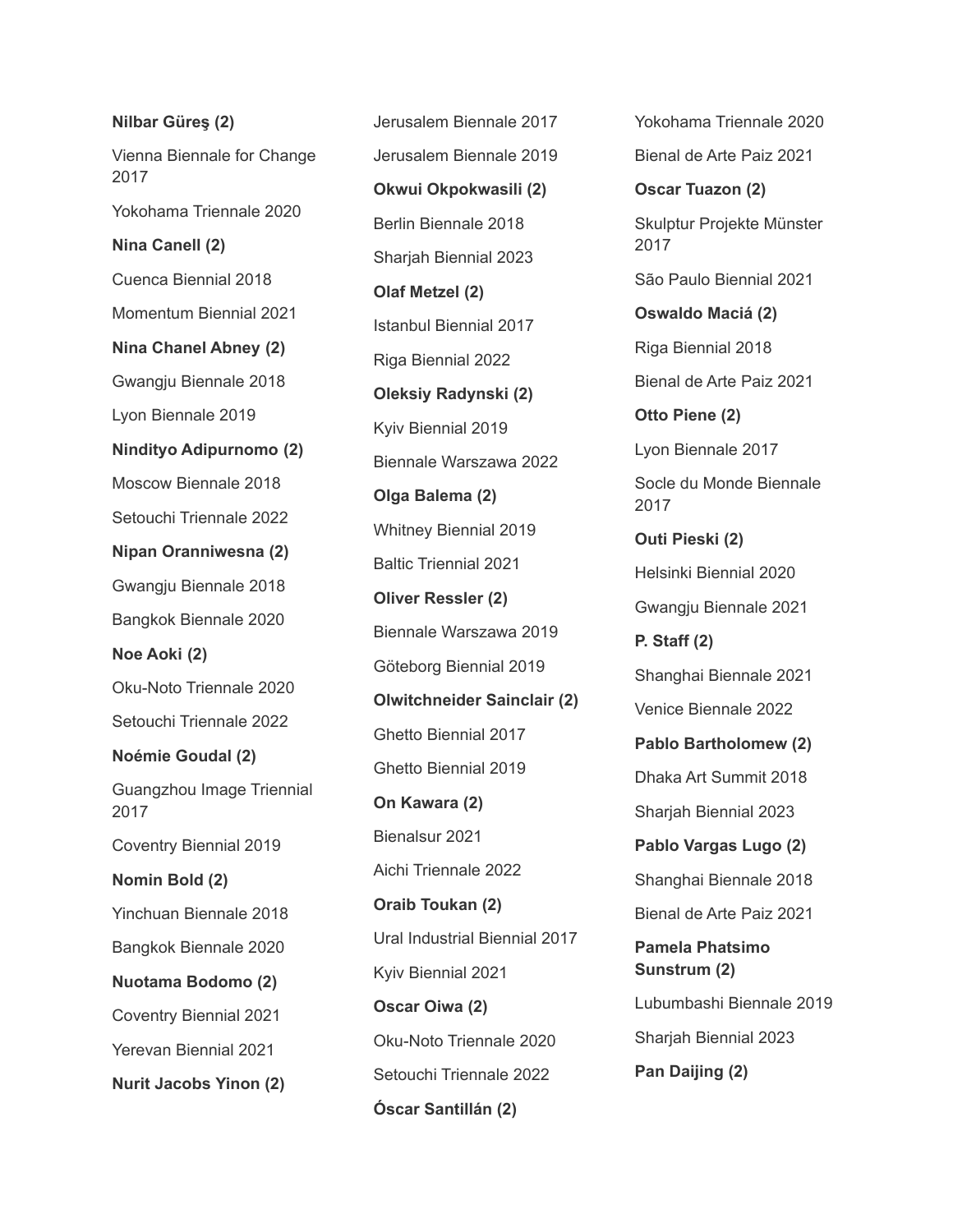Biennale de l'Image en Mouvement 2018 Shanghai Biennale 2021 **Paola Sferco (2)** São Paulo Biennial 2018 Bienalsur 2019 **Paolo Cirio (2)** Gwangju Biennale 2018 Göteborg Biennial 2019 **Patricia Belli (2)** Berlin Biennale 2018 EVA International 2018 **Patricia Domínguez (2)** Gwangju Biennale 2021 Vienna Biennale for Change 2021 **Patricia Kaersenhout (2)** Manifesta 2018 Prospect New Orleans 2018 **Patrick Elie Aka Kombatan (2)** Ghetto Biennial 2017 Ghetto Biennial 2019 **Patrick Jackson (2)** Momentum Biennial 2017 Made in L.A. 2020 **Patrizio Di Massimo (2)** EVA International 2018 Kathmandu Triennale 2022 **Paul Stephen Benjamin (2)**

State of the Art 2020 Prospect New Orleans 2021 **Paula Baeza Pailamilla (2)** Berlin Biennale 2020 Vienna Biennale for Change 2021 **Paulina Olowska (2)** Liverpool Biennial 2018 Biennale Gherdëina 2020 **Pauline Curnier (2)** Momentum Biennial 2019 Jardin Manifesta 2020 **Pedro Cabrita Reis (2)** Bienalsur 2017 Havana Biennial 2019 **Pedro Gómez-Egaña (2)** Istanbul Biennial 2017 Lyon Biennale 2022 **Peter Friedl (2)** Bienalsur 2017 Sharjah Biennial 2019 **Phan Thảo Nguyên (2)** Sharjah Biennial 2019 Venice Biennale 2022 **Phaptawan Suwannakudt (2)** Bangkok Biennale 2018 Jakarta Biennale 2021 **Philipp Fleischmann (2)** São Paulo Biennial 2021

Lyon Biennale 2022 **Philippe Quesne (2)** Lyon Biennale 2017 Lyon Biennale 2019 **Pia Sandström (2)** Göteborg Biennial 2019 Göteborg Biennial 2021 **Piero Manzoni (2)** Socle du Monde Biennale 2017 Socle du Monde Biennale 2021 **Pierre Adler (2)** Ghetto Biennial 2019 Ghetto Biennial 2022 **Pilar Quinteros (2)** California-Pacific Triennial 2017 Folkestone Triennial 2021 **Pilvi Takala (2)** Ural Industrial Biennial 2017 Seoul Mediacity Biennale 2021 **Pipilotti Rist (2)** Bienalsur 2019 Setouchi Triennale 2022 **Porat Salomon (2)** Jerusalem Biennale 2019 Jerusalem Biennale 2021 **Portia Zvavahera (2)**

Berlin Biennale 2018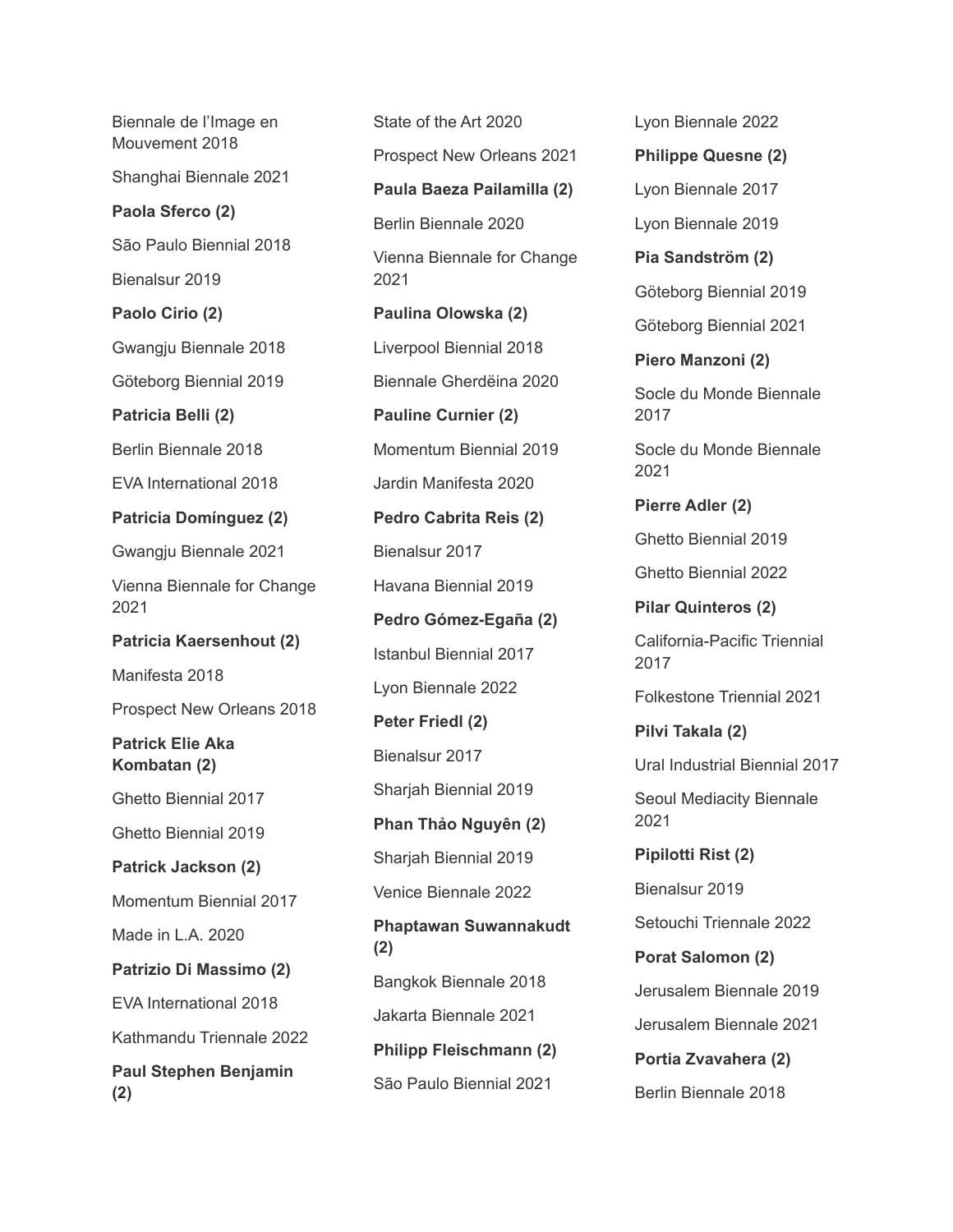Venice Biennale 2022 **Prabhavathi Meppayil (2)** Yokohama Triennale 2017 Sydney Biennale 2018 **Precious Okoyomon (2)** October Salon/Belgrade Biennale 2021 Venice Biennale 2022 **Qiu (2)** Guangzhou Image Triennial 2017 Shanghai Biennale 2018 **Qiu Zhijie (2)** Sharjah Biennial 2019 Asia Pacific Triennial 2022 **Rachel Maclean (2)** Athens Biennale 2018 Bangkok Biennale 2020 **Rachel Rotenberg (2)** Jerusalem Biennale 2019 Jerusalem Biennale 2021 **Radcliffe Bailey (2)** Prospect New Orleans 2018 Istanbul Biennial 2019 **Radenko Milak (2)** Kochi-Muziris Biennale 2018 October Salon/Belgrade Biennale 2018 **Rafael Domenech (2)** OCAT Biennale 2021

Carnegie International 2022 **Rafael Lozano-Hemmer (2)** Shanghai Biennale 2018 Bienalsur 2021 **Rafael Sánchez (2)** São Paulo Biennial 2018 Bienalsur 2021 **Ragnar Kjartansson (2)** Yokohama Triennale 2017 Momentum Biennial 2019 **Rana Hamadeh (2)** Momentum Biennial 2017 Kochi-Muziris Biennale 2018 **Randi Matushevitz (2)** Jerusalem Biennale 2017 Jerusalem Biennale 2019 **Rania Ho (2)** Thailand Biennale 2018 Jakarta Biennale 2021 **Raquel Sanchez (2)** Jerusalem Biennale 2019 Jerusalem Biennale 2021 **Rashed Al Shashai (2)** Cairo Biennale 2019 Desert X AlUla 2020 **Ravi Agarwal (2)** Yinchuan Biennale 2018 Havana Biennial 2019

**Raya Bruckenthal (2)** Jerusalem Biennale 2019 Jerusalem Biennale 2021 **Reetu Sattar (2)** Dhaka Art Summit 2018 Liverpool Biennial 2018 **Regina De Miguel (2)** Bienalsur 2017 Momentum Biennial 2019 **Renana Salmon (2)** Jerusalem Biennale 2017 Jerusalem Biennale 2021 **Renee Amitai (2)** Jerusalem Biennale 2017 Jerusalem Biennale 2019 **Rick Lowe (2)** Bienalsur 2021 Whitney Biennial 2022 **Rikuji Makabe (2)** Oku-Noto Triennale 2017 Setouchi Triennale 2022 **Rina Ralay Ranaivo (2)** Dak'Art 2018 Havana Biennial 2022 **Rinko Kawauchi (2)** Bienalsur 2019 Thailand Biennale 2021 **Robert Andrew (2)** Yokohama Triennale 2020 Sydney Biennale 2022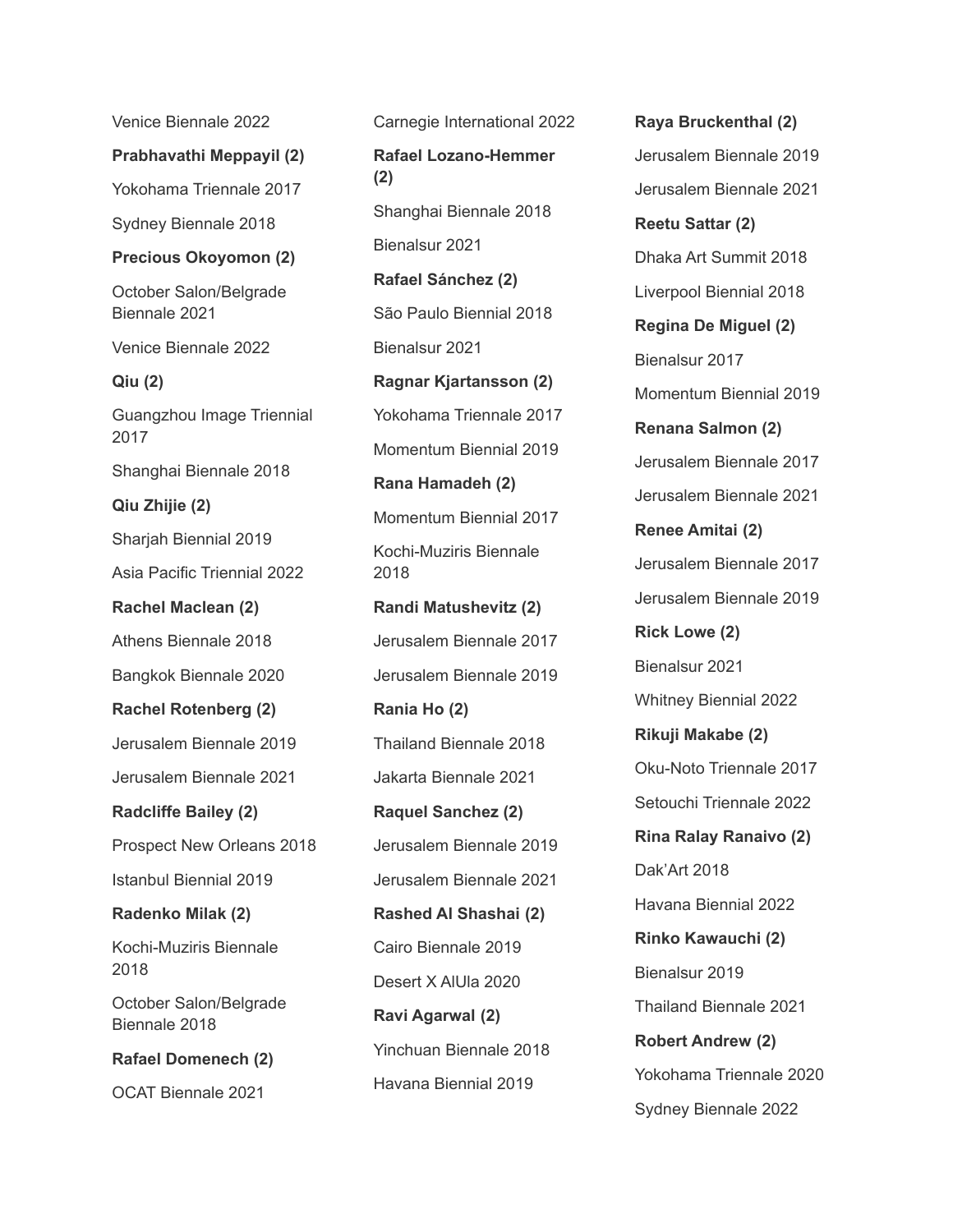**Robert Breer (2)** Lyon Biennale 2017 Aichi Triennale 2022 **Roberto Diago Durruty (2)** Havana Biennial 2021 Dak'Art 2022 **Roee Rosen (2)** Athens Biennale 2018 Ural Industrial Biennial 2019 **Rohini Devasher (2)** Moscow Biennale 2018 Sharjah Biennial 2019 **Romel Jean-Pierre (2)** Ghetto Biennial 2017 Ghetto Biennial 2022 **Roméo Mivekannin (2)** Dak'Art 2022 Sharjah Biennial 2023 **Romina Orazi (2)** Havana Biennial 2019 Bienalsur 2021 **Rosa Barba (2)** Yokohama Triennale 2020 Riga Biennial 2022 **Rosanna Raymond (2)** Honolulu Biennial 2019 Kathmandu Triennale 2022 **Rose Salane (2)** New Museum Triennial 2021

Whitney Biennial 2022 **Roslisham Ismail a.k.a Ise (2)** Asian Art Biennial (Taiwan) 2019 Sharjah Biennial 2019 **Rossi Jacques Casimir (2)** Ghetto Biennial 2017 Ghetto Biennial 2019 **Runo Lagomarsino (2)** Prospect New Orleans 2018 Ural Industrial Biennial 2021 **Ruth Kestenbaum Ben-Dov (2)** Jerusalem Biennale 2019 Jerusalem Biennale 2021 **Ruth Weisberg (2)** Jerusalem Biennale 2017 Jerusalem Biennale 2019 **Ryan Trecartin (2)** Athens Biennale 2018 Moscow Biennale 2018 **Sa Sa Art Projects (2)** Sydney Biennale 2018 Documenta 2022 **Saba Innab (2)** Bienalsur 2017 Carnegie International 2018 **Sadik Kwaish Al Fraji (2)** Cairo Biennale 2019 Asia Pacific Triennial 2022

Gwangju Biennale 2021 Manifesta 2022 **Sakarin Krue-On (2)** Bangkok Biennale 2018 Kathmandu Triennale 2022 **Sam Durant (2)** Yokohama Triennale 2017 Glasgow International 2021 **Sama Alshaibi (2)** Cairo Biennale 2019 State of the Art 2020 **Sandra Mujinga (2)** New Museum Triennial 2021 Venice Biennale 2022 **Sandú Darié (2)** Singapore Biennale 2019 Busan Biennale 2020 **Sandy Rodriguez (2)** MexiCali Biennial 2018-2020 La Trienal 2021 *Sanford Biggers (2) Open Spaces Kansas City 2018 Athens Biennale 2021* **Santiago Mostyn (2)** OpenArt (Sweden) 2019 Luleå Biennial 2020 **Sanya Kantarovsky (2)**

**Sahej Rahal (2)**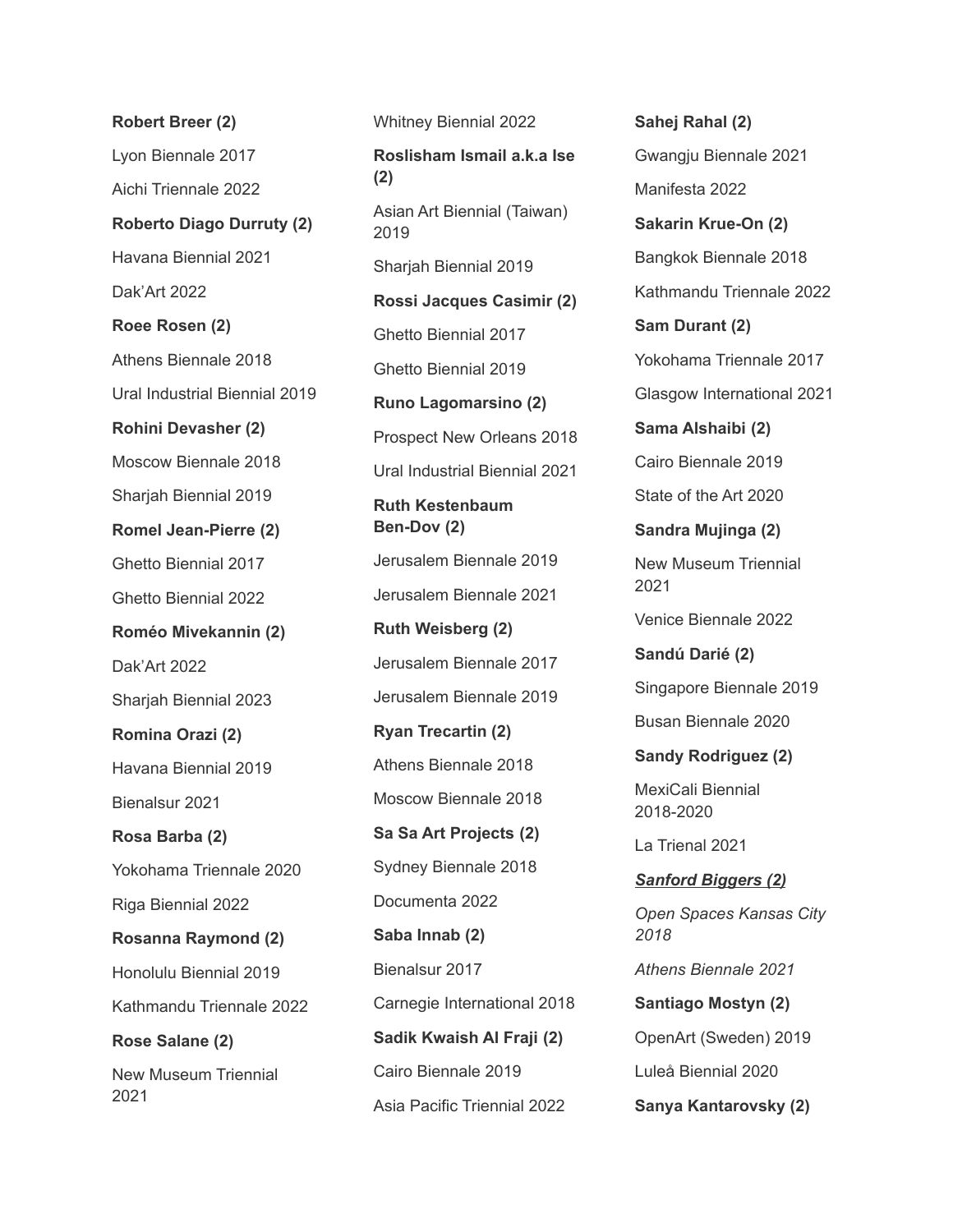Baltic Triennial 2018 Garage Triennale 2020 **Sara Sadik (2)** Manifesta 2020 Lyon Biennale 2022 **Sara Sejin Chang (2)** Contour Biennale 2019 Berlin Biennale 2020 **Sarah Crowner (2)** Carnegie International 2018 Front Triennial 2018 **Sarah Sze (2)** ARoS Triennial 2017 Bienalsur 2019 **Sasha Huber (2)** Riga Biennial 2018 Mardin Biennial 2022 **Saskia Holmkvist (2)** Riga Biennial 2018 Momentum Biennial 2019 **Satch Hoyt (2)** Prospect New Orleans 2018 Athens Biennale 2021 **Satoshi Murakami (2)** OpenArt (Sweden) 2017 Oku-Noto Triennale 2020 **Seizo Tashima (2)** Setouchi Triennale 2019 Setouchi Triennale 2022 **Semsar Siahaan (2)**

Jakarta Biennale 2017 Sharjah Biennial 2023 **Serrum (2)** Asian Art Biennial (Taiwan) 2017 Dhaka Art Summit 2020 **Shana Moulton (2)** Athens Biennale 2018 Lyon Biennale 2019 **Shannon Te Ao (2)** Gwangju Biennale 2021 Asia Pacific Triennial 2022 **Shanzhai Lyric (2)** Göteborg Biennial 2021 Greater New York 2021 **Sharon Hayes (2)** Prospect New Orleans 2021 Seoul Mediacity Biennale 2021 **Shelley Niro (2)** Greater New York 2021 Sharjah Biennial 2023 **Shen Xin (2)** New Museum Triennial 2018 Gwangju Biennale 2021 **Sherman Ong (2)** Bangkok Biennale 2018 Guangzhou Image Triennial 2021 **Shimabuku (2)**

Lyon Biennale 2017 Ural Industrial Biennial 2019 **Shitamichi Motoyuki (2)** Gwangju Biennale 2018 Setouchi Triennale 2022 **Shubigi Rao (2)** Kochi-Muziris Biennale 2018 Asia Pacific Triennial 2022 **Shuvinai Ashoona (2)** Berlin Biennale 2020 Venice Biennale 2022 **Shy Abadi (2)** Jerusalem Biennale 2017 Jerusalem Biennale 2019 **Sidsel Meineche Hansen (2)** Vienna Biennale for Change 2017 Venice Biennale 2022 **Silke Otto-Knapp (2)** Liverpool Biennial 2018 São Paulo Biennial 2021 **Simnikiwe Buhlungu (2)** Lubumbashi Biennale 2019 Venice Biennale 2022 **Simon Soon (2)** Dhaka Art Summit 2018 Kathmandu Triennale 2022 **Simryn Gill (2)** Dhaka Art Summit 2018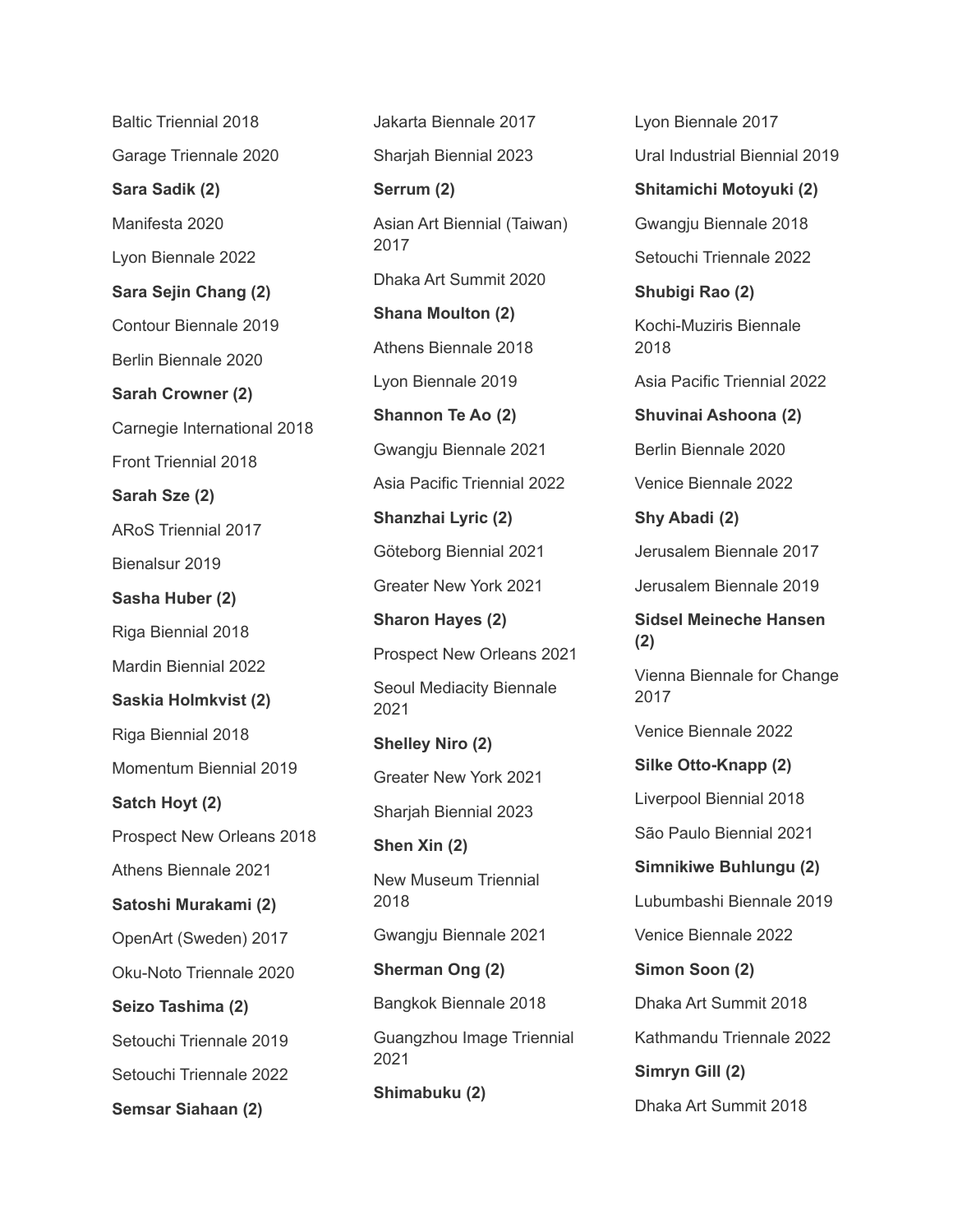Sydney Biennale 2018

**Sin Wai Kin a.k.a. Victoria Sin (2)**

Coventry Biennial 2021

British Art Show 2022 **Sirous Namazi (2)**

Athens Biennale 2018

Riga Biennial 2022

**Sissel M. Bergh (2)**

Göteborg Biennial 2019

Sydney Biennale 2020

**Soe Yu Nwe (2)**

Dhaka Art Summit 2018

Asia Pacific Triennial 2022

**Sofía Medici (2)**

Mercosul Biennial 2018

Bienalsur 2021

## **Sohei Nishino (2)**

Bienalsur 2021

Guangzhou Image Triennial 2021

**Som Supaparinya (2)**

Thailand Biennale 2021

Asia Pacific Triennial 2022

## **Song Dong (2)**

Kochi-Muziris Biennale 2018

Yinchuan Biennale 2018

**Song Ta (2)**

New Museum Triennial 2018

Jakarta Biennale 2021

**Sophie Falkeis (2)** Vienna Biennale for Change 2017 Vienna Biennale for Change 2021 **Sophie Guyot (2)** Ghetto Biennial 2017 Land Art Mongolia 2018 **Sophonie Maignan (2)** Ghetto Biennial 2017 Ghetto Biennial 2019 **Sorrah Et (2)** Ghetto Biennial 2019 Ghetto Biennial 2022 **Souliya Phoumivong (2)** Bangkok Biennale 2020 Asia Pacific Triennial 2022 **Špela Petrič (2)** Jakarta Biennale 2021 Biennale Warszawa 2022 **Spencer Tunick (2)** Socle du Monde Biennale 2017 Socle du Monde Biennale 2021 **Startts (NSW Service For**

**The Treatment And Rehabilitation Of Torture And Trauma Survivors) (2)**

Sydney Biennale 2020 Sydney Biennale 2022 **Steve Mcqueen (2)** Athens Biennale 2021 Sharjah Biennial 2023 **Su Yu Hsien (2)** Dhaka Art Summit 2018 Taipei Biennial 2020 **Su-Mei Tse (2)** Sydney Biennale 2018 Setouchi Triennale 2022 **Subas Tamang (2)** Dhaka Art Summit 2018 Kathmandu Triennale 2022 **Subash Thebe Limbu (2)** Asia Pacific Triennial 2022 Kathmandu Triennale 2022 **Suchitra Mattai (2)** Sharjah Biennial 2019 State of the Art 2020 **Suly Bornstein Wolff (2)** Jerusalem Biennale 2019 Jerusalem Biennale 2021 **Sumakshi Singh (2)** October Salon/Belgrade Biennale 2018 Asia Pacific Triennial 2022 **Sun Xun (2)** Havana Biennial 2019 Hawai'i Triennial 2022 **Sung Hwan Kim (2)**

Busan Biennale 2022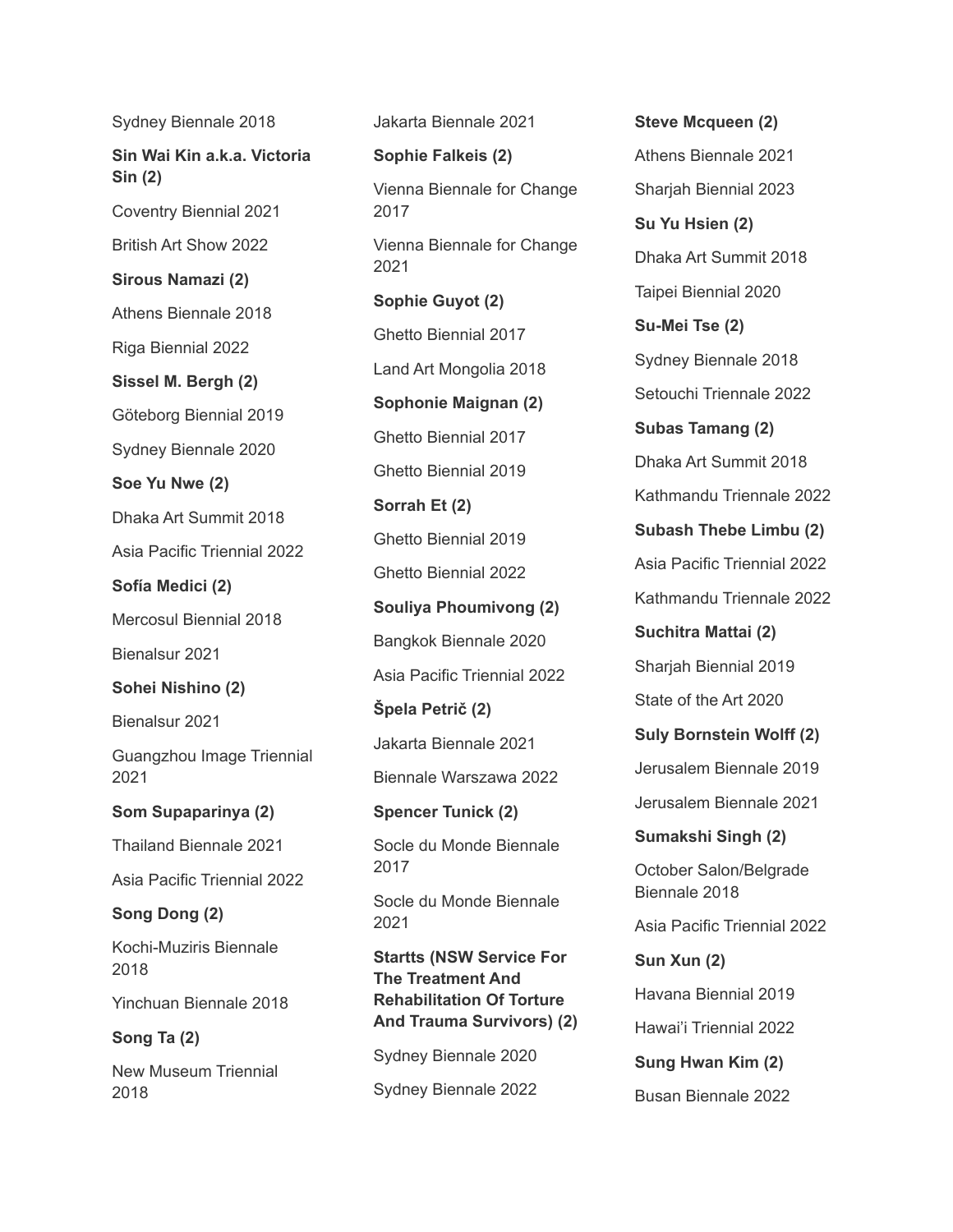Hawai'i Triennial 2022

**Sung Tieu (2)**

Kyiv Biennial 2021

São Paulo Biennial 2021

**Susan Gesundheit (2)**

Jerusalem Biennale 2017

Jerusalem Biennale 2019

**Susanna Jablonski (2)**

Luleå Biennial 2018

Luleå Biennial 2020

## **Sven Dalsgaard (2)**

Socle du Monde Biennale 2017

Socle du Monde Biennale 2021

**Syrus Marcus Ware (2)**

Toronto Biennial 2019

Toronto Biennial 2022

## **Tada Hengsapkul (2)**

Bangkok Biennale 2020

Asia Pacific Triennial 2022

**Tadanori Yokoo (2)**

Bienalsur 2019

Setouchi Triennale 2022

**Tadashi Kawamata (2)**

OpenArt (Sweden) 2017

Helsinki Biennial 2020

**Tal Ekshtein (2)**

Jerusalem Biennale 2019 Jerusalem Biennale 2021

**Tammy Nguyen (2)** Greater New York 2021 Berlin Biennale 2022 **Tania Pérez Córdova (2)** Site Santa Fe 2018 Aichi Triennale 2019 **Tanya Preminger (2)** OpenArt (Sweden) 2022 Setouchi Triennale 2022 **Tao Hui (2)** Guangzhou Image Triennial 2017 Bangkok Biennale 2018 **Tara (2)** Bienalsur 2019 Setouchi Triennale 2022 **Tarek Al-Ghoussein (2)** Asian Art Biennial (Taiwan) 2017 Guangzhou Image Triennial 2021 **Tarek Atoui (2)** Venice Biennale 2019 Sydney Biennale 2020 **Taryn Simon (2)** Aichi Triennale 2019 Lyon Biennale 2022 **Tau Lewis (2)** Prospect New Orleans 2021 Venice Biennale 2022 **Tavares Strachan (2)**

Carnegie International 2018 Venice Biennale 2019 **Tawatchai Puntusawasdi (2)** Bangkok Biennale 2018 Sydney Biennale 2018 **Taysir Batniji (2)** Yokohama Triennale 2020 Berlin Biennale 2022 **Tega Brain (2)** Guangzhou Triennial 2018 Vienna Biennale for Change 2019 **Tejuoso Olanrewaju (2)** Dak'Art 2018 Havana Biennial 2019 **Temitayo Ogunbiyi (2)** Lagos Biennial 2019 Berlin Biennale 2022 **Temsüyanger Longkumer (2)** Kochi-Muziris Biennale 2018 Singapore Biennale 2019

**Tereza Stejskalová (2)**

Biennale Warszawa 2019

Kyiv Biennial 2021

**Terra0 (2)**

Biennale Warszawa 2022

Carnegie International International 2022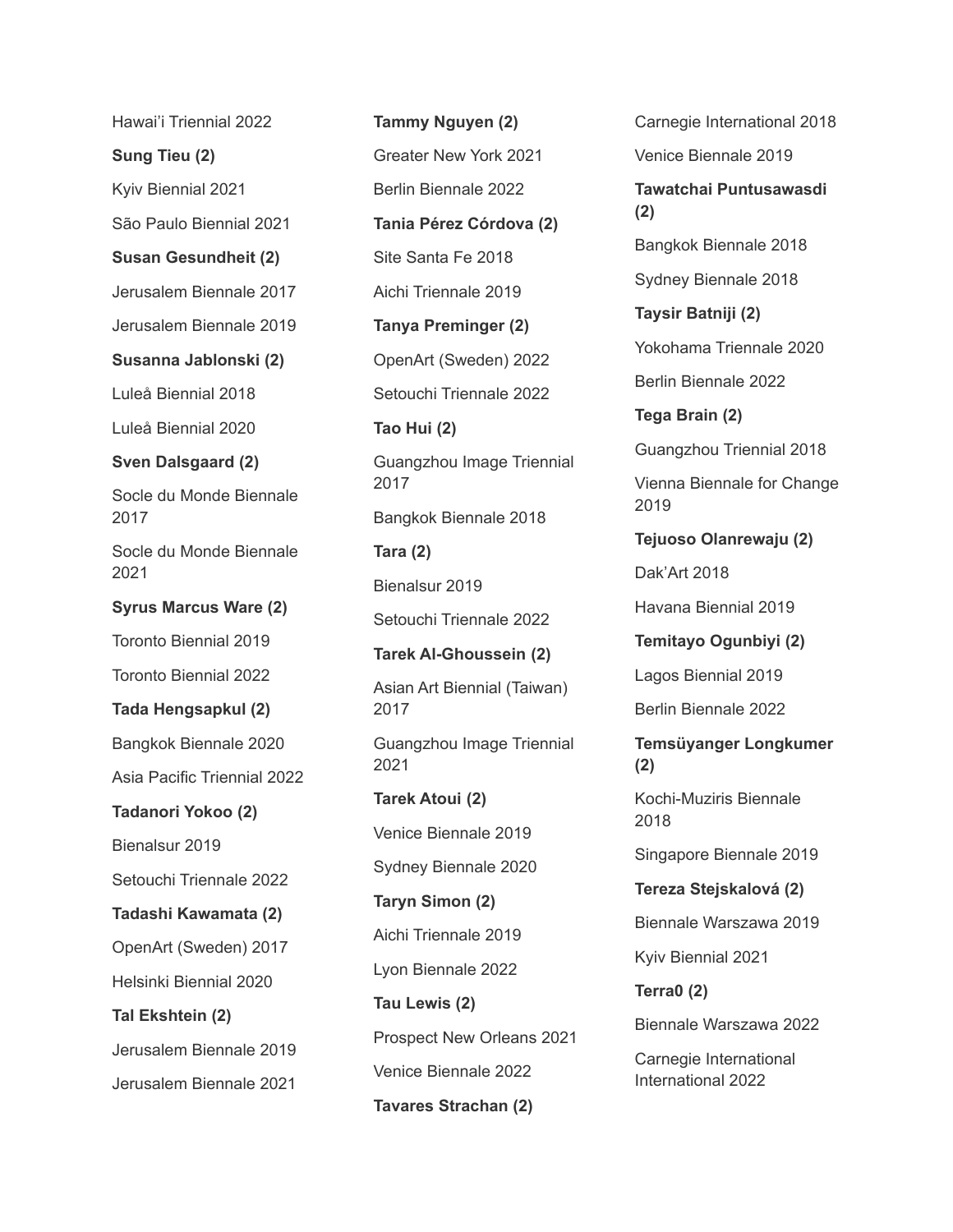**Territorial Agency (John Palmesino & Ann-Sofi Rönnskog**) **(2)** Taipei Biennial 2020 Biennale Warszawa 2022 **Terry Atkinson (2)** Coventry Biennial 2017 Coventry Biennial 2021 **Than Hussein Clark (2)** October Salon/Belgrade Biennale 2021 British Art Show 2022 **The Black Archives (2)** Contour Biennale 2019 Documenta 2022 **The Mulka Project (2)** Sydney Biennale 2020 Bienalsur 2021 **The Nest Collective (2)** Performa 2017 Documenta 2022 **The Propeller Group (2)** Yokohama Triennale 2017 Busan Biennale 2018 **Theo Triantafyllidis (2)** Athens Biennale 2018 Athens Biennale 2021 **Theresa Hak Kyung Cha (2)** Singapore Biennale 2019 Whitney Biennial 2022

**Thierry Oussou (2)** Berlin Biennale 2018 Aichi Triennale 2022 **Thomas Bayrle (2)** Guangzhou Triennial 2018 Vienna Biennale for Change 2021 **Thomas Feuerstein (2)** Guangzhou Triennial 2018 Lyon Biennale 2019 **Thu Van Tran (2)** Bienalsur 2019 Busan Biennale 2020 **Ti Moun Rezistans (2)** Ghetto Biennial 2017 Ghetto Biennial 2019 **Tiona Nekkia Mcclodden (2)** Whitney Biennial 2019 Prospect New Orleans 2021 **Tishan Hsu (2)** Gwangju Biennale 2021 Venice Biennale 2022 **Tita Salina (2)** Prospect New Orleans 2018 Asia Pacific Triennial 2022 **Tnani Ali (2)** Dak'Art 2018 Bienalsur 2019 **Tobias Madison (2)**

Biennale 2018 **Tobias Putrih (2)** Dhaka Art Summit 2018 Cairo Biennale 2019 **Tobias Rehberger (2)** Oku-Noto Triennale 2017 Oku-Noto Triennale 2020 **Tobias Zielony (2)** Riga Biennial 2018 Seoul Mediacity Biennale 2021 **Tom Nicholson (2)** Gwangju Biennale 2018 Sydney Biennale 2018 **Tomashi Jackson (2)** Whitney Biennial 2019 Athens Biennale 2021 **Tony Cruz Pabón (2)** Berlin Biennale 2018 Ghetto Biennial 2019 **Tourmaline (2)** Athens Biennale 2021 Venice Biennale 2022 **Toyin Ojih Odutola (2)** Manifesta 2018 Lyon Biennale 2022 **Trajal Harrell (2)** Gwangju Biennale 2021

Bienalsur 2017

October Salon/Belgrade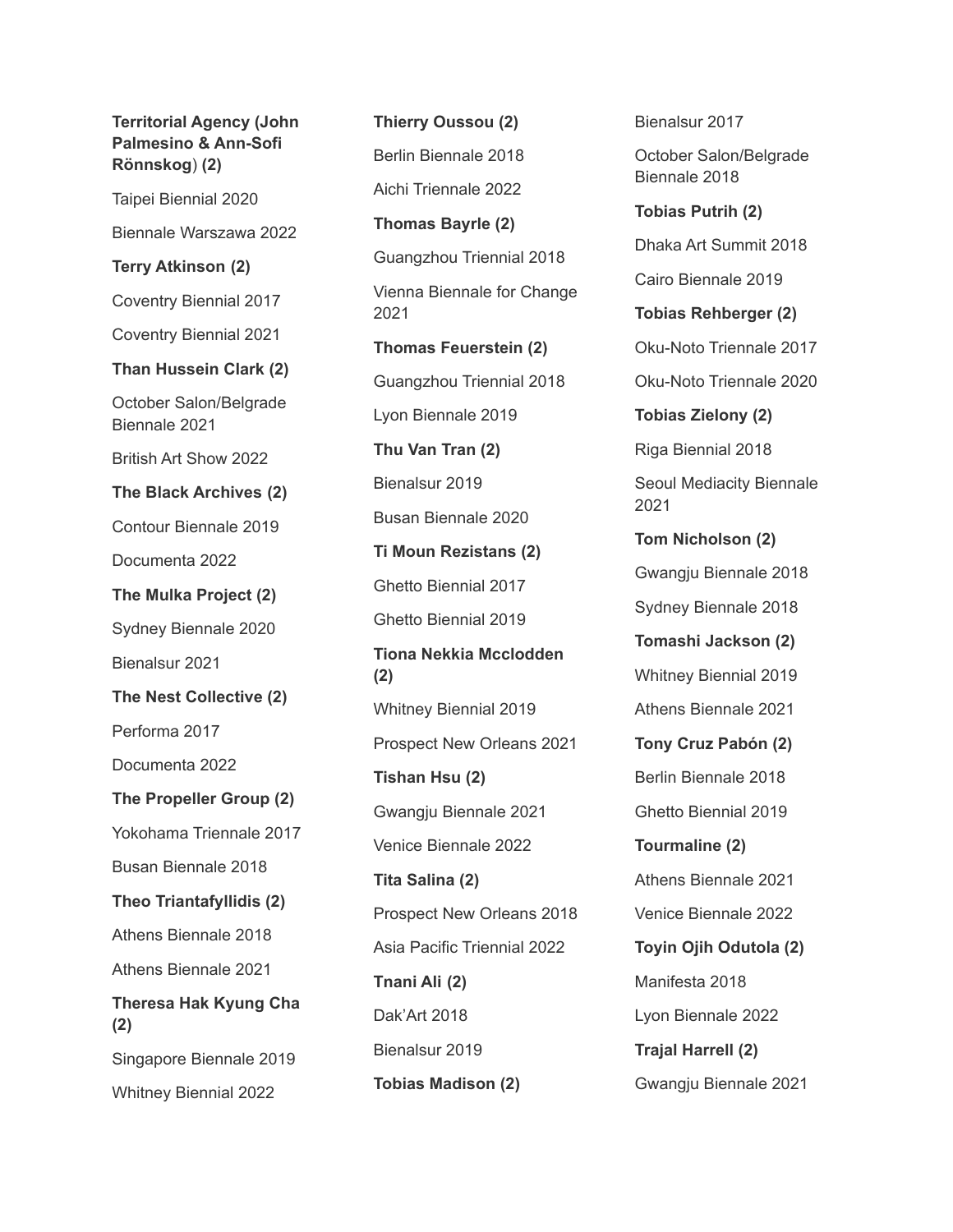São Paulo Biennial 2021 **Tsherin Sherpa (2)** Yinchuan Biennale 2018 Yokohama Triennale 2020 **Tsuyoshi Hisakado (2)** Venice Biennale 2019 Hawai'i Triennial 2022 **Tsuyoshi Tane (2)** Setouchi Triennale 2019 Thailand Biennale 2021 **Tu Wei-Cheng (2)** Thailand Biennale 2018 Oku-Noto Triennale 2020 **Tue Greenfort (2)** ARoS Triennial 2017 Taipei Biennial 2018 **Tuomas Aleksander Laitinen (2)** Sydney Biennale 2018 Helsinki Biennial 2020 **Ulla Wiggen (2)** Luleå Biennial 2018 Venice Biennale 2022 **Ulrike Guérot (2)** Biennale Warszawa 2019 Kyiv Biennial 2021 **Ulrike Müller (2)** Carnegie International 2018 Venice Biennale 2019 **Ulrike Ottinger (2)**

Glasgow International 2018 Ural Industrial Biennial 2021 **Umar Rashid (2)** Made in L.A. 2020 Sharjah Biennial 2023 **Uudam Tran Nguyen (2)** Shanghai Biennale 2018 Asian Art Biennial (Taiwan) 2021 **Vajiko Chachkhiani (2)** Istanbul Biennial 2017 Sydney Biennale 2020 **Valentina Cardelino (2)** Bienalsur 2021 Havana Biennial 2022 **Valie Export (2)** Kochi-Muziris Biennale 2018 Riga Biennial 2022 **Venzha Christ (2)** Bangkok Biennale 2020 Yokohama Triennale 2020 **Victoria Mamnguqsualuk (2)** Site Santa Fe 2018 Toronto Biennial 2022 **Victoria Santa Cruz (2)** Sydney Biennale 2020 Athens Biennale 2021 **Victorine Müller (2)** Cairo Biennale 2019

Karachi Biennial 2019

**Vivian Suter (2)** Taipei Biennial 2018 Desert X 2021

**Voluspa Jarpa (2)** Shanghai Biennale 2018

Bienalsur 2019

**Vong Phaophanit & Claire Oboussier (2)**

Thailand Biennale 2018

Singapore Biennale 2019

**Vuk Ćuk (2)**

October Salon/Belgrade Biennale 2018

October Salon/Belgrade Biennale 2021

**Wang Wen Chih (2)** Asian Art Biennial (Taiwan) 2017

Setouchi Triennale 2022

**Wang Yuyang (2)** Guangzhou Triennial 2018

Thailand Biennale 2018

**Wangshui (2)** Lyon Biennale 2022

Whitney Biennial 2022

**Wantanee Siripattananuntakul (2)** Bienalsur 2021 Bangkok Biennale 2022 **Wanuri Kahiu (2)**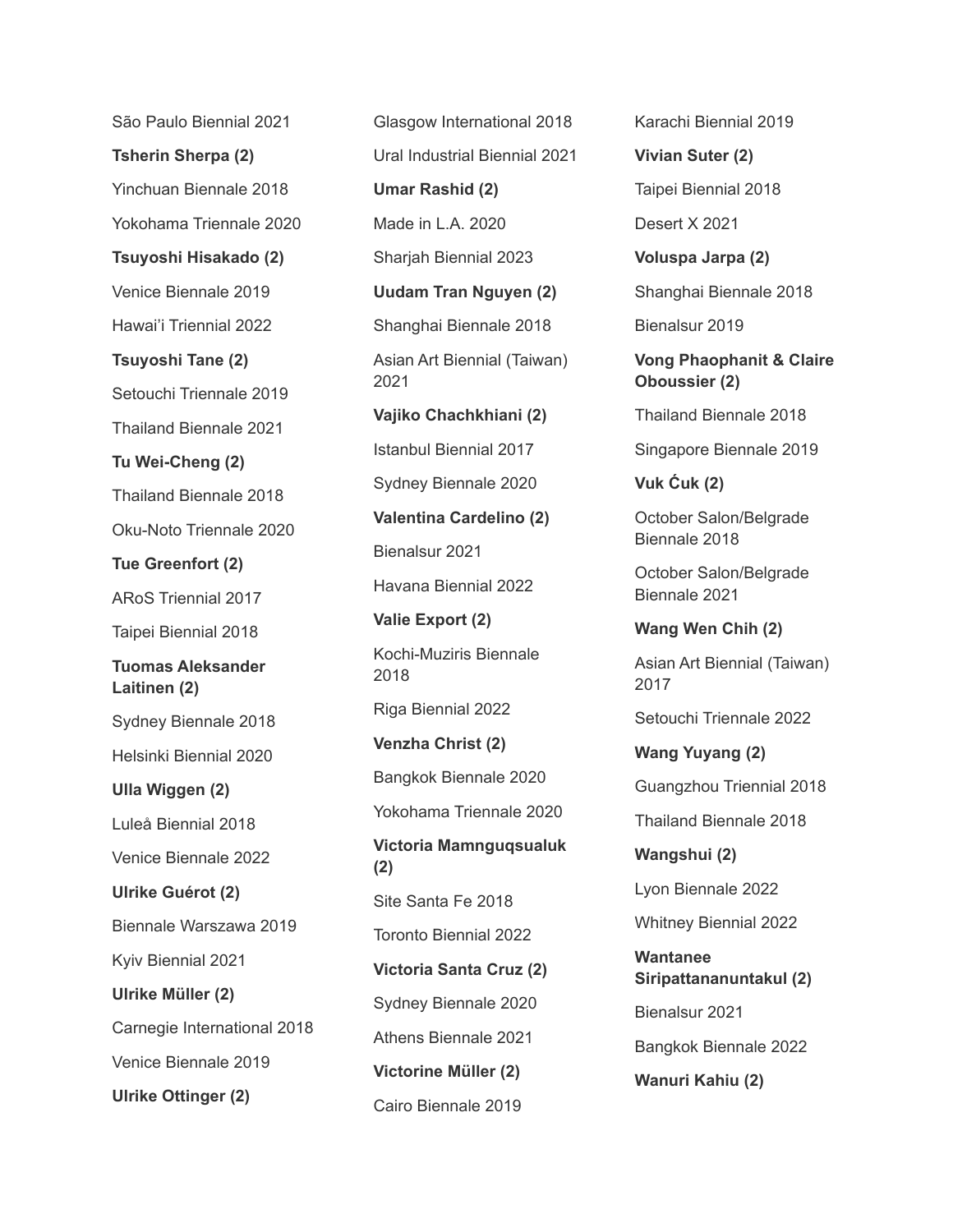Busan Biennale 2018 Helsinki Biennial 2020 **Waqas Khan (2)** Asia Pacific Triennial 2022 Toronto Biennial 2022 **Watanabe Atsushi (2)** Aichi Triennale 2022 Setouchi Triennale 2022 **Wendelien Van Oldenborgh (2)** Singapore Biennale 2019 Sonsbeek 2021 **Wendy Red Star (2)** Bienalsur 2021 Sharjah Biennial 2023 **Werker Collective (2)** Sonsbeek 2021 Manifesta 2022 **Where Dogs Run (2)** Ural Industrial Biennial 2017 Moscow Biennale 2018 **Whitney Raynor (2)** Ghetto Biennial 2017 Ghetto Biennial 2019 **Wilerme Tegenis (2)** Ghetto Biennial 2019 Ghetto Biennial 2022 **Will Benedict (2)** Biennale de l'Image en Mouvement 2021

October Salon/Belgrade Biennale 2021 **Willem De Rooij (2)** Jakarta Biennale 2017 Sonsbeek 2021 **William Kentridge (2)** Performa 2017 Kochi-Muziris Biennale 2018 **Wim Delvoye (2)** Socle du Monde Biennale 2017 Setouchi Triennale 2022 **Woody de Othello (2)** Ljubljana Biennial of Graphic Arts 2019 Whitney Biennial 2022 **Wura-Natasha Ogunji (2)** Lagos Biennial 2017 Sydney Biennale 2022 **Xiyadie (2)** Gwangju Biennale 2018 Ljubljana Biennial of Graphic Arts 2019 **Yael Davids (2)** Liverpool Biennial 2021 Manifesta 2022 **Yan Pei Ming (2)** Bangkok Biennale 2018 Bienalsur 2019

**Yang Jian (2)**

OCAT Biennale 2021 **Yao Jui-Chung (2)** Shanghai Biennale 2018 Taipei Biennial 2020 **Yasmin Smith (2)** Sydney Biennale 2018 Asia Pacific Triennial 2022 **Yassine Balbzioui (2)** Karachi Biennial 2019 Manifesta 2020 **Yin-Ju Chen (2)** Ural Industrial Biennial 2019 Gwangju Biennale 2021 **Yinka Ilori (2)** Athens Biennale 2021 Sonsbeek 2021 **Yitzchok Moully (2)** Jerusalem Biennale 2017 Jerusalem Biennale 2019 **Ylva Snöfrid (2)** Istanbul Biennial 2019 Performa 2019 **Yonamine (2)** Istanbul Biennial 2017 Ural Industrial Biennial 2017 **Yoshua Okón (2)** Bienalsur 2017 Havana Biennial 2022

Guangzhou Triennial 2018